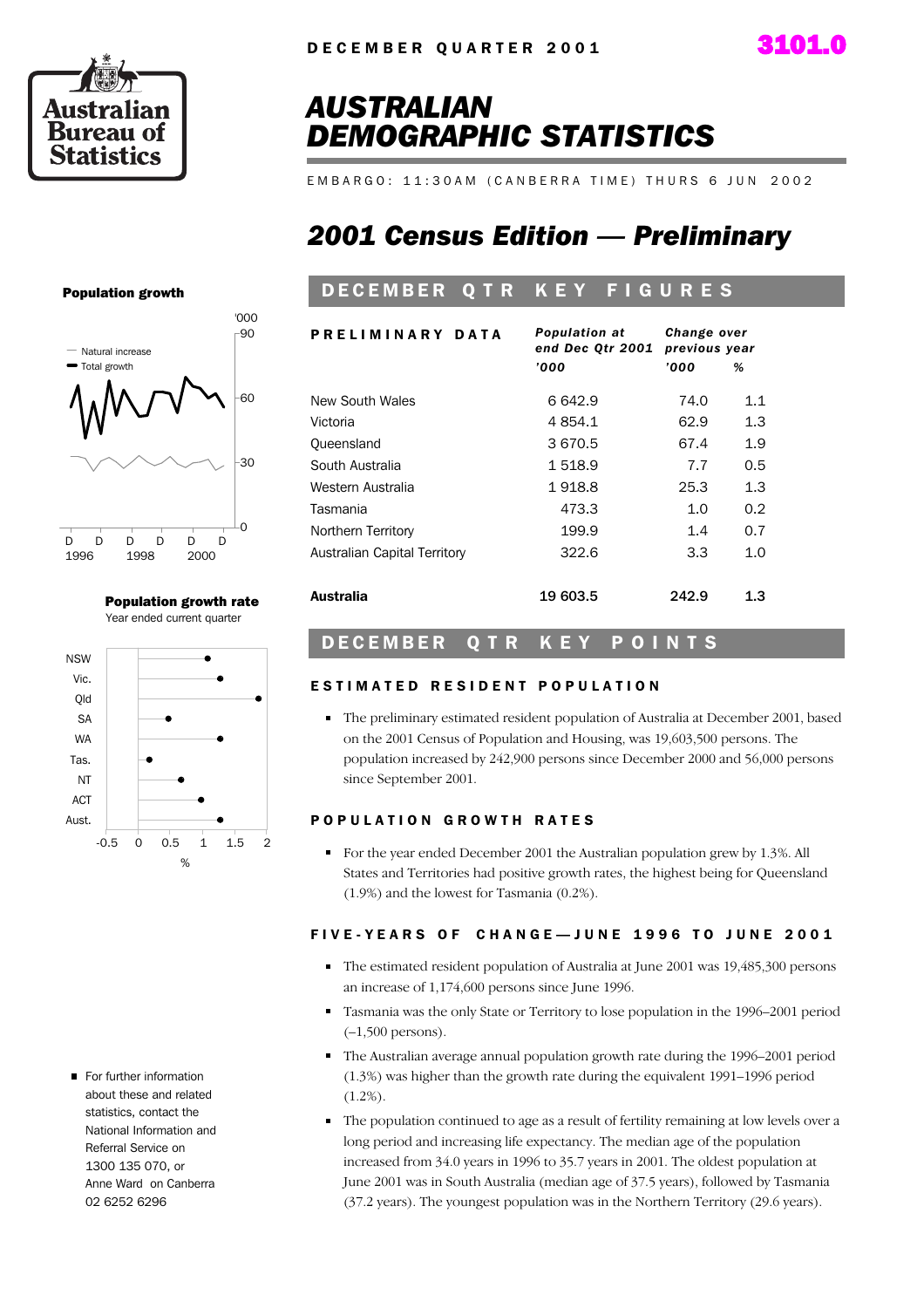## N O T E S

| FORTHCOMING ISSUES    |                           | ISSUE (Quarter)                                                                                                                                                                                                                                                                                                                                                                                                                                                                                                   | RELEASE DATE                                                             |  |  |  |  |
|-----------------------|---------------------------|-------------------------------------------------------------------------------------------------------------------------------------------------------------------------------------------------------------------------------------------------------------------------------------------------------------------------------------------------------------------------------------------------------------------------------------------------------------------------------------------------------------------|--------------------------------------------------------------------------|--|--|--|--|
|                       |                           | March 2002                                                                                                                                                                                                                                                                                                                                                                                                                                                                                                        | 19 September 2002                                                        |  |  |  |  |
|                       |                           | June 2002                                                                                                                                                                                                                                                                                                                                                                                                                                                                                                         | 12 December 2002                                                         |  |  |  |  |
|                       |                           |                                                                                                                                                                                                                                                                                                                                                                                                                                                                                                                   |                                                                          |  |  |  |  |
| CHANGES IN THIS ISSUE |                           |                                                                                                                                                                                                                                                                                                                                                                                                                                                                                                                   |                                                                          |  |  |  |  |
|                       | 2001 Census               | This publication contains preliminary estimates of the resident populations (ERP) of<br>Australia and the States and Territories based on the results of the 2001 Census of<br>Population and Housing (2001 Census). Previously published estimates dating back to<br>30 September 1996 have been revised to take account of this new information.                                                                                                                                                                |                                                                          |  |  |  |  |
|                       |                           | The preliminary estimated resident population at 30 June 2001 is derived from Census<br>counts of Australian usual residents at 7 August 2001 by:-                                                                                                                                                                                                                                                                                                                                                                |                                                                          |  |  |  |  |
|                       |                           | 1. adding an estimate of Australian usual residents missed at the Census, as                                                                                                                                                                                                                                                                                                                                                                                                                                      | determined by the Post Enumeration Survey (PES) and demographic methods, |  |  |  |  |
|                       |                           | 2. adding an estimate of Australian residents who were temporarily overseas at the<br>Census date, as determined by migration records, and                                                                                                                                                                                                                                                                                                                                                                        |                                                                          |  |  |  |  |
|                       |                           | 3. subtracting an estimate of population change during 1 July to 7 August 2001, as<br>determined from births, deaths and migration records.                                                                                                                                                                                                                                                                                                                                                                       |                                                                          |  |  |  |  |
|                       |                           | Final estimates of resident population will be published in March 2003 in the<br>September Quarter 2002 issue of this publication.                                                                                                                                                                                                                                                                                                                                                                                |                                                                          |  |  |  |  |
|                       | Net overseas<br>migration | There have been delays in the receipt of final Overseas Arrivals and Departures (OAD)<br>data from August 2000 onwards from the Department of Immigration and<br>Multicultural and Indigenous Affairs (DIMIA). Because of the use of OAD data in<br>population estimates which affects State and Territory Government funding, DIMIA<br>has given priority to processing passenger cards for July 2001 and subsequent months<br>before finalising processing for earlier months—August 2000 through to June 2001. |                                                                          |  |  |  |  |
| FINAL DATA            |                           | All ERP, natural increase, net overseas and net interstate migration and estimated<br>resident household data prior to September Quarter 1996 are final.                                                                                                                                                                                                                                                                                                                                                          |                                                                          |  |  |  |  |
|                       |                           | Marriages and divorces data prior to March Quarter 2001 are final.                                                                                                                                                                                                                                                                                                                                                                                                                                                |                                                                          |  |  |  |  |
| REVISED DATA          |                           | All ERP from September Quarter 1996 to June Quarter 2001 are revised, based on the<br>results of the 2001 Census.                                                                                                                                                                                                                                                                                                                                                                                                 |                                                                          |  |  |  |  |
|                       |                           | Components of population change (natural increase, net overseas and net interstate<br>migration) have not been revised. It is intended that these components will be<br>finalised with the release of 2001 Census based final ERPs in the September Quarter<br>2002 issue of this publication.                                                                                                                                                                                                                    |                                                                          |  |  |  |  |
|                       |                           |                                                                                                                                                                                                                                                                                                                                                                                                                                                                                                                   |                                                                          |  |  |  |  |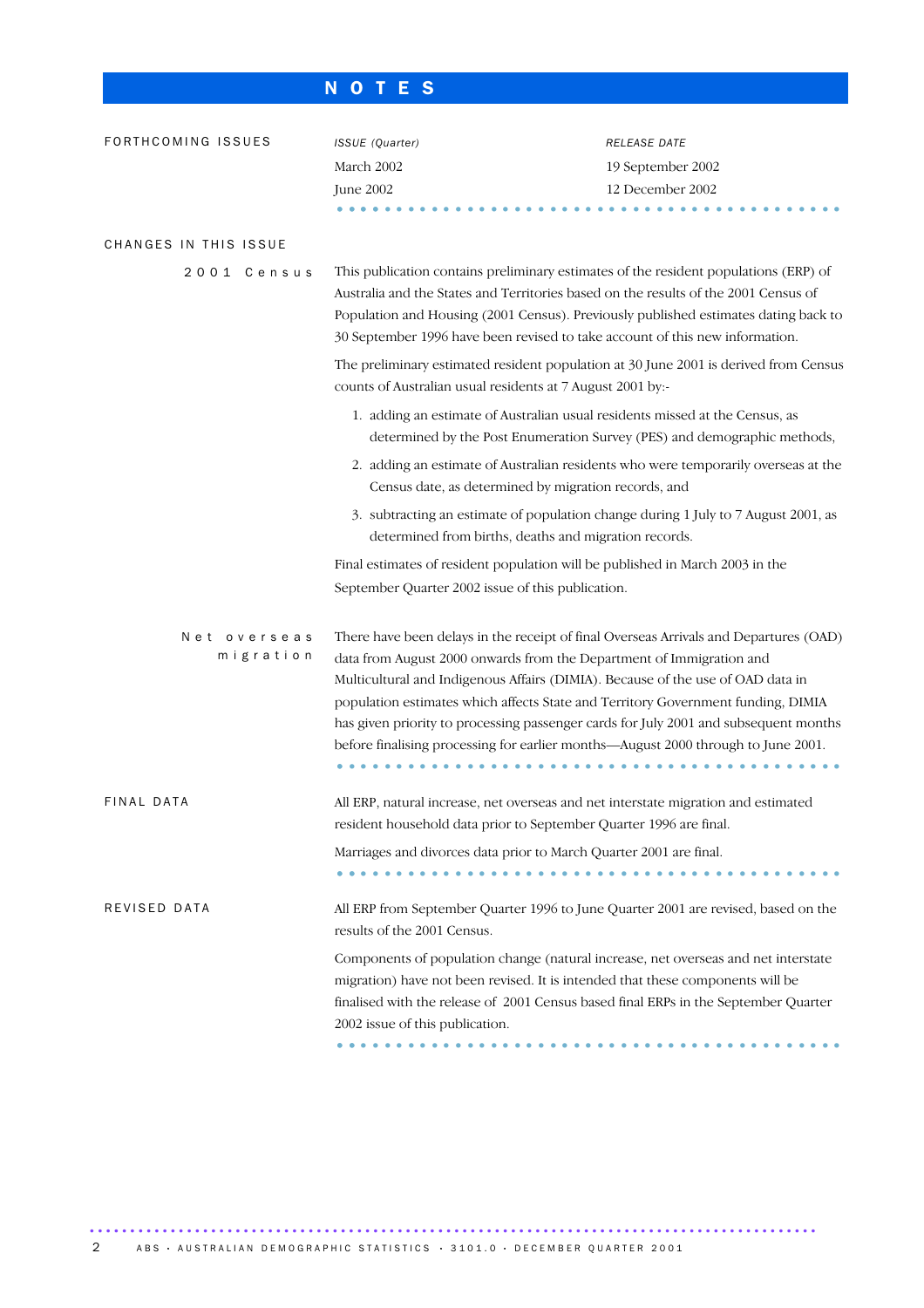## N O T E S *c o n t i n u e d*

| PRELIMINARY DATA             | All ERP, natural increase, net overseas and net interstate migration from September<br>Quarter 2001 onwards are preliminary.                                                                                                                                                                                                                              |
|------------------------------|-----------------------------------------------------------------------------------------------------------------------------------------------------------------------------------------------------------------------------------------------------------------------------------------------------------------------------------------------------------|
|                              | Estimated resident household data from September Quarter 1996 onwards are<br>preliminary based on the 1996 Census.                                                                                                                                                                                                                                        |
|                              | Marriages and divorces data from March Quarter 2001 are preliminary.                                                                                                                                                                                                                                                                                      |
| DATA BASED ON 1996<br>CENSUS | Data in the following tables remains based on the results of the 1996 Census and<br>adjusted for components of population change (births, deaths and migration) and for<br>Table 10, population projection assumptions.                                                                                                                                   |
|                              | Table 5 — ERP, Major Population Centres. Data based on the 2001 Census will be<br>released in Regional Population Growth, Australia and New Zealand, 1991-2001 (Cat.<br>no. 3218.0) scheduled for release in July 2002.                                                                                                                                   |
|                              | Table 8 — ERP, Marital Status of Persons 15 Years and Over. Data based on the 2001<br>Census will be released in Marriages and Divorces, Australia, 2002, (Cat. no. 3310.0)<br>scheduled for release in August 2003.                                                                                                                                      |
|                              | Table 9 - ERP, Country of Birth. Data based on the 2001 Census will be released in<br>Migration, Australia, 2001-02 (Cat. no. 3412.0) scheduled for release in February 2003.                                                                                                                                                                             |
|                              | Table 10 - Experimental Estimated and Projected Resident Australian Indigenous<br>Population. Estimates based on the 2001 Census will be released in Australian<br>Demographic Statistics, March Quarter 2003 (Cat. no. 3101.0) scheduled for release in<br>September 2003. Projections based on the 2001 Census will be released in mid to late<br>2003. |
|                              | Table 24 - Estimated Resident Households, Household Size. Data based on the 2001<br>Census will be released in Australian Demographic Statistics, December Quarter 2002<br>(Cat. no. 3101.0) scheduled for release in June 2003.                                                                                                                          |
|                              | Table 25 - Estimated Resident Households. Data based on the 2001 Census will be<br>released in Australian Demographic Statistics, December Quarter 2002 (Cat. no.<br>3101.0) scheduled for release in June 2003.                                                                                                                                          |
|                              | .                                                                                                                                                                                                                                                                                                                                                         |

R . W . E d w a r d s Acting Australian Statistician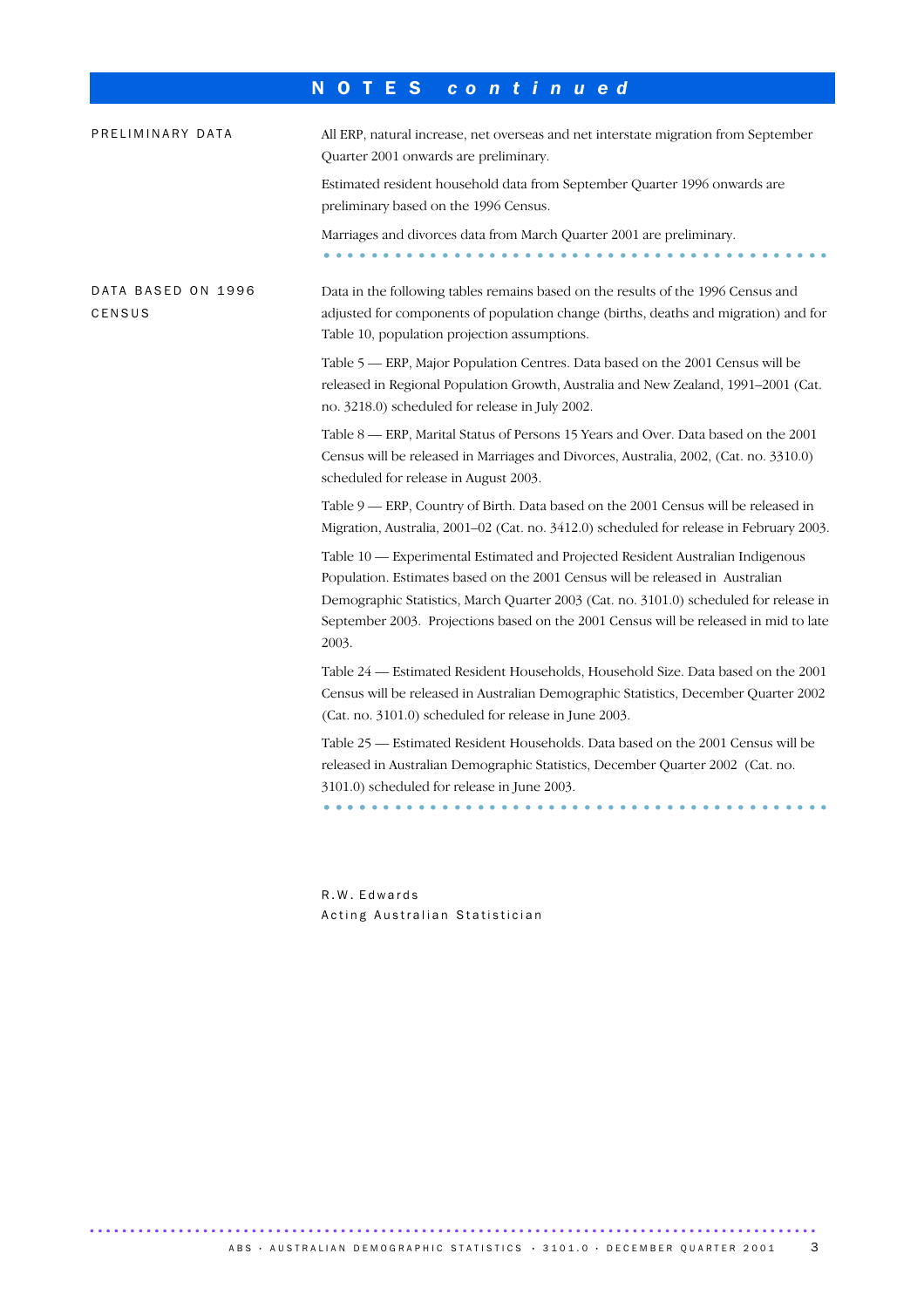## C O N T E N T S .............................................................. .

|                     |                |                                                                                  | page |
|---------------------|----------------|----------------------------------------------------------------------------------|------|
|                     |                |                                                                                  |      |
| EDITORIAL           |                |                                                                                  |      |
|                     |                |                                                                                  |      |
| <b>TABLES</b>       |                | Population Change                                                                |      |
|                     | 1              |                                                                                  |      |
|                     | $\overline{2}$ |                                                                                  |      |
|                     | 3              |                                                                                  |      |
|                     |                | <b>Estimated Resident Population</b>                                             |      |
|                     | 4              |                                                                                  |      |
|                     | 5              | Estimated resident population, major population centres—at 30 June 20            |      |
|                     | 6              |                                                                                  |      |
|                     | 7              |                                                                                  |      |
|                     | 8              |                                                                                  |      |
|                     | 9              |                                                                                  |      |
|                     | 10             | Experimental estimated and projected Australian Indigenous population  27        |      |
|                     |                | <b>Births and Deaths</b>                                                         |      |
|                     | 11             |                                                                                  |      |
|                     | 12             |                                                                                  |      |
|                     | 13             |                                                                                  |      |
|                     |                | Marriages and Divorces                                                           |      |
|                     | 14             |                                                                                  |      |
|                     | 15             |                                                                                  |      |
|                     |                | Overseas Migration                                                               |      |
|                     | 16             |                                                                                  |      |
|                     | 17             |                                                                                  |      |
|                     | 18             |                                                                                  |      |
|                     | 19             |                                                                                  |      |
|                     | 20             |                                                                                  |      |
|                     | 21             |                                                                                  |      |
|                     | 22             |                                                                                  |      |
|                     |                | Interstate Migration                                                             |      |
|                     | 23             |                                                                                  |      |
|                     |                | <b>Estimated Resident Households</b>                                             |      |
|                     | 24             |                                                                                  |      |
|                     | 25             |                                                                                  |      |
|                     |                | Estimated Resident Population Adjustments                                        |      |
|                     | 26             | Components of estimated resident population (ERP)-30 June 2001, preliminary . 51 |      |
| FURTHER INFORMATION |                |                                                                                  |      |
|                     |                |                                                                                  |      |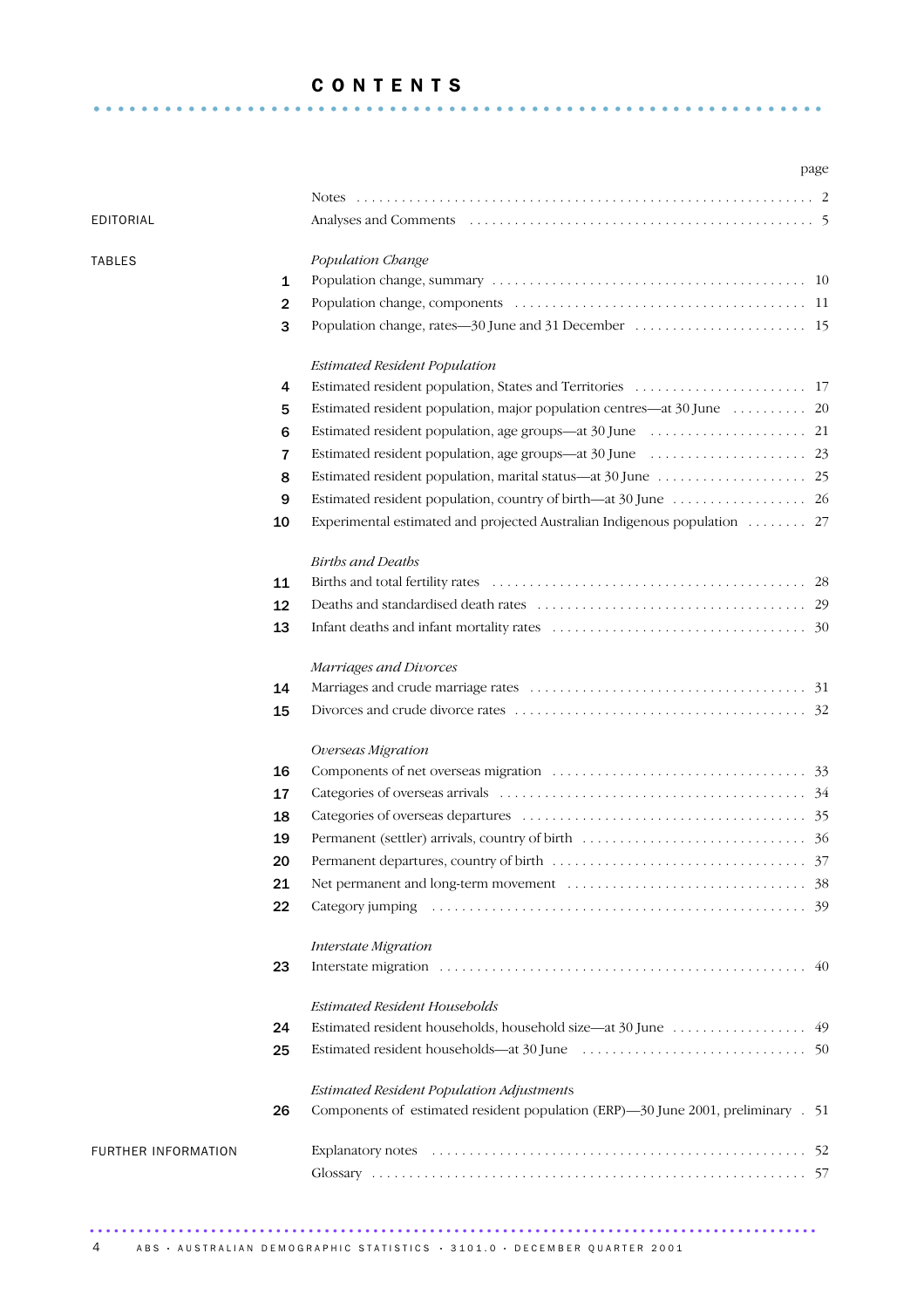# A N A L Y S E S A N D C O M M E N T S ..............................................................

| POPULATION AT DECEMBER 2001   | The estimated resident population of Australia at December 2001, based on the results<br>of the 2001 Census of Population and Housing, was 19,603,500 persons, an increase of<br>242,900 persons since December 2000 and 56,000 persons since September 2001. The<br>national growth rate during the twelve months ended December 2001 was 1.3%, similar<br>to the growth rate for the previous 12 months.                                                 |
|-------------------------------|------------------------------------------------------------------------------------------------------------------------------------------------------------------------------------------------------------------------------------------------------------------------------------------------------------------------------------------------------------------------------------------------------------------------------------------------------------|
| Natural increase              | Natural increase for the year ended December 2001 was 117,200 persons, a decrease of<br>2% on the number recorded in the year ended December 2000 (120,100). Births added<br>245,800 babies while deaths removed 128,600 persons from the population in the year<br>ended December 2001.                                                                                                                                                                   |
| Net overseas migration        | In the year ended December 2001 preliminary net overseas migration was assumed to<br>be 110,500 persons (see <i>Notes</i> on page 2). This was 6% higher than the preliminary<br>estimate for the year ended December 2000 (104,500).                                                                                                                                                                                                                      |
| <b>States and Territories</b> | The population of Australia's States and Territories at December 2001 was as follows:<br>New South Wales 6,642,900, Victoria 4,854,100, Queensland 3,670,500, South Australia<br>1,518,900, Western Australia 1,918,800, Tasmania 473,300, Northern Territory 199,900<br>and the Australian Capital Territory 322,600.                                                                                                                                     |
|                               | All States and Territories had positive growth in the year ended December 2001.<br>Queensland recorded the highest annual growth rate (1.9%), followed by Victoria and<br>Western Australia (each 1.3%), New South Wales (1.1%), the Australian Capital Territory<br>$(1.0\%)$ , the Northern Territory $(0.7\%)$ , South Australia $(0.5\%)$ and Tasmania $(0.2\%)$ .                                                                                     |
| Interstate migration          | With the exception of Queensland and Victoria all other States and Territories recorded<br>net interstate migration losses during the year ended December 2001. Queensland<br>gained 22,000 persons and Victoria gained 7,700 persons. Losses were recorded by New<br>South Wales (-19,000), Western Australia (-3,600), South Australia (-2,700), Tasmania<br>and the Northern Territory (each $-2,200$ ) and the Australian Capital Territory $(-100)$ . |



NET INTERSTATE MIGRATION, States and Territories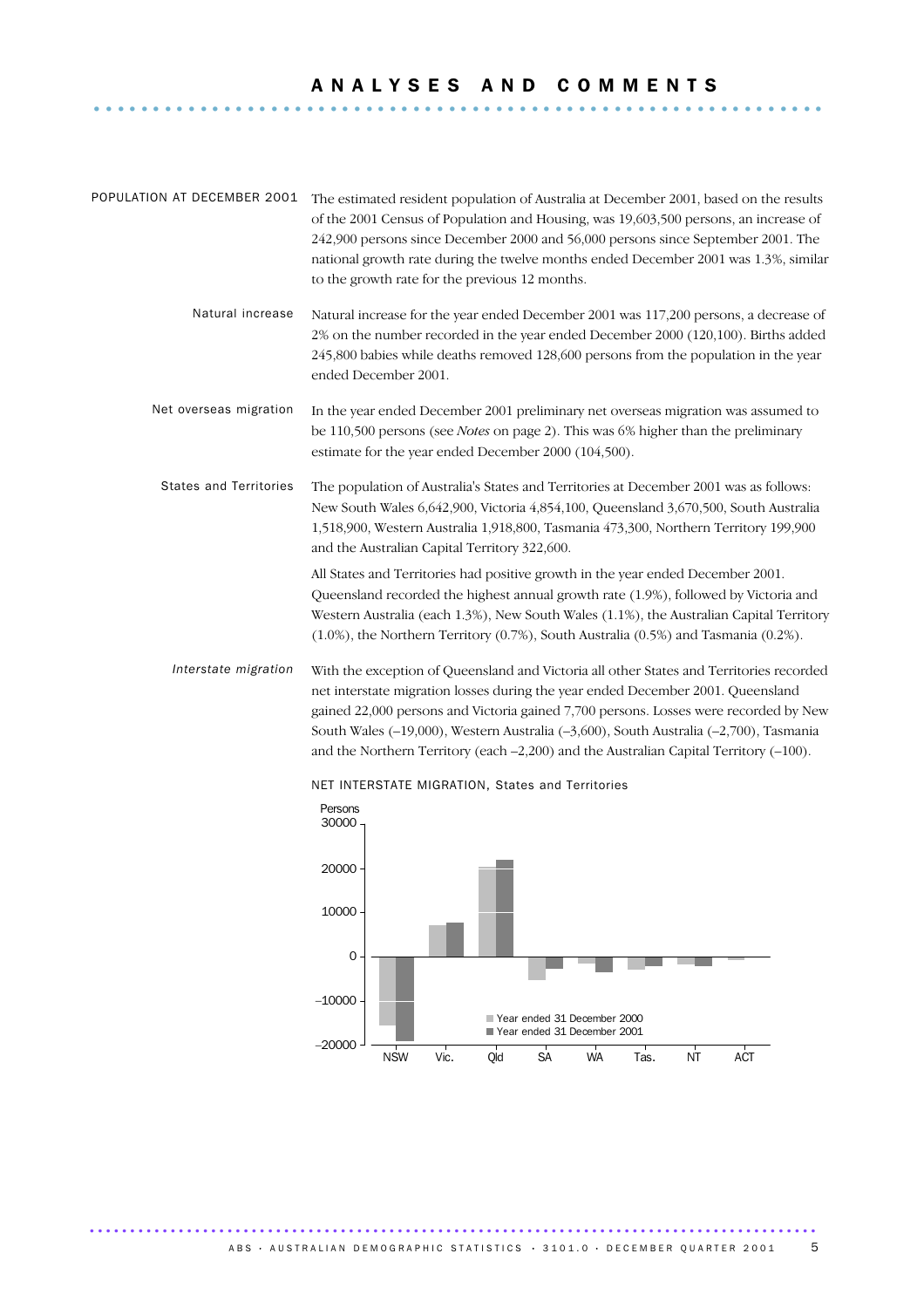FIVE-YEARS OF POPULATION CHANGE — (June 1996 to June 2001)

The estimated resident population of Australia at June 2001 was 19,485,300 persons an increase of 1,174,600 since June 1996. During this five-year period the nation grew by 6.4% compared with 5.9% during the equivalent period, June 1991 to June 1996. The average annual growth rate was 1.3% between June 1996 and June 2001 compared with 1.2% between June 1991 and June 1996.

State and Territory population growth

All States and Territories, with the exception of Tasmania, recorded growth during the five-year period, 1996–2001, although the level of growth varied.

Between June 1996 and June 2001 the population of the Northern Territory grew by 10.0%, the highest proportional growth of any State or Territory, followed by Queensland (8.9%), Western Australia (8.0%), New South Wales (6.5%), Victoria (5.8%), the Australian Capital Territory (4.4%) and South Australia (2.8%). Tasmania recorded negative growth (–0.3%).





State and Territory average annual growth rates New South Wales recorded an increase in the average annual growth rate between 1991–1996 (1.0%) and 1996–2001 (1.3%). Annually, in the period 1996–2001, the growth rate varied little from year to year ranging between 1.2% and 1.4%. Natural increase and net overseas migration remained consistent contributors to total population growth while negative net interstate migration consistently reduced the level and rate of growth.

Victoria's average annual growth rate increased from 0.6% in 1991–1996 to 1.1% in 1996–2001. This was mainly due to Victoria reversing negative net interstate migration, recorded in the first two years of the 1996–2001 period, to positive and increasing net interstate migration for the remaining period.

Queensland's average annual growth rate decreased from 2.4% in 1991–1996 to 1.7% in 1996–2001. While Queensland recorded positive net interstate migration throughout 1991–2001, the average annual growth from net interstate migration reduced from 1.4% in 1991–96 to 0.6% in 1996–2001.

South Australia recorded a small increase in the average annual growth rate between 1991–1996 (0.4%) and 1996–2001 (0.5%). Annually, in the period 1996–2001, the increase varied between 0.5% and 0.6%.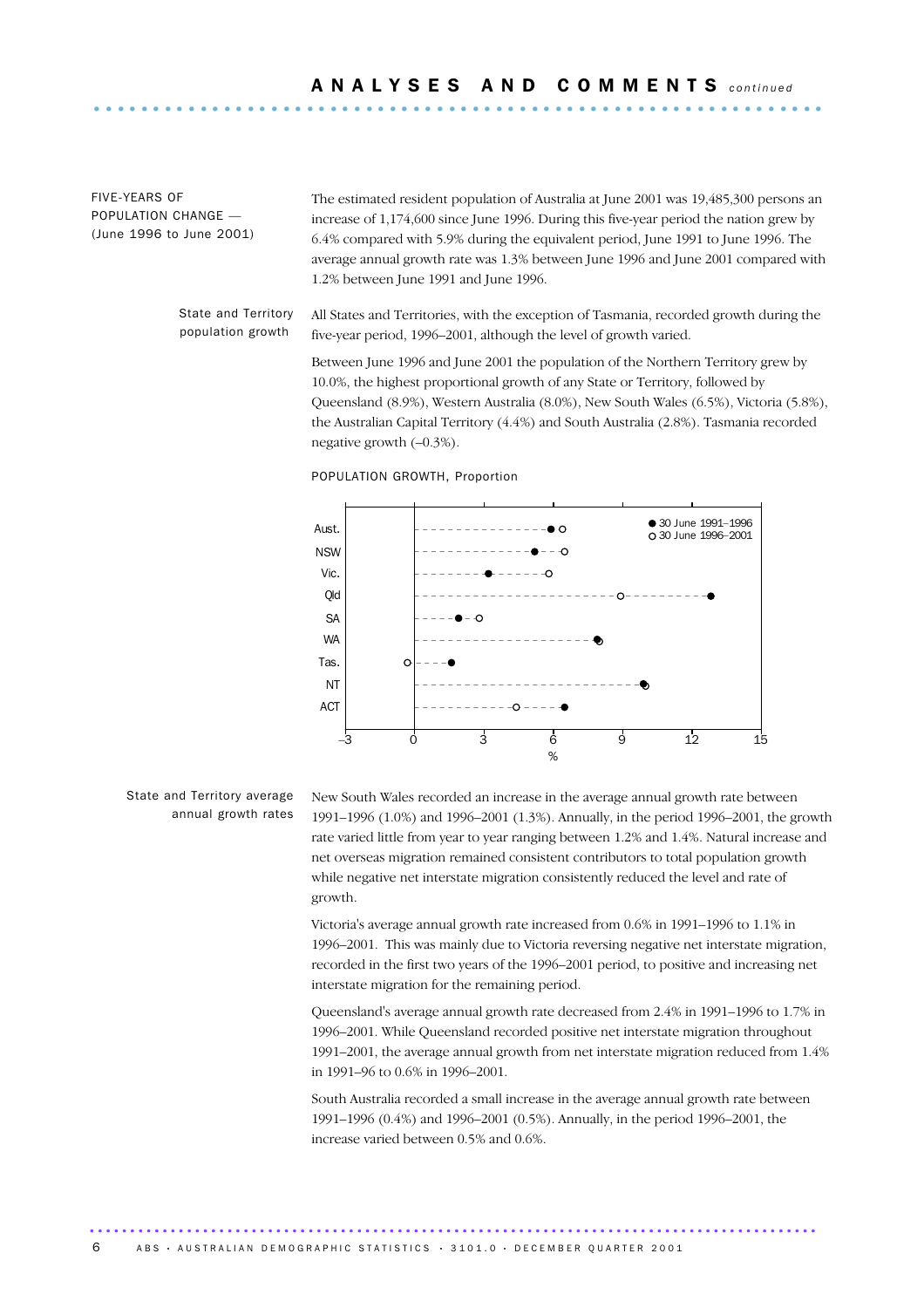### POPULATION CHANGE DURING 1991–1996 AND 1996–2001, at 30 June .............................................................. ..............................

|                           | POPULATION |             |           | CHANGE   |                     | RATE OF CHANGE(a) |                     | PERCENTAGE<br>DISTRIBUTION |       |       |
|---------------------------|------------|-------------|-----------|----------|---------------------|-------------------|---------------------|----------------------------|-------|-------|
|                           | 1991       | 1996        | 2001      |          | 1991-1996 1996-2001 |                   | 1991-1996 1996-2001 | 1991                       | 1996  | 2001  |
| States and<br>Territories | '000       | '000        | '000      | '000     | '000                | $%$ $(a)$         | $%$ $(a)$           | %                          | %     | %     |
|                           |            |             |           |          |                     |                   |                     |                            |       |       |
| <b>NSW</b>                | 5898.7     | 6 204.7     | 6 609.3   | 306.0    | 404.6               | 1.0               | 1.3                 | 34.1                       | 33.9  | 33.9  |
| Vic.                      | 4 4 2 0.4  | 4 5 6 0.2   | 4 8 2 2.7 | 139.8    | 262.5               | 0.6               | 1.1                 | 25.6                       | 24.9  | 24.8  |
| Qld                       | 2 9 6 1.0  | 3 3 3 8.7   | 3 635.1   | 377.7    | 296.4               | 2.4               | 1.7                 | 17.1                       | 18.2  | 18.7  |
| <b>SA</b>                 | 1446.3     | 1474.3      | 1514.9    | 28.0     | 40.6                | 0.4               | 0.5                 | 8.4                        | 8.1   | 7.8   |
| <b>WA</b>                 | 1636.1     | 1 7 6 5 . 3 | 1906.1    | 129.2    | 140.9               | 1.5               | 1.5                 | 9.5                        | 9.6   | 9.8   |
| Tas.                      | 466.8      | 474.4       | 472.9     | 7.6      | $-1.5$              | 0.3               | $-0.1$              | 2.7                        | 2.6   | 2.4   |
| NT.                       | 165.5      | 181.8       | 200.0     | 16.4     | 18.2                | 1.9               | 1.9                 | 1.0                        | 1.0   | 1.0   |
| <b>ACT</b>                | 289.3      | 308.3       | 321.7     | 18.9     | 13.4                | 1.3               | 0.9                 | 1.7                        | 1.7   | 1.7   |
| Aust.(b)                  | 17 284.0   | 18 310.7    | 19 4 85.3 | 1 0 26.7 | 1 1 7 4 . 6         | 1.2               | 1.3                 | 100.0                      | 100.0 | 100.0 |
|                           |            |             |           |          |                     |                   |                     |                            |       |       |

(a) Average annual growth rate.

(b) Includes Other Territories from September 1993.

| State and Territory average<br>annual growth rates<br>continued | Western Australia's average annual growth rate was constant between 1991-1996 and<br>1996–2001 at 1.5%. Annually, in the period 1996–2001, the growth rate decreased from<br>1.8% at the start of the period to 1.4% at the end. Over this same period net interstate<br>migration reversed from positive to negative growth.                                                                                                                                             |  |  |  |
|-----------------------------------------------------------------|---------------------------------------------------------------------------------------------------------------------------------------------------------------------------------------------------------------------------------------------------------------------------------------------------------------------------------------------------------------------------------------------------------------------------------------------------------------------------|--|--|--|
|                                                                 | Tasmania's average annual growth rate declined between 1991-1996 (0.3%) and<br>1996–2001 $(-0.1\%)$ . Annually, in the period 1996–2001, Tasmania had three years of<br>negative growth and two years of positive growth. Over the period 1996-2001 Tasmania<br>consistently lost population through interstate migration.                                                                                                                                                |  |  |  |
|                                                                 | In the period 1996–2001 the Northern Territory recorded the highest average annual<br>growth rate of all Australian States and Territories at 1.9%. This was the same as the<br>average annual growth rate in the period 1991-1996. Annually, the Northern Territory<br>growth rate ranged from a low of 1.3% in 2000–01 to a high of 3.1% in 1996–97. During<br>the period 1996–2001 net interstate migration in the Northern Territory changed from<br>gains to losses. |  |  |  |
|                                                                 | The Australian Capital Territory's average annual growth rate fell from 1.3% during<br>1991-1996 to 0.9% in 1996-2001. Annually, in the period 1996-2001, the growth rate<br>fluctuated, ranging from a low of 0.4% in 1996–97 to a high of 1.5% in 2000–01.                                                                                                                                                                                                              |  |  |  |
| <b>State and Territory</b><br>proportional distribution         | The ranking of States and Territories by estimated resident population remained the<br>same between June 1996 and June 2001. New South Wales remained the largest State or<br>Territory (34%) while the Northern Territory remained the smallest (1%).<br>Proportionally, some States and Territories had marginal gains while others had<br>marginal losses between June 1996 and June 2001.                                                                             |  |  |  |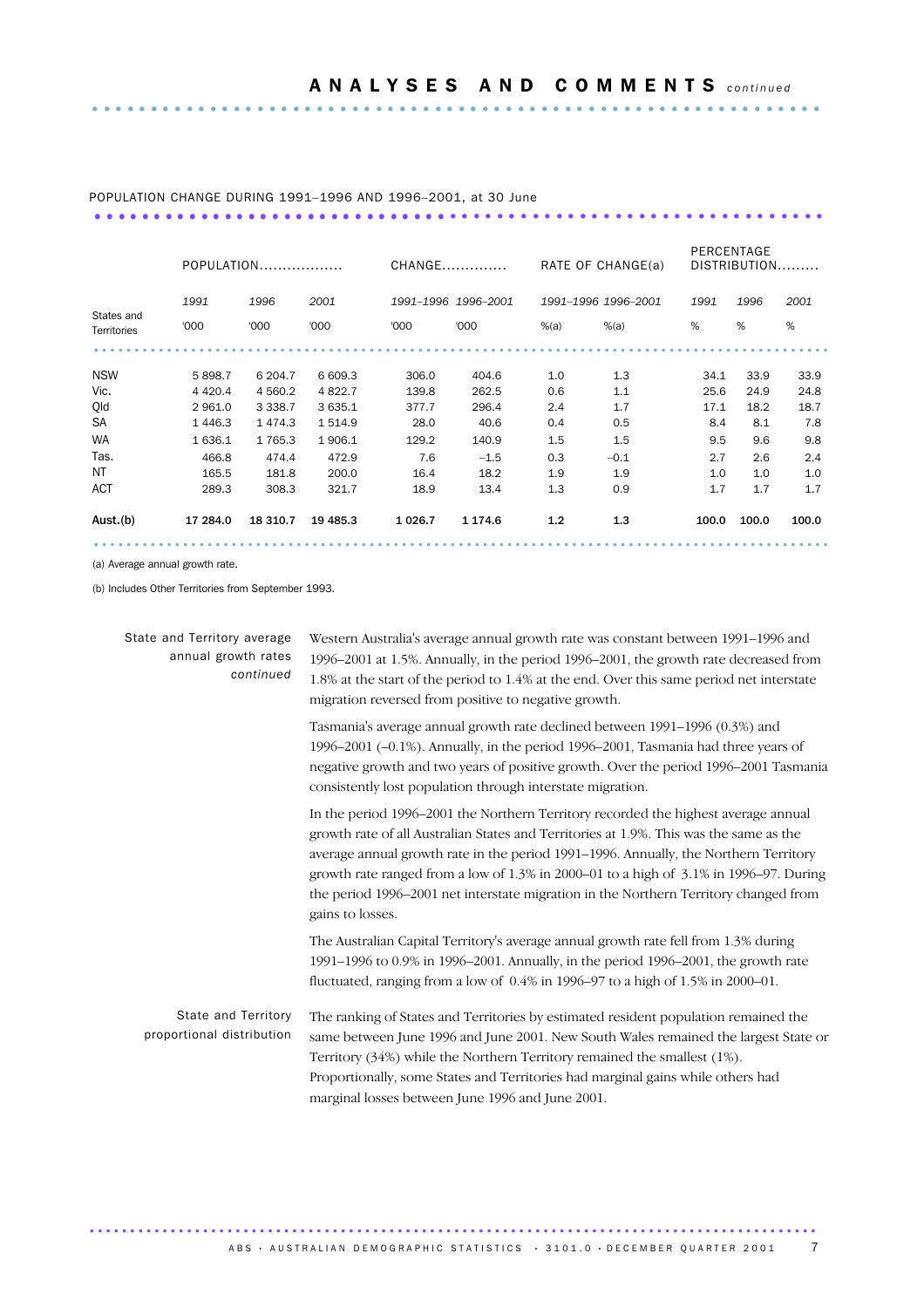Quarterly growth With the exceptions of Tasmania and the Australian Capital Territory, all States and the Northern Territory maintained positive quarterly growth throughout the five-year period, 1996–2001. However, there were variations in the levels of growth. New South Wales ranged from a low of 14,900 persons in June Quarter 1997 to a high of 24,800 persons in September Quarter 2000. For the other States and the Northern Territory positive quarterly growth ranges were as follows: Victoria (5,900, June 1997 to 18,100, March 2001), Queensland (12,100, December 1997 to 17,000, December 1999), South Australia (1,100, June 2000 to 3,300, March 1998), Western Australia (5,300, June 1997 to 10,100, March 1997) and the Northern Territory (400, December 2000 to 1,800, September 1996).

> Tasmania and the Australian Capital Territory experienced some quarters of negative growth between June Quarter 1996 and June Quarter 2001. Tasmania recorded more negative quarterly growth periods than positive growth periods, numbers ranging from a low of –500 in June Quarter 1997 to a high of 400 in March Quarter 2001. The Australian Capital Territory had three negative quarterly growth periods during the five-year period, growth ranging from a low of –300 in June Quarter 1997 to a high of 1,300 in March Quarter 2001.

Sex ratio The sex ratio of the Australian population changed from 99 males per 100 females in 1996 to 98 males per 100 females in 2001. In 1996 Queensland, Western Australia and the Northern Territory all had more males in their population than females. By 2001 only Western Australia and the Northern Territory had more males. In 2001 Victoria, Tasmania and the Australian Capital Territory had the lowest sex ratio at 97 males per 100 females and the Northern Territory had the highest 109.

| MALES        |              |              |              |               | SEX RATIO     |  |  |
|--------------|--------------|--------------|--------------|---------------|---------------|--|--|
| 1996<br>'000 | 2001<br>'000 | 1996<br>'000 | 2001<br>'000 | 1996<br>ratio | 2001<br>ratio |  |  |
|              |              |              |              |               |               |  |  |
| 3 081.0      | 3 2 7 8 . 6  | 3 1 2 3 . 7  | 3 3 3 0.7    | 98.6          | 98.4          |  |  |
| 2 2 5 2 . 6  | 2 371.0      | 2 3 0 7.5    | 2451.6       | 97.6          | 96.7          |  |  |
| 1 673.0      | 1808.0       | 1665.7       | 1827.1       | 100.4         | 99.0          |  |  |
| 729.1        | 749.2        | 745.1        | 765.7        | 97.9          | 97.8          |  |  |
| 887.6        | 954.2        | 877.7        | 951.9        | 101.1         | 100.2         |  |  |
| 234.3        | 233.2        | 240.1        | 239.8        | 97.6          | 97.2          |  |  |
| 95.7         | 104.3        | 86.2         | 95.7         | 111.0         | 109.0         |  |  |
| 153.0        | 158.6        | 155.3        | 163.1        | 98.5          | 97.3          |  |  |
| 9 108.1      | 9658.6       | 9 202.7      | 9826.7       | 99.0          | 98.3          |  |  |
|              |              |              |              | $FEMALES$     |               |  |  |

# SEX RATIOS OF THE POPULATION, at 30 June .....................................

(a) Includes Other Territories.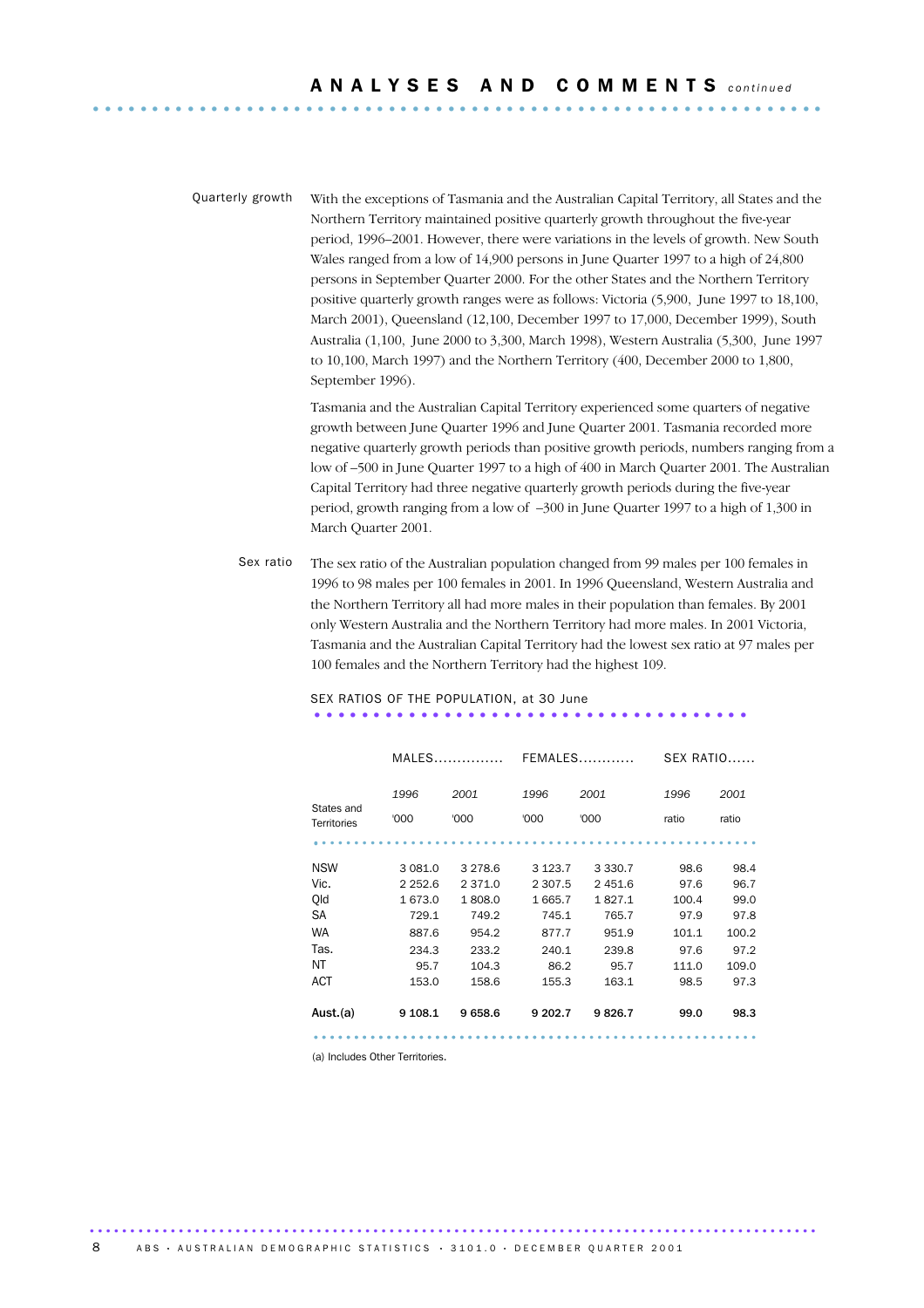| Age distributions | The ageing of Australia's population continued to be evident between June 1996 and<br>June 2001. The number of persons aged 65 years and over increased by 11% while the<br>number aged 85 years and over increased by 32%. For the population aged under 14<br>years the increase was 2% and for those aged 15 to 64 years the increase was 7%.                                                                                                                                             |
|-------------------|----------------------------------------------------------------------------------------------------------------------------------------------------------------------------------------------------------------------------------------------------------------------------------------------------------------------------------------------------------------------------------------------------------------------------------------------------------------------------------------------|
|                   | Between June 1996 and June 2001 all States and Territories showed an increase in the<br>proportion of the population aged 65 years and over and a decrease in the proportion<br>aged 14 years and under.                                                                                                                                                                                                                                                                                     |
|                   | South Australia remained the State with the largest proportion of population aged 65<br>years and over (14.6%) followed by Tasmania (13.7%). The Northern Territory had the<br>lowest proportion aged 65 years and over (3.8%).                                                                                                                                                                                                                                                              |
|                   | For those aged 14 years and under the Northern Territory had the largest proportion of<br>population (25.7%) followed by Queensland (21.3%). South Australia had the lowest<br>proportion aged 14 years and under (19.3%).                                                                                                                                                                                                                                                                   |
| Median age        | The population continued to age as a result of fertility remaining at low levels over a<br>long period and increasing life expectancy. In June 1996 the median age of the<br>Australian population was 34.0 years. By June 2001 the median age had risen to 35.7<br>years. South Australia continued to have the highest median age (35.6 years in 1996 and<br>37.5 years in 2001) while the Northern Territory continued to have the lowest (27.8<br>years in 1996 and 29.6 years in 2001). |

### AGE DISTRIBUTIONS AND MEDIAN AGES OF THE POPULATION, at 30 June ...............................................................

|             |      | $0-14$ YEARS | 15-64 YEARS |      |      | 65 AND OVER<br><b>YEARS</b> | 85 AND | <b>OVER YEARS</b> |             | <b>TOTAL</b> | <b>MEDIAN AGE</b> |       |
|-------------|------|--------------|-------------|------|------|-----------------------------|--------|-------------------|-------------|--------------|-------------------|-------|
| States and  | 1996 | 2001         | 1996        | 2001 | 1996 | 2001                        |        | 1996 2001         | 1996        | 2001         | 1996              | 2001  |
| Territories | %    | %            | %           | %    | %    | %                           | %      | %                 | '000        | '000         | years             | years |
|             |      |              |             |      |      |                             |        |                   |             |              |                   |       |
| <b>NSW</b>  | 21.1 | 20.4         | 66.3        | 66.5 | 12.6 | 13.0                        | 1.1    | 1.4               | 6 204.7     | 6 609.3      | 34.4              | 35.9  |
| Vic.        | 20.8 | 20.0         | 66.7        | 67.0 | 12.5 | 13.0                        | 1.2    | 1.5               | 4 5 6 0.2   | 4 8 22.7     | 34.3              | 35.8  |
| Qld         | 22.0 | 21.3         | 66.8        | 67.1 | 11.2 | 11.6                        | 1.0    | 1.2               | 3 3 3 8 . 7 | 3 635.1      | 33.3              | 35.0  |
| <b>SA</b>   | 20.3 | 19.3         | 65.7        | 66.1 | 14.0 | 14.6                        | 1.3    | 1.7               | 1474.3      | 1 5 1 4.9    | 35.6              | 37.5  |
| <b>WA</b>   | 22.3 | 21.1         | 67.4        | 67.9 | 10.4 | 11.0                        | 1.0    | 1.2               | 1765.3      | 1906.1       | 33.1              | 34.8  |
| Tas.        | 22.3 | 21.0         | 64.9        | 65.3 | 12.7 | 13.7                        | 1.1    | 1.5               | 474.4       | 472.9        | 34.6              | 37.2  |
| NT          | 27.1 | 25.7         | 69.7        | 70.6 | 3.2  | 3.8                         | 0.2    | 0.3               | 181.8       | 200.0        | 27.8              | 29.6  |
| <b>ACT</b>  | 22.0 | 20.5         | 70.7        | 71.0 | 7.3  | 8.5                         | 0.5    | 0.8               | 308.3       | 321.7        | 31.3              | 33.3  |
| Aust (a)    | 21.4 | 20.5         | 66.6        | 66.9 | 12.0 | 12.5                        | 1.1    | 1.4               | 18 310.7    | 19 4 85.3    | 34.0              | 35.7  |
|             |      |              |             |      |      |                             |        |                   |             |              |                   |       |

(a) Includes Other Territories.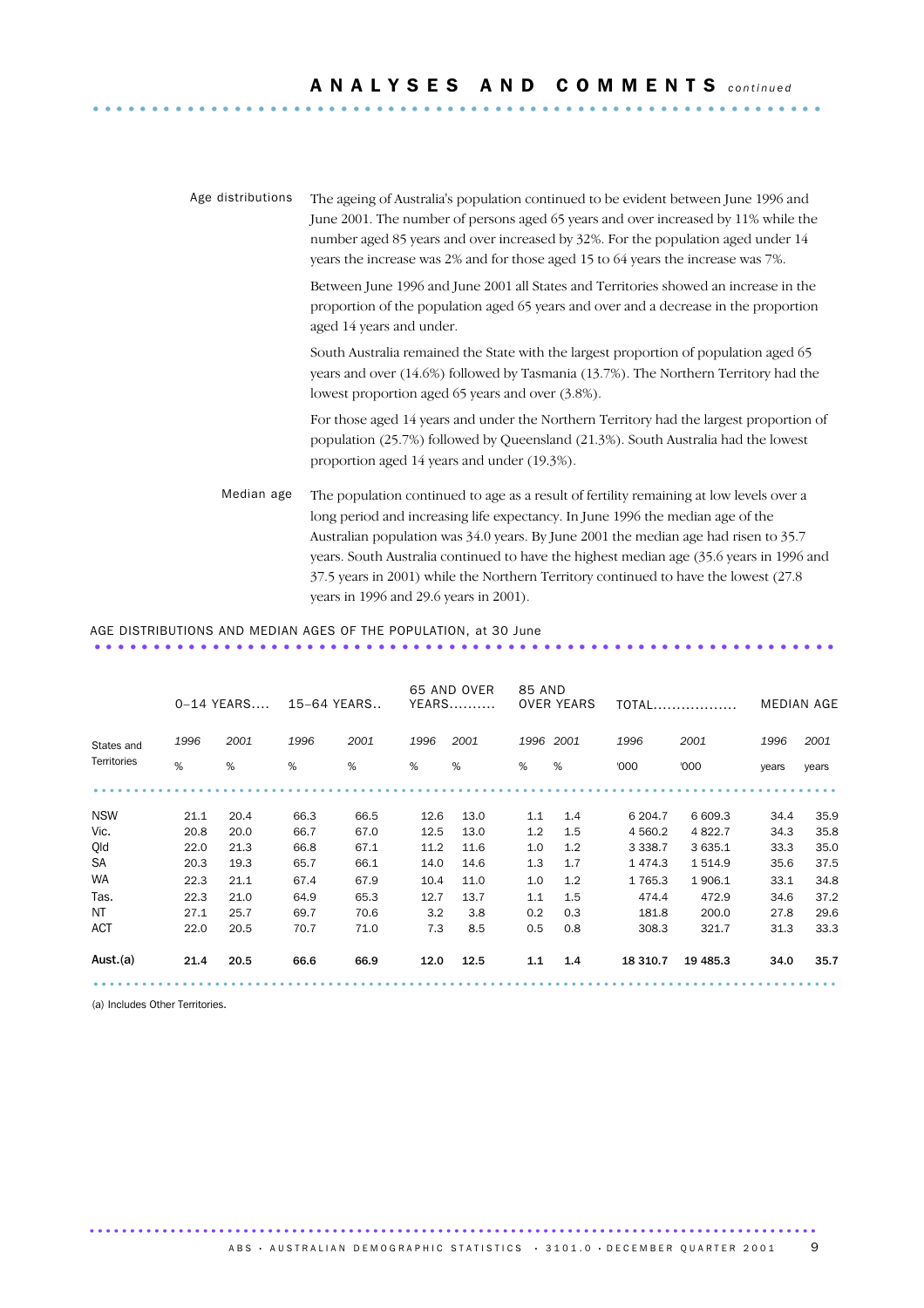

## POPULATION CHANGE, Summary(a) ......................................................................

## COMPONENTS OF POPULATION CHANGE................................... POPULATION..........................

|           | <b>Births</b> | Deaths | Natural<br>increase | Net permanent<br>and long-term<br>movement | Category<br>jumping | Net<br>overseas<br>migration | At end<br>of period | Growth<br>on previous<br>year(b) | Growth<br>on previous<br>year(b) |
|-----------|---------------|--------|---------------------|--------------------------------------------|---------------------|------------------------------|---------------------|----------------------------------|----------------------------------|
| Period    | '000          | '000   | '000                | '000                                       | '000                | '000                         | '000                | '000                             | $\%$                             |
|           |               |        |                     |                                            |                     |                              |                     |                                  |                                  |
| 1995-1996 | 250.4         | 126.4  | 124.0               | 109.7                                      | $-5.5$              | 104.1                        | 18 310.7            | 239.0                            | 1.32                             |
| 1996-1997 | 253.7         | 127.3  | 126.4               | 94.4                                       | $-7.3$              | 87.1                         | 18 537.9            | 227.1                            | 1.24                             |
| 1997-1998 | 249.1         | 129.3  | 119.9               | 79.2                                       | 7.2                 | 86.4                         | 18 759.6            | 221.7                            | 1.20                             |
| 1998-1999 | 250.0         | 128.3  | 121.7               | 96.5                                       | $-11.4$             | 85.1                         | 18 984.2            | 224.6                            | 1.20                             |
| 1999-2000 | 249.3         | 128.4  | 120.9               | 107.3                                      | $-8.2$              | 99.1                         | 19 225.3            | 241.2                            | 1.27                             |
| 2000-2001 | 248.7         | 128.9  | 119.8               | n.y.a.                                     | n.y.a.              | 109.7                        | 19 485.3            | 259.9                            | 1.35                             |
| 1996      | 252.9         | 128.2  | 124.7               | 103.1                                      | $-5.6$              | 97.4                         | 18 430.5            | 234.4                            | 1.29                             |
| 1997      | 251.1         | 128.8  | 122.3               | 83.7                                       | $-11.3$             | 72.4                         | 18 639.8            | 209.3                            | 1.14                             |
| 1998      | 248.3         | 127.4  | 120.8               | 88.8                                       | 14.3                | 103.1                        | 18 880.4            | 240.6                            | 1.29                             |
| 1999      | 250.2         | 128.2  | 122.0               | 104.2                                      | $-15.9$             | 88.4                         | 19 110.2            | 229.8                            | 1.22                             |
| 2000      | 250.2         | 130.0  | 120.1               | 115.3                                      | n.y.a.              | 104.5                        | 19 360.6            | 250.4                            | 1.31                             |
| 2001      | 245.8         | 128.6  | 117.2               | n.y.a.                                     | n.y.a.              | 110.5                        | 19 603.5            | 242.9                            | 1.25                             |
| 1996      |               |        |                     |                                            |                     |                              |                     |                                  |                                  |
| September | 65.1          | 37.1   | 28.1                | 27.7                                       | 4.6                 | 32.3                         | 18 374.5            | 240.7                            | 1.33                             |
| December  | 63.6          | 30.5   | 33.2                | 20.1                                       | $-0.7$              | 19.4                         | 18 430.5            | 234.4                            | 1.29                             |
| 1997      |               |        |                     |                                            |                     |                              |                     |                                  |                                  |
| March     | 61.4          | 28.4   | 33.1                | 36.1                                       | $-6.7$              | 29.4                         | 18 49 6.3           | 239.1                            | 1.31                             |
| June      | 63.4          | 31.4   | 32.1                | 10.6                                       | $-4.5$              | 6.1                          | 18 537.9            | 227.1                            | 1.24                             |
| September | 64.4          | 38.0   | 26.4                | 22.9                                       | 5.1                 | 28.0                         | 18 596.1            | 221.6                            | 1.21                             |
| December  | 61.9          | 31.0   | 30.9                | 14.0                                       | $-5.1$              | 8.9                          | 18 639.8            | 209.3                            | 1.14                             |
| 1998      |               |        |                     |                                            |                     |                              |                     |                                  |                                  |
| March     | 60.8          | 28.4   | 32.3                | 33.7                                       | $-2.0$              | 31.7                         | 18 707.7            | 211.4                            | 1.14                             |
| June      | 62.1          | 31.8   | 30.3                | 8.5                                        | 9.2                 | 17.7                         | 18 759.6            | 221.7                            | 1.20                             |
| September | 64.1          | 36.4   | 27.7                | 26.5                                       | 5.1                 | 31.6                         | 18 823.3            | 227.2                            | 1.22                             |
| December  | 61.3          | 30.8   | 30.5                | 20.1                                       | 2.0                 | 22.1                         | 18 880.4            | 240.6                            | 1.29                             |
| 1999      |               |        |                     |                                            |                     |                              |                     |                                  |                                  |
| March     | 62.0          | 28.8   | 33.2                | 35.1                                       | $-21.0$             | 14.1                         | 18 932.1            | 224.4                            | 1.20                             |
| June      | 62.5          | 32.2   | 30.3                | 14.8                                       | 2.5                 | 17.3                         | 18 984.2            | 224.6                            | 1.20                             |
| September | 64.5          | 35.9   | 28.6                | 29.7                                       | $-0.8$              | 28.9                         | 19 047.0            | 223.7                            | 1.19                             |
| December  | 61.1          | 31.2   | 29.9                | 24.6                                       | 3.4                 | 28.0                         | 19 110.2            | 229.8                            | 1.22                             |
| 2000      |               |        |                     |                                            |                     |                              |                     |                                  |                                  |
| March     | 61.9          | 28.9   | 33.0                | 37.4                                       | $-13.7$             | 23.7                         | 19 172.2            | 240.1                            | 1.27                             |
| June      | 61.8          | 32.3   | 29.4                | 15.5                                       | 2.9                 | 18.4                         | 19 225.3            | 241.2                            | 1.27                             |
| September | 63.7          | 35.9   | 27.8                | 34.3                                       | n.y.a.              | 34.3                         | 19 295.0            | 248.0                            | 1.30                             |
| December  | 62.8          | 32.9   | 29.9                | 28.1                                       | n.y.a.              | 28.1                         | 19 360.6            | 250.4                            | 1.31                             |
| 2001      |               |        |                     |                                            |                     |                              |                     |                                  |                                  |
| March     | 59.9          | 29.7   | 30.2                | n.y.a.                                     | n.y.a.              | 26.8                         | 19 4 25.2           | 253.1                            | 1.32                             |
| June      | 62.3          | 30.4   | 31.8                | n.y.a.                                     | n.y.a.              | 20.6                         | 19 485.3            | 259.9                            | 1.35                             |
| September | 62.8          | 36.2   | 26.6                | 35.7                                       | n.y.a.              | 35.7                         | 19 547.5            | 252.5                            | 1.31                             |
| December  | 60.7          | 32.2   | 28.5                | 27.5                                       | n.y.a.              | 27.5                         | 19 603.5            | 242.9                            | 1.25                             |

(a) See Explanatory Notes for concepts used and the Glossary for definitions of terms used. Includes Other Territories from September quarter 1993—see paragraph 2 of the Explanatory Notes.

................................................................................................ .

(b) The difference between total growth and the sum of natural increase and net migration during 1996–2001 is due to preliminary intercensal discrepancy.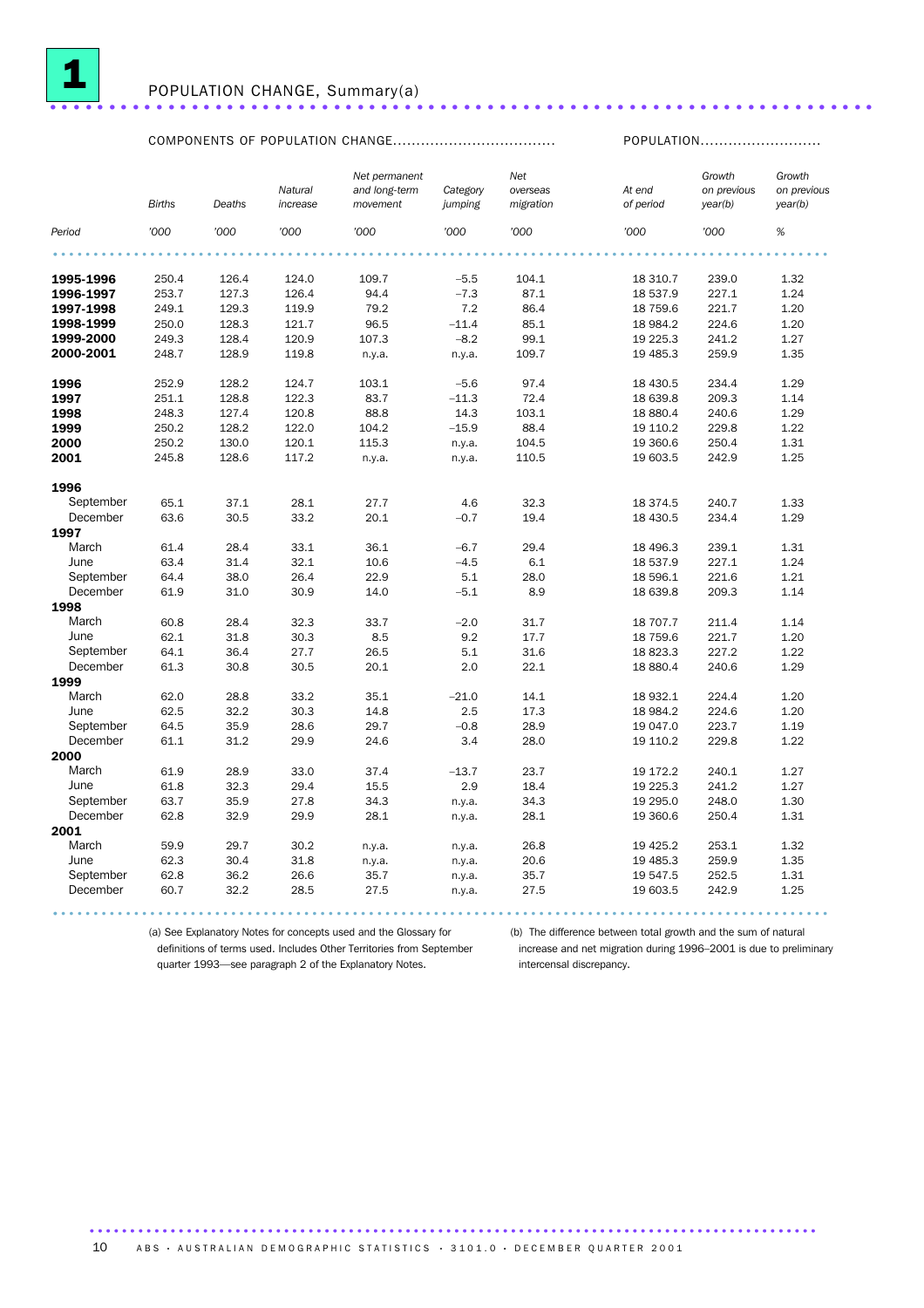

## POPULATION CHANGE, Components ......................................................................

|                   | New<br>South<br>Wales | Victoria           | Queensland      | South<br>Australia | Western<br>Australia | Tasmania | Northern<br>Territory | Australian<br>Capital<br>Territory | Australia(a) |
|-------------------|-----------------------|--------------------|-----------------|--------------------|----------------------|----------|-----------------------|------------------------------------|--------------|
| Period            | no.                   | no.                | no.             | no.                | no.                  | no.      | no.                   | no.                                | no.          |
|                   |                       |                    |                 |                    | NATURAL INCREASE     |          |                       |                                    |              |
|                   |                       |                    |                 |                    |                      |          |                       |                                    |              |
| 1995-1996         | 40 352                | 28 497             | 25 290          | 7 500              | 13 953               | 2 5 2 1  | 2829                  | 3 0 6 2                            | 124 038      |
| 1996-1997         | 42 740                | 28 662             | 25 580          | 6951               | 14 158               | 2 4 4 4  | 2 7 3 3               | 3 0 4 3                            | 126 362      |
| 1997-1998         | 39 374                | 27 720             | 24 639          | 6 602              | 13 7 15              | 2 1 0 4  | 2825                  | 2834                               | 119850       |
| 1998-1999         | 40 561                | 27 076             | 24 4 27         | 6751               | 14 509               | 2 6 5 8  | 2 7 4 9               | 2932                               | 121 687      |
| 1999-2000         | 40 752                | 27 741             | 24 645          | 6 3 0 6            | 13829                | 2 0 8 9  | 2 7 2 2               | 2 7 9 5                            | 120 918      |
| 2000-2001         | 40 635                | 26 602             | 24 9 29         | 5 6 3 5            | 13 943               | 2 3 6 8  | 2804                  | 2844                               | 119 794      |
| 1996              | 41 764                | 28 7 35            | 24 685          | 7 2 2 0            | 13 980               | 2 5 1 1  | 2 7 7 0               | 3 0 3 3                            | 124 739      |
| 1997              | 40 906                | 27850              | 25 395          | 6780               | 13675                | 2 1 3 7  | 2 7 4 4               | 2811                               | 122 341      |
| 1998              | 39 949                | 27 192             | 24 632          | 6544               | 14 4 58              | 2 3 8 9  | 2699                  | 2929                               | 120 823      |
| 1999              | 40 304                | 28 081             | 24 546          | 6782               | 14 249               | 2 4 2 3  | 2 7 7 9               | 2 7 9 6                            | 121 989      |
| 2000              | 42 0 22               | 26 119             | 24 451          | 5887               | 14 084               | 1874     | 2 7 5 0               | 2916                               | 120 139      |
| 2001              | 38 657                | 26 880             | 24 834          | 5 5 3 2            | 13 2 27              | 2548     | 2952                  | 2 5 3 7                            | 117 202      |
| 1996              |                       |                    |                 |                    |                      |          |                       |                                    |              |
| September         | 9 1 1 2               | 6 6 0 6            | 5573            | 1 4 3 2            | 3 2 4 2              | 633      | 692                   | 782                                | 28 081       |
| December          | 11931                 | 7 7 4 5            | 6 1 1 2         | 1796               | 3 4 6 4              | 654      | 629                   | 807                                | 33 158       |
| 1997              |                       |                    |                 |                    |                      |          |                       |                                    |              |
| March             | 11 0 22               | 7 4 6 9            | 6527            | 2 0 5 1            | 3923                 | 640      | 707                   | 712                                | 33 060       |
| June              | 10 675                | 6842               | 7 3 6 8         | 1672               | 3529                 | 517      | 705                   | 742                                | 32 063       |
| September         | 8 3 6 6               | 6093               | 5747            | 1 4 0 7            | 2970                 | 433      | 684                   | 646                                | 26 356       |
| December          | 10843                 | 7 4 4 6            | 5 7 5 3         | 1650               | 3 2 5 3              | 547      | 648                   | 711                                | 30 862       |
| 1998              |                       |                    |                 |                    |                      |          |                       |                                    |              |
| March             | 10 307                | 7 4 0 8            | 6632            | 2074               | 3761                 | 625      | 755                   | 765                                | 32 334       |
| June              | 9858                  | 6773               | 6507            | 1471               | 3731                 | 499      | 738                   | 712                                | 30 298       |
| September         | 9028                  | 6 2 1 3            | 5820            | 1 2 7 9            | 3 4 0 8              | 605      | 609                   | 682                                | 27 651       |
| December          | 10 756                | 6798               | 5673            | 1720               | 3 5 5 8              | 660      | 597                   | 770                                | 30 540       |
| 1999              |                       |                    |                 |                    |                      |          |                       |                                    |              |
| March             | 10 722                | 7680               | 6817            | 2 100              | 3688                 | 680      | 742                   | 759                                | 33 194       |
| June              | 10 055                | 6 3 8 5            | 6 1 1 7         | 1652               | 3855                 | 713      | 801                   | 721                                | 30 30 2      |
| September         | 9 3 9 8               | 7 0 1 9            | 5 7 7 1         | 1419               | 3 1 5 9              | 512      | 637                   | 695                                | 28 623       |
| December          | 10 129                | 6997               | 5841            | 1611               | 3547                 | 518      | 599                   | 621                                | 29870        |
| 2000              |                       |                    |                 |                    |                      |          |                       |                                    |              |
| March             | 11 081                | 7 2 7 6            | 6999            | 1828               | 3791                 | 569      | 744                   | 686                                | 32 986       |
| June              | 10 144                | 6449               | 6034            | 1448               | 3 3 3 2              | 490      | 742                   | 793                                | 29 439       |
| September         | 9 1 9 1               | 6 2 3 0            | 6 1 5 0         | 1 1 2 1            | 3 3 0 8              | 451      | 637                   | 699                                | 27 794       |
| December          | 11 606                | 6 1 6 4            | 5 2 6 8         | 1 4 9 0            | 3 653                | 364      | 627                   | 738                                | 29 9 20      |
| 2001<br>March     |                       |                    |                 |                    |                      |          |                       |                                    |              |
|                   | 9 3 4 3               | 6739               | 6642            | 1740               | 3 3 5 2              | 807      | 834                   | 776                                | 30 239       |
| June<br>September | 10 4 95               | 7 4 6 9            | 6869            | 1 2 8 4            | 3630                 | 746      | 706                   | 631                                | 31841        |
| December          | 9031                  | 6 2 2 5<br>6 4 4 7 | 5614<br>5 7 0 9 | 1 2 4 4<br>1 2 6 4 | 3 0 4 9              | 186      | 685<br>727            | 552                                | 26 594       |
|                   | 9788                  |                    |                 |                    | 3 1 9 6              | 809      |                       | 578                                | 28 5 28      |

(a) Includes Other Territories from September 1993—see

paragraph 2 of the Explanatory Notes.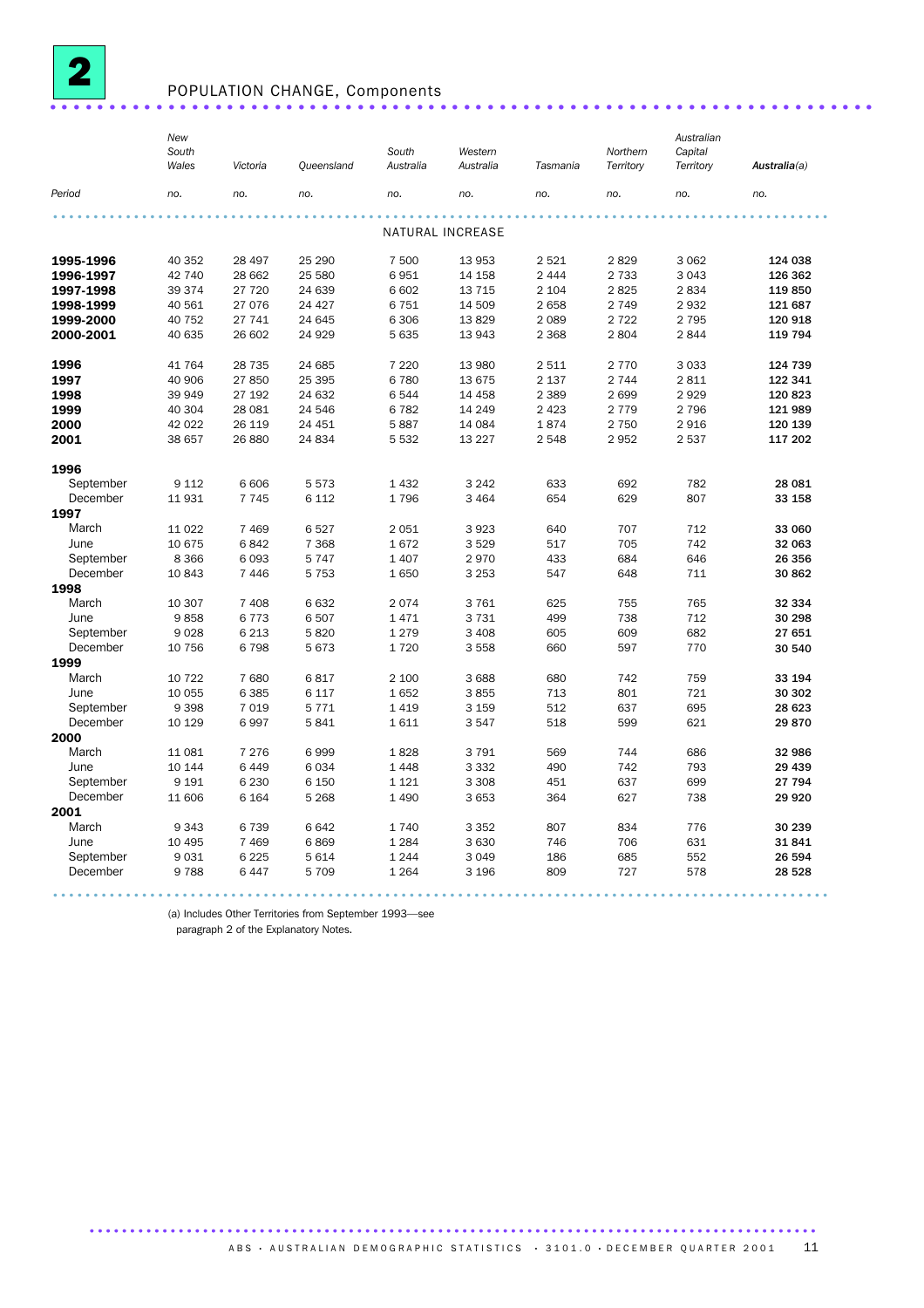

## POPULATION CHANGE, Components ......................................................................

|           | New<br>South<br>Wales | Victoria | Oueensland | South<br>Australia     | Western<br>Australia | Tasmania | Northern<br>Territory | Australian<br>Capital<br>Territory | Australia(a) |  |
|-----------|-----------------------|----------|------------|------------------------|----------------------|----------|-----------------------|------------------------------------|--------------|--|
| Period    | no.                   | no.      | no.        | no.                    | no.                  | no.      | no.                   | no.                                | no.          |  |
|           |                       |          |            |                        |                      |          |                       |                                    |              |  |
|           |                       |          |            | NET OVERSEAS MIGRATION |                      |          |                       |                                    |              |  |
| 1995-1996 | 48 045                | 25 692   | 13 0 51    | 3 6 5 3                | 12 3 3 9             | 398      | 569                   | 390                                | 104 137      |  |
| 1996-1997 | 37 291                | 21 080   | 12 622     | 3 1 0 4                | 12 2 67              | 252      | 541                   | $-76$                              | 87 079       |  |
| 1997-1998 | 34 899                | 20 801   | 13 800     | 3 3 9 0                | 12834                | 84       | 644                   | $-90$                              | 86 354       |  |
| 1998-1999 | 36 942                | 21 602   | 11 744     | 2 1 0 8                | 12 157               | 114      | 955                   | $-481$                             | 85 120       |  |
| 1999-2000 | 40 630                | 24 752   | 16 276     | 3 4 5 3                | 12 947               | 384      | 882                   | $-258$                             | 99 056       |  |
| 2000-2001 | 46 062                | 27 645   | 16 4 19    | 3 602                  | 14 841               | 159      | 993                   | 8                                  | 109 729      |  |
| 1996      | 44 331                | 23 4 34  | 12 7 12    | 3 4 7 5                | 12 3 34              | 456      | 572                   | 132                                | 97 444       |  |
| 1997      | 29 653                | 17 251   | 11852      | 2826                   | 10 761               | $-16$    | 431                   | $-382$                             | 72 365       |  |
| 1998      | 41 349                | 26 643   | 14 8 12    | 3 6 5 4                | 14 792               | 625      | 975                   | 254                                | 103 100      |  |
| 1999      | 37914                 | 20 670   | 14 532     | 2931                   | 12 196               | 13       | 964                   | $-851$                             | 88 352       |  |
| 2000      | 43 653                | 26 933   | 15 556     | 3 4 0 2                | 13 4 90              | 318      | 879                   | 258                                | 104 482      |  |
| 2001      | 44 750                | 27 534   | 18 665     | 3 3 3 3                | 15 5 7 1             | 154      | 351                   | 136                                | 110 478      |  |
| 1996      |                       |          |            |                        |                      |          |                       |                                    |              |  |
| September | 13 983                | 7 7 9 6  | 4816       | 1 0 6 8                | 3961                 | 165      | 320                   | 178                                | 32 287       |  |
| December  | 9 4 8 4               | 4 3 4 3  | 1946       | 758                    | 2888                 | 82       | 67                    | $-190$                             | 19 376       |  |
| 1997      |                       |          |            |                        |                      |          |                       |                                    |              |  |
| March     | 11 134                | 7982     | 4 5 0 4    | 1 1 4 2                | 4 3 0 5              | 33       | 125                   | 129                                | 29 354       |  |
| June      | 2 6 9 0               | 959      | 1 3 5 6    | 136                    | 1 1 1 3              | $-28$    | 29                    | $-193$                             | 6 0 6 2      |  |
| September | 11 303                | 6747     | 4968       | 1 0 2 9                | 3613                 | 11       | 315                   | 38                                 | 28 0 24      |  |
| December  | 4526                  | 1563     | 1 0 2 4    | 519                    | 1730                 | $-32$    | $-38$                 | $-356$                             | 8925         |  |
| 1998      |                       |          |            |                        |                      |          |                       |                                    |              |  |
| March     | 11 520                | 8970     | 4592       | 1 2 9 1                | 4 7 7 6              | 72       | 177                   | 311                                | 31 720       |  |
| June      | 7 5 5 0               | 3521     | 3 2 1 6    | 551                    | 2 7 1 5              | 33       | 190                   | $-83$                              | 17685        |  |
| September | 13 9 29               | 7946     | 4 2 5 9    | 386                    | 4806                 | 156      | 212                   | $-67$                              | 31 629       |  |
| December  | 8 3 5 0               | 6 2 0 6  | 2 7 4 5    | 1 4 2 6                | 2 4 9 5              | 364      | 396                   | 93                                 | 22 066       |  |
| 1999      |                       |          |            |                        |                      |          |                       |                                    |              |  |
| March     | 5 4 9 1               | 4547     | 2 1 1 6    | 67                     | 2 2 6 0              | $-226$   | 77                    | $-214$                             | 14 099       |  |
| June      | 9 1 7 2               | 2 9 0 3  | 2 6 2 4    | 229                    | 2 5 9 6              | $-180$   | 270                   | $-293$                             | 17 326       |  |
| September | 10 917                | 7 3 6 9  | 3 7 8 4    | 992                    | 5 4 1 2              | 175      | 422                   | $-128$                             | 28 939       |  |
| December  | 12 3 34               | 5851     | 6 0 0 8    | 1 643                  | 1928                 | 244      | 195                   | $-216$                             | 27988        |  |
| 2000      |                       |          |            |                        |                      |          |                       |                                    |              |  |
| March     | 8 3 8 5               | 7863     | 3 1 4 9    | 662                    | 3 4 9 2              | 6        | 78                    | 67                                 | 23 699       |  |
| June      | 8994                  | 3 6 6 9  | 3 3 3 5    | 156                    | 2 1 1 5              | $-41$    | 187                   | 19                                 | 18 4 30      |  |
| September | 14 3 27               | 8974     | 4555       | 924                    | 4930                 | 67       | 348                   | 170                                | 34 295       |  |
| December  | 11947                 | 6 4 2 7  | 4517       | 1 660                  | 2953                 | 286      | 266                   | $\overline{2}$                     | 28 058       |  |
| 2001      |                       |          |            |                        |                      |          |                       |                                    |              |  |
| March     | 9869                  | 8 3 5 9  | 3815       | 655                    | 4 0 8 7              | $-120$   | 128                   | $-23$                              | 26 770       |  |
| June      | 9919                  | 3885     | 3532       | 363                    | 2871                 | $-74$    | 251                   | $-141$                             | 20 606       |  |
| September | 14 0 77               | 8895     | 6593       | 1 1 3 0                | 4 4 2 8              | 75       | 109                   | 349                                | 35 650       |  |
| December  | 10885                 | 6 3 9 5  | 4 7 2 5    | 1 1 8 5                | 4 1 8 5              | 273      | $-137$                | $-49$                              | 27 452       |  |
|           |                       |          |            |                        |                      |          |                       |                                    |              |  |

(a) Includes Other Territories from September 1993—see

paragraph 2 of the Explanatory Notes.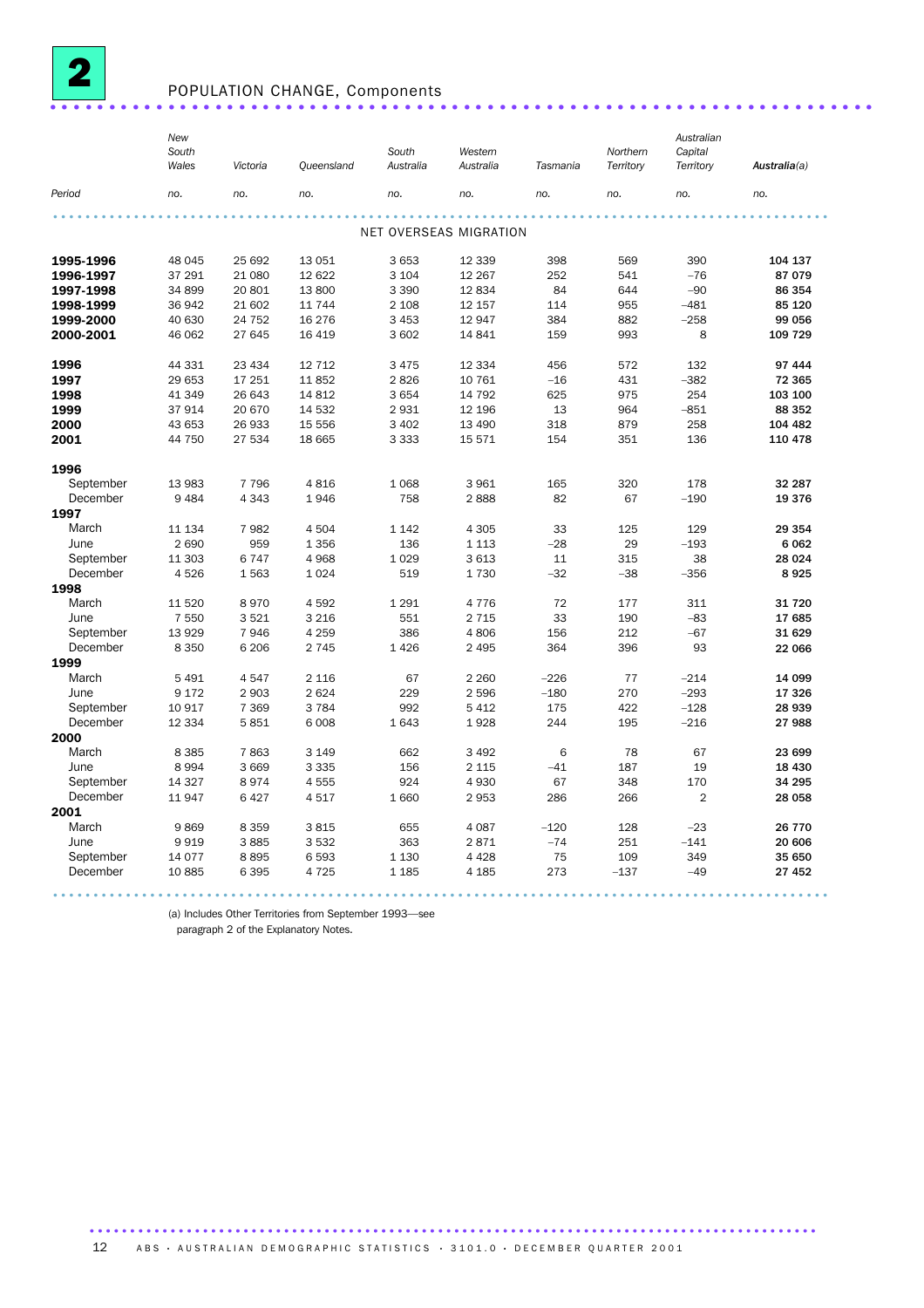

### POPULATION CHANGE, Components *continued* ..................................................................... .

|           | New<br>South<br>Wales | Victoria | <b>Queensland</b> | South<br>Australia | Western<br>Australia     | Tasmania | Northern<br>Territory | Australian<br>Capital<br>Territory | Australia(a)         |
|-----------|-----------------------|----------|-------------------|--------------------|--------------------------|----------|-----------------------|------------------------------------|----------------------|
|           |                       |          |                   |                    |                          |          |                       |                                    |                      |
| Period    | no.                   | no.      | no.               | no.                | no.                      | no.      | no.                   | no.                                | no.                  |
|           |                       |          |                   |                    |                          |          |                       |                                    |                      |
|           |                       |          |                   |                    | NET INTERSTATE MIGRATION |          |                       |                                    |                      |
| 1995-1996 | $-14770$              | $-12800$ | 32 614            | $-6192$            | 4 0 6 6                  | $-2590$  | 328                   | $-656$                             | $\ddotsc$            |
| 1996-1997 | $-11975$              | $-4687$  | 20 179            | $-4628$            | 6 1 8 9                  | $-3661$  | 1790                  | $-3207$                            | И,                   |
| 1997-1998 | $-13542$              | 1 2 0 6  | 17 967            | $-3254$            | 4 7 2 6                  | $-3966$  | $-439$                | $-2698$                            | И,                   |
| 1998-1999 | $-14315$              | 3975     | 17 233            | $-2869$            | 1775                     | $-3669$  | $-917$                | $-1213$                            | И,                   |
| 1999-2000 | $-15586$              | 6 7 1 3  | 19 0 12           | $-4773$            | $-684$                   | $-2972$  | $-871$                | $-839$                             | $\ddotsc$            |
| 2000-2001 | $-16737$              | 7925     | 19654             | $-4234$            | $-2711$                  | $-2559$  | $-1664$               | 326                                | . .                  |
| 1996      | $-15041$              | $-9214$  | 27 098            | $-5284$            | 5 6 8 3                  | $-3094$  | 478                   | $-626$                             | $\ddotsc$            |
| 1997      | $-12023$              | $-1147$  | 18 704            | $-3752$            | 5 2 9 2                  | $-3739$  | 577                   | $-3912$                            | И,                   |
| 1998      | $-13243$              | 2848     | 15974             | $-2724$            | 3874                     | $-4080$  | $-653$                | $-1996$                            | г.                   |
| 1999      | $-15$ 182             | 5 3 4 8  | 17 585            | $-3437$            | 10                       | $-3191$  | $-783$                | $-350$                             | $\ddot{\phantom{1}}$ |
| 2000      | $-15577$              | 7073     | 20 459            | $-5220$            | $-1550$                  | $-2919$  | $-1641$               | $-625$                             | $\sim$               |
| 2001      | $-19032$              | 7 7 1 8  | 21 995            | $-2699$            | $-3555$                  | $-2179$  | $-2166$               | $-82$                              | $\ddot{\phantom{0}}$ |
| 1996      |                       |          |                   |                    |                          |          |                       |                                    |                      |
| September | $-3709$               | $-2262$  | 6540              | $-1508$            | 1644                     | $-727$   | 654                   | $-632$                             | $\ddot{\phantom{1}}$ |
| December  | $-3595$               | $-938$   | 5 4 8 5           | $-1221$            | 1 4 1 3                  | $-1014$  | 376                   | $-506$                             | $\ddotsc$            |
| 1997      |                       |          |                   |                    |                          |          |                       |                                    |                      |
| March     | $-2852$               | $-307$   | 3701              | $-1037$            | 2 1 8 5                  | $-823$   | 6                     | $-873$                             | $\ddotsc$            |
| June      | $-1819$               | $-1180$  | 4 4 5 3           | $-862$             | 947                      | $-1097$  | 754                   | $-1196$                            | $\ddot{\phantom{1}}$ |
| September | $-3433$               | $-209$   | 5 3 9 8           | $-755$             | 1 0 0 7                  | $-862$   | $-54$                 | $-1092$                            | $\sim$ .             |
| December  | $-3919$               | 549      | 5 1 5 2           | $-1098$            | 1 1 5 3                  | $-957$   | $-129$                | $-751$                             | $\ddot{\phantom{1}}$ |
| 1998      |                       |          |                   |                    |                          |          |                       |                                    |                      |
| March     | $-2746$               | 476      | 3 0 5 4           | $-591$             | 1686                     | $-1036$  | $-196$                | $-647$                             | $\ddotsc$            |
| June      | $-3444$               | 390      | 4 3 6 3           | $-810$             | 880                      | $-1111$  | $-60$                 | $-208$                             | И,                   |
| September | $-2948$               | $-109$   | 3759              | $-422$             | 1 1 7 6                  | $-829$   | $-46$                 | $-581$                             | $\sim$ .             |
| December  | $-4105$               | 2 0 9 1  | 4798              | $-901$             | 132                      | $-1104$  | $-351$                | $-560$                             | $\ddotsc$            |
| 1999      |                       |          |                   |                    |                          |          |                       |                                    |                      |
| March     | $-3218$               | 884      | 3816              | $-682$             | 431                      | $-951$   | $-166$                | $-114$                             | И,                   |
| June      | $-4044$               | 1 1 0 9  | 4860              | $-864$             | 36                       | $-785$   | $-354$                | 42                                 | $\ddot{\phantom{0}}$ |
| September | $-3262$               | 1 0 1 5  | 4 1 7 7           | $-600$             | $-107$                   | $-675$   | $-357$                | $-191$                             | . .                  |
| December  | $-4658$               | 2 3 4 0  | 4 7 3 2           | $-1291$            | $-350$                   | $-780$   | 94                    | $-87$                              | $\sim$ .             |
| 2000      |                       |          |                   |                    |                          |          |                       |                                    |                      |
| March     | $-3909$               | 1903     | 5 2 7 2           | $-1735$            | $-300$                   | $-776$   | $-463$                | 8                                  | . .                  |
| June      | $-3757$               | 1 4 5 5  | 4831              | $-1147$            | 73                       | $-741$   | $-145$                | $-569$                             | И,                   |
| September | $-3517$               | 1836     | 4573              | $-1030$            | $-568$                   | $-742$   | $-390$                | $-162$                             |                      |
| December  | $-4394$               | 1879     | 5 7 8 3           | $-1308$            | $-755$                   | $-660$   | $-643$                | 98                                 | $\ddot{\phantom{1}}$ |
| 2001      |                       |          |                   |                    |                          |          |                       |                                    | .,                   |
| March     | $-4286$               | 2 6 6 1  | 4 2 1 0           | $-1264$            | $-572$                   | $-497$   | $-391$                | 139                                |                      |
| June      | $-4540$               | 1549     | 5088              | $-632$             | $-816$                   | -660     | $-240$                | 251                                | $\ddotsc$            |
| September |                       | 1609     |                   | $-632$             | $-759$                   | $-452$   |                       |                                    | $\ddotsc$            |
| December  | $-3772$               |          | 5 1 0 3           |                    |                          |          | $-577$                | $-520$                             | $\sim$               |
|           | $-6434$               | 1899     | 7 5 9 4           | $-171$             | $-1408$                  | $-570$   | $-958$                | 48                                 | $\sim$ .             |

(a) Includes Other Territories from September 1993—see

paragraph 2 of the Explanatory Notes.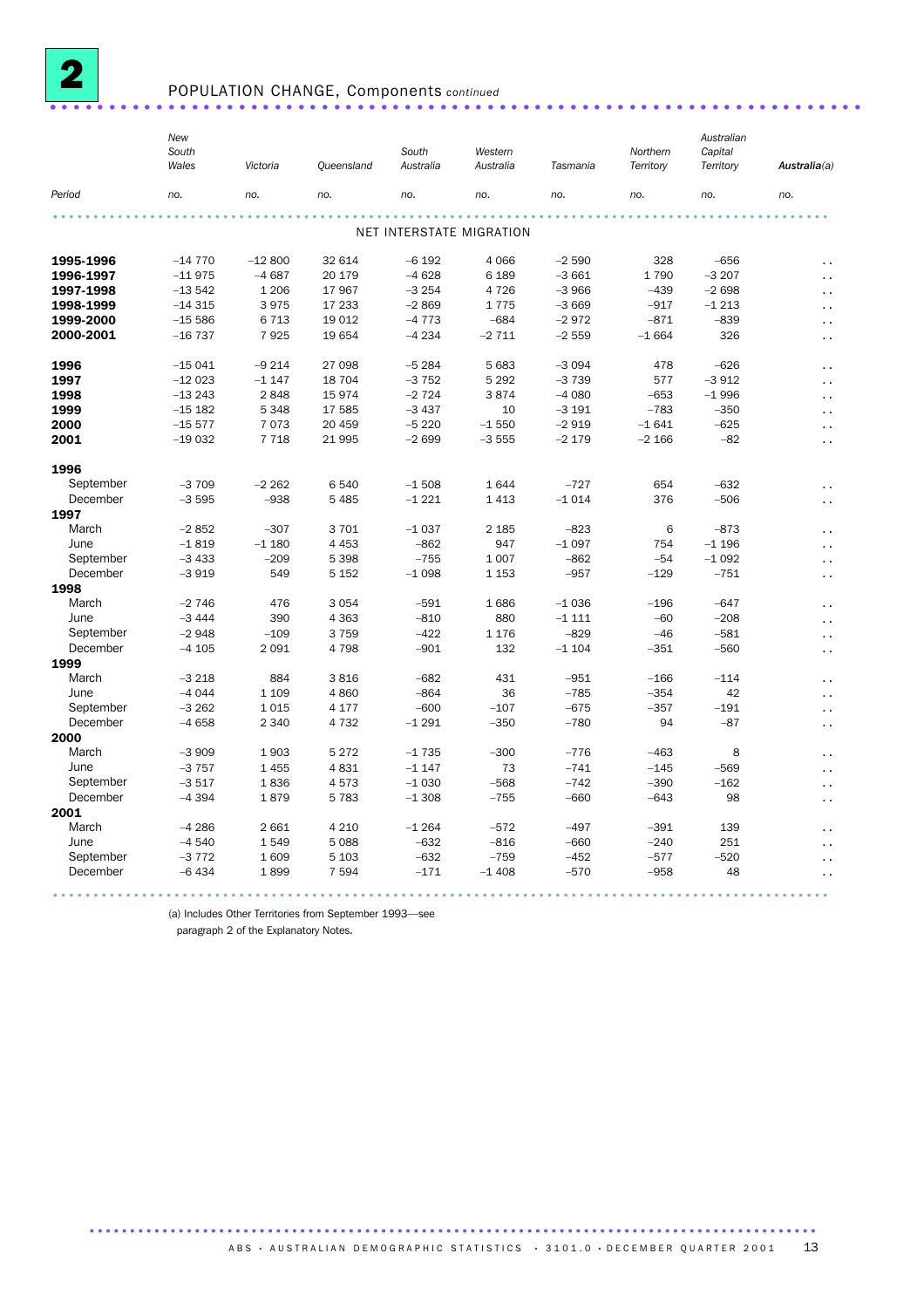

# POPULATION CHANGE, Components *continued* ................................................................... ...

|           | <b>New</b><br>South |                |                 | South     | Western                    |                  | Northern   | Australian<br>Capital |              |
|-----------|---------------------|----------------|-----------------|-----------|----------------------------|------------------|------------|-----------------------|--------------|
|           | Wales               | Victoria       | Queensland      | Australia | Australia                  | Tasmania         | Territory  | Territory             | Australia(a) |
| Period    | no.                 | no.            | no.             | no.       | no.                        | no.              | no.        | no.                   | no.          |
|           |                     |                |                 |           |                            |                  |            |                       |              |
|           |                     |                |                 |           | TOTAL POPULATION GROWTH(b) |                  |            |                       |              |
| 1995-1996 | 77 747              | 42 768         | 73 581          | 4 8 2 4   | 31 469                     | 770              | 4 2 9 1    | 3 4 4 6               | 238 956      |
| 1996-1997 | 81 493              | 42 274         | 58 498          | 7579      | 31 382                     | $-617$           | 5 5 4 3    | 1 2 2 6               | 227 148      |
| 1997-1998 | 74 656              | 47 385         | 56 952          | 8997      | 30 189                     | $-1360$          | 3 4 9 6    | 1517                  | 221 718      |
| 1998-1999 | 77 764              | 50 888         | 54 431          | 8 3 7 5   | 27 586                     | $-446$           | 3 2 7 3    | 2 7 6 8               | 224 577      |
| 1999-2000 | 81 535              | 58 332         | 61 701          | 7 5 9 8   | 25 4 8 1                   | 63               | 3 2 4 6    | 3 2 2 8               | 241 174      |
| 2000-2001 | 89 1 28             | 63 629         | 64 849          | 8 0 5 2   | 26 220                     | 848              | 2 6 18     | 4 6 9 0               | 259 947      |
| 1996      | 79 850              | 42 261         | 65 862          | 6 4 1 7   | 31929                      | 279              | 4 3 3 7    | 3 603                 | 234 414      |
| 1997      | 72 216              | 41 398         | 56 289          | 8 0 5 0   | 28 5 69                    | $-1240$          | 4 2 2 2    | $-13$                 | 209 319      |
| 1998      | 82 298              | 54 622         | 56 214          | 9795      | 32 156                     | $-633$           | 3 5 0 3    | 2682                  | 240 565      |
| 1999      | 78 176              | 52 785         | 58 042          | 8779      | 25 7 33                    | $-246$           | 3 4 5 6    | 3 1 2 7               | 229 829      |
| 2000      | 87 542              | 60 406         | 63 284          | 6897      | 25 7 84                    | $-8$             | 2 4 9 0    | 4 0 8 2               | 250 437      |
| 2001      | 73 977              | 62 865         | 67 416          | 7691      | 25 315                     | 964              | 1381       | 3 3 3 5               | 242 884      |
| 1996      |                     |                |                 |           |                            |                  |            |                       |              |
| September | 22 761              | 11 4 4 9       | 16 953          | 1539      | 8537                       | 154              | 1783       | 696                   | 63 794       |
| December  | 21 181              | 10 453         | 13 571          | 1870      | 7 4 5 5                    | $-182$           | 1 1 9 0    | 478                   | 55 960       |
| 1997      |                     |                |                 |           |                            |                  |            |                       |              |
| March     | 22 659              | 14 4 51        | 14 762          | 2692      | 10 107                     | $-68$            | 961        | 331                   | 65 841       |
| June      | 14 892              | 5921           | 13 212          | 1478      | 5 2 8 3                    | $-521$           | 1 609      | $-279$                | 41 553       |
| September | 19 7 28             | 12 052         | 16 249          | 2 2 4 4   | 7 3 1 8                    | $-314$           | 1 0 5 8    | $-37$                 | 58 259       |
| December  | 14 937              | 8974           | 12 066          | 1636      | 5861                       | $-337$           | 594        | $-28$                 | 43 666       |
| 1998      |                     |                |                 |           |                            |                  |            |                       |              |
| March     | 22 558              | 16 268         | 14 4 16         | 3 3 3 8   | 9951                       | $-234$           | 856        | 792                   | 67933        |
| June      | 17 433              | 10 091         | 14 221          | 1779      | 7 0 5 9                    | $-475$           | 988        | 790                   | 51860        |
| September | 23 659              | 13 611         | 14 103          | 1836      | 9 1 7 2                    | 45               | 896        | 414                   | 63 723       |
| December  | 18 648              | 14 652         | 13 4 7 4        | 2842      | 5974                       | 31               | 763        | 686                   | 57 049       |
| 1999      |                     |                |                 |           |                            |                  |            |                       |              |
| March     |                     |                |                 |           |                            |                  |            |                       | 51735        |
| June      | 16 634<br>18823     | 12 669<br>9956 | 13 003<br>13851 | 2 0 8 0   | 6 1 6 8<br>6 2 7 2         | $-386$<br>$-136$ | 775<br>839 | 816<br>852            | 52 070       |
| September |                     |                |                 | 1617      |                            |                  | 828        |                       |              |
|           | 20 984              | 15 192         | 14 169          | 2 4 6 5   | 8 3 1 4                    | 153              |            | 757                   | 62 866       |
| December  | 21 735              | 14 968         | 17 019          | 2 6 1 7   | 4979                       | 123              | 1014       | 702                   | 63 158       |
| 2000      |                     |                |                 |           |                            |                  |            |                       |              |
| March     | 19 4 94             | 16818          | 15 866          | 1 4 0 6   | 6825                       | $-60$            | 490        | 1 1 4 8               | 61986        |
| June      | 19 322              | 11 354         | 14 647          | 1 1 1 0   | 5 3 6 3                    | $-153$           | 914        | 621                   | 53 164       |
| September | 24 780              | 17 401         | 16 236          | 1778      | 7 7 0 9                    | $-4$             | 718        | 1 0 9 3               | 69 697       |
| December  | 23 946              | 14833          | 16 535          | 2 603     | 5887                       | 209              | 368        | 1 2 2 0               | 65 590       |
| 2001      |                     |                |                 |           |                            |                  |            |                       |              |
| March     | 19 722              | 18 1 25        | 15 627          | 1894      | 6900                       | 409              | 693        | 1 2 7 1               | 64 613       |
| June      | 20 680              | 13 270         | 16 451          | 1777      | 5724                       | 234              | 839        | 1 1 0 6               | 60 047       |
| September | 19 336              | 16 7 29        | 17 310          | 1742      | 6 7 1 8                    | $-191$           | 217        | 381                   | 62 244       |
| December  | 14 239              | 14 741         | 18 0 28         | 2 2 7 8   | 5973                       | 512              | $-368$     | 577                   | 55 980       |
|           |                     |                |                 |           |                            |                  |            |                       |              |

(a) Includes Other Territories from September

(b) Differences between total growth and the sum of natural

1993—see paragraph 2 of the Explanatory Notes.

increase and net migration during 1996–2001 are due to preliminary intercensal discrepancy.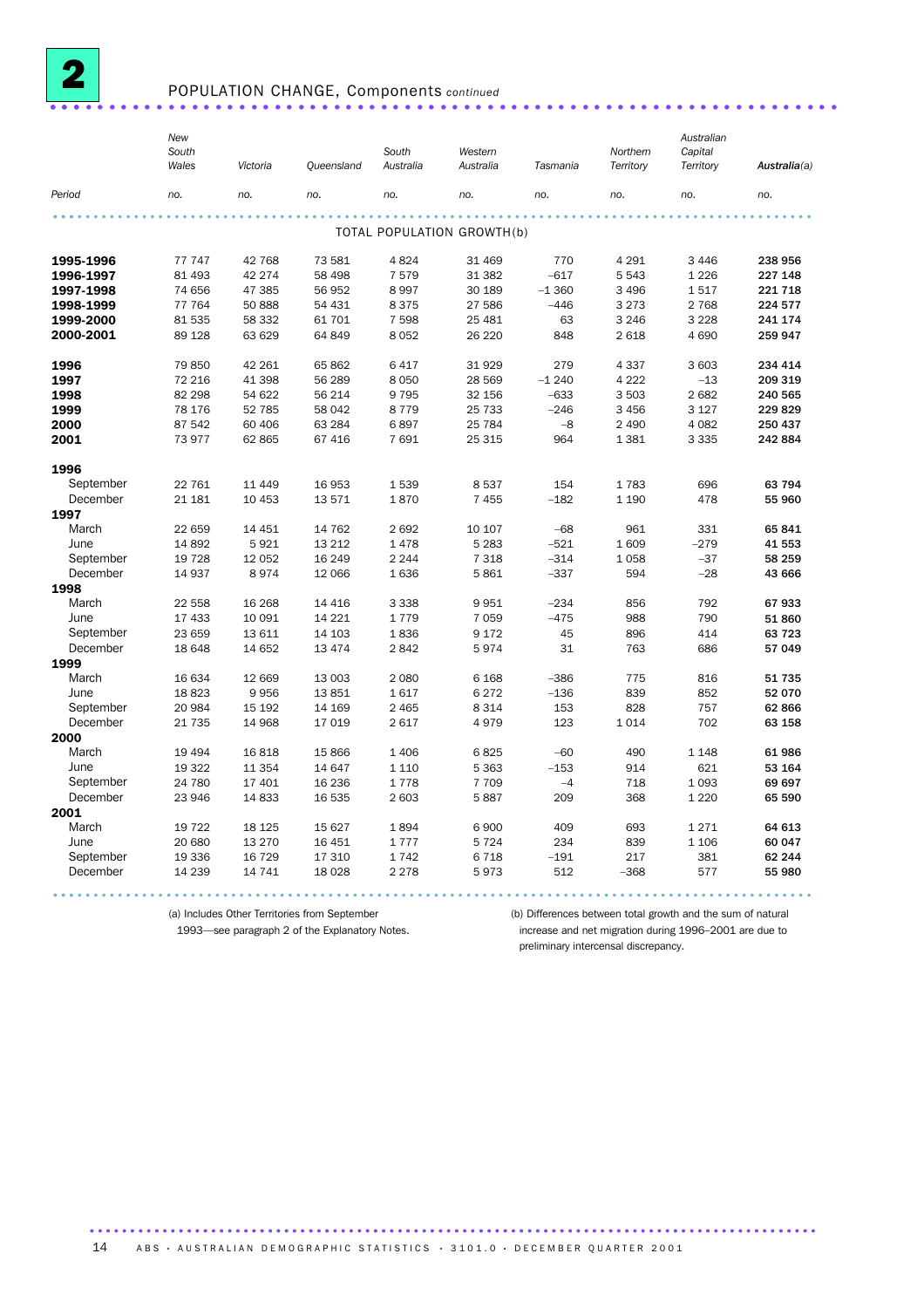

## POPULATION CHANGE, Rates .....................................................................

|           | New<br>South<br>Wales        | Victoria | Oueensland | South<br>Australia    | Western<br>Australia        | Tasmania                 | Northern<br>Territory | Australian<br>Capital<br>Territory | Australia(a) |
|-----------|------------------------------|----------|------------|-----------------------|-----------------------------|--------------------------|-----------------------|------------------------------------|--------------|
| Period    | $% \mathcal{A}_{\mathrm{H}}$ | $\%$     | $\%$       | %                     | %                           | %                        | %                     | %                                  | %            |
|           |                              |          |            | NATURAL INCREASE RATE |                             |                          |                       |                                    |              |
|           |                              |          |            |                       |                             |                          |                       |                                    |              |
| 1995-1996 | 0.66                         | 0.63     | 0.77       | 0.51                  | 0.80                        | 0.53                     | 1.59                  | 1.00                               | 0.69         |
| 1996-1997 | 0.69                         | 0.63     | 0.77       | 0.47                  | 0.80                        | 0.52                     | 1.50                  | 0.99                               | 0.69         |
| 1997-1998 | 0.63                         | 0.60     | 0.73       | 0.45                  | 0.76                        | 0.44                     | 1.51                  | 0.92                               | 0.65         |
| 1998-1999 | 0.64                         | 0.58     | 0.71       | 0.45                  | 0.79                        | 0.56                     | 1.44                  | 0.94                               | 0.65         |
| 1999-2000 | 0.63                         | 0.59     | 0.70       | 0.42                  | 0.75                        | 0.44                     | 1.40                  | 0.89                               | 0.64         |
| 2000-2001 | 0.62                         | 0.56     | 0.70       | 0.37                  | 0.74                        | 0.50                     | 1.42                  | 0.90                               | 0.62         |
| 1996      | 0.68                         | 0.63     | 0.75       | 0.49                  | 0.80                        | 0.53                     | 1.53                  | 0.99                               | 0.69         |
| 1997      | 0.65                         | 0.61     | 0.75       | 0.46                  | 0.77                        | 0.45                     | 1.48                  | 0.91                               | 0.66         |
| 1998      | 0.63                         | 0.59     | 0.72       | 0.44                  | 0.80                        | 0.50                     | 1.43                  | 0.95                               | 0.65         |
| 1999      | 0.63                         | 0.60     | 0.70       | 0.45                  | 0.77                        | 0.51                     | 1.44                  | 0.90                               | 0.65         |
| 2000      | 0.65                         | 0.55     | 0.69       | 0.39                  | 0.75                        | 0.40                     | 1.40                  | 0.93                               | 0.63         |
| 2001      | 0.59                         | 0.56     | 0.69       | 0.37                  | 0.70                        | 0.54                     | 1.49                  | 0.79                               | 0.61         |
|           |                              |          |            |                       |                             |                          |                       |                                    |              |
|           |                              |          |            |                       | NET OVERSEAS MIGRATION RATE |                          |                       |                                    |              |
| 1995-1996 | 0.78                         | 0.57     | 0.40       | 0.25                  | 0.71                        | 0.08                     | 0.32                  | 0.13                               | 0.58         |
| 1996-1997 | 0.60                         | 0.46     | 0.38       | 0.21                  | 0.69                        | 0.05                     | 0.30                  | $-0.02$                            | 0.48         |
| 1997-1998 | 0.56                         | 0.45     | 0.41       | 0.23                  | 0.71                        | 0.02                     | 0.34                  | $-0.03$                            | 0.47         |
| 1998-1999 | 0.58                         | 0.46     | 0.34       | 0.14                  | 0.67                        | 0.02                     | 0.50                  | $-0.15$                            | 0.45         |
| 1999-2000 | 0.63                         | 0.53     | 0.46       | 0.23                  | 0.70                        | 0.08                     | 0.45                  | $-0.08$                            | 0.52         |
| 2000-2001 | 0.71                         | 0.58     | 0.46       | 0.24                  | 0.79                        | 0.03                     | 0.50                  |                                    | 0.57         |
|           |                              |          |            |                       |                             |                          |                       |                                    |              |
| 1996      | 0.72                         | 0.52     | 0.38       | 0.24                  | 0.71                        | 0.10                     | 0.32                  | 0.04                               | 0.54         |
| 1997      | 0.47                         | 0.38     | 0.35       | 0.19                  | 0.60                        |                          | 0.23                  | $-0.12$                            | 0.39         |
| 1998      | 0.65                         | 0.58     | 0.43       | 0.25                  | 0.82                        | 0.13                     | 0.52                  | 0.08                               | 0.55         |
| 1999      | 0.59                         | 0.44     | 0.42       | 0.20                  | 0.66                        | $\overline{\phantom{m}}$ | 0.50                  | $-0.27$                            | 0.47         |
| 2000      | 0.67                         | 0.57     | 0.44       | 0.23                  | 0.72                        | 0.07                     | 0.45                  | 0.08                               | 0.55         |
| 2001      | 0.68                         | 0.57     | 0.52       | 0.22                  | 0.82                        | 0.03                     | 0.18                  | 0.04                               | 0.57         |
|           |                              |          |            |                       |                             |                          |                       |                                    |              |

(a) Includes Other Territories from September 1993— see

paragraph 2 of the Explanatory Notes.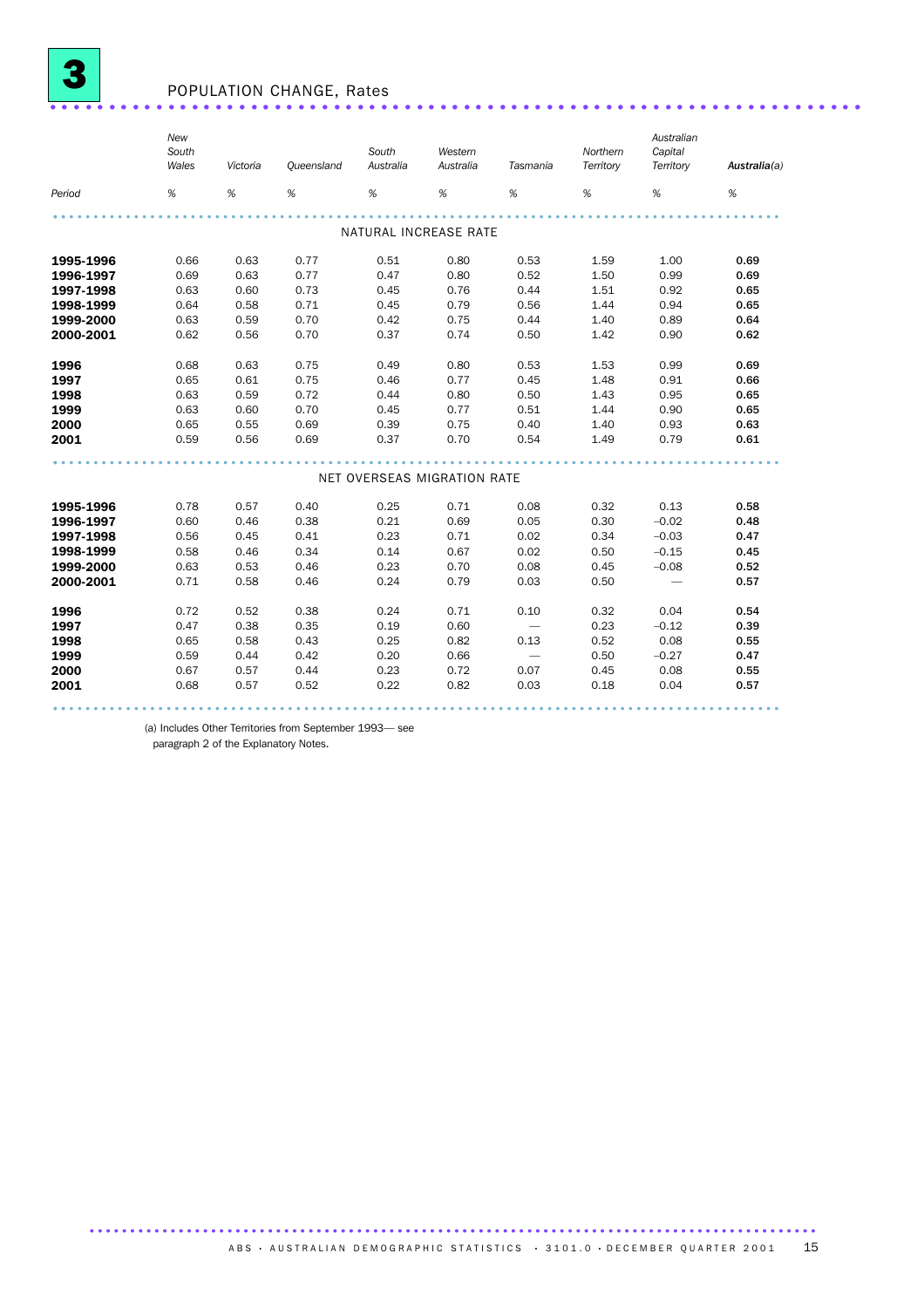

### POPULATION CHANGE, Rates *continued* .....................................................................

| Period    | New<br>South<br>Wales | Victoria | <b>Queensland</b> | South<br>Australia | Western<br>Australia          | Tasmania                 | Northern<br>Territory | Australian<br>Capital<br>Territory | Australia(a)         |
|-----------|-----------------------|----------|-------------------|--------------------|-------------------------------|--------------------------|-----------------------|------------------------------------|----------------------|
|           | $\%$                  | %        | %                 | %                  | %                             | %                        | %                     | %                                  | %                    |
|           |                       |          |                   |                    |                               |                          |                       |                                    |                      |
|           |                       |          |                   |                    | NET INTERSTATE MIGRATION RATE |                          |                       |                                    |                      |
| 1995-1996 | $-0.24$               | $-0.28$  | 1.00              | $-0.42$            | 0.23                          | $-0.55$                  | 0.18                  | $-0.22$                            | $\ddot{\phantom{1}}$ |
| 1996-1997 | $-0.19$               | $-0.10$  | 0.60              | $-0.31$            | 0.35                          | $-0.77$                  | 0.98                  | $-1.04$                            | . .                  |
| 1997-1998 | $-0.22$               | 0.03     | 0.53              | $-0.22$            | 0.26                          | $-0.84$                  | $-0.23$               | $-0.87$                            | $\ddot{\phantom{0}}$ |
| 1998-1999 | $-0.23$               | 0.09     | 0.50              | $-0.19$            | 0.10                          | $-0.78$                  | $-0.48$               | $-0.39$                            | . .                  |
| 1999-2000 | $-0.24$               | 0.14     | 0.54              | $-0.32$            | $-0.04$                       | $-0.63$                  | $-0.45$               | $-0.27$                            | . .                  |
| 2000-2001 | $-0.26$               | 0.17     | 0.55              | $-0.28$            | $-0.14$                       | $-0.54$                  | $-0.84$               | 0.10                               | $\ddot{\phantom{0}}$ |
| 1996      | $-0.24$               | $-0.20$  | 0.82              | $-0.36$            | 0.32                          | $-0.65$                  | 0.26                  | $-0.20$                            | . .                  |
| 1997      | $-0.19$               | $-0.03$  | 0.56              | $-0.25$            | 0.30                          | $-0.79$                  | 0.31                  | $-1.26$                            | . .                  |
| 1998      | $-0.21$               | 0.06     | 0.47              | $-0.18$            | 0.21                          | $-0.86$                  | $-0.35$               | $-0.65$                            | $\ddot{\phantom{1}}$ |
| 1999      | $-0.24$               | 0.11     | 0.51              | $-0.23$            |                               | $-0.68$                  | $-0.41$               | $-0.11$                            | . .                  |
| 2000      | $-0.24$               | 0.15     | 0.58              | $-0.35$            | $-0.08$                       | $-0.62$                  | $-0.84$               | $-0.20$                            | . .                  |
| 2001      | $-0.29$               | 0.16     | 0.61              | $-0.18$            | $-0.19$                       | $-0.46$                  | $-1.09$               | $-0.03$                            | . .                  |
|           |                       |          |                   |                    |                               |                          |                       |                                    |                      |
|           |                       |          |                   |                    | TOTAL POPULATION GROWTH(b)    |                          |                       |                                    |                      |
| 1995-1996 | 1.27                  | 0.95     | 2.25              | 0.33               | 1.82                          | 0.16                     | 2.42                  | 1.13                               | 1.32                 |
| 1996-1997 | 1.31                  | 0.93     | 1.75              | 0.51               | 1.78                          | $-0.13$                  | 3.05                  | 0.40                               | 1.24                 |
| 1997-1998 | 1.19                  | 1.03     | 1.68              | 0.61               | 1.68                          | $-0.29$                  | 1.87                  | 0.49                               | 1.20                 |
| 1998-1999 | 1.22                  | 1.09     | 1.58              | 0.56               | 1.51                          | $-0.09$                  | 1.71                  | 0.89                               | 1.20                 |
| 1999-2000 | 1.27                  | 1.24     | 1.76              | 0.51               | 1.37                          | 0.01                     | 1.67                  | 1.03                               | 1.27                 |
| 2000-2001 | 1.37                  | 1.34     | 1.82              | 0.53               | 1.39                          | 0.18                     | 1.33                  | 1.48                               | 1.35                 |
| 1996      | 1.29                  | 0.93     | 1.99              | 0.44               | 1.83                          | 0.06                     | 2.40                  | 1.18                               | 1.29                 |
| 1997      | 1.16                  | 0.90     | 1.67              | 0.54               | 1.60                          | $-0.26$                  | 2.28                  |                                    | 1.14                 |
| 1998      | 1.30                  | 1.18     | 1.64              | 0.66               | 1.78                          | $-0.13$                  | 1.85                  | 0.87                               | 1.29                 |
| 1999      | 1.22                  | 1.13     | 1.67              | 0.59               | 1.40                          | $-0.05$                  | 1.79                  | 1.00                               | 1.22                 |
| 2000      | 1.35                  | 1.28     | 1.79              | 0.46               | 1.38                          | $\overline{\phantom{0}}$ | 1.27                  | 1.29                               | 1.31                 |
| 2001      | 1.13                  | 1.31     | 1.87              | 0.51               | 1.34                          | 0.20                     | 0.70                  | 1.04                               | 1.25                 |
|           |                       |          |                   |                    |                               |                          |                       |                                    |                      |

(a) Includes Other Territories from September 1993— see paragraph 2 of the Explanatory Notes.

(b) Differences between total growth and the sum of natural increase and net migration during 1996–2001 are due to

preliminary intercensal discrepancy.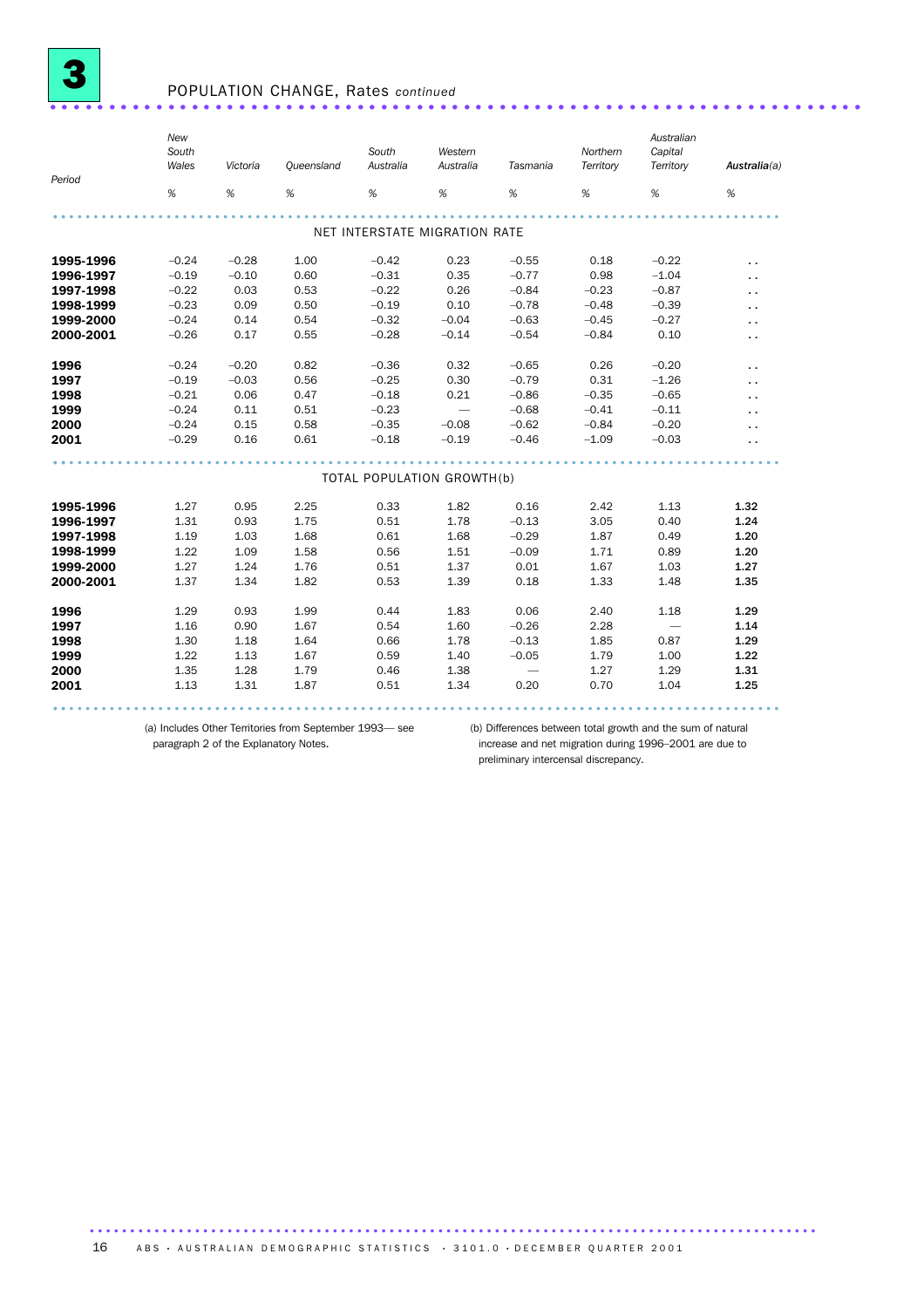

## ESTIMATED RESIDENT POPULATION, States and Territories ......................................................................

|                  | New<br>South<br>Wales  | Victoria               | Queensland            | South<br>Australia | Western<br>Australia | Tasmania           | Northern<br>Territory | Australian<br>Capital<br>Territory | Australia(a)  |
|------------------|------------------------|------------------------|-----------------------|--------------------|----------------------|--------------------|-----------------------|------------------------------------|---------------|
| At end of period | no.                    | no.                    | no.                   | no.                | no.                  | no.                | no.                   | no.                                | no.           |
|                  |                        |                        |                       | MALES              |                      |                    |                       |                                    |               |
| 1995-1996        | 3 081 044              | 2 2 5 2 6 4 9          | 1 673 040             | 729 149            | 887 577              | 234 302            | 95 668                | 152 953                            | 9 108 055     |
| 1996-1997        | 3 119 088              | 2 270 246              | 1 699 603             | 732 893            | 902 703              | 233 962            | 98 389                | 153 356                            | 9 211 791     |
| 1997-1998        | 3 155 345              | 2 291 340              | 1725 587              | 737 204            | 917 252              | 233 260            | 100 266               | 154 167                            | 9 3 1 5 9 1 0 |
| 1998-1999        | 3 193 219              | 2 313 936              | 1750 508              | 741 173            | 930 495              | 232 987            | 101 906               | 155 248                            | 9 420 924     |
| 1999-2000        | 3 233 841              | 2 340 742              | 1778789               | 745 082            | 942 180              | 232 919            | 103 334               | 156 497                            | 9 534 823     |
| 2000-2001        | 3 278 636              | 2 371 049              | 1807993               | 749 150            | 954 243              | 233 167            | 104 321               | 158 623                            | 9658562       |
| 1996             | 3 101 080              | 2 2 6 1 5 2 4          | 1686747               | 730 629            | 895 235              | 234 261            | 97 188                | 153 486                            | 9 161 754     |
| 1997             | 3 135 665              | 2 279 043              | 1 712 339             | 734 628            | 908 860              | 233 687            | 99 297                | 153 314                            | 9 258 349     |
| 1998             | 3 176 019              | 2 303 658              | 1738 189              | 739 317            | 924 347              | 233 275            | 101 049               | 154 545                            | 9371872       |
| 1999             | 3 214 241              | 2 327 470              | 1764729               | 743 612            | 936 417              | 233 004            | 102 866               | 155 880                            | 9 479 673     |
| 2000             | 3 258 349              | 2 355 805              | 1793336               | 747 152            | 948 298              | 232 941            | 103 692               | 157 526                            | 9 598 516     |
| 2001             | 3 295 457              | 2 386 878              | 1824304               | 751 116            | 960 321              | 233 268            | 104 384               | 159 017                            | 9 716 132     |
| 1996             |                        |                        |                       |                    |                      |                    |                       |                                    |               |
| September        | 3 091 494              | 2 2 5 7 3 6 5          | 1 680 811             | 729 785            | 891 736              | 234 368            | 96 683                | 153 296                            | 9 137 170     |
| December         | 3 101 080              | 2 2 6 1 5 2 4          | 1686747               | 730 629            | 895 235              | 234 261            | 97 188                | 153 486                            | 9 161 754     |
| 1997             |                        |                        |                       |                    |                      |                    |                       |                                    |               |
| March            | 3 112 128              | 2 2 6 7 8 9 9          | 1 693 552             | 732 011            | 900 231              | 234 220            | 97 616                | 153 562                            | 9 192 791     |
| June             | 3 119 088              | 2 270 246              | 1 699 603             | 732 893            | 902 703              | 233 962            | 98 389                | 153 356                            | 9 211 791     |
| September        | 3 128 904              | 2 2 7 5 7 4 3          | 1 707 106             | 733 863            | 906 144              | 233 813            | 99 053                | 153 422                            | 9 239 583     |
| December         | 3 135 665              | 2 279 043              | 1 712 339             | 734 628            | 908 860              | 233 687            | 99 297                | 153 314                            | 9 258 349     |
| 1998             |                        |                        |                       |                    |                      |                    |                       |                                    |               |
| March            | 3 146 977              | 2 286 814              | 1 719 172             | 736 372            | 913 822              | 233 538            | 99 710                | 153 790                            | 9 291 701     |
| June             | 3 155 345              | 2 291 340              | 1725 587              | 737 204            | 917 252              | 233 260            | 100 266               | 154 167                            | 9 3 1 5 9 1 0 |
| September        | 3 166 938              | 2 297 536              | 1 731 944             | 738 058            | 921 693              | 233 335            | 100 733               | 154 386                            | 9 346 106     |
| December         | 3 176 019              | 2 303 658              | 1738 189              | 739 317            | 924 347              | 233 275            | 101 049               | 154 545                            | 9371872       |
| 1999<br>March    |                        |                        |                       |                    |                      |                    |                       |                                    | 9 396 416     |
| June             | 3 183 777<br>3 193 219 | 2 309 595<br>2 313 936 | 1 744 327<br>1750 508 | 740 302<br>741 173 | 927 487<br>930 495   | 233 086<br>232 987 | 101 414<br>101 906    | 154 975<br>155 248                 | 9 420 924     |
| September        | 3 203 7 15             | 2 321 106              | 1756864               | 742 358            | 934 107              | 233 049            | 102 304               | 155 613                            | 9 450 570     |
| December         | 3 214 241              | 2 3 2 7 4 7 0          | 1764729               | 743 612            | 936 417              | 233 004            | 102 866               | 155 880                            | 9479673       |
| 2000             |                        |                        |                       |                    |                      |                    |                       |                                    |               |
| March            | 3 2 2 4 1 0 7          | 2 335 535              | 1 772 115             | 744 400            | 939 645              | 232 985            | 103 032               | 156 291                            | 9 509 560     |
| June             | 3 233 841              | 2 340 742              | 1778789               | 745 082            | 942 180              | 232 919            | 103 334               | 156 497                            | 9 534 823     |
| September        | 3 246 596              | 2 349 132              | 1786058               | 745 901            | 945 630              | 232 871            | 103 615               | 157 059                            | 9568289       |
| December         | 3 258 349              | 2 355 805              | 1793336               | 747 152            | 948 298              | 232 941            | 103 692               | 157 526                            | 9 598 516     |
| 2001             |                        |                        |                       |                    |                      |                    |                       |                                    |               |
| March            | 3 268 079              | 2 3 6 4 8 9 0          | 1 800 411             | 748 166            | 951 626              | 233 098            | 103 981               | 158 174                            | 9629822       |
| June             | 3 278 636              | 2 371 049              | 1807993               | 749 150            | 954 243              | 233 167            | 104 321               | 158 623                            | 9658562       |
| September        | 3 288 7 20             | 2 379 712              | 1815842               | 750 047            | 957 363              | 233 090            | 104 525               | 158 810                            | 9689495       |
| December         | 3 295 457              | 2 386 878              | 1824304               | 751 116            | 960 321              | 233 268            | 104 384               | 159 017                            | 9 716 132     |
|                  |                        |                        |                       |                    |                      |                    |                       |                                    |               |

(a) Includes Other Territories from September 1993—see

paragraph 2 of the Explanatory Notes.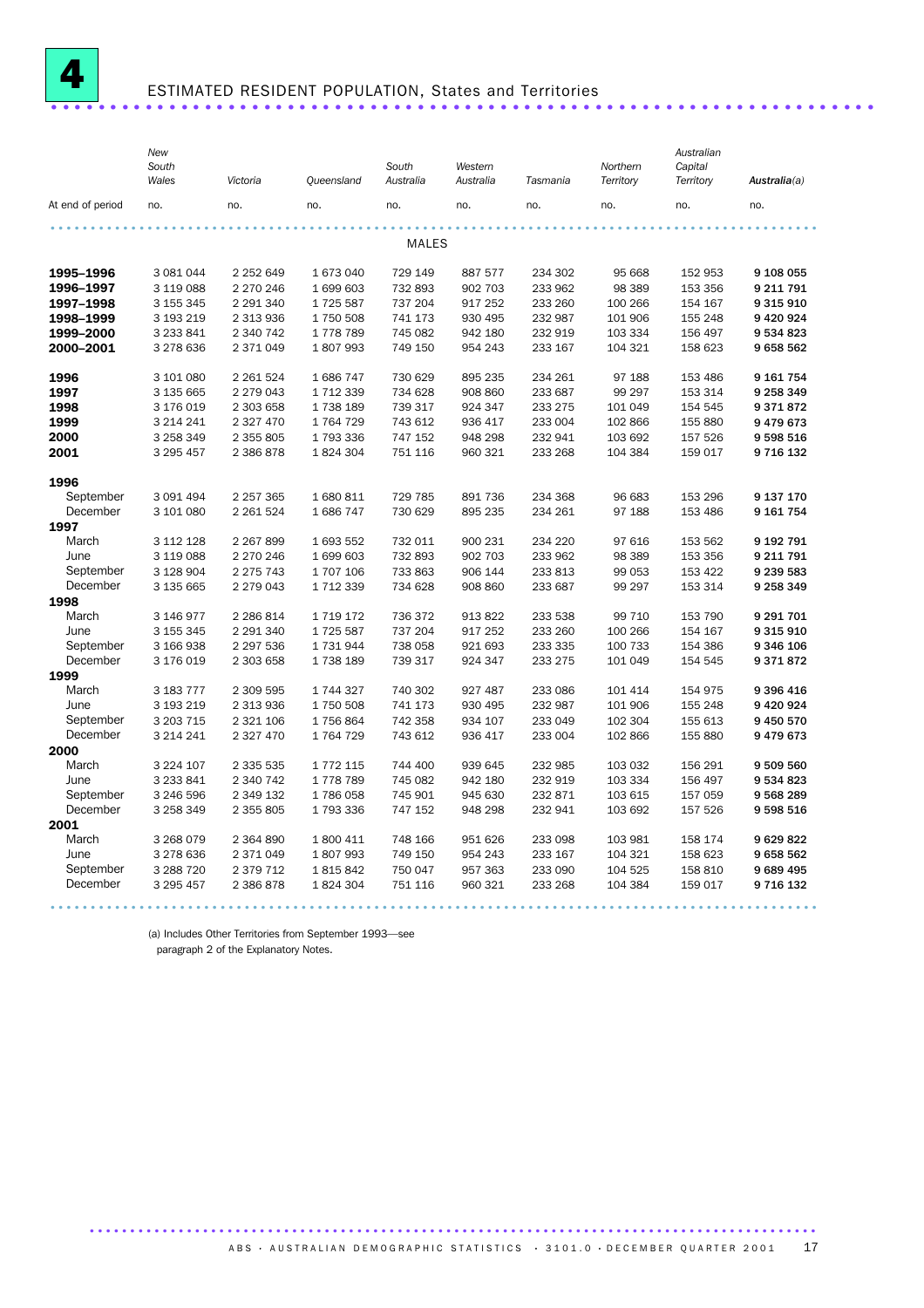

# ESTIMATED RESIDENT POPULATION, States and Territories *continued* ..................................................................... .

(a) Includes Other Territories from September 1993—see

paragraph 2 of the Explanatory Notes.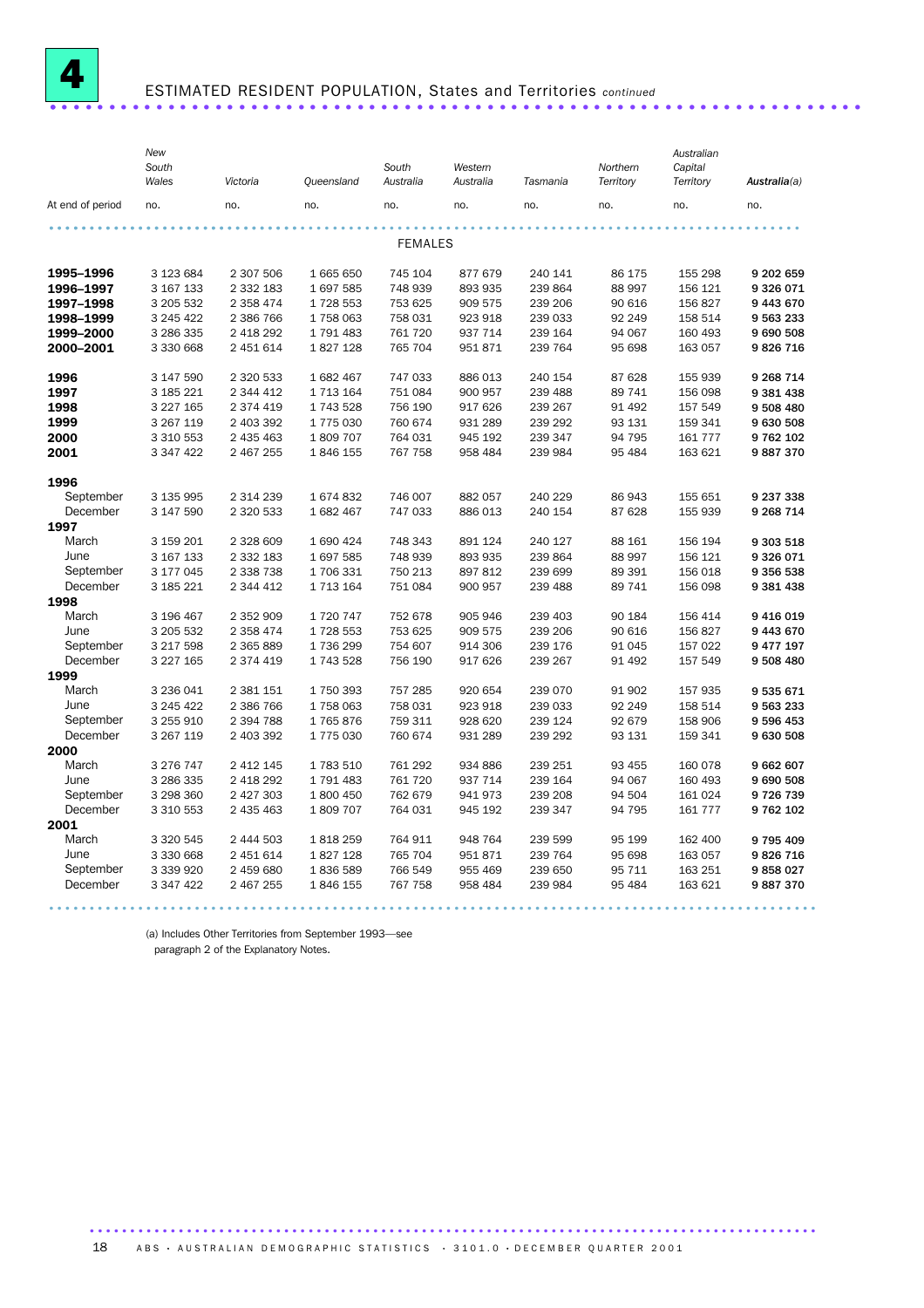

# ESTIMATED RESIDENT POPULATION, States and Territories *continued* ......................................................................

|                  | New<br>South<br>Wales | Victoria      | Queensland    | South<br>Australia | Western<br>Australia | Tasmania | Northern<br>Territory | Australian<br>Capital<br>Territory | Australia(a) |
|------------------|-----------------------|---------------|---------------|--------------------|----------------------|----------|-----------------------|------------------------------------|--------------|
| At end of period | no.                   | no.           | no.           | no.                | no.                  | no.      | no.                   | no.                                | no.          |
|                  |                       |               |               |                    |                      |          |                       |                                    |              |
|                  |                       |               |               | PERSONS            |                      |          |                       |                                    |              |
| 1995-1996        | 6 204 7 28            | 4 560 155     | 3 338 690     | 1 474 253          | 1765256              | 474 443  | 181 843               | 308 251                            | 18 310 714   |
| 1996-1997        | 6 286 221             | 4 602 429     | 3 397 188     | 1 481 832          | 1796638              | 473 826  | 187 386               | 309 477                            | 18 537 862   |
| 1997-1998        | 6 360 877             | 4 649 814     | 3 454 140     | 1 490 829          | 1826827              | 472 466  | 190 882               | 310 994                            | 18 759 580   |
| 1998-1999        | 6438641               | 4 700 702     | 3 508 571     | 1 499 204          | 1854413              | 472 020  | 194 155               | 313 762                            | 18 984 157   |
| 1999-2000        | 6 520 176             | 4 759 034     | 3 570 272     | 1506802            | 1879894              | 472 083  | 197 401               | 316 990                            | 19 225 331   |
| 2000-2001        | 6 609 304             | 4 822 663     | 3 635 121     | 1514854            | 1 906 114            | 472 931  | 200 019               | 321 680                            | 19 485 278   |
| 1996             | 6 248 670             | 4 582 057     | 3 3 6 2 1 4   | 1 477 662          | 1781248              | 474 415  | 184 816               | 309 425                            | 18 430 468   |
| 1997             | 6 320 886             | 4 623 455     | 3 4 2 5 5 0 3 | 1 485 712          | 1809817              | 473 175  | 189 038               | 309 412                            | 18 639 787   |
| 1998             | 6 403 184             | 4678077       | 3 481 717     | 1 495 507          | 1841973              | 472 542  | 192 541               | 312 094                            | 18 880 352   |
| 1999             | 6 481 360             | 4730862       | 3 539 759     | 1504286            | 1867706              | 472 296  | 195 997               | 315 221                            | 19 110 181   |
| 2000             | 6 568 902             | 4791268       | 3 603 043     | 1511183            | 1893490              | 472 288  | 198 487               | 319 303                            | 19 360 618   |
| 2001             | 6642879               | 4 8 5 4 1 3 3 | 3 670 459     | 1518874            | 1918805              | 473 252  | 199 868               | 322 638                            | 19 603 502   |
| 1996             |                       |               |               |                    |                      |          |                       |                                    |              |
| September        | 6 227 489             | 4571604       | 3 355 643     | 1 475 792          | 1 773 793            | 474 597  | 183 626               | 308 947                            | 18 374 508   |
| December         | 6 248 670             | 4 582 057     | 3 369 214     | 1 477 662          | 1781248              | 474 415  | 184 816               | 309 425                            | 18 430 468   |
| 1997             |                       |               |               |                    |                      |          |                       |                                    |              |
| March            | 6 271 329             | 4 596 508     | 3 383 976     | 1 480 354          | 1791355              | 474 347  | 185 777               | 309 756                            | 18 496 309   |
| June             | 6 286 221             | 4 602 429     | 3 397 188     | 1 481 832          | 1796 638             | 473 826  | 187 386               | 309 477                            | 18 537 862   |
| September        | 6 305 949             | 4 614 481     | 3 413 437     | 1 484 076          | 1803956              | 473 512  | 188 444               | 309 440                            | 18 596 121   |
| December         | 6 320 886             | 4 623 455     | 3 4 2 5 5 0 3 | 1 485 712          | 1809817              | 473 175  | 189 038               | 309 412                            | 18 639 787   |
| 1998             |                       |               |               |                    |                      |          |                       |                                    |              |
| March            | 6 343 444             | 4 639 723     | 3 439 919     | 1 489 050          | 1819768              | 472 941  | 189 894               | 310 204                            | 18 707 720   |
| June             | 6 360 877             | 4 649 814     | 3 454 140     | 1 490 829          | 1826827              | 472 466  | 190 882               | 310 994                            | 18 759 580   |
| September        | 6 384 536             | 4 663 425     | 3 468 243     | 1 492 665          | 1835999              | 472 511  | 191 778               | 311 408                            | 18 823 303   |
| December         | 6 403 184             | 4678077       | 3 481 717     | 1 495 507          | 1841973              | 472 542  | 192 541               | 312 094                            | 18 880 352   |
| 1999             |                       |               |               |                    |                      |          |                       |                                    |              |
| March            | 6 419 818             | 4 690 746     | 3 494 720     | 1 497 587          | 1848 141             | 472 156  | 193 316               | 312 910                            | 18 932 087   |
| June             | 6 438 641             | 4700702       | 3 508 571     | 1 499 204          | 1854413              | 472 020  | 194 155               | 313 762                            | 18 984 157   |
| September        | 6 459 625             | 4 715 894     | 3 522 740     | 1501669            | 1862727              | 472 173  | 194 983               | 314 519                            | 19 047 023   |
| December         | 6 481 360             | 4730862       | 3 539 759     | 1 504 286          | 1867706              | 472 296  | 195 997               | 315 221                            | 19 110 181   |
| 2000             |                       |               |               |                    |                      |          |                       |                                    |              |
| March            | 6 500 854             | 4747680       | 3 555 625     | 1 505 692          | 1874531              | 472 236  | 196 487               | 316 369                            | 19 172 167   |
| June             | 6 520 176             | 4 759 034     | 3 570 272     | 1506802            | 1879894              | 472 083  | 197 401               | 316 990                            | 19 225 331   |
| September        | 6544956               | 4776435       | 3 586 508     | 1 508 580          | 1887603              | 472 079  | 198 119               | 318 083                            | 19 295 028   |
| December         | 6 568 902             | 4791268       | 3 603 043     | 1 511 183          | 1893490              | 472 288  | 198 487               | 319 303                            | 19 360 618   |
| 2001<br>March    | 6 588 624             | 4 809 393     | 3 618 670     | 1513077            | 1 900 390            | 472 697  | 199 180               | 320 574                            | 19 425 231   |
| June             | 6 609 304             | 4 822 663     | 3 635 121     | 1514854            | 1 906 114            | 472 931  | 200 019               | 321 680                            | 19 485 278   |
| September        | 6 628 640             | 4 839 392     | 3 652 431     | 1 516 596          | 1912832              | 472 740  | 200 236               | 322 061                            | 19 547 522   |
| December         | 6642879               | 4 8 5 4 1 3 3 | 3 670 459     | 1518874            | 1918805              | 473 252  | 199 868               | 322 638                            | 19 603 502   |
|                  |                       |               |               |                    |                      |          |                       |                                    |              |

(a) Includes Other Territories from September 1993—see

paragraph 2 of the Explanatory Notes.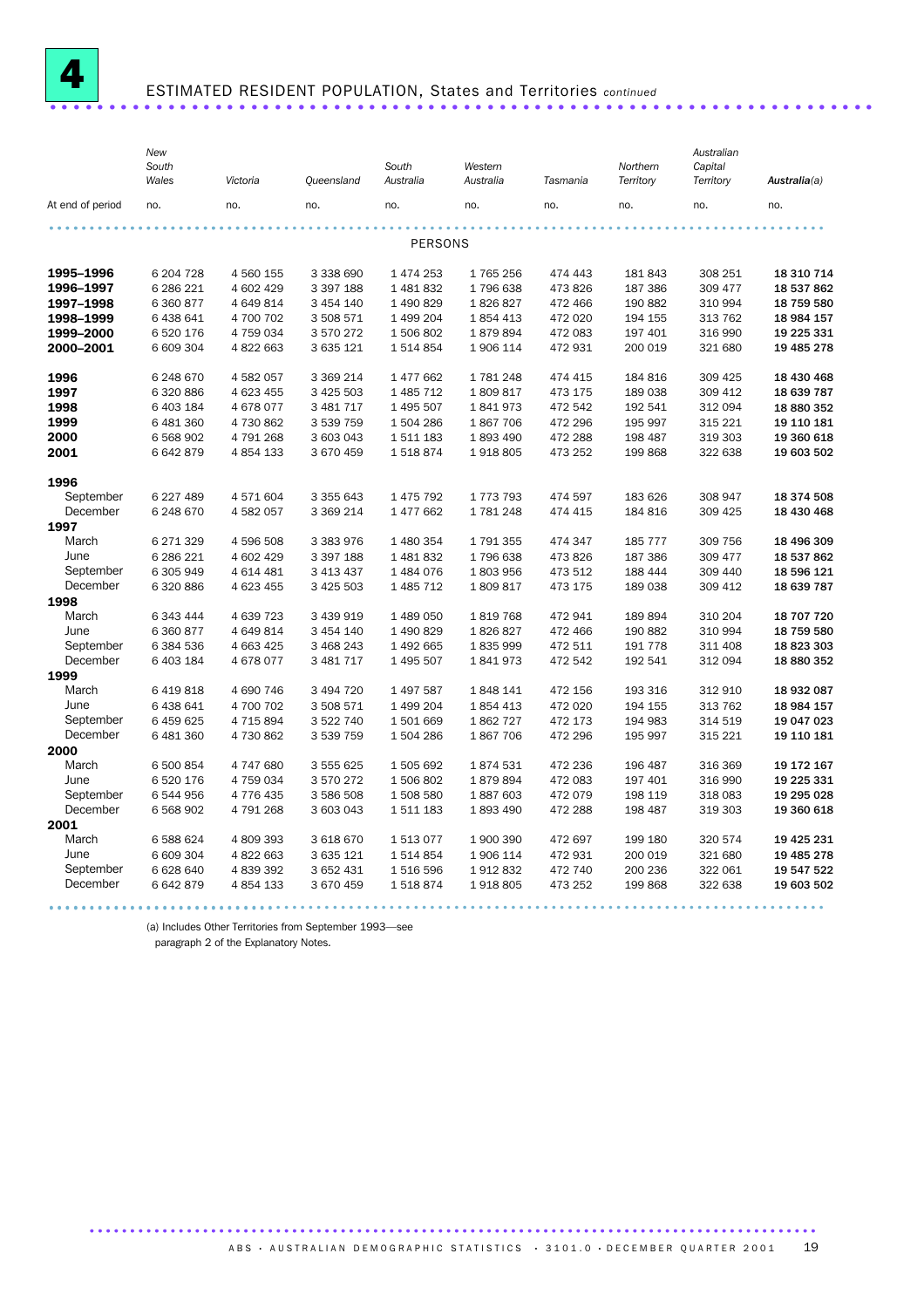## ESTIMATED RESIDENT POPULATION, Major Population Centres(a)-at 30 June

|                         | 1996      | 1997          | 1998                               | 1999      | 2000          | 2001      |
|-------------------------|-----------|---------------|------------------------------------|-----------|---------------|-----------|
|                         | no.       | no.           | no.                                | no.       | no.           | no.       |
|                         |           |               |                                    |           |               |           |
|                         |           |               | CAPITAL CITY STATISTICAL DIVISIONS |           |               |           |
| Sydney                  | 3 881 136 | 3 933 724     | 3 981 641                          | 4 031 944 | 4 0 8 4 9 7 1 | 4 140 820 |
| Melbourne               | 3 283 278 | 3 3 2 1 7 8 8 | 3 367 005                          | 3 413 894 | 3 466 707     | 3521957   |
| <b>Brisbane</b>         | 1519991   | 1546244       | 1 573 304                          | 1 598 916 | 1627076       | 1656731   |
| Adelaide                | 1078437   | 1 0 8 2 4 3 9 | 1 087 710                          | 1 092 369 | 1 0 9 5 9 2 4 | 1 100 107 |
| Perth                   | 1 295 092 | 1 3 1 8 7 8 1 | 1 340 261                          | 1 361 675 | 1 380 982     | 1 400 507 |
| Hobart                  | 195 718   | 195 468       | 194 896                            | 194 389   | 194 197       | 194 388   |
| Darwin                  | 95829     | 99 014        | 101 456                            | 103 452   | 105 593       | 107 422   |
| Canberra                | 307 917   | 307 681       | 307 732                            | 308 973   | 310 675       | 313854    |
|                         |           |               |                                    |           |               |           |
|                         |           |               | <b>OTHER</b>                       |           |               |           |
| Newcastle (b)           | 463 388   | 468 743       | 473 301                            | 478 189   | 483 219       | 487 843   |
| Gold Coast-Tweed (b)    | 354 110   | 367 299       | 378 892                            | 390 592   | 404 385       | 417 454   |
| Canberra-Queanbeyan (b) | 345 061   | 345 354       | 345 761                            | 347 612   | 350 275       | 354 925   |
| Wollongong (b)          | 255 744   | 257 995       | 259 730                            | 262 032   | 264 335       | 266 666   |
| Sunshine Coast (b)      | 156 407   | 162 020       | 167 648                            | 172 658   | 178 038       | 183 011   |
| Geelong (b)             | 152 245   | 153 022       | 153 952                            | 155 990   | 157 961       | 159 764   |
| Townsville (b)          | 122 415   | 123 328       | 124 776                            | 126 976   | 130 015       | 132 538   |
| Cairns (b)              | 106 694   | 109 404       | 111 823                            | 113 778   | 115 647       | 116 789   |
| Launceston (b)          | 98 829    | 98 668        | 98 313                             | 98 273    | 98 326        | 98 437    |
| Albury-Wodonga (b)      | 92 668    | 93 235        | 94 104                             | 94 120    | 94 788        | 95 637    |
| Toowoomba City (c)      | 86 569    | 86 605        | 86 896                             | 87 100    | 87 656        | 88 284    |
| Ballarat (b)            | 79 109    | 79 605        | 80 228                             | 80 987    | 81 997        | 82 698    |
| Bendigo (b)             | 74 192    | 74 959        | 75 761                             | 76 498    | 77 200        | 78 140    |
| Burnie-Devonport (b)    | 79 175    | 78 942        | 78 574                             | 78 237    | 78 077        | 77880     |
| Bathurst-Orange (b)     | 71 638    | 72 106        | 72933                              | 73 641    | 74 146        | 74 903    |
| La Trobe Valley (b)     | 75 467    | 75 372        | 75 060                             | 74 296    | 73 454        | 72943     |
| Mackay (b)              | 61078     | 62 379        | 63 495                             | 64 815    | 66 250        | 67 689    |
| Hastings (d)            | 57 228    | 58 228        | 59845                              | 61 155    | 62 856        | 63835     |
| Rockhampton (b)         | 64 518    | 64 412        | 64 383                             | 64 244    | 63 951        | 63 746    |
| Coffs Harbour (d)       | 57 283    | 58 279        | 59 140                             | 59 608    | 60 454        | 60898     |
| Bundaberg (b)           | 54 051    | 54 754        | 55 219                             | 55 694    | 56 316        | 56 856    |
| Wagga Wagga (d)         | 56 080    | 56 174        | 56 494                             | 56 172    | 55 697        | 55 362    |
| Mildura (b)             | 41 130    | 41821         | 42 647                             | 43 40 6   | 44 150        | 44 895    |
| Greater Taree (d)       | 43 546    | 43 519        | 43 671                             | 44 046    | 44 077        | 44 297    |
| Shepparton (b)          | 41 139    | 41 444        | 41857                              | 42 308    | 43 299        | 43 910    |
| Lismore (d)             | 43 551    | 43 478        | 43 479                             | 43 199    | 42 998        | 42 849    |
| Gladstone (b)           | 37 347    | 38 004        | 38 604                             | 39 039    | 39 571        | 40 233    |
| Dubbo (d)               | 36 533    | 36 717        | 36 983                             | 37 396    | 37 806        | 37 998    |
| Tamworth (d)            | 35 580    | 35 227        | 35 281                             | 35 796    | 35 679        | 35 570    |
| Kalgoorlie/Boulder (d)  | 29 5 87   | 30 483        | 31 352                             | 31 880    | 32 039        | 32 122    |
|                         |           |               |                                    |           |               |           |

(a) Based on the 1996 Census and 2001 Statistical Local Area boundaries.

(b) Statistical District boundaries.

(d) Local Government Area.

(c) Statistical Subdivision.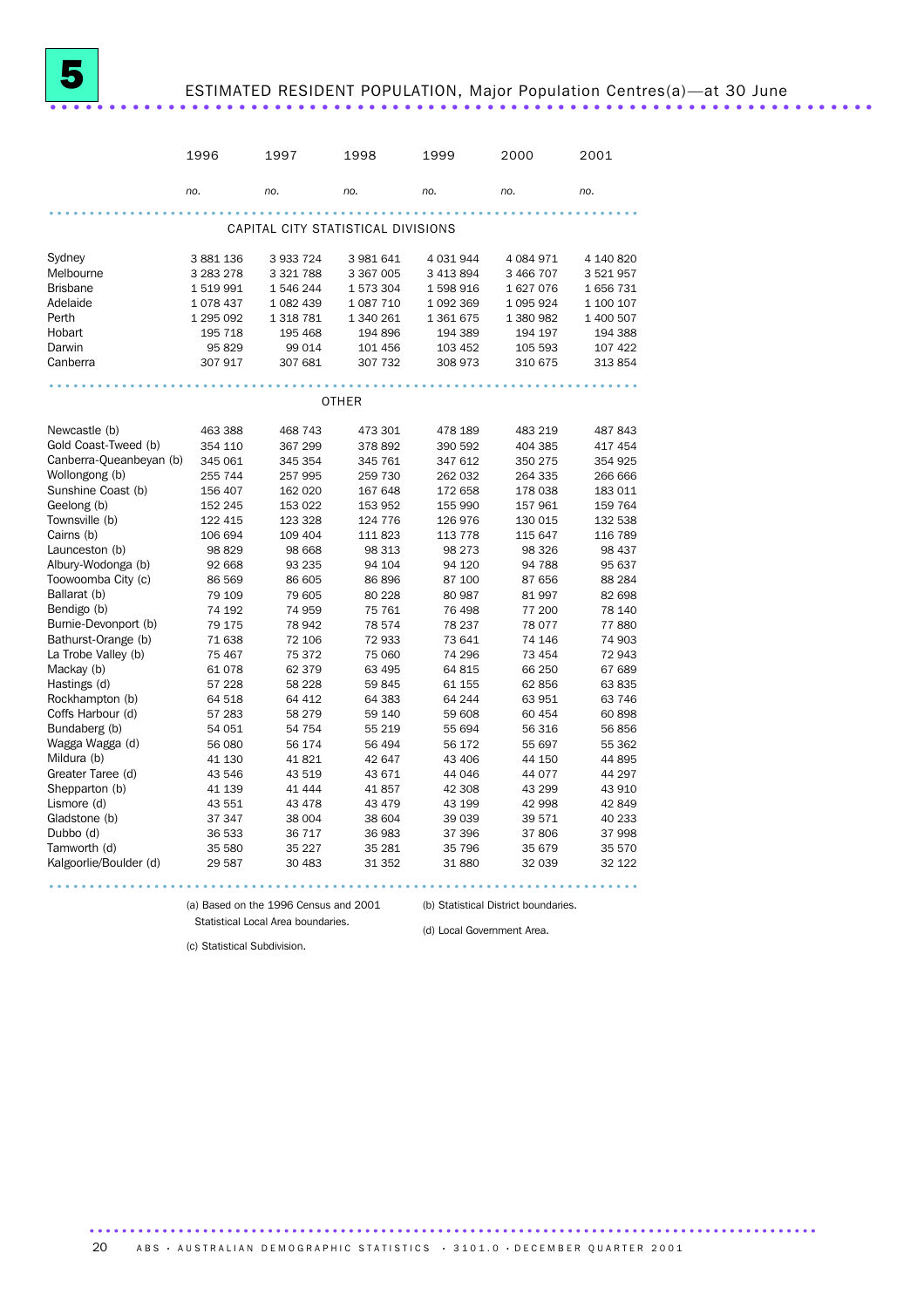

## ESTIMATED RESIDENT POPULATION, Age Groups—at 30 June 2001 ......................................................................

(a) Includes Other Territories—see

paragraph 2 of the Explanatory Notes.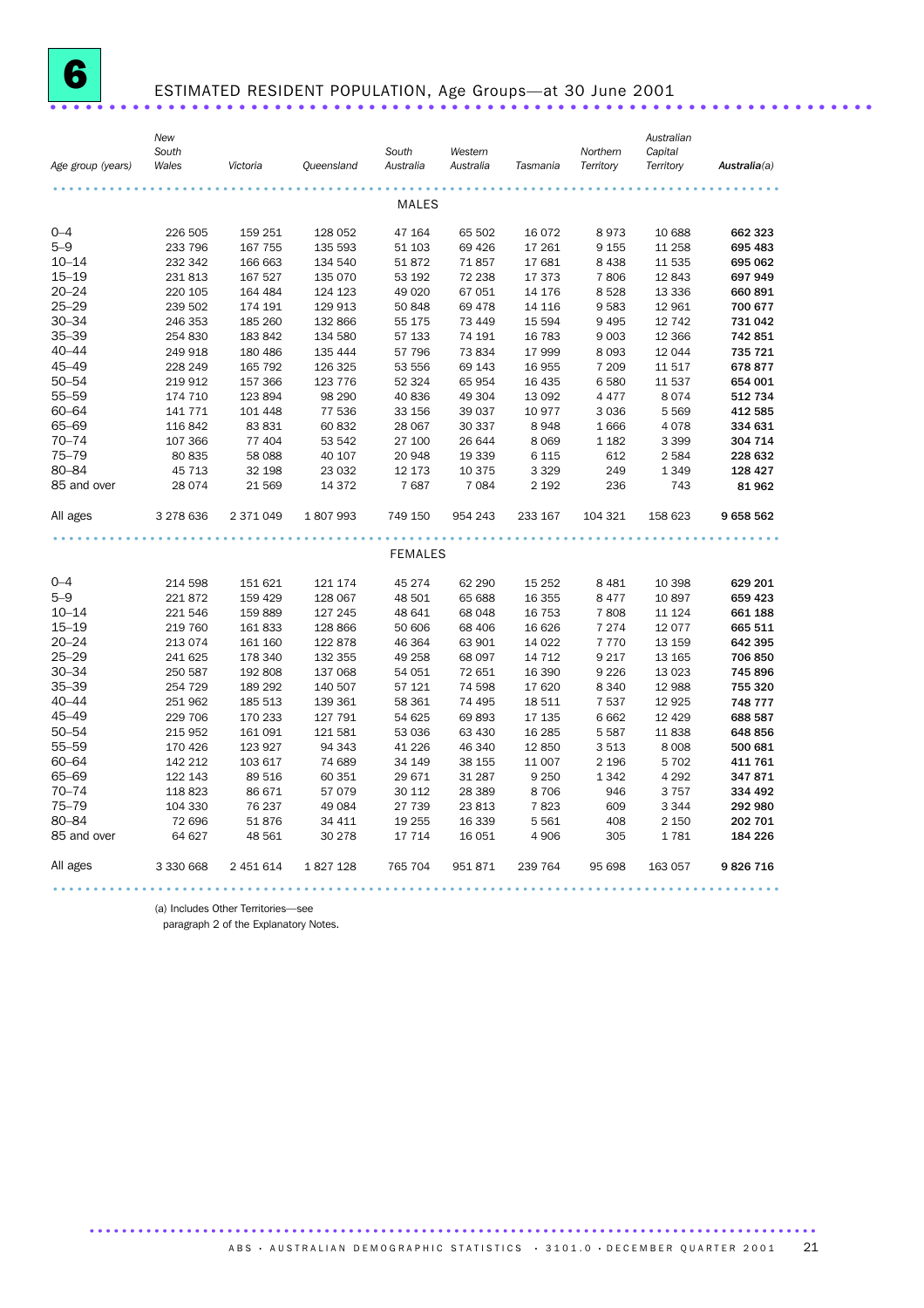

# ESTIMATED RESIDENT POPULATION, Age Groups—at 30 June 2001 *continued* ......................................................................

| Age group (years) | New<br>South<br>Wales | Victoria  | Queensland | South<br>Australia | Western<br>Australia | Tasmania | Northern<br>Territory | Australian<br>Capital<br>Territory | Australia(a) |
|-------------------|-----------------------|-----------|------------|--------------------|----------------------|----------|-----------------------|------------------------------------|--------------|
|                   |                       |           |            | <b>PERSONS</b>     |                      |          |                       |                                    |              |
|                   |                       |           |            |                    |                      |          |                       |                                    |              |
| $0 - 4$           | 441 103               | 310872    | 249 226    | 92 438             | 127 792              | 31 324   | 17454                 | 21 086                             | 1 291 524    |
| $5 - 9$           | 455 668               | 327 184   | 263 660    | 99 604             | 135 114              | 33 616   | 17632                 | 22 155                             | 1 354 906    |
| $10 - 14$         | 453 888               | 326 552   | 261 785    | 100 513            | 139 905              | 34 4 34  | 16 24 6               | 22 659                             | 1 356 250    |
| $15 - 19$         | 451 573               | 329 360   | 263 936    | 103 798            | 140 644              | 33 999   | 15 080                | 24 9 20                            | 1 363 460    |
| $20 - 24$         | 433 179               | 325 644   | 247 001    | 95 384             | 130 952              | 28 198   | 16 298                | 26 495                             | 1 303 286    |
| $25 - 29$         | 481 127               | 352 531   | 262 268    | 100 106            | 137 575              | 28 8 28  | 18 800                | 26 1 26                            | 1 407 527    |
| $30 - 34$         | 496 940               | 378 068   | 269 934    | 109 226            | 146 100              | 31 984   | 18 7 21               | 25 7 65                            | 1476938      |
| $35 - 39$         | 509 559               | 373 134   | 275 087    | 114 254            | 148 789              | 34 403   | 17 343                | 25 3 54                            | 1498171      |
| $40 - 44$         | 501 880               | 365 999   | 274 805    | 116 157            | 148 329              | 36 510   | 15 630                | 24 969                             | 1484498      |
| $45 - 49$         | 457 955               | 336 025   | 254 116    | 108 181            | 139 036              | 34 090   | 13871                 | 23 946                             | 1 367 464    |
| $50 - 54$         | 435 864               | 318 457   | 245 357    | 105 360            | 129 384              | 32 720   | 12 167                | 23 375                             | 1 302 857    |
| $55 - 59$         | 345 136               | 247821    | 192 633    | 82 062             | 95 644               | 25 942   | 7990                  | 16 082                             | 1 013 415    |
| $60 - 64$         | 283 983               | 205 065   | 152 225    | 67 305             | 77 192               | 21 984   | 5 2 3 2               | 11 271                             | 824 346      |
| 65-69             | 238 985               | 173 347   | 121 183    | 57 738             | 61 624               | 18 198   | 3 0 0 8               | 8370                               | 682 502      |
| $70 - 74$         | 226 189               | 164 075   | 110 621    | 57 212             | 55 033               | 16 775   | 2 1 2 8               | 7 1 5 6                            | 639 206      |
| $75 - 79$         | 185 165               | 134 325   | 89 191     | 48 687             | 43 152               | 13 938   | 1 2 2 1               | 5928                               | 521 612      |
| 80-84             | 118 409               | 84 0 74   | 57 443     | 31 4 28            | 26 714               | 8890     | 657                   | 3 4 9 9                            | 331 128      |
| 85 and over       | 92 701                | 70 130    | 44 650     | 25 401             | 23 135               | 7 0 9 8  | 541                   | 2 5 2 4                            | 266 188      |
| All ages          | 6 609 304             | 4 822 663 | 3 635 121  | 1 514 854          | 1906 114             | 472931   | 200 019               | 321 680                            | 19 485 278   |
|                   |                       |           |            |                    |                      |          |                       |                                    |              |

(a) Includes Other Territories—see

paragraph 2 of the Explanatory Notes.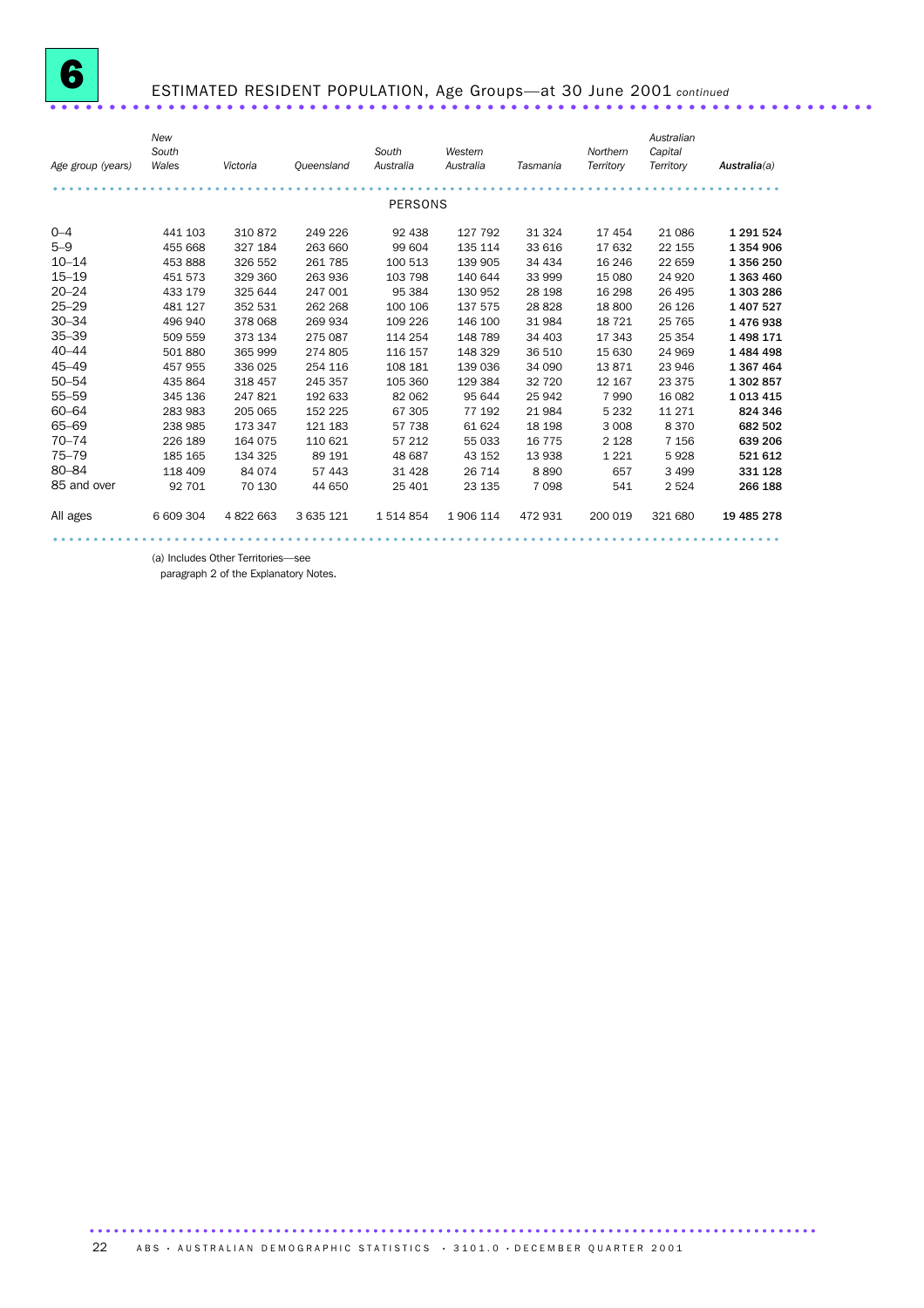

PERCENTAGE OF TOTAL POPULATION.......

|                   | 1997      | 1998      | 1999        | 2000           | 2001      | 1997  | 1998  | 1999  | 2000  | 2001  |
|-------------------|-----------|-----------|-------------|----------------|-----------|-------|-------|-------|-------|-------|
| Age group (years) | no.       | no.       | no.         | no.            | no.       | %     | %     | %     | %     | %     |
|                   |           |           |             |                |           |       |       |       |       |       |
|                   |           |           |             | <b>MALES</b>   |           |       |       |       |       |       |
| $0 - 4$           | 666 018   | 663 745   | 660 983     | 658 577        | 662 323   | 3.59  | 3.54  | 3.48  | 3.43  | 3.40  |
| $5 - 9$           | 676 164   | 683 051   | 689 409     | 693 952        | 695 483   | 3.65  | 3.64  | 3.63  | 3.61  | 3.57  |
| $10 - 14$         | 673 297   | 676 420   | 681 235     | 687 909        | 695 062   | 3.63  | 3.61  | 3.59  | 3.58  | 3.57  |
| $15 - 19$         | 656 072   | 662 622   | 671839      | 685 052        | 697 949   | 3.54  | 3.53  | 3.54  | 3.56  | 3.58  |
| $20 - 24$         | 688 974   | 672 934   | 660 137     | 655 421        | 660 891   | 3.72  | 3.59  | 3.48  | 3.41  | 3.39  |
| $25 - 29$         | 727 034   | 733 819   | 732 082     | 723 620        | 700 677   | 3.92  | 3.91  | 3.86  | 3.76  | 3.60  |
| $30 - 34$         | 711 433   | 704 915   | 704 518     | 712 239        | 731 042   | 3.84  | 3.76  | 3.71  | 3.70  | 3.75  |
| $35 - 39$         | 737898    | 747 291   | 751 975     | 749 984        | 742 851   | 3.98  | 3.98  | 3.96  | 3.90  | 3.81  |
| $40 - 44$         | 687 220   | 696 248   | 707 868     | 721 469        | 735 721   | 3.71  | 3.71  | 3.73  | 3.75  | 3.78  |
| $45 - 49$         | 650 942   | 656 787   | 664 622     | 670 510        | 678 877   | 3.51  | 3.50  | 3.50  | 3.49  | 3.48  |
| $50 - 54$         | 557 959   | 592 349   | 614 757     | 635 503        | 654 001   | 3.01  | 3.16  | 3.24  | 3.31  | 3.36  |
| $55 - 59$         | 434 526   | 449 012   | 468 982     | 490 124        | 512 734   | 2.34  | 2.39  | 2.47  | 2.55  | 2.63  |
| $60 - 64$         | 361 546   | 371849    | 384 553     | 400 204        | 412 585   | 1.95  | 1.98  | 2.03  | 2.08  | 2.12  |
| 65-69             | 337949    | 336 283   | 334 644     | 332 831        | 334 631   | 1.82  | 1.79  | 1.76  | 1.73  | 1.72  |
| $70 - 74$         | 282 362   | 289 270   | 296 140     | 301 533        | 304 714   | 1.52  | 1.54  | 1.56  | 1.57  | 1.56  |
| $75 - 79$         | 190 041   | 200 786   | 212 337     | 220 207        | 228 632   | 1.03  | 1.07  | 1.12  | 1.15  | 1.17  |
| $80 - 84$         | 108 635   | 110 728   | 112 785     | 119 307        | 128 427   | 0.59  | 0.59  | 0.59  | 0.62  | 0.66  |
| 85 and over       | 63 721    | 67 801    | 72 058      | 76 381         | 81 962    | 0.34  | 0.36  | 0.38  | 0.40  | 0.42  |
| All ages          | 9 211 791 | 9 315 910 | 9 4 20 9 24 | 9 534 823      | 9 658 562 | 49.69 | 49.66 | 49.63 | 49.60 | 49.57 |
|                   |           |           |             |                |           |       |       |       |       |       |
|                   |           |           |             | <b>FEMALES</b> |           |       |       |       |       |       |
| $0 - 4$           | 631 398   | 628 862   | 627 210     | 625 513        | 629 201   | 3.41  | 3.35  | 3.30  | 3.25  | 3.23  |
| $5 - 9$           | 642 912   | 649 391   | 654 412     | 658 603        | 659 423   | 3.47  | 3.46  | 3.45  | 3.43  | 3.38  |
| $10 - 14$         | 641 464   | 644 384   | 648 964     | 654 173        | 661 188   | 3.46  | 3.43  | 3.42  | 3.40  | 3.39  |
| $15 - 19$         | 624 743   | 630 945   | 640 411     | 654 326        | 665 511   | 3.37  | 3.36  | 3.37  | 3.40  | 3.42  |
| $20 - 24$         | 670 113   | 653 827   | 641 561     | 636 601        | 642 395   | 3.61  | 3.49  | 3.38  | 3.31  | 3.30  |
| $25 - 29$         | 727 308   | 736 801   | 735 739     | 729 045        | 706 850   | 3.92  | 3.93  | 3.88  | 3.79  | 3.63  |
| $30 - 34$         | 717 261   | 712 941   | 715 723     | 724 530        | 745 896   | 3.87  | 3.80  | 3.77  | 3.77  | 3.83  |
| $35 - 39$         | 743 662   | 754 649   | 761 005     | 760 389        | 755 320   | 4.01  | 4.02  | 4.01  | 3.96  | 3.88  |
| $40 - 44$         | 692 955   | 705 005   | 717 967     | 733 101        | 748 777   | 3.74  | 3.76  | 3.78  | 3.81  | 3.84  |
| $45 - 49$         | 643 011   | 654 883   | 667 606     | 677 957        | 688 587   | 3.47  | 3.49  | 3.52  | 3.53  | 3.53  |
| $50 - 54$         | 538 086   | 574 055   | 599 375     | 624 483        | 648 856   | 2.90  | 3.06  | 3.16  | 3.25  | 3.33  |
| $55 - 59$         | 422 185   | 435 751   | 456 165     | 478 070        | 500 681   | 2.28  | 2.32  | 2.40  | 2.49  | 2.57  |
| $60 - 64$         | 364 119   | 373 667   | 386 244     | 399 853        | 411 761   | 1.96  | 1.99  | 2.03  | 2.08  | 2.11  |
| 65-69             | 352 326   | 349 243   | 346 612     | 346 203        | 347 871   | 1.90  | 1.86  | 1.83  | 1.80  | 1.79  |
| $70 - 74$         | 328 932   | 331 581   | 333 844     | 334 004        | 334 492   | 1.77  | 1.77  | 1.76  | 1.74  | 1.72  |
| $75 - 79$         | 256 644   | 269 203   | 281 501     | 288 804        | 292 980   | 1.38  | 1.44  | 1.48  | 1.50  | 1.50  |
| $80 - 84$         | 179 942   | 182 400   | 183 795     | 191 006        | 202 701   | 0.97  | 0.97  | 0.97  | 0.99  | 1.04  |
| 85 and over       | 149 010   | 156 082   | 165 099     | 173 847        | 184 226   | 0.80  | 0.83  | 0.87  | 0.90  | 0.95  |
| All ages          | 9 326 071 | 9 443 670 | 9 563 233   | 9 690 508      | 9826716   | 50.31 | 50.34 | 50.37 | 50.40 | 50.43 |
|                   |           |           |             |                |           |       |       |       |       |       |

(a) Includes Other Territories from September 1993—see

paragraph 2 of the Explanatory Notes.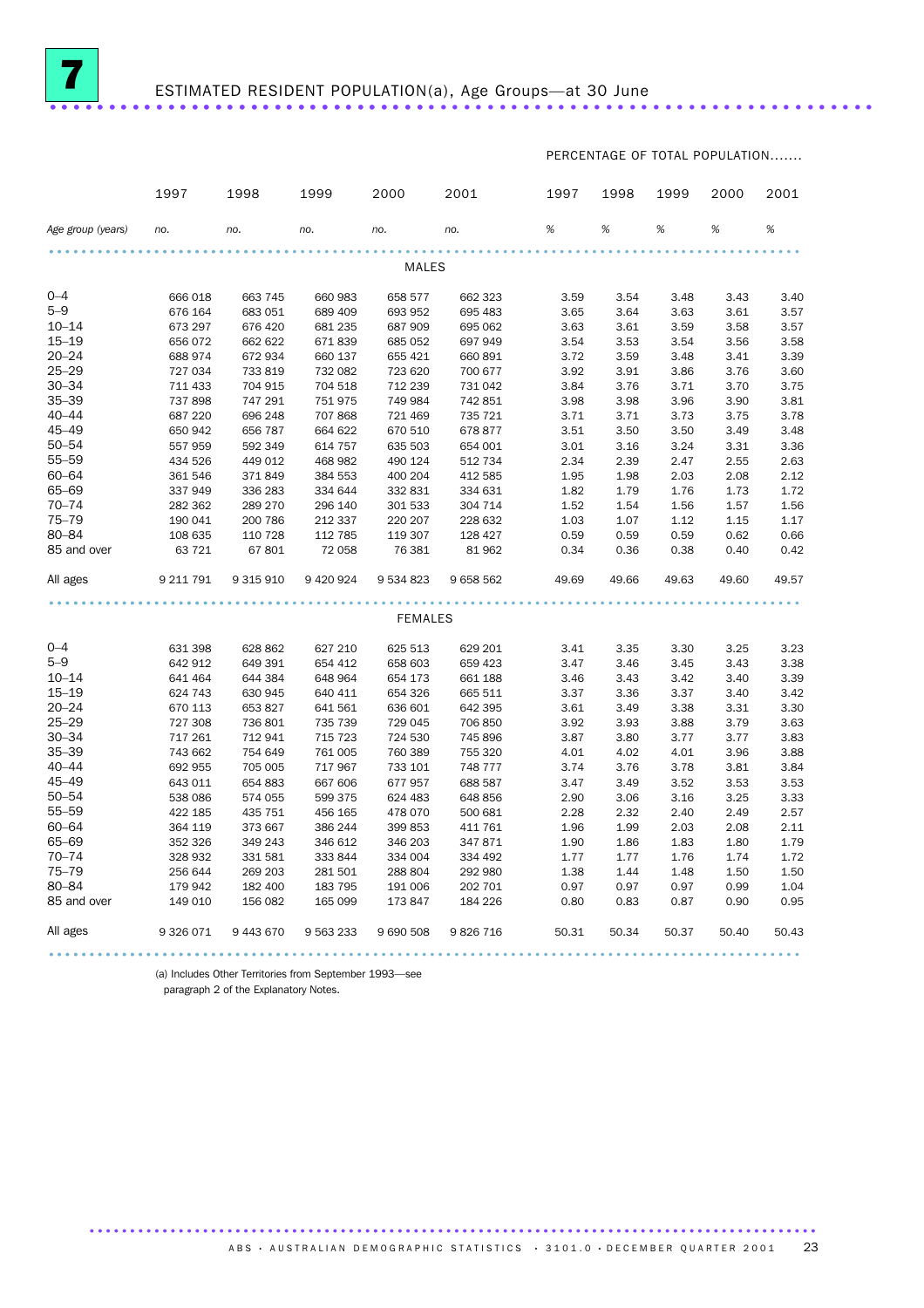

PERCENTAGE OF TOTAL POPULATION.......

|                   | 1997          | 1998          | 1999          | 2000           | 2001          | 1997   | 1998   | 1999   | 2000   | 2001   |
|-------------------|---------------|---------------|---------------|----------------|---------------|--------|--------|--------|--------|--------|
| Age group (years) | no.           | no.           | no.           | no.            | no.           | %      | %      | %      | %      | %      |
|                   |               |               |               | <b>PERSONS</b> |               |        |        |        |        |        |
|                   |               |               |               |                |               |        |        |        |        |        |
| $0 - 4$           | 1 297 416     | 1 292 607     | 1 288 193     | 1 284 090      | 1 291 524     | 7.00   | 6.89   | 6.79   | 6.68   | 6.63   |
| $5 - 9$           | 1 3 1 9 0 7 6 | 1 3 3 2 4 4 2 | 1 343 821     | 1 352 555      | 1 3 5 4 9 0 6 | 7.12   | 7.10   | 7.08   | 7.04   | 6.95   |
| $10 - 14$         | 1 3 1 4 7 6 1 | 1 320 804     | 1 330 199     | 1 342 082      | 1 356 250     | 7.09   | 7.04   | 7.01   | 6.98   | 6.96   |
| $15 - 19$         | 1 280 815     | 1 293 567     | 1 312 250     | 1 3 3 9 3 7 8  | 1 363 460     | 6.91   | 6.90   | 6.91   | 6.97   | 7.00   |
| $20 - 24$         | 1 359 087     | 1 326 761     | 1 301 698     | 1 292 022      | 1 303 286     | 7.33   | 7.07   | 6.86   | 6.72   | 6.69   |
| $25 - 29$         | 1 454 342     | 1 470 620     | 1 467 821     | 1452665        | 1 407 527     | 7.85   | 7.84   | 7.73   | 7.56   | 7.22   |
| $30 - 34$         | 1428694       | 1417856       | 1 420 241     | 1436769        | 1476938       | 7.71   | 7.56   | 7.48   | 7.47   | 7.58   |
| $35 - 39$         | 1481560       | 1501940       | 1512980       | 1510373        | 1498171       | 7.99   | 8.01   | 7.97   | 7.86   | 7.69   |
| $40 - 44$         | 1 380 175     | 1 401 253     | 1425835       | 1454570        | 1484498       | 7.45   | 7.47   | 7.51   | 7.57   | 7.62   |
| $45 - 49$         | 1 293 953     | 1 311 670     | 1 332 228     | 1 348 467      | 1 367 464     | 6.98   | 6.99   | 7.02   | 7.01   | 7.02   |
| $50 - 54$         | 1096045       | 1 166 404     | 1 2 1 4 1 3 2 | 1 259 986      | 1 302 857     | 5.91   | 6.22   | 6.40   | 6.55   | 6.69   |
| $55 - 59$         | 856 711       | 884 763       | 925 147       | 968 194        | 1 0 1 3 4 1 5 | 4.62   | 4.72   | 4.87   | 5.04   | 5.20   |
| $60 - 64$         | 725 665       | 745 516       | 770 797       | 800 057        | 824 346       | 3.91   | 3.97   | 4.06   | 4.16   | 4.23   |
| 65-69             | 690 275       | 685 526       | 681 256       | 679 034        | 682 502       | 3.72   | 3.65   | 3.59   | 3.53   | 3.50   |
| $70 - 74$         | 611 294       | 620 851       | 629 984       | 635 537        | 639 206       | 3.30   | 3.31   | 3.32   | 3.31   | 3.28   |
| $75 - 79$         | 446 685       | 469 989       | 493 838       | 509 011        | 521 612       | 2.41   | 2.51   | 2.60   | 2.65   | 2.68   |
| $80 - 84$         | 288 577       | 293 128       | 296 580       | 310 313        | 331 128       | 1.56   | 1.56   | 1.56   | 1.61   | 1.70   |
| 85 and over       | 212 731       | 223 883       | 237 157       | 250 228        | 266 188       | 1.15   | 1.19   | 1.25   | 1.30   | 1.37   |
| All ages          | 18 537 862    | 18 759 580    | 18 984 157    | 19 225 331     | 19 485 278    | 100.00 | 100.00 | 100.00 | 100.00 | 100.00 |
|                   |               |               |               |                |               |        |        |        |        |        |

(a) Includes Other Territories from September 1993—see

paragraph 2 of the Explanatory Notes.

.......................................................................................... 24 ABS · AUSTRALIAN DEMOGRAPHIC STATISTICS · 3101.0 · DECEMBER QUARTER 2001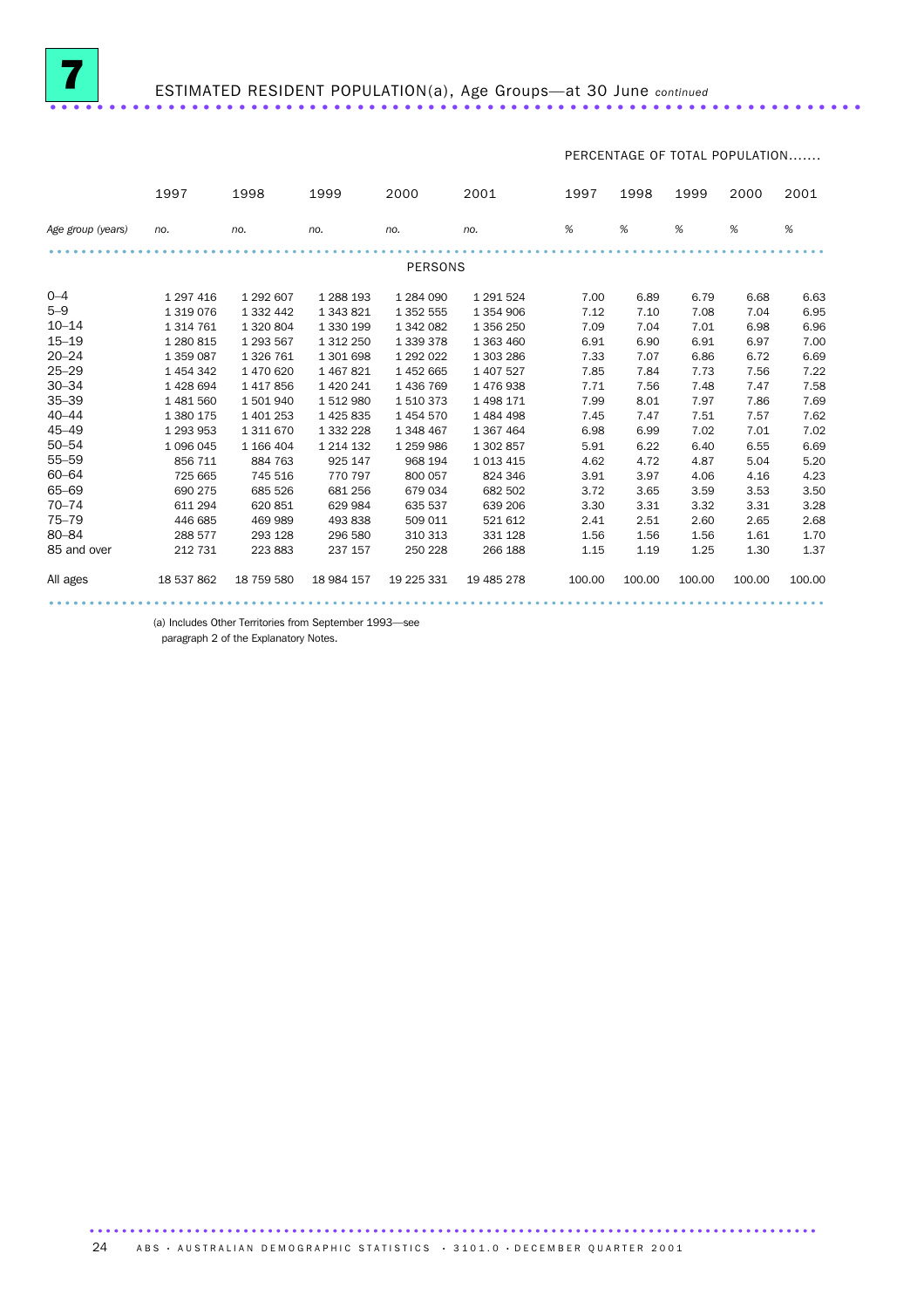

## ESTIMATED RESIDENT POPULATION(a)(b), Marital Status of Persons 15 Years and Over ......................................................................

|            | Never     |           |                |               |              |
|------------|-----------|-----------|----------------|---------------|--------------|
|            | married   | Married   | Widowed        | Divorced      | <b>Total</b> |
| At 30 June | no.       | no.       | no.            | no.           | no.          |
|            |           |           |                |               |              |
|            |           |           | <b>MALES</b>   |               |              |
| 1996       | 2 426 008 | 4 088 018 | 173 546        | 415 394       | 7 102 966    |
| 1997       | 2 486 211 | 4 104 172 | 175 133        | 439 307       | 7 204 823    |
| 1998       | 2 549 714 | 4 123 807 | 176 696        | 460 092       | 7 310 309    |
| 1999       | 2 610 663 | 4 143 073 | 178 351        | 483 336       | 7 415 423    |
| 2000       | 2671370   | 4 170 608 | 179 382        | 505 161       | 7 526 521    |
| 2001       | n.y.a.    | n.y.a.    | n.y.a.         | n.y.a.        | n.y.a.       |
|            |           |           | <b>FEMALES</b> |               |              |
|            |           |           |                |               |              |
| 1996       | 1956858   | 4 073 644 | 745 527        | 520 404       | 7 296 433    |
| 1997       | 2 013 074 | 4 089 977 | 748 598        | 548 138       | 7 399 787    |
| 1998       | 2 069 820 | 4 108 362 | 749 495        | 572 600       | 7 500 277    |
| 1999       | 2 124 842 | 4 126 312 | 751 197        | 599 193       | 7 601 544    |
| 2000       | 2 180 043 | 4 152 217 | 752 597        | 624 396       | 7709253      |
| 2001       | n.y.a.    | n.y.a.    | n.y.a.         | n.y.a.        | n.y.a.       |
|            |           |           |                |               |              |
|            |           |           | <b>PERSONS</b> |               |              |
| 1996       | 4 382 866 | 8 161 662 | 919 073        | 935 798       | 14 399 399   |
| 1997       | 4 499 285 | 8 194 149 | 923 731        | 987 445       | 14 604 610   |
| 1998       | 4 619 534 | 8 232 169 | 926 191        | 1 0 3 2 6 9 2 | 14 810 586   |
| 1999       | 4 735 505 | 8 269 385 | 929 548        | 1 082 529     | 15 016 967   |
| 2000       | 4 851 413 | 8 322 825 | 931 979        | 1 129 557     | 15 235 774   |
| 2001       | n.y.a.    | n.y.a.    | n.y.a.         | n.y.a.        | n.y.a.       |
|            |           |           |                |               |              |

September 1993—see paragraph 2 of the Explanatory Notes.

(a) Includes Other Territories from (b) Based on 1996 Census data.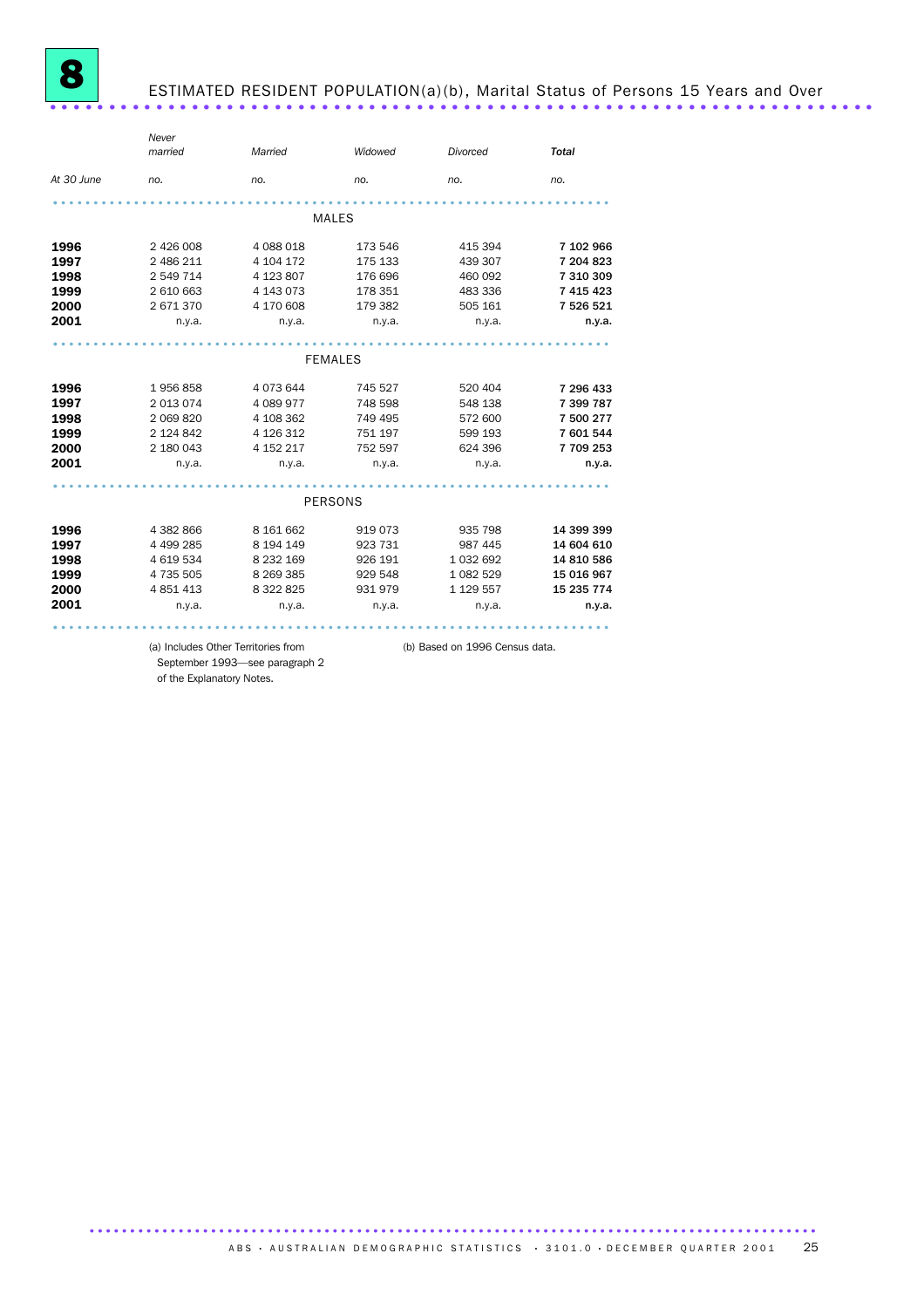## ESTIMATED RESIDENT POPULATION(a), Country of Birth—at 30 June ......................................................................

|                                 | 1996       | 1997                        | 1998       | 1999       | 2000       | 2001   |
|---------------------------------|------------|-----------------------------|------------|------------|------------|--------|
|                                 | no.        | no.                         | no.        | no.        | no.        | no.    |
|                                 |            |                             |            |            |            |        |
|                                 |            | <b>MAJOR GROUPS</b>         |            |            |            |        |
| Oceania and Antarctica          | 14 461 967 | 14 633 532                  | 14 802 327 | 14 979 648 | 15 121 874 | n.y.a. |
| Europe and the former USSR      | 2 415 924  | 2 430 329                   | 2 417 406  | 2 403 070  | 2 403 679  | n.y.a. |
| Middle East and North Africa    | 211 854    | 213 956                     | 218 893    | 224 456    | 229 810    | n.y.a. |
| Southeast Asia                  | 497 811    | 510 681                     | 531 570    | 543 563    | 564 754    | n.y.a. |
| Northeast Asia                  | 280 051    | 274 266                     | 278 884    | 290 679    | 313 052    | n.y.a. |
| Southern Asia                   | 159 643    | 170 270                     | 177 663    | 189 306    | 199 984    | n.y.a. |
| The Americas                    | 165 089    | 167 679                     | 174 494    | 168 972    | 176 661    | n.y.a. |
| Africa (excluding North Africa) | 118 375    | 123 442                     | 129 122    | 137 472    | 147 223    | n.y.a. |
| <b>Total</b>                    | 18 310 714 | 18 524 155                  | 18 730 359 | 18 937 166 | 19 157 037 | n.y.a. |
|                                 |            |                             |            |            |            |        |
|                                 |            | SELECTED COUNTRIES OF BIRTH |            |            |            |        |
|                                 |            |                             |            |            |            |        |
| Australia                       | 14 052 061 | 14 212 498                  | 14 364 044 | 14 518 164 | 14 639 770 | n.y.a. |
| Canada                          | 27 4 26    | 28 559                      | 29 654     | 27 323     | 28 969     | n.y.a. |
| Chile                           | 26 217     | 25 804                      | 26 110     | 25 335     | 25 362     | n.y.a. |
| China                           | 121 145    | 135 345                     | 149 101    | 159 421    | 168 071    | n.y.a. |
| Egypt                           | 37 639     | 37 955                      | 37 396     | 37 766     | 37 730     | n.y.a. |
| Fiji                            | 40 487     | 40 518                      | 38 889     | 38 801     | 40 312     | n.y.a. |
| Former USSR and Baltic States   | 54 116     | 54 272                      | 55 344     | 54 992     | 54 920     | n.y.a. |
| Former Yugoslav Republics(b)    | 193 775    | 198 080                     | 203 488    | 207 628    | 209 955    | n.y.a. |
| Germany                         | 120 753    | 121 214                     | 122 690    | 119 941    | 120 176    | n.y.a. |
| Greece                          | 141 750    | 141 962                     | 140 955    | 142 211    | 141 238    | n.y.a. |
| Hong Kong & Macao               | 79 224     | 58 456                      | 55 256     | 50 800     | 56 283     | n.y.a. |
| India                           | 84 770     | 90 374                      | 95 259     | 103 932    | 110 190    | n.y.a. |
| Indonesia                       | 47 736     | 47839                       | 56 798     | 61851      | 67 553     | n.y.a. |
| Ireland                         | 55 925     | 59 506                      | 55 684     | 55 209     | 55 824     | n.y.a. |
| Italy                           | 259 125    | 254 379                     | 247 519    | 245 159    | 241 749    | n.y.a. |
| Lebanon                         | 77 293     | 76 151                      | 77 155     | 78 901     | 79851      | n.y.a. |
| Malaysia                        | 85 021     | 86 465                      | 89 527     | 92 347     | 97 632     | n.y.a. |
| Malta                           | 55 628     | 55 342                      | 55976      | 55 408     | 54 937     | n.y.a. |
| <b>Netherlands</b>              | 95 339     | 95 531                      | 92 756     | 90 826     | 90 632     | n.y.a. |
| New Zealand                     | 315 054    | 327 323                     | 342 705    | 356 961    | 374892     | n.y.a. |
| Philippines                     | 102 675    | 109 879                     | 114 304    | 120 816    | 123 035    | n.y.a. |
| Poland                          | 70 891     | 71 156                      | 70 639     | 69 521     | 68 30 6    | n.y.a. |
| Singapore                       | 31 393     | 30 740                      | 28 7 7 2   | 25 141     | 30 713     | n.y.a. |
| South Africa                    | 61 371     | 65 095                      | 68 406     | 73 077     | 80 0 74    | n.y.a. |
| Sri Lanka                       | 51 960     | 54 115                      | 55 240     | 54 800     | 56 048     | n.y.a. |
| Turkey                          | 31 904     | 31 656                      | 31 4 28    | 31 108     | 31 569     | n.y.a. |
| United Kingdom                  | 1 164 088  | 1 173 031                   | 1 168 986  | 1 159 783  | 1 160 039  | n.y.a. |
| United States of America        | 54 296     | 56 385                      | 62 126     | 59 669     | 65 034     | n.y.a. |
| Viet Nam                        | 164 164    | 167 325                     | 173 549    | 173 567    | 174 449    | n.y.a. |
|                                 |            |                             |            |            |            |        |

(a) Based on 1996 Census data. (b) See Former Yugoslav Republics in Glossary.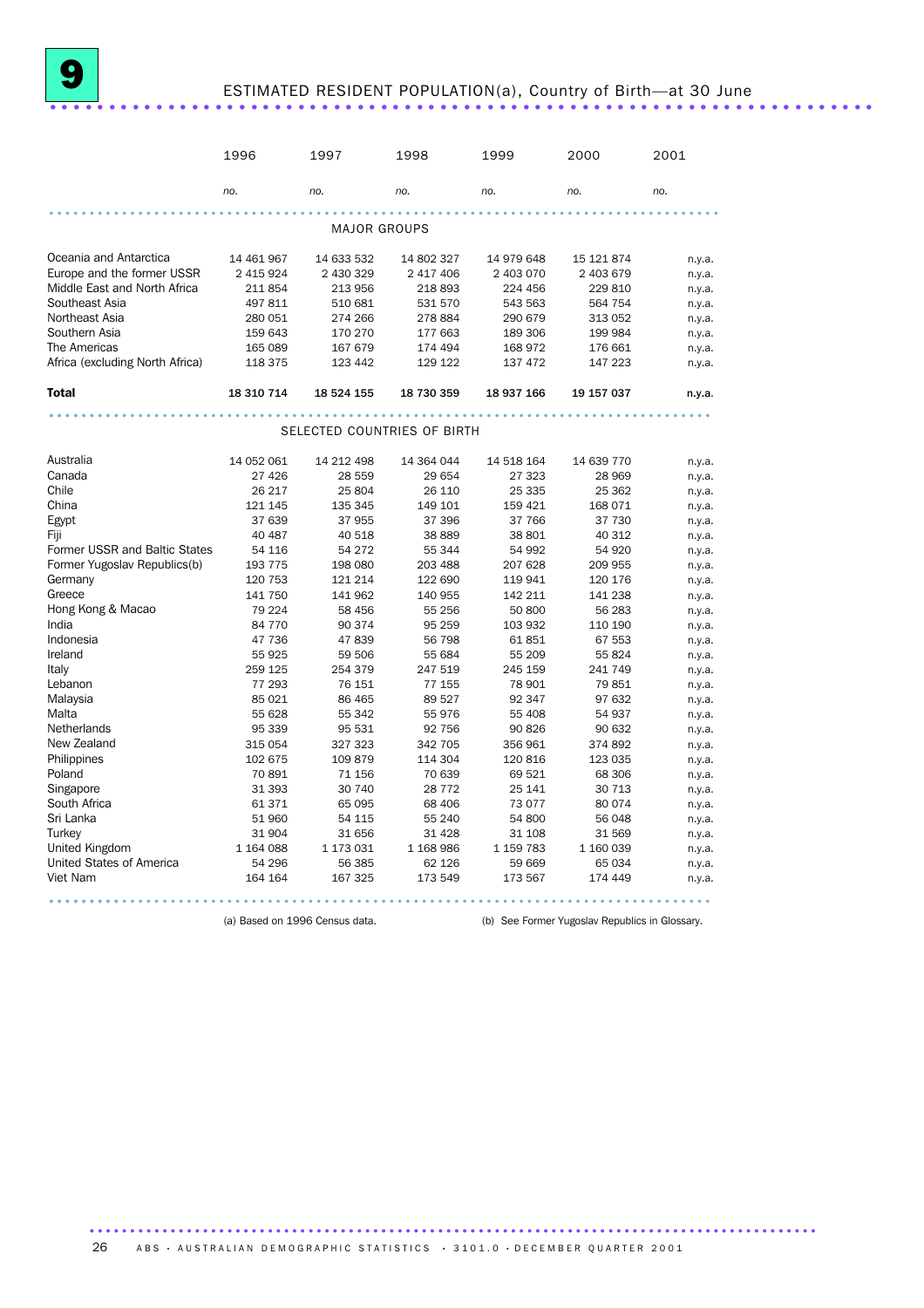

## EXPERIMENTAL ESTIMATED & PROJECTED RESIDENT AUSTRALIAN INDIGENOUS POPULATION(a)

|            | New     |          |                                               |           |                                       |          |           | Australian |              |
|------------|---------|----------|-----------------------------------------------|-----------|---------------------------------------|----------|-----------|------------|--------------|
|            | South   |          |                                               | South     | Western                               |          | Northern  | Capital    |              |
|            | Wales   | Victoria | Queensland                                    | Australia | Australia                             | Tasmania | Territory | Territory  | Australia(b) |
| At 30 June | no.     | no.      | no.                                           | no.       | no.                                   | no.      | no.       | no.        | no.          |
|            |         |          |                                               |           | <b>EXPERIMENTAL ESTIMATES-Males</b>   |          |           |            |              |
|            |         |          |                                               |           |                                       |          |           |            |              |
| 1991       | 48 099  | 9982     | 45 851                                        | 9748      | 25 1 25                               | 6801     | 23 28 2   | 1 2 8 1    | 170 267      |
| 1992       | 49 213  | 10 200   | 46 891                                        | 9921      | 25 621                                | 6954     | 23 784    | 1 3 2 7    | 174 011      |
| 1993       | 50 389  | 10 4 22  | 47 990                                        | 10 123    | 26 128                                | 7 1 1 5  | 24 276    | 1375       | 177920       |
| 1994       | 51 581  | 10 652   | 49 113                                        | 10 342    | 26 654                                | 7 2 7 6  | 24 7 7 3  | 1423       | 181 918      |
| 1995       | 52 802  | 10894    | 50 274                                        | 10 572    | 27 219                                | 7444     | 25 291    | 1472       | 186 075      |
| 1996       | 54 103  | 11 149   | 51 525                                        | 10 810    | 27 794                                | 7620     | 25 836    | 1522       | 190 468      |
|            |         |          |                                               |           | <b>EXPERIMENTAL ESTIMATES-Females</b> |          |           |            |              |
|            |         |          |                                               |           |                                       |          |           |            |              |
| 1991       | 49 685  | 10 277   | 47 340                                        | 10 061    | 25 766                                | 6982     | 23 592    | 1 3 3 3    | 175 114      |
| 1992       | 50 814  | 10 4 78  | 48 450                                        | 10 283    | 26 238                                | 7 1 0 4  | 24 066    | 1372       | 178 886      |
| 1993       | 51 986  | 10 705   | 49 600                                        | 10 510    | 26 745                                | 7 2 3 6  | 24 541    | 1410       | 182 816      |
| 1994       | 53 218  | 10 934   | 50 7 7 1                                      | 10 741    | 27 256                                | 7 3 7 8  | 25 015    | 1449       | 186 847      |
| 1995       | 54 482  | 11 179   | 51 983                                        | 10 985    | 27 812                                | 7 5 3 1  | 25 5 20   | 1492       | 191 071      |
| 1996       | 55 822  | 11 449   | 53 292                                        | 11 241    | 28 411                                | 7 7 0 2  | 26 040    | 1536       | 195 581      |
|            |         |          |                                               |           |                                       |          |           |            |              |
|            |         |          |                                               |           | EXPERIMENTAL ESTIMATES-Persons        |          |           |            |              |
| 1991       | 97 784  | 20 259   | 93 191                                        | 19809     | 50 891                                | 13 783   | 46874     | 2614       | 345 381      |
| 1992       | 100 027 | 20 678   | 95 341                                        | 20 20 4   | 51 859                                | 14 0 58  | 47850     | 2699       | 352 897      |
| 1993       | 102 375 | 21 1 27  | 97 590                                        | 20 633    | 52 873                                | 14 3 5 1 | 48 817    | 2 7 8 5    | 360 736      |
| 1994       | 104 799 | 21 586   | 99 884                                        | 21 083    | 53 910                                | 14 654   | 49 788    | 2872       | 368 765      |
| 1995       | 107 284 | 22 073   | 102 257                                       | 21 557    | 55 031                                | 14 975   | 50 811    | 2964       | 377 146      |
| 1996       | 109 925 | 22 598   | 104 817                                       | 22 051    | 56 205                                | 15 322   | 51 876    | 3 0 5 8    | 386 049      |
|            |         |          |                                               |           |                                       |          |           |            |              |
|            |         |          | EXPERIMENTAL PROJECTIONS, Low Series-Persons  |           |                                       |          |           |            |              |
| 1997       | 112 167 | 23 002   | 107 558                                       | 22 503    | 57 263                                | 15 581   | 52 782    | 3 1 6 1    | 394 214      |
| 1998       | 114 411 | 23 403   | 110 324                                       | 22 953    | 58 321                                | 15 841   | 53 687    | 3 2 6 6    | 402 404      |
| 1999       | 116 652 | 23 801   | 113 111                                       | 23 4 05   | 59 382                                | 16 106   | 54 587    | 3 3 7 2    | 410 615      |
| 2000       | 118 895 | 24 195   | 115 919                                       | 23857     | 60 441                                | 16 373   | 55 480    | 3 4 8 0    | 418 841      |
| 2001       | 121 142 | 24 586   | 118 749                                       | 24 313    | 61 505                                | 16 644   | 56 364    | 3 5 8 9    | 427 094      |
| 2002       | 123 405 | 24974    | 121 601                                       | 24 7 7 0  | 62 577                                | 16917    | 57 236    | 3699       | 435 381      |
| 2003       | 125 692 | 25 363   | 124 473                                       | 25 2 29   | 63 658                                | 17 193   | 58 096    | 3809       | 443 715      |
| 2004       | 128 006 | 25 7 53  | 127 375                                       | 25 692    | 64 752                                | 17 470   | 58 944    | 3 9 2 1    | 452 114      |
| 2005       | 130 348 | 26 145   | 130 311                                       | 26 161    | 65857                                 | 17 747   | 59 780    | 4 0 3 4    | 460 583      |
| 2006       | 132 716 | 26 541   | 133 288                                       | 26 633    | 66976                                 | 18 0 23  | 60 610    | 4 1 4 9    | 469 135      |
|            |         |          |                                               |           |                                       |          |           |            |              |
|            |         |          | EXPERIMENTAL PROJECTIONS, High Series-Persons |           |                                       |          |           |            |              |
| 1997       | 117 912 | 23 541   | 111 004                                       | 22 969    | 58 342                                | 16 727   | 53 147    | 3 3 7 7    | 407 216      |
| 1998       | 126 402 | 24 507   | 117 454                                       | 23 907    | 60 522                                | 18 257   | 54 416    | 3 7 2 3    | 429 386      |
| 1999       | 135 421 | 25 4 96  | 124 174                                       | 24 866    | 62 744                                | 19 923   | 55 680    | 4 0 9 9    | 452 602      |
| 2000       | 144 994 | 26 507   | 131 169                                       | 25 848    | 65 005                                | 21 739   | 56 928    | 4 5 0 8    | 476899       |
| 2001       | 155 159 | 27 540   | 138 446                                       | 26852     | 67 313                                | 23 715   | 58 162    | 4 9 5 0    | 502 339      |
| 2002       | 165 958 | 28 5 95  | 146 010                                       | 27878     | 69 669                                | 25 863   | 59 377    | 5 4 2 8    | 528 981      |
| 2003       | 177 433 | 29 677   | 153 865                                       | 28 9 27   | 72076                                 | 28 196   | 60 570    | 5944       | 556 891      |
| 2004       | 189 629 | 30 784   | 162 029                                       | 29 999    | 74 534                                | 30 731   | 61 738    | 6 5 0 4    | 586 151      |
| 2005       | 202 579 | 31918    | 170 515                                       | 31 098    | 77 042                                | 33 480   | 62 885    | 7 1 1 0    | 616 830      |
| 2006       | 216 323 | 33 0 79  | 179 338                                       | 32 2 2 0  | 79 600                                | 36 465   | 64 015    | 7766       | 649 009      |
|            |         |          |                                               |           |                                       |          |           |            |              |
|            |         |          |                                               |           |                                       |          |           |            |              |

(a) 1996 Census based. Estimates and the low projections series

(b) Includes Jervis Bay Territory.

assume no change in the propensity to identify as Indigenous, as recorded on 1996 Census forms. The high projection series assume a change in propensity based on the 1991–1996 period.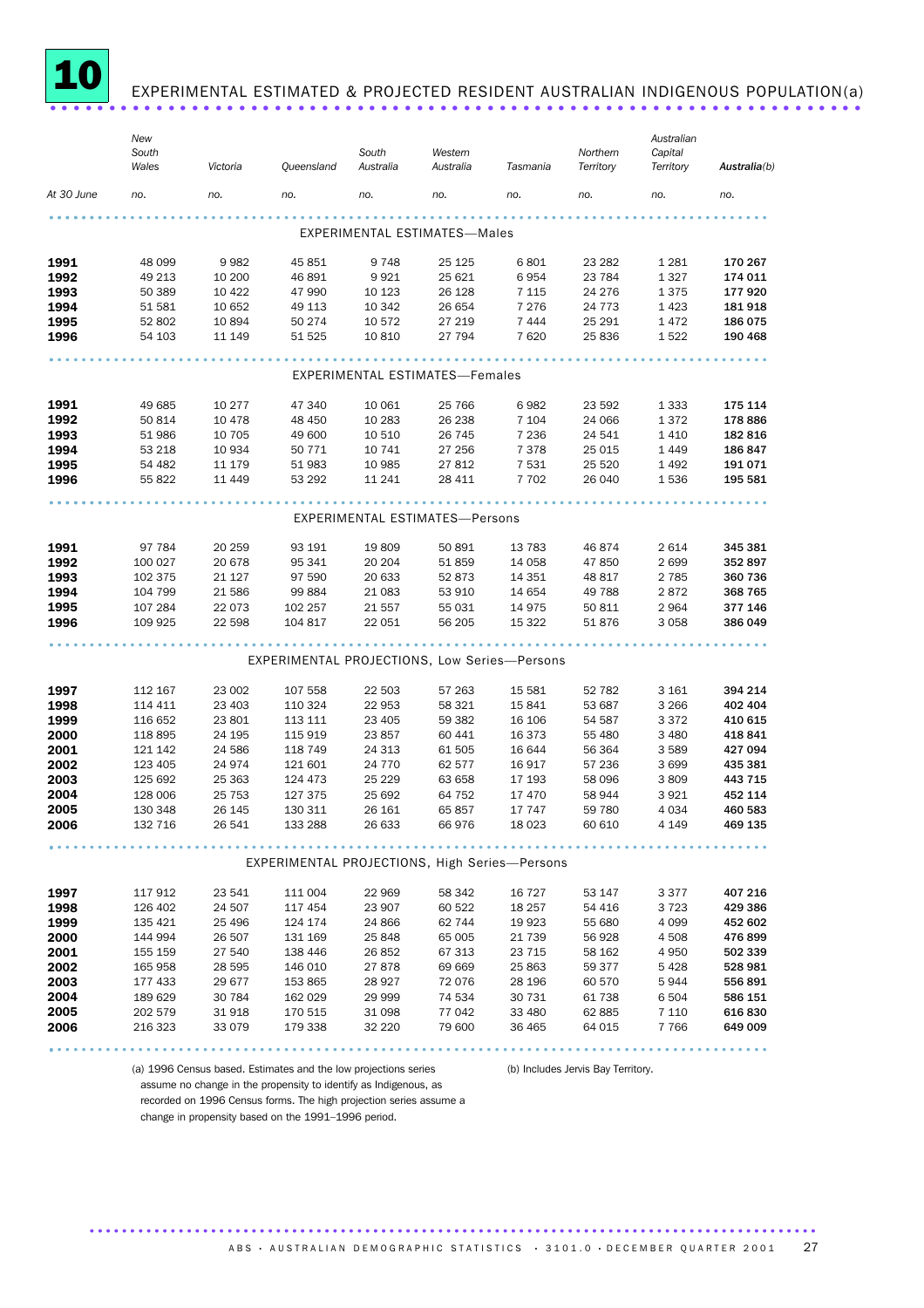

## BIRTHS AND TOTAL FERTILITY RATES ..................................................................... .

|                       | New     |                      |            |                       |           |          |           | Australian |              |
|-----------------------|---------|----------------------|------------|-----------------------|-----------|----------|-----------|------------|--------------|
|                       | South   |                      |            | South                 | Western   |          | Northern  | Capital    |              |
| Period                | Wales   | Victoria             | Queensland | Australia             | Australia | Tasmania | Territory | Territory  | Australia(a) |
|                       |         |                      |            |                       |           |          |           |            |              |
|                       |         |                      |            | NUMBER OF BIRTHS      |           |          |           |            |              |
|                       |         |                      |            |                       |           |          |           |            |              |
| 1995-1996             | 84 816  | 61 324               | 46 555     | 18839                 | 24 614    | 6377     | 3596      | 4 2 7 5    | 250 438      |
| 1996-1997             | 87 460  | 61 232               | 47 482     | 18 576                | 24 744    | 6 2 4 2  | 3 5 6 4   | 4 3 0 2    | 253 660      |
| 1997-1998             | 85 186  | 60 143               | 47 043     | 18 3 30               | 24 705    | 5870     | 3 6 5 0   | 4 1 3 8    | 249 105      |
| 1998-1999             | 85 664  | 59 374               | 47 058     | 18 399                | 25 244    | 6 3 8 4  | 3598      | 4 2 1 1    | 249 965      |
| 1999-2000             | 85 825  | 59 733               | 47 323     | 17896                 | 24 910    | 5804     | 3635      | 4 1 3 9    | 249 310      |
| 2000-2001             | 86 290  | 58 615               | 47 685     | 17 449                | 24 442    | 6 2 6 3  | 3701      | 4 2 1 6    | 248 700      |
| 1996                  | 86 678  | 61 537               | 46 718     | 18 803                | 24 905    | 6337     | 3 5 8 3   | 4 3 1 7    | 252 926      |
| 1997                  | 86 357  | 60 610               | 47 482     | 18 411                | 24 514    | 5974     | 3582      | 4 1 5 1    | 251 129      |
| 1998                  | 84 726  | 59 29 2              | 46918      | 18 3 24               | 25 145    | 6 0 87   | 3 5 6 0   | 4 1 7 8    | 248 267      |
| 1999                  | 85 526  | 60 093               | 47 279     | 18 1 24               | 25 204    | 6 1 6 2  | 3638      | 4 1 3 4    | 250 197      |
| 2000                  | 88 269  | 59 322               | 46 730     | 17 604                | 24 711    | 5 604    | 3646      | 4 2 4 0    | 250 168      |
| 2001                  | 83 298  | 59 245               | 47 691     | 17 277                | 24 007    | 6420     | 3825      | 3957       | 245 759      |
|                       |         |                      |            |                       |           |          |           |            |              |
| 1996                  |         |                      |            |                       |           |          |           |            |              |
| September             | 22 483  | 15 5 87              | 12 135     | 4 7 8 9               | 6 4 4 3   | 1668     | 895       | 1 1 3 2    | 65 143       |
| December              | 22 4 82 | 15 7 31              | 11 264     | 4628                  | 5987      | 1586     | 847       | 1 0 9 9    | 63 645       |
| 1997                  |         |                      |            |                       |           |          |           |            |              |
| March                 | 20826   | 14 941               | 11 400     | 4573                  | 6 2 8 2   | 1 4 8 3  | 911       | 1 0 0 6    | 61 433       |
| June                  | 21 669  | 14973                | 12 683     | 4586                  | 6 0 3 2   | 1505     | 911       | 1 0 6 5    | 63 439       |
| September             | 22 3 34 | 15 4 37              | 12 141     | 4 7 1 3               | 6 2 8 6   | 1500     | 894       | 1 0 3 9    | 64 354       |
| December              | 21 5 28 | 15 25 9              | 11 258     | 4539                  | 5914      | 1 4 8 6  | 866       | 1041       | 61 903       |
| 1998<br>March         |         |                      |            |                       |           |          |           |            |              |
|                       | 20 170  | 14577                | 11 7 7 2   | 4599                  | 6 1 6 6   | 1 4 6 4  | 961       | 1050       | 60 767       |
| June                  | 21 154  | 14 870               | 11872      | 4479                  | 6 3 3 9   | 1 4 2 0  | 929       | 1 0 0 8    | 62 081       |
| September<br>December | 22 053  | 15 197               | 12 177     | 4 7 2 2               | 6 3 8 0   | 1636     | 869       | 1048       | 64 090       |
| 1999                  | 21 349  | 14 648               | 11 097     | 4524                  | 6 2 6 0   | 1567     | 801       | 1072       | 61 329       |
| March                 | 20 747  | 14 939               | 12 005     | 4594                  | 6 1 8 5   | 1545     | 952       | 1049       | 62 025       |
| June                  | 21515   | 14 590               | 11 7 7 9   | 4559                  | 6419      | 1636     | 976       | 1042       | 62 521       |
| September             | 22 2 34 | 15 655               | 12 2 7 2   | 4 600                 | 6 2 8 5   | 1534     | 871       | 1078       | 64 542       |
| December              | 21 0 30 | 14 909               | 11 2 23    | 4371                  | 6 3 1 5   | 1 4 4 7  | 839       | 965        | 61 109       |
| 2000                  |         |                      |            |                       |           |          |           |            |              |
| March                 | 21 0 21 | 14 6 26              | 12 139     | 4476                  | 6 2 4 4   | 1416     | 958       | 993        | 61886        |
| June                  | 21 540  | 14 543               | 11 689     | 4 4 4 9               | 6 0 66    | 1 4 0 7  | 967       | 1 1 0 3    | 61 7 7 3     |
| September             | 22 7 35 | 14 633               | 12 4 98    | 4 3 6 0               | 6 1 0 3   | 1 4 0 5  | 879       | 1 0 6 5    | 63 688       |
| December              | 22973   | 15 5 20              | 10 404     | 4 3 1 9               | 6 2 9 8   | 1376     | 842       | 1079       | 62 821       |
| 2001                  |         |                      |            |                       |           |          |           |            |              |
| March                 | 19616   | 13 609               | 12 4 04    | 4549                  | 5800      | 1775     | 1 0 3 4   | 1 1 1 6    | 59 910       |
| June                  | 20 966  | 14 8 53              | 12 379     | 4 2 2 1               | 6 2 4 1   | 1707     | 946       | 956        | 62 281       |
| September             |         | 21 977 15 550 11 873 |            | 4 3 9 8               | 6 0 23    | 1 1 7 3  | 879       | 945        | 62 827       |
| December              | 20 739  | 15 233               | 11 035     | 4 1 0 9               | 5943      | 1765     | 966       | 940        | 60 741       |
|                       |         |                      |            |                       |           |          |           |            |              |
|                       |         |                      |            | TOTAL FERTILITY RATES |           |          |           |            |              |
|                       |         |                      |            |                       |           |          |           |            |              |
| 1995-1996             | 1.794   | 1.714                | 1.815      | 1.725                 | 1.807     | 1.850    | 2.225     | 1.633      | 1.777        |
| 1996-1997             | 1.837   | 1.704                | 1.828      | 1.716                 | 1.795     | 1.840    | 2.178     | 1.636      | 1.789        |
| 1997-1998             | 1.787   | 1.670                | 1.797      | 1.703                 | 1.778     | 1.763    | 2.199     | 1.591      | 1.753        |
| 1998-1999             | 1.793   | 1.639                | 1.790      | 1.723                 | 1.806     | 1.953    | 2.150     | 1.626      | 1.755        |
| 1999-2000             | 1.790   | 1.645                | 1.792      | 1.697                 | 1.784     | 1.816    | 2.155     | 1.597      | 1.748        |
| 2000-2001             | 1.792   | 1.609                | 1.796      | 1.674                 | 1.751     | 1.995    | 2.190     | 1.620      | 1.741        |
|                       |         |                      |            |                       |           |          |           |            |              |

(a) Includes Other Territories from September 1993—see

paragraph 2 of the Explanatory Notes.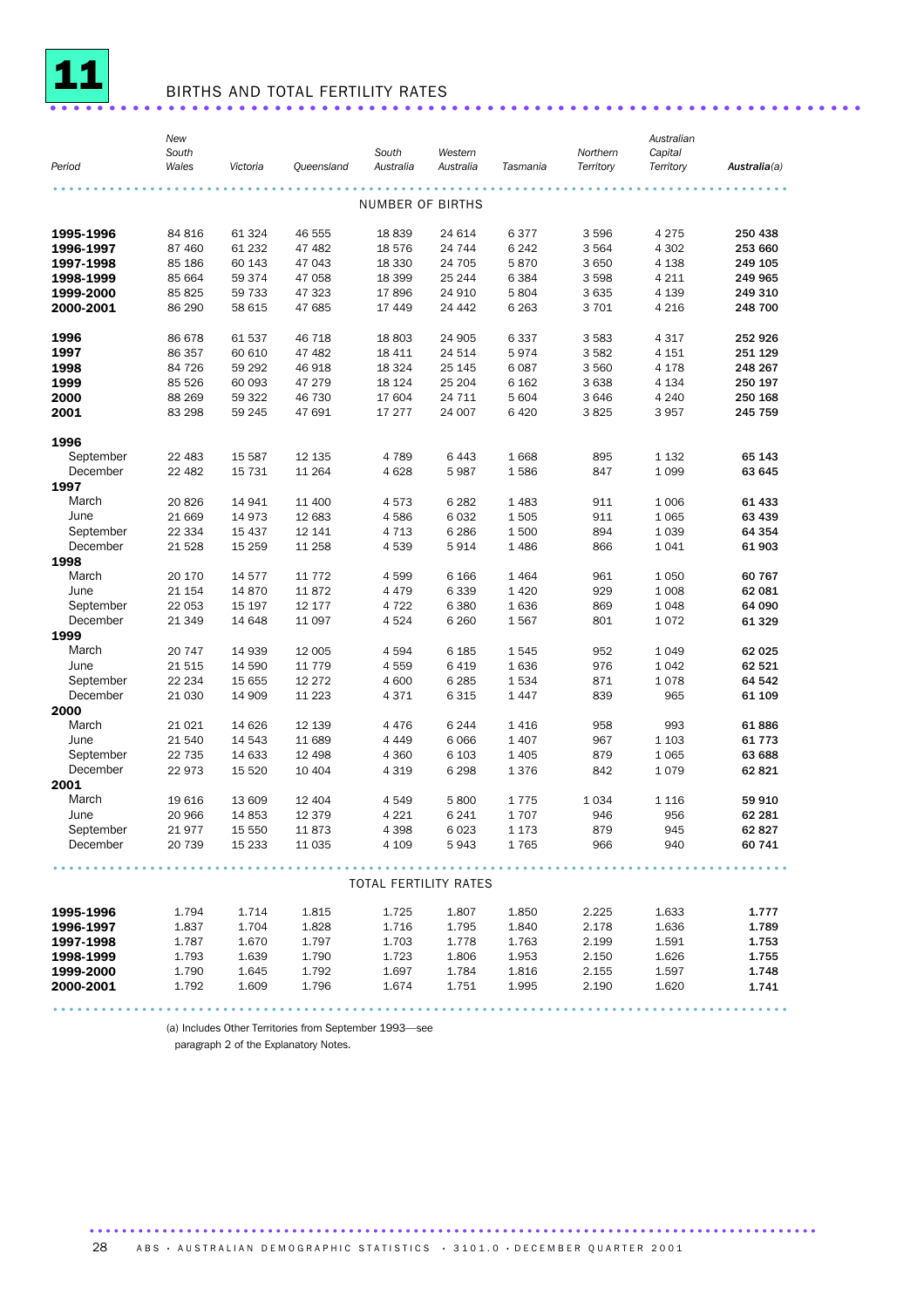

## DEATHS AND STANDARDISED DEATH RATES ......................................................................

| Period                 | New<br>South<br>Wales | Victoria     | Queensland   | South<br>Australia          | Western<br>Australia | Tasmania     | Northern<br>Territory | Australian<br>Capital<br>Territory | Australia(a) |
|------------------------|-----------------------|--------------|--------------|-----------------------------|----------------------|--------------|-----------------------|------------------------------------|--------------|
|                        |                       |              |              |                             |                      |              |                       |                                    |              |
|                        |                       |              |              | NUMBER OF DEATHS            |                      |              |                       |                                    |              |
| 1995-1996              | 44 464                | 32 827       | 21 265       | 11 339                      | 10 661               | 3856         | 767                   | 1 2 1 3                            | 126 400      |
| 1996-1997              | 44 720                | 32 570       | 21 902       | 11 625                      | 10 586               | 3798         | 831                   | 1 2 5 9                            | 127 298      |
| 1997-1998              | 45 812                | 32 4 23      | 22 404       | 11 728                      | 10 990               | 3766         | 825                   | 1 3 0 4                            | 129 255      |
| 1998-1999              | 45 103                | 32 298       | 22 631       | 11 648                      | 10 7 35              | 3726         | 849                   | 1 2 7 9                            | 128 278      |
| 1999-2000              | 45 073                | 31 992       | 22 678       | 11 590                      | 11 081               | 3 7 1 5      | 913                   | 1 3 4 4                            | 128 392      |
| 2000-2001              | 45 655                | 32 013       | 22 756       | 11814                       | 10 499               | 3895         | 897                   | 1372                               | 128 906      |
| 1996                   | 44 914                | 32 802       | 22 033       | 11 583                      | 10 9 25              | 3826         | 813                   | 1 2 8 4                            | 128 187      |
| 1997                   | 45 451                | 32 760       | 22 087       | 11 631                      | 10 839               | 3837         | 838                   | 1 3 4 0                            | 128 788      |
| 1998                   | 44 777                | 32 100       | 22 28 6      | 11 780                      | 10 687               | 3 6 9 8      | 861                   | 1 2 4 9                            | 127 444      |
| 1999                   | 45 222                | 32 012       | 22 7 3 3     | 11 342                      | 10 955               | 3 7 3 9      | 859                   | 1 3 3 8                            | 128 208      |
| 2000                   | 46 247                | 33 203       | 22 2 7 9     | 11 7 17                     | 10 627               | 3 7 3 0      | 896                   | 1 3 2 4                            | 130 029      |
| 2001                   | 44 641                | 32 365       | 22857        | 11 745                      | 10 780               | 3872         | 873                   | 1 4 2 0                            | 128 557      |
| 1996                   |                       |              |              |                             |                      |              |                       |                                    |              |
| September              | 13 371                | 8981         | 6562         | 3 3 5 7                     | 3 2 0 1              | 1 0 3 5      | 203                   | 350                                | 37 062       |
| December<br>1997       | 10 551                | 7986         | 5 1 5 2      | 2832                        | 2 5 2 3              | 932          | 218                   | 292                                | 30 487       |
| March                  | 9804                  | 7472         | 4873         | 2 5 2 2                     | 2 3 5 9              | 843          | 204                   | 294                                | 28 373       |
| June                   | 10 994                | 8 1 3 1      | 5315         | 2914                        | 2 5 0 3              | 988          | 206                   | 323                                | 31376        |
| September              | 13 968                | 9344         | 6 3 9 4      | 3 3 0 6                     | 3 3 1 6              | 1 0 6 7      | 210                   | 393                                | 37 998       |
| December               | 10 685                | 7813         | 5 5 0 5      | 2889                        | 2 6 6 1              | 939          | 218                   | 330                                | 31 041       |
| 1998                   |                       |              |              |                             |                      |              |                       |                                    |              |
| March                  | 9863                  | 7 1 6 9      | 5 1 4 0      | 2 5 2 5                     | 2 4 0 5              | 839          | 206                   | 285                                | 28 433       |
| June                   | 11 296                | 8097         | 5 3 6 5      | 3 0 0 8                     | 2 608                | 921          | 191                   | 296                                | 31 783       |
| September              | 13 0 25               | 8984         | 6357         | 3 4 4 3                     | 2972                 | 1031         | 260                   | 366                                | 36 439       |
| December               | 10 593                | 7850         | 5 4 2 4      | 2804                        | 2 7 0 2              | 907          | 204                   | 302                                | 30 789       |
| 1999                   |                       |              |              |                             |                      |              |                       |                                    |              |
| March                  | 10 0 25               | 7 2 5 9      | 5 1 8 8      | 2 4 9 4                     | 2 4 9 7              | 865          | 210                   | 290                                | 28 831       |
| June                   | 11 460                | 8 2 0 5      | 5 6 6 2      | 2 9 0 7                     | 2 5 6 4              | 923          | 175                   | 321                                | 32 219       |
| September              | 12 8 36               | 8636         | 6501         | 3 1 8 1                     | 3 1 2 6              | 1022         | 234                   | 383                                | 35919        |
| December               | 10 901                | 7912         | 5 3 8 2      | 2 7 6 0                     | 2 7 6 8              | 929          | 240                   | 344                                | 31 239       |
| 2000                   |                       |              |              |                             |                      |              |                       |                                    |              |
| March                  | 9940                  | 7 3 5 0      | 5 1 4 0      | 2648                        | 2 4 5 3              | 847          | 214                   | 307                                | 28 900       |
| June                   | 11 396                | 8094         | 5655         | 3 0 0 1                     | 2 7 3 4              | 917          | 225                   | 310                                | 32 334       |
| September              | 13 544                | 8 4 0 3      | 6348         | 3 2 3 9                     | 2 7 9 5              | 954          | 242                   | 366                                | 35894        |
| December               | 11 367                | 9 3 5 6      | 5 1 3 6      | 2829                        | 2645                 | 1012         | 215                   | 341                                | 32 901       |
| 2001                   |                       |              |              |                             |                      |              |                       |                                    |              |
| March                  | 10 273                | 6870         | 5762         | 2809                        | 2 4 4 8              | 968          | 200                   | 340                                | 29 671       |
| June                   | 10 471                | 7 3 8 4      | 5510         | 2937                        | 2611                 | 961          | 240                   | 325                                | 30 440       |
| September              | 12 946                | 9 3 2 5      | 6 2 5 9      | 3 154                       | 2 974                | 987          | 194                   | 393                                | 36 233       |
| December               | 10 951                | 8786         | 5 3 2 6      | 2845                        | 2 747                | 956          | 239                   | 362                                | 32 213       |
|                        |                       |              |              | STANDARDISED DEATH RATES(b) |                      |              |                       |                                    |              |
|                        |                       |              |              |                             |                      |              |                       |                                    |              |
| 1995-1996              | 6.33                  | 6.31         | 6.20         | 6.15                        | 6.16                 | 7.11         | 8.37                  | 5.61                               | 6.30         |
| 1996-1997              | 6.17                  | 6.09         | 6.18         | 6.13                        | 5.90                 | 6.84         | 9.32                  | 5.64                               | 6.15         |
| 1997-1998              | 6.13                  | 5.90         | 6.10         | 6.02<br>5.84                | 5.94                 | 6.62<br>6.23 | 8.65<br>7.76          | 5.52                               | 6.06         |
| 1998-1999<br>1999-2000 | 5.88<br>5.66          | 5.79<br>5.46 | 5.89<br>5.73 | 5.61                        | 5.65<br>5.58         | 6.23         | 8.76                  | 5.14<br>5.14                       | 5.85<br>5.64 |
| 2000-2001              | 5.51                  | 5.25         | 5.50         | 5.54                        | 5.07                 | 6.30         | 8.24                  | 4.92                               | 5.44         |
|                        |                       |              |              |                             |                      |              |                       |                                    |              |

(a) Includes Other Territories from September 1993—see (b) Based on the direct method. paragraph 2 of the Explanatory Notes.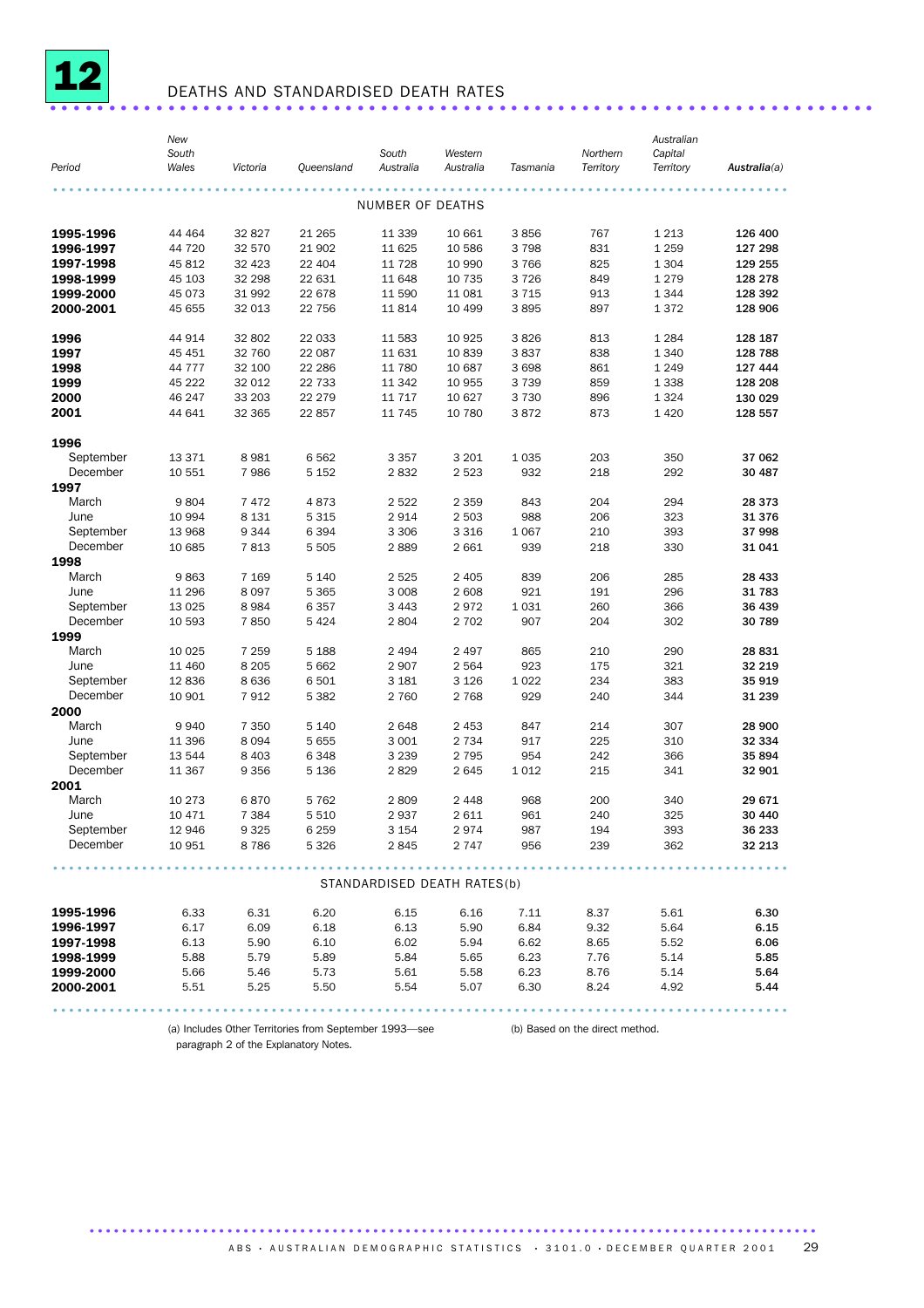

## INFANT DEATHS AND INFANT MORTALITY RATES ..................................................................... .

| Period                | New<br>South<br>Wales | Victoria | Queensland | South<br>Australia | Western<br>Australia    | Tasmania       | Northern<br>Territory | Australian<br>Capital<br>Territory | Australia(a) |
|-----------------------|-----------------------|----------|------------|--------------------|-------------------------|----------------|-----------------------|------------------------------------|--------------|
|                       |                       |          |            |                    | NUMBER OF INFANT DEATHS |                |                       |                                    |              |
| 1995-1996             | 499                   | 325      | 301        | 93                 | 140                     | 36             | 47                    | 27                                 | 1468         |
| 1996-1997             | 471                   | 273      | 267        | 93                 | 133                     | 30             | 32                    | 18                                 | 1 3 1 8      |
| 1997-1998             | 394                   | 292      | 306        | 78                 | 138                     | 38             | 40                    | 24                                 | 1 3 1 0      |
| 1998-1999             | 438                   | 318      | 274        | 83                 | 120                     | 41             | 44                    | 22                                 | 1 3 4 0      |
| 1999-2000             | 482                   | 304      | 260        | 70                 | 114                     | 38             | 41                    | 18                                 | 1327         |
| 2000-2001             | 453                   | 257      | 291        | 76                 | 118                     | 32             | 39                    | 18                                 | 1 2 8 4      |
| 1996                  | 483                   | 303      | 287        | 92                 | 145                     | 28             | 47                    | 25                                 | 1410         |
| 1997                  | 453                   | 292      | 290        | 87                 | 136                     | 43             | 37                    | 20                                 | 1 3 5 9      |
| 1998                  | 380                   | 286      | 287        | 76                 | 121                     | 31             | 42                    | 24                                 | 1 2 4 7      |
| 1999                  | 504                   | 327      | 269        | 72                 | 114                     | 48             | 45                    | 15                                 | 1 3 9 4      |
| 2000                  | 439                   | 281      | 277        | 76                 | 114                     | 28             | 38                    | 23                                 | 1 2 7 6      |
| 2001                  | 443                   | 290      | 278        | 77                 | 120                     | 32             | 41                    | 13                                 | 1 2 9 4      |
| 1996                  |                       |          |            |                    |                         |                |                       |                                    |              |
| September             | 130                   | 59       | 61         | 33                 | 41                      | 8              | 5                     | 7                                  | 344          |
| December              | 109                   | 73       | 64         | 16                 | 37                      | 3              | 9                     | $\overline{4}$                     | 315          |
| 1997                  |                       |          |            |                    |                         |                |                       |                                    |              |
| March<br>June         | 111<br>121            | 73       | 82<br>60   | 18<br>26           | 27                      | $\overline{7}$ | 9<br>9                | 3<br>$\overline{4}$                | 330          |
| September             | 99                    | 68<br>66 | 74         | 22                 | 28<br>38                | 12<br>12       | 8                     | $\overline{7}$                     | 329<br>326   |
| December              | 122                   | 85       | 74         | 21                 | 43                      | 12             | 11                    | 6                                  | 374          |
| 1998                  |                       |          |            |                    |                         |                |                       |                                    |              |
| March                 | 85                    | 63       | 86         | 18                 | 25                      | 3              | 11                    | 6                                  | 297          |
| June                  | 88                    | 78       | 72         | 17                 | 32                      | 11             | 10                    | 5                                  | 313          |
| September             | 103                   | 77       | 62         | 22                 | 31                      | 9              | 14                    | $\overline{7}$                     | 325          |
| December              | 104                   | 68       | 67         | 19                 | 33                      | 8              | $\overline{7}$        | 6                                  | 312          |
| 1999                  |                       |          |            |                    |                         |                |                       |                                    |              |
| March                 | 116                   | 85       | 62         | 21                 | 31                      | 9              | 12                    | 5                                  | 341          |
| June                  | 115                   | 88       | 83         | 21                 | 25                      | 15             | 11                    | $\overline{4}$                     | 362          |
| September             | 140                   | 79       | 59         | 14                 | 35                      | 16             | 10                    | 5                                  | 358          |
| December              | 133                   | 75       | 65         | 16                 | 23                      | 8              | 12                    |                                    | 333          |
| 2000                  |                       |          |            |                    |                         |                |                       |                                    |              |
| March                 | 94                    | 73       | 75         | 24                 | 28                      | 5              | 8                     | 3                                  | 310          |
| June                  | 115                   | 77       | 61         | 16                 | 28                      | 9              | 11                    | 9                                  | 326          |
| September<br>December | 108<br>122            | 63<br>68 | 73<br>68   | 20<br>16           | 22<br>36                | 6<br>8         | 12<br>$\overline{7}$  | 3<br>8                             | 307<br>333   |
| 2001                  |                       |          |            |                    |                         |                |                       |                                    |              |
| March                 | 107                   | 51       | 65         | 22                 | 32                      | 9              | $\overline{7}$        |                                    | 295          |
| June                  | 116                   | 75       | 85         | 18                 | 28                      | 9              | 13                    | 5                                  | 349          |
| September             | 90                    | 80       | 61         | 20                 | 31                      | 11             | 10                    |                                    | 305          |
| December              | 130                   | 84       | 67         | 17                 | 29                      | 3              | 11                    | 4                                  | 345          |
|                       |                       |          |            |                    |                         |                |                       |                                    |              |
|                       |                       |          |            |                    | INFANT MORTALITY RATES  |                |                       |                                    |              |
| 1995-1996             | 5.88                  | 5.30     | 6.47       | 4.94               | 5.69                    | 5.65           | 13.07                 | 6.32                               | 5.86         |
| 1996-1997             | 5.39                  | 4.46     | 5.62       | 5.01               | 5.38                    | 4.81           | 8.98                  | 4.18                               | 5.20         |
| 1997-1998             | 4.63                  | 4.86     | 6.50       | 4.26               | 5.59                    | 6.47           | 10.96                 | 5.80                               | 5.26         |
| 1998-1999             | 5.11                  | 5.36     | 5.82       | 4.51               | 4.75                    | 6.42           | 12.23                 | 5.22                               | 5.36         |
| 1999-2000             | 5.62                  | 5.09     | 5.49       | 3.91               | 4.58                    | 6.55           | 11.28                 | 4.35                               | 5.32         |
| 2000-2001             | 5.25                  | 4.38     | 6.10       | 4.36               | 4.83                    | 5.11           | 10.54                 | 4.27                               | 5.16         |
|                       |                       |          |            |                    |                         |                |                       |                                    |              |

(a) Includes Other Territories from September 1993—see

paragraph 2 of the Explanatory Notes.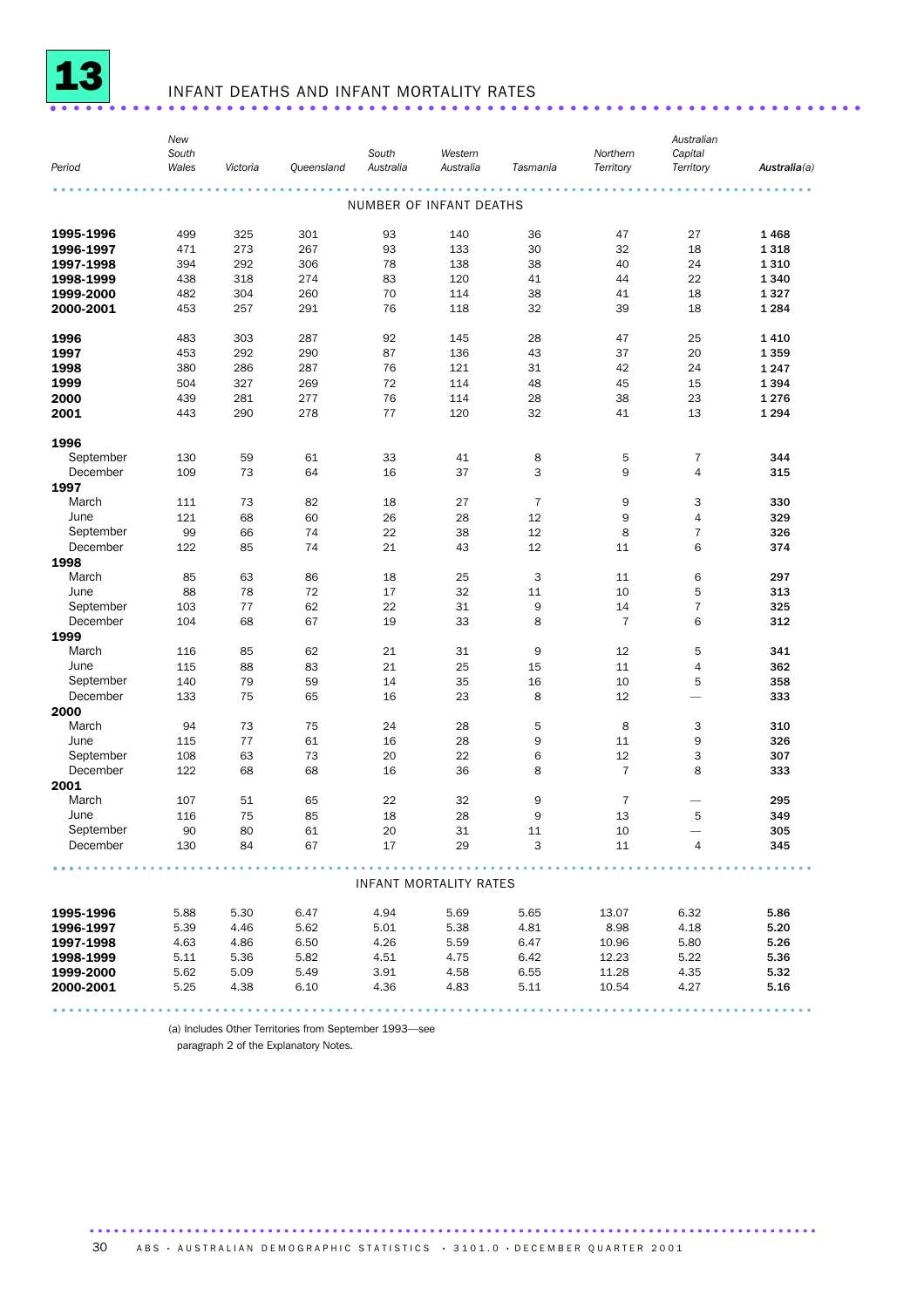

## MARRIAGES AND CRUDE MARRIAGE RATES ..................................................................... .

## STATE OR TERRITORY OF REGISTRATION................................................................................

|                  | New<br>South |          |            | South                | Western   |          | Northern  | Australian<br>Capital |           |
|------------------|--------------|----------|------------|----------------------|-----------|----------|-----------|-----------------------|-----------|
| Period           | Wales        | Victoria | Queensland | Australia            | Australia | Tasmania | Territory | Territory             | Australia |
|                  |              |          |            | NUMBER OF MARRIAGES  |           |          |           |                       |           |
| 1995-1996        | 37 361       | 26 117   | 20876      | 8 2 1 1              | 10 178    | 2 7 5 3  | 811       | 1793                  | 108 100   |
| 1996-1997        | 37 618       | 25 664   | 20822      | 8 0 0 3              | 10 372    | 2 5 0 7  | 802       | 1771                  | 107 559   |
| 1997-1998        | 36926        | 25 955   | 21 2 6 2   | 7988                 | 10 457    | 2 7 8 2  | 786       | 1656                  | 107812    |
| 1998-1999        | 38 7 7 0     | 26 351   | 21 5 82    | 8 0 3 4              | 10 4 9 6  | 2 4 8 3  | 845       | 1728                  | 110 289   |
| 1999-2000        | 39 081       | 27 558   | 23 153     | 8 4 2 8              | 10 742    | 2 6 4 8  | 873       | 1798                  | 114 281   |
| 2000-2001        | 39 335       | 25 703   | 21 168     | 7689                 | 10 259    | 2 4 4 8  | 791       | 1678                  | 109 071   |
| 1996             | 35 7 16      | 26 074   | 20 913     | 8 0 1 1              | 10 294    | 2 6 5 4  | 787       | 1654                  | 106 103   |
| 1997             | 36 679       | 25 4 56  | 20868      | 7945                 | 10 45 6   | 2672     | 786       | 1873                  | 106 735   |
| 1998             | 39 136       | 26 372   | 21 257     | 8 0 2 2              | 10 705    | 2 5 9 9  | 815       | 1692                  | 110 598   |
| 1999             | 41 016       | 27 252   | 22 4 16    | 8 2 3 7              | 10 197    | 2 4 9 9  | 885       | 1814                  | 114 316   |
| 2000             | 39 323       | 26 852   | 22 842     | 8 2 2 7              | 11 000    | 2 5 8 9  | 861       | 1735                  | 113 429   |
| 2001             | 36 110       | 24 938   | 20 29 6    | 7 4 3 4              | 9770      | 2 1 8 4  | 771       | 1573                  | 103 076   |
| 1996             |              |          |            |                      |           |          |           |                       |           |
| September        | 6988         | 3840     | 5 3 8 2    | 1 3 1 7              | 1458      | 349      | 322       | 230                   | 19886     |
| December<br>1997 | 9792         | 7723     | 5 6 8 4    | 2 500                | 3 4 4 8   | 658      | 129       | 420                   | 30 354    |
| March            | 9 4 0 3      | 8 1 0 1  | 4 3 8 5    | 2 4 3 6              | 2904      | 900      | 178       | 685                   | 28 992    |
| June             | 11 4 35      | 6 0 0 0  | 5 3 7 1    | 1750                 | 2 5 6 2   | 600      | 173       | 436                   | 28 3 27   |
| September        | 6912         | 3822     | 5 2 4 9    | 1079                 | 1458      | 554      | 262       | 212                   | 19 548    |
| December         | 8929         | 7 5 3 3  | 5863       | 2 6 8 0              | 3532      | 618      | 173       | 540                   | 29868     |
| 1998             |              |          |            |                      |           |          |           |                       |           |
| March            | 12 531       | 8 5 3 0  | 4814       | 2 4 0 5              | 2726      | 800      | 117       | 517                   | 32 440    |
| June             | 8554         | 6070     | 5 3 3 6    | 1824                 | 2 7 4 1   | 810      | 234       | 387                   | 25 956    |
| September        | 6092         | 3912     | 5 7 3 0    | 1 2 9 4              | 1550      | 331      | 281       | 305                   | 19 4 95   |
| December         | 11 959       | 7860     | 5 3 7 7    | 2 4 9 9              | 3688      | 658      | 183       | 483                   | 32 707    |
| 1999             |              |          |            |                      |           |          |           |                       |           |
| March            | 12 145       |          | 4839       | 2472                 |           | 858      | 148       | 530                   | 32 306    |
| June             |              | 8657     |            |                      | 2657      |          |           |                       |           |
|                  | 8574         | 5922     | 5 6 3 6    | 1769                 | 2 601     | 636      | 233       | 410                   | 25 781    |
| September        | 7 0 0 2      | 4 2 1 1  | 5 7 1 8    | 1 2 5 9              | 1408      | 327      | 281       | 253                   | 20 459    |
| December         | 13 2 9 5     | 8 4 6 2  | 6 2 2 3    | 2 7 3 7              | 3531      | 678      | 223       | 621                   | 35 7 7 0  |
| 2000             |              |          |            |                      |           |          |           |                       |           |
| March            | 10 189       | 8683     | 5 0 5 1    | 2 4 3 6              | 3 2 7 2   | 910      | 148       | 382                   | 31 0 7 1  |
| June             | 8595         | 6 20 2   | 6 1 6 1    | 1996                 | 2531      | 733      | 221       | 542                   | 26 981    |
| September        | 8971         | 3943     | 5 4 7 1    | 1 0 9 2              | 1499      | 364      | 332       | 244                   | 21916     |
| December         | 11 568       | 8 0 2 4  | 6 1 5 9    | 2 7 0 3              | 3698      | 582      | 160       | 567                   | 33 461    |
| 2001             |              |          |            |                      |           |          |           |                       |           |
| March            | 10 679       | 8 0 4 9  | 4657       | 2 1 7 5              | 2 592     | 791      | 104       | 549                   | 29 596    |
| June             | 8 117        | 5 687    | 4881       | 1 7 1 9              | 2470      | 711      | 195       | 318                   | 24 098    |
| September        | 6384         | 3 6 1 3  | 4918       | 1 0 9 6              | 1 2 6 2   | 346      | 306       | 213                   | 18 138    |
| December         | 10 930       | 7 5 8 9  | 5840       | 2444                 | 3446      | 336      | 166       | 493                   | 31 244    |
|                  |              |          |            | CRUDE MARRIAGE RATES |           |          |           |                       |           |
|                  | 6.06         |          |            | 5.58                 | 5.82      |          | 4.49      |                       | 5.94      |
| 1995-1996        |              | 5.75     | 6.32       |                      |           | 5.81     |           | 5.86                  |           |
| 1996-1997        | 6.02         | 5.60     | 6.18       | 5.42                 | 5.82      | 5.28     | 4.34      | 5.72                  | 5.84      |
| 1997-1998        | 5.84         | 5.61     | 6.21       | 5.38                 | 5.78      | 5.88     | 4.16      | 5.35                  | 5.78      |
| 1998-1999        | 6.05         | 5.63     | 6.20       | 5.37                 | 5.70      | 5.25     | 4.39      | 5.54                  | 5.84      |
| 1999-2000        | 6.03         | 5.83     | 6.54       | 5.60                 | 5.75      | 5.61     | 4.45      | 5.70                  | 5.98      |
| 2000-2001        | 5.99         | 5.36     | 5.88       | 5.09                 | 5.42      | 5.18     | 3.99      | 5.26                  | 5.63      |
|                  |              |          |            |                      |           |          |           |                       |           |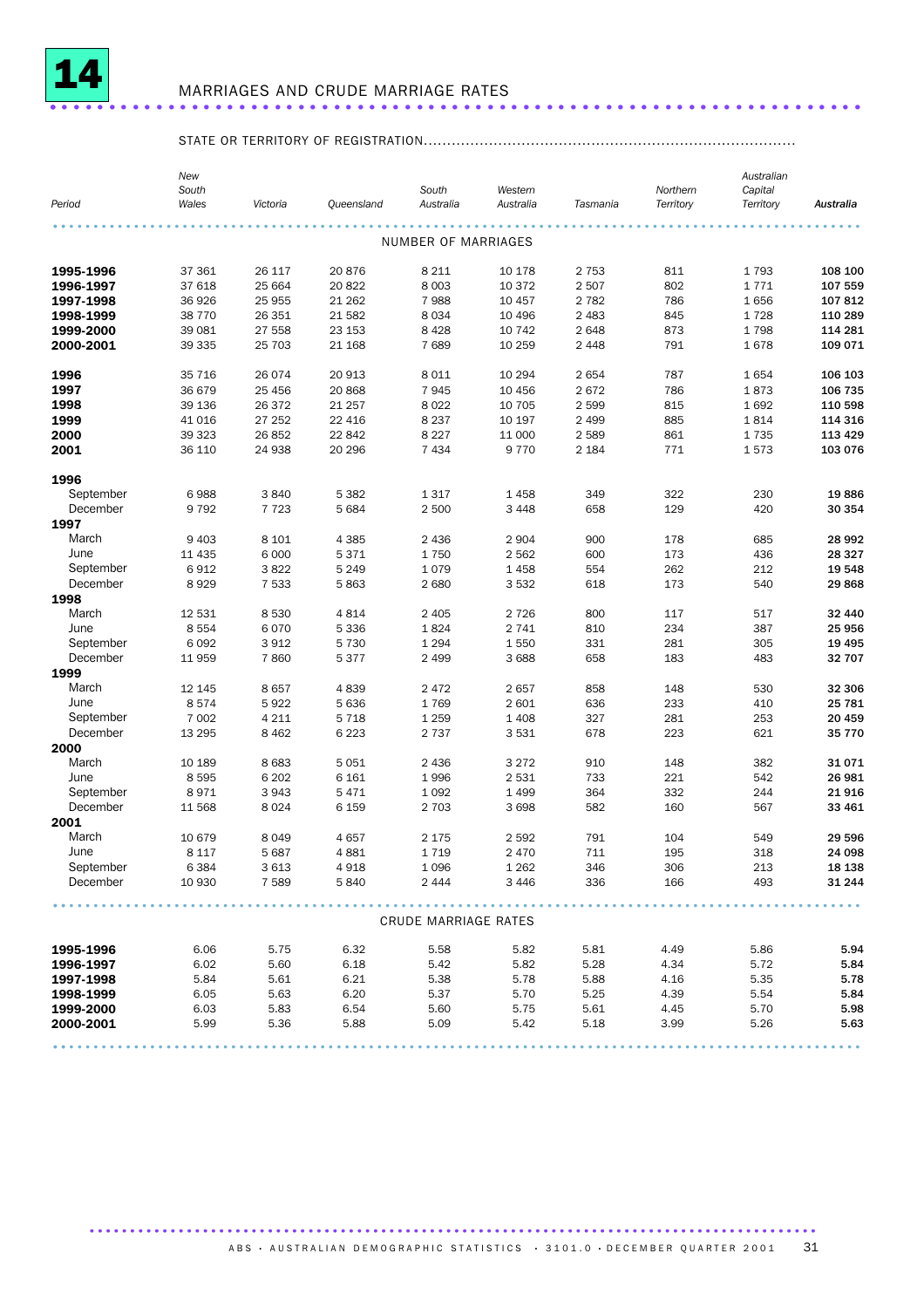

## DIVORCES AND CRUDE DIVORCE RATES ..................................................................... .

## STATE OR TERRITORY OF REGISTRATION..............................................................................

|                       | New<br>South    |                    |                    | South               | Western            |            | Northern  | Australian<br>Capital |                  |
|-----------------------|-----------------|--------------------|--------------------|---------------------|--------------------|------------|-----------|-----------------------|------------------|
| Period                | Wales           | Victoria           | Queensland         | Australia           | Australia          | Tasmania   | Territory | Territory             | Australia        |
|                       |                 |                    |                    | NUMBER OF DIVORCES  |                    |            |           |                       |                  |
| 1995-1996             | 15974           | 12 002             | 10837              | 4 2 3 6             | 5 1 9 5            | 1568       | 444       | 1 6 2 3               | 51879            |
| 1996-1997             | 15 667          | 13 046             | 11 161             | 4 3 6 2             | 4931               | 1 3 5 1    | 473       | 1670                  | 52 661           |
| 1997-1998             | 14 117          | 11916              | 11 092             | 4 1 1 3             | 5 1 1 2            | 1 3 0 3    | 420       | 1 4 7 0               | 49 543           |
| 1998-1999             | 15 3 7 3        | 12 579             | 11845              | 4 1 9 1             | 5 4 1 0            | 1 3 3 9    | 434       | 1544                  | 52 715           |
| 1999-2000             | 15 4 92         | 12818              | 10 7 15            | 4 197               | 5 3 2 3            | 1 4 3 4    | 450       | 1 4 4 0               | 51869            |
| 2000-2001             | 14 8 86         | 12 4 95            | 11 298             | 4 0 7 2             | 5 1 3 2            | 1 2 9 0    | 455       | 1642                  | 51 270           |
| 1996                  | 15 984          | 12 4 9 1           | 10 996             | 4 3 5 8             | 4959               | 1582       | 486       | 1610                  | 52 466           |
| 1997                  | 14 655          | 12 4 63            | 11 744             | 4 1 1 5             | 5046               | 1 3 2 1    | 416       | 1528                  | 51 288           |
| 1998                  | 14 987          | 12 307             | 11 349             | 4 1 5 9             | 5 2 6 8            | 1 3 2 2    | 457       | 1521                  | 51 370           |
| 1999                  | 15 4 70         | 12 742             | 11 467             | 4 3 0 1             | 5 3 0 1            | 1 3 9 1    | 409       | 1 4 8 5               | 52 566           |
| 2000                  | 14 756          | 12 4 01            | 10 092             | 4 0 3 6             | 5 2 7 6            | 1 3 2 9    | 455       | 1561                  | 49 906           |
| 2001                  | 16 057          | 13722              | 12 085             | 4545                | 5 3 5 2            | 1 4 4 1    | 447       | 1684                  | 55 333           |
| 1996                  |                 |                    |                    |                     |                    |            |           |                       |                  |
| September             | 4 0 0 2         | 3530               | 2 7 2 1            | 1 0 8 0             | 1 2 9 4            | 338        | 125       | 383                   | 13 4 7 3         |
| December              | 4 3 3 8         | 3 3 9 8            | 2 9 0 4            | 1 2 5 9             | 1 2 7 1            | 360        | 140       | 496                   | 14 166           |
| 1997                  |                 |                    |                    |                     |                    |            |           |                       |                  |
| March                 | 3599            | 2810               | 2680               | 1018                | 1 2 3 3            | 306        | 109       | 406                   | 12 161           |
| June                  | 3728            | 3 3 0 8            | 2856               | 1 0 0 5             | 1 1 3 3            | 347        | 99        | 385                   | 12 861           |
| September<br>December | 3 6 3 6<br>3692 | 3 1 6 4<br>3 1 8 1 | 3 2 4 8<br>2960    | 1 0 3 4             | 1 3 6 0            | 330<br>338 | 109<br>99 | 385<br>352            | 13 266<br>13 000 |
| 1998                  |                 |                    |                    | 1 0 5 8             | 1 3 2 0            |            |           |                       |                  |
| March                 | 3 1 8 3         | 2 6 6 3            | 2376               | 1 0 1 6             | 1 2 1 9            | 286        | 115       | 330                   | 11 188           |
| June                  | 3 60 6          | 2 9 0 8            | 2 5 0 8            | 1 0 0 5             | 1 2 1 3            | 349        | 97        | 403                   | 12 089           |
| September             | 4 2 3 7         | 3 1 8 8            | 3 0 8 2            | 1 0 5 3             | 1 4 6 3            | 395        | 118       | 359                   | 13895            |
| December              | 3961            | 3548               | 3 3 8 3            | 1 0 8 5             | 1373               | 292        | 127       | 429                   | 14 198           |
| 1999                  |                 |                    |                    |                     |                    |            |           |                       |                  |
| March                 | 3610            | 2 7 3 8            | 2687               | 919                 | 1 2 8 9            | 346        | 97        | 336                   | 12 0 22          |
| June                  | 3565            | 3 1 0 5            | 2693               | 1 1 3 4             | 1 2 8 5            | 306        | 92        | 420                   | 12 600           |
| September             | 4 1 8 6         | 3 4 6 1            | 3 0 5 0            | 1 0 5 8             | 1352               | 425        | 106       | 326                   | 13 964           |
| December              | 4 1 0 9         | 3 4 3 8            | 3 0 3 7            | 1 1 9 0             | 1375               | 314        | 114       | 403                   | 13 980           |
| 2000<br>March         |                 |                    |                    |                     |                    |            |           |                       |                  |
| June                  | 3 2 7 6<br>3921 | 2 7 3 3<br>3 1 8 6 | 2 1 2 5<br>2 5 0 3 | 965<br>984          | 1 2 1 2<br>1 3 8 4 | 268<br>427 | 99<br>131 | 299<br>412            | 10 977<br>12 948 |
| September             | 3964            | 3088               | 2 7 0 5            | 1 0 5 6             | 1431               | 324        | 118       | 413                   | 13 099           |
| December              | 3595            | 3 3 9 4            | 2 7 5 9            | 1031                | 1 2 4 9            | 310        | 107       | 437                   | 12882            |
| 2001                  |                 |                    |                    |                     |                    |            |           |                       |                  |
| March                 | 3568            | 2590               | 2624               | 824                 | 1 1 9 3            | 275        | 108       | 358                   | 11 540           |
| June                  | 3 7 5 9         | 3423               | 3 2 1 0            | 1 1 6 1             | 1 2 5 9            | 381        | 122       | 434                   | 13 749           |
| September             | 4 1 3 4         | 3756               | 3 3 8 2            | 1 3 8 7             | 1503               | 398        | 108       | 469                   | 15 137           |
| December              | 4596            | 3953               | 2869               | 1 1 7 3             | 1 3 9 7            | 387        | 109       | 423                   | 14 907           |
|                       |                 |                    |                    |                     |                    |            |           |                       |                  |
|                       |                 |                    |                    | CRUDE DIVORCE RATES |                    |            |           |                       |                  |
| 1995-1996             | 2.59            | 2.64               | 3.28               | 2.88                | 2.97               | 3.31       | 2.46      | (a)                   | 2.85             |
| 1996-1997             | 2.51            | 2.85               | 3.31               | 2.95                | 2.77               | 2.85       | 2.56      | (a)                   | 2.86             |
| 1997-1998             | 2.23            | 2.58               | 3.24               | 2.77                | 2.82               | 2.75       | 2.22      | (a)                   | 2.66             |
| 1998-1999             | 2.40            | 2.69               | 3.40               | 2.80                | 2.94               | 2.83       | 2.25      | (a)                   | 2.79             |
| 1999-2000             | 2.39            | 2.71               | 3.03               | 2.79                | 2.85               | 3.04       | 2.30      | (a)                   | 2.71             |
| 2000-2001             | 2.27            | 2.61               | 3.14               | 2.69                | 2.71               | 2.73       | 2.29      | (a)                   | 2.65             |
|                       |                 |                    |                    |                     |                    |            |           |                       |                  |

(a) Many divorces registered in the Australian Capital Territory involve

applicants normally resident in areas surrounding the Australian Capital

Territory.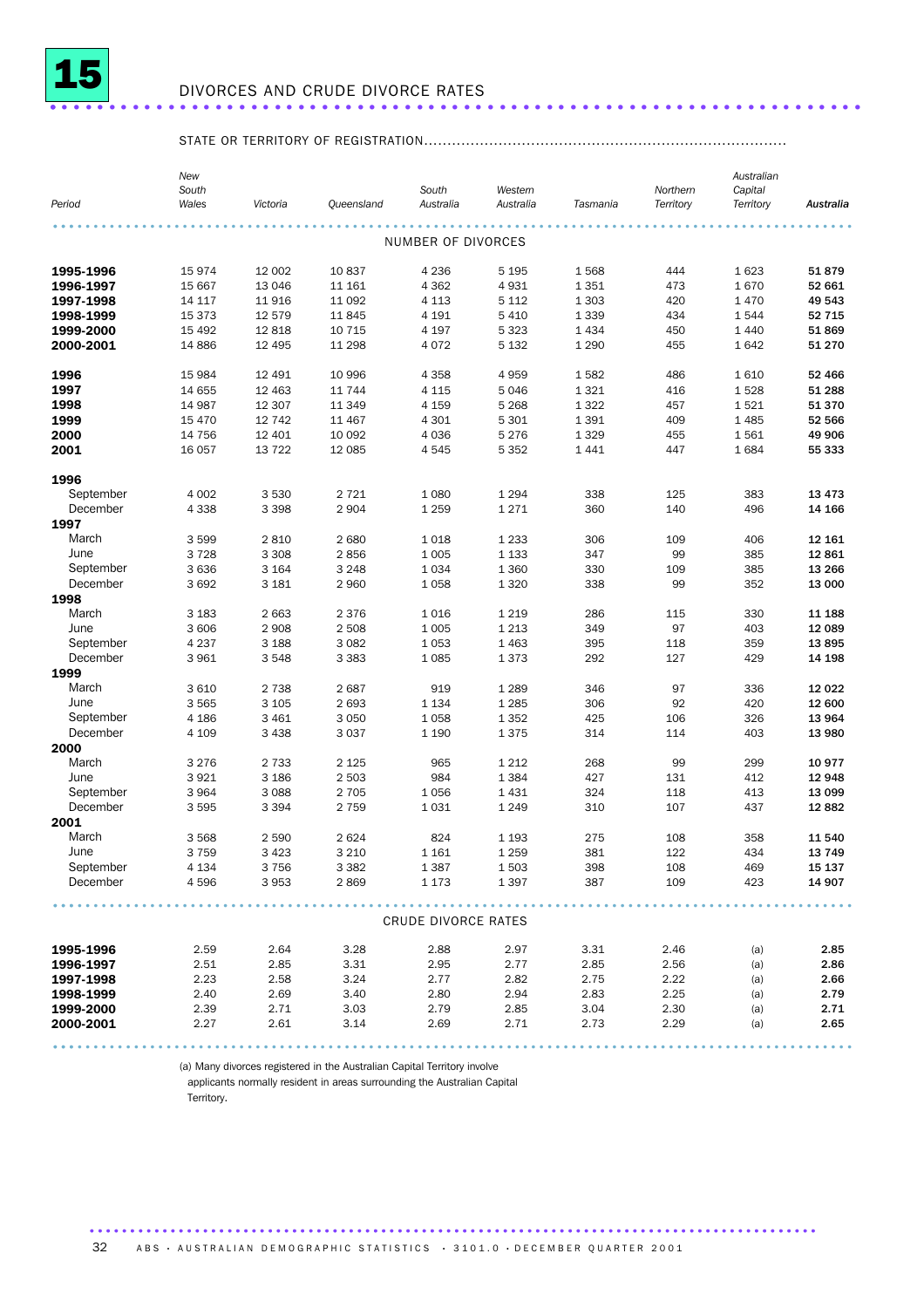

## COMPONENTS OF NET OVERSEAS MIGRATION ......................................................................

PERMANENT.................... LONG-TERM......................

|           |          |                |          |          |            |         |                     | Net                   |
|-----------|----------|----------------|----------|----------|------------|---------|---------------------|-----------------------|
| Period    | Arrivals | Departures Net |          | Arrivals | Departures | Net     | Category<br>jumping | overseas<br>migration |
|           |          |                |          |          |            |         |                     |                       |
| 1995-1996 | 99 139   | 28 670         | 70 469   | 163 578  | 124 386    | 39 192  | $-5524$             | 104 137               |
| 1996-1997 | 85 751   | 29857          | 55 894   | 175 249  | 136 748    | 38 501  | $-7317$             | 87079                 |
| 1997-1998 | 77 327   | 31 985         | 45 342   | 188 114  | 154 294    | 33 820  | 7 1 9 2             | 86 354                |
| 1998-1999 | 84 143   | 35 181         | 48 962   | 187 802  | 140 281    | 47 521  | $-11363$            | 85 120                |
| 1999-2000 | 92 272   | 41 0 78        | 51 194   | 212 849  | 156 768    | 56 081  | $-8219$             | 99 056                |
| 2000-2001 | n.y.a.   | n.y.a.         | n.y.a.   | n.y.a.   | n.y.a.     | n.y.a.  | n.y.a.              | 109 729               |
| 1996      | 92 502   | 28 4 7 9       | 64 023   | 168 830  | 129 784    | 39 046  | $-5626$             | 97 444                |
| 1997      | 78 229   | 30 343         | 47886    | 181 988  | 146 220    | 35 768  | $-11289$            | 72 365                |
| 1998      | 81 065   | 33 433         | 47 632   | 187 318  | 146 169    | 41 149  | 14 3 19             | 103 100               |
| 1999      | 88 010   | 38 2 25        | 49 785   | 201 864  | 147 439    | 54 4 25 | $-15858$            | 88 352                |
| 2000      | 93 0 29  | 40 884         | 52 145   | 225 670  | 162 519    | 63 151  | n.y.a.              | $(a)$ 104 482         |
| 2001      | n.y.a.   | n.y.a.         | n.y.a.   | n.y.a.   | n.y.a.     | n.y.a.  | n.y.a.              | 110 478               |
| 1996      |          |                |          |          |            |         |                     |                       |
| September | 22 684   | 6834           | 15 850   | 41 665   | 29 857     | 11 808  | 4629                | 32 287                |
| December  | 22 987   | 7 2 1 7        | 15 7 7 0 | 41 4 28  | 37 128     | 4 300   | $-694$              | 19 376                |
| 1997      |          |                |          |          |            |         |                     |                       |
| March     | 21 276   | 8 2 4 7        | 13 0 29  | 61 440   | 38 391     | 23 049  | $-6724$             | 29 354                |
| June      | 18 805   | 7 5 5 9        | 11 246   | 30 716   | 31 372     | $-656$  | $-4528$             | 6062                  |
| September | 19 2 26  | 7 3 3 8        | 11888    | 45 889   | 34 835     | 11 054  | 5 0 8 2             | 28 0 24               |
| December  | 18 9 22  | 7 199          | 11 723   | 43 943   | 41 622     | 2 3 2 1 | $-5119$             | 8925                  |
| 1998      |          |                |          |          |            |         |                     |                       |
| March     | 19 602   | 8533           | 11 069   | 63 805   | 41 166     | 22 639  | $-1988$             | 31 7 20               |
| June      | 19577    | 8915           | 10 662   | 34 477   | 36 671     | $-2194$ | 9 2 1 7             | 17 685                |
| September | 21 042   | 7827           | 13 215   | 46 585   | 33 264     | 13 321  | 5 0 9 3             | 31 629                |
| December  | 20 844   | 8 1 5 8        | 12 686   | 42 451   | 35 068     | 7 3 8 3 | 1997                | 22 066                |
| 1999      |          |                |          |          |            |         |                     |                       |
| March     | 21958    | 10 656         | 11 302   | 63 472   | 39 691     | 23 781  | $-20984$            | 14 099                |
| June      | 20 299   | 8540           | 11 759   | 35 294   | 32 258     | 3 0 3 6 | 2531                | 17 326                |
| September | 23 018   | 9685           | 13 333   | 52 235   | 35 854     | 16 381  | $-775$              | 28 939                |
| December  | 22 735   | 9344           | 13 391   | 50 863   | 39 636     | 11 227  | 3 3 7 0             | 27 988                |
| 2000      |          |                |          |          |            |         |                     |                       |
| March     | 24 400   | 11895          | 12 505   | 69 457   | 44 537     | 24 9 20 | $-13726$            | 23 699                |
| June      | 22 119   | 10 154         | 11 965   | 40 294   | 36 741     | 3 5 5 3 | 2912                | 18 4 30               |
| September | 23 568   | 9736           | 13832    | 58 504   | 38 041     | 20 463  | n.y.a.              | 34 295                |
| December  | 22 942   | 9099           | 13843    | 57 415   | 43 200     | 14 215  | n.y.a.              | 28 058                |
| 2001      |          |                |          |          |            |         |                     |                       |
| March     | n.y.a.   | n.y.a.         | n.y.a.   | n.y.a.   | n.y.a.     | n.y.a.  | n.y.a.              | 26 770                |
| June      | n.y.a.   | n.y.a.         | n.y.a.   | n.y.a.   | n.y.a.     | n.y.a.  | n.y.a.              | 20 606                |
| September | 22833    | 11 632         | 11 201   | 65926    | 41 477     | 24 449  | n.y.a.              | 35 650                |
| December  | 21 348   | 11 2 22        | 10 126   | 59 0 21  | 41 695     | 17 326  | n.y.a.              | 27 452                |
|           |          |                |          |          |            |         |                     |                       |

(a) Includes category jumping for March and June Quarters, 2000.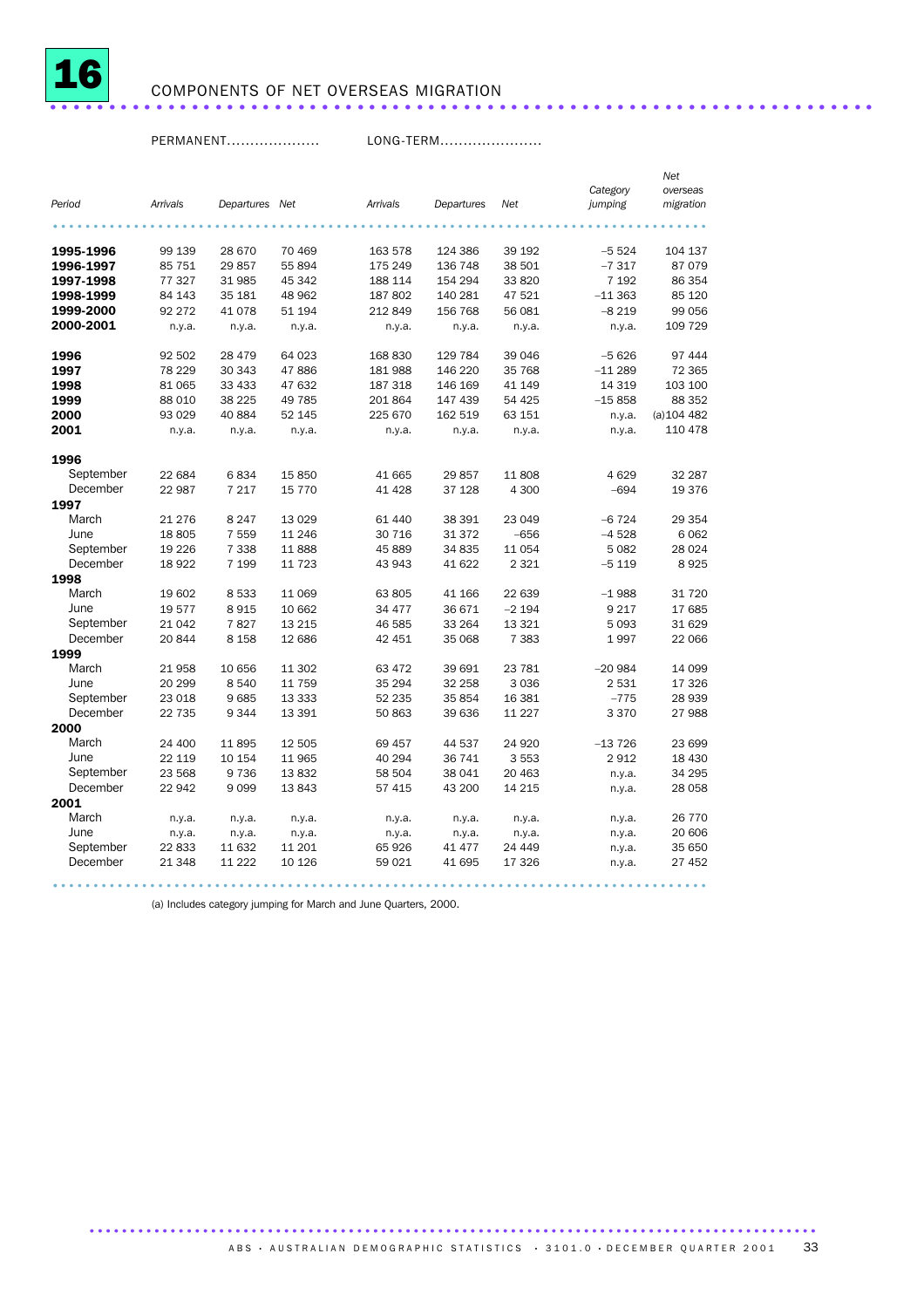

## CATEGORIES OF OVERSEAS ARRIVALS ......................................................................

LONG-TERM.......... SHORT-TERM............

| Period<br>no.<br>no.<br>no.<br>no.<br>no.<br>no.<br>no.<br>6 798 221<br>1995-1996<br>99 139<br>79 206<br>84 372<br>262 717<br>2 569 343<br>3 966 161<br>95 0 79<br>7 299 698<br>1996-1997<br>85 751<br>80 170<br>261 000<br>2 786 044<br>4 252 654<br>77 327<br>4 220 005<br>1997-1998<br>84 358<br>103 756<br>265 441<br>3 0 20 0 97<br>7 505 543<br>1998-1999<br>84 143<br>67910<br>119 892<br>271945<br>3 191 627<br>4 288 027<br>7751599<br>1999-2000<br>92 272<br>79 651<br>133 198<br>3 299 914<br>4 651 785<br>8 256 820<br>305 121<br>2000-2001<br>5 061 334<br>n.y.a.<br>n.y.a.<br>n.y.a.<br>n.y.a.<br>n.y.a.<br>n.y.a.<br>92 502<br>80 004<br>88 826<br>261 332<br>2 695 534<br>4 164 826<br>7 121 692<br>1996<br>1997<br>78 229<br>81797<br>260 217<br>7 475 283<br>100 191<br>2897197<br>4 317 869<br>1998<br>81 065<br>75 318<br>112 000<br>268 383<br>3 143 937<br>4 167 207<br>7 579 527<br>1999<br>88 010<br>76 133<br>125 731<br>3 2 2 6 1 1 7<br>4 459 503<br>7975494<br>289 874<br>2000<br>93 0 29<br>318 699<br>4 946 161<br>n.y.a.<br>n.y.a.<br>n.y.a.<br>n.y.a.<br>4 870 966<br>2001<br>n.y.a.<br>n.y.a.<br>n.y.a.<br>n.y.a.<br>n.y.a.<br>n.y.a.<br>1996<br>September<br>22 683<br>18 3 28<br>23 337<br>64 348<br>738 667<br>996 622<br>1799638<br>December<br>22 987<br>14812<br>684 919<br>26 616<br>64 415<br>1 191 105<br>1940 439<br>1997<br>March<br>21 276<br>20 105<br>41 335<br>82 716<br>733 801<br>1 141 755<br>1958271<br>June<br>18805<br>15 5 95<br>49 521<br>628 657<br>923 172<br>15 121<br>1601350<br>September<br>19 2 26<br>19 231<br>26 658<br>65 115<br>799 854<br>1 0 58 7 26<br>1923 695<br>December<br>18922<br>27 340<br>16 603<br>1 194 216<br>1991967<br>62 865<br>734 885<br>1998<br>March<br>19 602<br>20 448<br>43 357<br>83 407<br>777 009<br>1 038 398<br>1898814<br>June<br>19577<br>17 339<br>17 138<br>54 054<br>928 665<br>708 349<br>1691068<br>September<br>21 042<br>15 628<br>30 957<br>67 627<br>852 037<br>1 0 1 9 8 4 5<br>1939 509<br>December<br>20844<br>21 903<br>20 548<br>63 295<br>806 543<br>1 180 299<br>2 050 136<br>1999<br>March<br>21958<br>16 3 63<br>47 109<br>85 430<br>819 414<br>1 138 560<br>2 043 404<br>June<br>20 299<br>14 0 16<br>21 278<br>55 593<br>713 633<br>949 323<br>1718550<br>September<br>23 018<br>18 4 19<br>33 816<br>75 253<br>882 096<br>1 097 195<br>2 054 544<br>December<br>22 735<br>27 335<br>23 5 28<br>73 598<br>810 974<br>1 274 425<br>2 158 996<br>2000<br>March<br>24 400<br>17 738<br>51 719<br>93 857<br>824 770<br>1 207 259<br>2 125 886<br>June<br>22 119<br>16 159<br>24 135<br>62 413<br>782 075<br>1072906<br>1917394<br>September<br>23 568<br>82 072<br>1 203 787<br>n.y.a.<br>n.y.a.<br>n.y.a.<br>n.y.a.<br>December<br>22 942<br>80 357<br>1 462 209<br>n.y.a.<br>n.y.a.<br>n.y.a.<br>n.y.a.<br>2001<br>March<br>1 299 077<br>n.y.a.<br>n.y.a.<br>n.y.a.<br>n.y.a.<br>n.y.a.<br>n.y.a.<br>June<br>1 0 9 6 2 6 7<br>n.y.a.<br>n.y.a.<br>n.y.a.<br>n.y.a.<br>n.y.a.<br>n.y.a.<br>September<br>22833<br>19 4 75<br>46 451<br>88 759<br>952 533<br>1 197 764<br>2 239 056<br>December<br>2 128 764<br>21 348<br>29 168<br>29853<br>80 369<br>770 538<br>1 277 858 | Permanent<br>(settler) | <b>Residents</b> | <b>Visitors</b> | Total<br>permanent<br>and long-term | Residents | <b>Visitors</b> | <b>Total</b> |
|----------------------------------------------------------------------------------------------------------------------------------------------------------------------------------------------------------------------------------------------------------------------------------------------------------------------------------------------------------------------------------------------------------------------------------------------------------------------------------------------------------------------------------------------------------------------------------------------------------------------------------------------------------------------------------------------------------------------------------------------------------------------------------------------------------------------------------------------------------------------------------------------------------------------------------------------------------------------------------------------------------------------------------------------------------------------------------------------------------------------------------------------------------------------------------------------------------------------------------------------------------------------------------------------------------------------------------------------------------------------------------------------------------------------------------------------------------------------------------------------------------------------------------------------------------------------------------------------------------------------------------------------------------------------------------------------------------------------------------------------------------------------------------------------------------------------------------------------------------------------------------------------------------------------------------------------------------------------------------------------------------------------------------------------------------------------------------------------------------------------------------------------------------------------------------------------------------------------------------------------------------------------------------------------------------------------------------------------------------------------------------------------------------------------------------------------------------------------------------------------------------------------------------------------------------------------------------------------------------------------------------------------------------------------------------------------------------------------------------------------------------------------------------------------------------------------------------------------------------------------------------------------------------------------------------------------------------------------------------------------------------------------------------------------------------------------------------------------------------------------------------------------------------------------------------------------|------------------------|------------------|-----------------|-------------------------------------|-----------|-----------------|--------------|
|                                                                                                                                                                                                                                                                                                                                                                                                                                                                                                                                                                                                                                                                                                                                                                                                                                                                                                                                                                                                                                                                                                                                                                                                                                                                                                                                                                                                                                                                                                                                                                                                                                                                                                                                                                                                                                                                                                                                                                                                                                                                                                                                                                                                                                                                                                                                                                                                                                                                                                                                                                                                                                                                                                                                                                                                                                                                                                                                                                                                                                                                                                                                                                                              |                        |                  |                 |                                     |           |                 |              |
|                                                                                                                                                                                                                                                                                                                                                                                                                                                                                                                                                                                                                                                                                                                                                                                                                                                                                                                                                                                                                                                                                                                                                                                                                                                                                                                                                                                                                                                                                                                                                                                                                                                                                                                                                                                                                                                                                                                                                                                                                                                                                                                                                                                                                                                                                                                                                                                                                                                                                                                                                                                                                                                                                                                                                                                                                                                                                                                                                                                                                                                                                                                                                                                              |                        |                  |                 |                                     |           |                 |              |
|                                                                                                                                                                                                                                                                                                                                                                                                                                                                                                                                                                                                                                                                                                                                                                                                                                                                                                                                                                                                                                                                                                                                                                                                                                                                                                                                                                                                                                                                                                                                                                                                                                                                                                                                                                                                                                                                                                                                                                                                                                                                                                                                                                                                                                                                                                                                                                                                                                                                                                                                                                                                                                                                                                                                                                                                                                                                                                                                                                                                                                                                                                                                                                                              |                        |                  |                 |                                     |           |                 |              |
|                                                                                                                                                                                                                                                                                                                                                                                                                                                                                                                                                                                                                                                                                                                                                                                                                                                                                                                                                                                                                                                                                                                                                                                                                                                                                                                                                                                                                                                                                                                                                                                                                                                                                                                                                                                                                                                                                                                                                                                                                                                                                                                                                                                                                                                                                                                                                                                                                                                                                                                                                                                                                                                                                                                                                                                                                                                                                                                                                                                                                                                                                                                                                                                              |                        |                  |                 |                                     |           |                 |              |
|                                                                                                                                                                                                                                                                                                                                                                                                                                                                                                                                                                                                                                                                                                                                                                                                                                                                                                                                                                                                                                                                                                                                                                                                                                                                                                                                                                                                                                                                                                                                                                                                                                                                                                                                                                                                                                                                                                                                                                                                                                                                                                                                                                                                                                                                                                                                                                                                                                                                                                                                                                                                                                                                                                                                                                                                                                                                                                                                                                                                                                                                                                                                                                                              |                        |                  |                 |                                     |           |                 |              |
|                                                                                                                                                                                                                                                                                                                                                                                                                                                                                                                                                                                                                                                                                                                                                                                                                                                                                                                                                                                                                                                                                                                                                                                                                                                                                                                                                                                                                                                                                                                                                                                                                                                                                                                                                                                                                                                                                                                                                                                                                                                                                                                                                                                                                                                                                                                                                                                                                                                                                                                                                                                                                                                                                                                                                                                                                                                                                                                                                                                                                                                                                                                                                                                              |                        |                  |                 |                                     |           |                 |              |
|                                                                                                                                                                                                                                                                                                                                                                                                                                                                                                                                                                                                                                                                                                                                                                                                                                                                                                                                                                                                                                                                                                                                                                                                                                                                                                                                                                                                                                                                                                                                                                                                                                                                                                                                                                                                                                                                                                                                                                                                                                                                                                                                                                                                                                                                                                                                                                                                                                                                                                                                                                                                                                                                                                                                                                                                                                                                                                                                                                                                                                                                                                                                                                                              |                        |                  |                 |                                     |           |                 |              |
|                                                                                                                                                                                                                                                                                                                                                                                                                                                                                                                                                                                                                                                                                                                                                                                                                                                                                                                                                                                                                                                                                                                                                                                                                                                                                                                                                                                                                                                                                                                                                                                                                                                                                                                                                                                                                                                                                                                                                                                                                                                                                                                                                                                                                                                                                                                                                                                                                                                                                                                                                                                                                                                                                                                                                                                                                                                                                                                                                                                                                                                                                                                                                                                              |                        |                  |                 |                                     |           |                 |              |
|                                                                                                                                                                                                                                                                                                                                                                                                                                                                                                                                                                                                                                                                                                                                                                                                                                                                                                                                                                                                                                                                                                                                                                                                                                                                                                                                                                                                                                                                                                                                                                                                                                                                                                                                                                                                                                                                                                                                                                                                                                                                                                                                                                                                                                                                                                                                                                                                                                                                                                                                                                                                                                                                                                                                                                                                                                                                                                                                                                                                                                                                                                                                                                                              |                        |                  |                 |                                     |           |                 |              |
|                                                                                                                                                                                                                                                                                                                                                                                                                                                                                                                                                                                                                                                                                                                                                                                                                                                                                                                                                                                                                                                                                                                                                                                                                                                                                                                                                                                                                                                                                                                                                                                                                                                                                                                                                                                                                                                                                                                                                                                                                                                                                                                                                                                                                                                                                                                                                                                                                                                                                                                                                                                                                                                                                                                                                                                                                                                                                                                                                                                                                                                                                                                                                                                              |                        |                  |                 |                                     |           |                 |              |
|                                                                                                                                                                                                                                                                                                                                                                                                                                                                                                                                                                                                                                                                                                                                                                                                                                                                                                                                                                                                                                                                                                                                                                                                                                                                                                                                                                                                                                                                                                                                                                                                                                                                                                                                                                                                                                                                                                                                                                                                                                                                                                                                                                                                                                                                                                                                                                                                                                                                                                                                                                                                                                                                                                                                                                                                                                                                                                                                                                                                                                                                                                                                                                                              |                        |                  |                 |                                     |           |                 |              |
|                                                                                                                                                                                                                                                                                                                                                                                                                                                                                                                                                                                                                                                                                                                                                                                                                                                                                                                                                                                                                                                                                                                                                                                                                                                                                                                                                                                                                                                                                                                                                                                                                                                                                                                                                                                                                                                                                                                                                                                                                                                                                                                                                                                                                                                                                                                                                                                                                                                                                                                                                                                                                                                                                                                                                                                                                                                                                                                                                                                                                                                                                                                                                                                              |                        |                  |                 |                                     |           |                 |              |
|                                                                                                                                                                                                                                                                                                                                                                                                                                                                                                                                                                                                                                                                                                                                                                                                                                                                                                                                                                                                                                                                                                                                                                                                                                                                                                                                                                                                                                                                                                                                                                                                                                                                                                                                                                                                                                                                                                                                                                                                                                                                                                                                                                                                                                                                                                                                                                                                                                                                                                                                                                                                                                                                                                                                                                                                                                                                                                                                                                                                                                                                                                                                                                                              |                        |                  |                 |                                     |           |                 |              |
|                                                                                                                                                                                                                                                                                                                                                                                                                                                                                                                                                                                                                                                                                                                                                                                                                                                                                                                                                                                                                                                                                                                                                                                                                                                                                                                                                                                                                                                                                                                                                                                                                                                                                                                                                                                                                                                                                                                                                                                                                                                                                                                                                                                                                                                                                                                                                                                                                                                                                                                                                                                                                                                                                                                                                                                                                                                                                                                                                                                                                                                                                                                                                                                              |                        |                  |                 |                                     |           |                 |              |
|                                                                                                                                                                                                                                                                                                                                                                                                                                                                                                                                                                                                                                                                                                                                                                                                                                                                                                                                                                                                                                                                                                                                                                                                                                                                                                                                                                                                                                                                                                                                                                                                                                                                                                                                                                                                                                                                                                                                                                                                                                                                                                                                                                                                                                                                                                                                                                                                                                                                                                                                                                                                                                                                                                                                                                                                                                                                                                                                                                                                                                                                                                                                                                                              |                        |                  |                 |                                     |           |                 |              |
|                                                                                                                                                                                                                                                                                                                                                                                                                                                                                                                                                                                                                                                                                                                                                                                                                                                                                                                                                                                                                                                                                                                                                                                                                                                                                                                                                                                                                                                                                                                                                                                                                                                                                                                                                                                                                                                                                                                                                                                                                                                                                                                                                                                                                                                                                                                                                                                                                                                                                                                                                                                                                                                                                                                                                                                                                                                                                                                                                                                                                                                                                                                                                                                              |                        |                  |                 |                                     |           |                 |              |
|                                                                                                                                                                                                                                                                                                                                                                                                                                                                                                                                                                                                                                                                                                                                                                                                                                                                                                                                                                                                                                                                                                                                                                                                                                                                                                                                                                                                                                                                                                                                                                                                                                                                                                                                                                                                                                                                                                                                                                                                                                                                                                                                                                                                                                                                                                                                                                                                                                                                                                                                                                                                                                                                                                                                                                                                                                                                                                                                                                                                                                                                                                                                                                                              |                        |                  |                 |                                     |           |                 |              |
|                                                                                                                                                                                                                                                                                                                                                                                                                                                                                                                                                                                                                                                                                                                                                                                                                                                                                                                                                                                                                                                                                                                                                                                                                                                                                                                                                                                                                                                                                                                                                                                                                                                                                                                                                                                                                                                                                                                                                                                                                                                                                                                                                                                                                                                                                                                                                                                                                                                                                                                                                                                                                                                                                                                                                                                                                                                                                                                                                                                                                                                                                                                                                                                              |                        |                  |                 |                                     |           |                 |              |
|                                                                                                                                                                                                                                                                                                                                                                                                                                                                                                                                                                                                                                                                                                                                                                                                                                                                                                                                                                                                                                                                                                                                                                                                                                                                                                                                                                                                                                                                                                                                                                                                                                                                                                                                                                                                                                                                                                                                                                                                                                                                                                                                                                                                                                                                                                                                                                                                                                                                                                                                                                                                                                                                                                                                                                                                                                                                                                                                                                                                                                                                                                                                                                                              |                        |                  |                 |                                     |           |                 |              |
|                                                                                                                                                                                                                                                                                                                                                                                                                                                                                                                                                                                                                                                                                                                                                                                                                                                                                                                                                                                                                                                                                                                                                                                                                                                                                                                                                                                                                                                                                                                                                                                                                                                                                                                                                                                                                                                                                                                                                                                                                                                                                                                                                                                                                                                                                                                                                                                                                                                                                                                                                                                                                                                                                                                                                                                                                                                                                                                                                                                                                                                                                                                                                                                              |                        |                  |                 |                                     |           |                 |              |
|                                                                                                                                                                                                                                                                                                                                                                                                                                                                                                                                                                                                                                                                                                                                                                                                                                                                                                                                                                                                                                                                                                                                                                                                                                                                                                                                                                                                                                                                                                                                                                                                                                                                                                                                                                                                                                                                                                                                                                                                                                                                                                                                                                                                                                                                                                                                                                                                                                                                                                                                                                                                                                                                                                                                                                                                                                                                                                                                                                                                                                                                                                                                                                                              |                        |                  |                 |                                     |           |                 |              |
|                                                                                                                                                                                                                                                                                                                                                                                                                                                                                                                                                                                                                                                                                                                                                                                                                                                                                                                                                                                                                                                                                                                                                                                                                                                                                                                                                                                                                                                                                                                                                                                                                                                                                                                                                                                                                                                                                                                                                                                                                                                                                                                                                                                                                                                                                                                                                                                                                                                                                                                                                                                                                                                                                                                                                                                                                                                                                                                                                                                                                                                                                                                                                                                              |                        |                  |                 |                                     |           |                 |              |
|                                                                                                                                                                                                                                                                                                                                                                                                                                                                                                                                                                                                                                                                                                                                                                                                                                                                                                                                                                                                                                                                                                                                                                                                                                                                                                                                                                                                                                                                                                                                                                                                                                                                                                                                                                                                                                                                                                                                                                                                                                                                                                                                                                                                                                                                                                                                                                                                                                                                                                                                                                                                                                                                                                                                                                                                                                                                                                                                                                                                                                                                                                                                                                                              |                        |                  |                 |                                     |           |                 |              |
|                                                                                                                                                                                                                                                                                                                                                                                                                                                                                                                                                                                                                                                                                                                                                                                                                                                                                                                                                                                                                                                                                                                                                                                                                                                                                                                                                                                                                                                                                                                                                                                                                                                                                                                                                                                                                                                                                                                                                                                                                                                                                                                                                                                                                                                                                                                                                                                                                                                                                                                                                                                                                                                                                                                                                                                                                                                                                                                                                                                                                                                                                                                                                                                              |                        |                  |                 |                                     |           |                 |              |
|                                                                                                                                                                                                                                                                                                                                                                                                                                                                                                                                                                                                                                                                                                                                                                                                                                                                                                                                                                                                                                                                                                                                                                                                                                                                                                                                                                                                                                                                                                                                                                                                                                                                                                                                                                                                                                                                                                                                                                                                                                                                                                                                                                                                                                                                                                                                                                                                                                                                                                                                                                                                                                                                                                                                                                                                                                                                                                                                                                                                                                                                                                                                                                                              |                        |                  |                 |                                     |           |                 |              |
|                                                                                                                                                                                                                                                                                                                                                                                                                                                                                                                                                                                                                                                                                                                                                                                                                                                                                                                                                                                                                                                                                                                                                                                                                                                                                                                                                                                                                                                                                                                                                                                                                                                                                                                                                                                                                                                                                                                                                                                                                                                                                                                                                                                                                                                                                                                                                                                                                                                                                                                                                                                                                                                                                                                                                                                                                                                                                                                                                                                                                                                                                                                                                                                              |                        |                  |                 |                                     |           |                 |              |
|                                                                                                                                                                                                                                                                                                                                                                                                                                                                                                                                                                                                                                                                                                                                                                                                                                                                                                                                                                                                                                                                                                                                                                                                                                                                                                                                                                                                                                                                                                                                                                                                                                                                                                                                                                                                                                                                                                                                                                                                                                                                                                                                                                                                                                                                                                                                                                                                                                                                                                                                                                                                                                                                                                                                                                                                                                                                                                                                                                                                                                                                                                                                                                                              |                        |                  |                 |                                     |           |                 |              |
|                                                                                                                                                                                                                                                                                                                                                                                                                                                                                                                                                                                                                                                                                                                                                                                                                                                                                                                                                                                                                                                                                                                                                                                                                                                                                                                                                                                                                                                                                                                                                                                                                                                                                                                                                                                                                                                                                                                                                                                                                                                                                                                                                                                                                                                                                                                                                                                                                                                                                                                                                                                                                                                                                                                                                                                                                                                                                                                                                                                                                                                                                                                                                                                              |                        |                  |                 |                                     |           |                 |              |
|                                                                                                                                                                                                                                                                                                                                                                                                                                                                                                                                                                                                                                                                                                                                                                                                                                                                                                                                                                                                                                                                                                                                                                                                                                                                                                                                                                                                                                                                                                                                                                                                                                                                                                                                                                                                                                                                                                                                                                                                                                                                                                                                                                                                                                                                                                                                                                                                                                                                                                                                                                                                                                                                                                                                                                                                                                                                                                                                                                                                                                                                                                                                                                                              |                        |                  |                 |                                     |           |                 |              |
|                                                                                                                                                                                                                                                                                                                                                                                                                                                                                                                                                                                                                                                                                                                                                                                                                                                                                                                                                                                                                                                                                                                                                                                                                                                                                                                                                                                                                                                                                                                                                                                                                                                                                                                                                                                                                                                                                                                                                                                                                                                                                                                                                                                                                                                                                                                                                                                                                                                                                                                                                                                                                                                                                                                                                                                                                                                                                                                                                                                                                                                                                                                                                                                              |                        |                  |                 |                                     |           |                 |              |
|                                                                                                                                                                                                                                                                                                                                                                                                                                                                                                                                                                                                                                                                                                                                                                                                                                                                                                                                                                                                                                                                                                                                                                                                                                                                                                                                                                                                                                                                                                                                                                                                                                                                                                                                                                                                                                                                                                                                                                                                                                                                                                                                                                                                                                                                                                                                                                                                                                                                                                                                                                                                                                                                                                                                                                                                                                                                                                                                                                                                                                                                                                                                                                                              |                        |                  |                 |                                     |           |                 |              |
|                                                                                                                                                                                                                                                                                                                                                                                                                                                                                                                                                                                                                                                                                                                                                                                                                                                                                                                                                                                                                                                                                                                                                                                                                                                                                                                                                                                                                                                                                                                                                                                                                                                                                                                                                                                                                                                                                                                                                                                                                                                                                                                                                                                                                                                                                                                                                                                                                                                                                                                                                                                                                                                                                                                                                                                                                                                                                                                                                                                                                                                                                                                                                                                              |                        |                  |                 |                                     |           |                 |              |
|                                                                                                                                                                                                                                                                                                                                                                                                                                                                                                                                                                                                                                                                                                                                                                                                                                                                                                                                                                                                                                                                                                                                                                                                                                                                                                                                                                                                                                                                                                                                                                                                                                                                                                                                                                                                                                                                                                                                                                                                                                                                                                                                                                                                                                                                                                                                                                                                                                                                                                                                                                                                                                                                                                                                                                                                                                                                                                                                                                                                                                                                                                                                                                                              |                        |                  |                 |                                     |           |                 |              |
|                                                                                                                                                                                                                                                                                                                                                                                                                                                                                                                                                                                                                                                                                                                                                                                                                                                                                                                                                                                                                                                                                                                                                                                                                                                                                                                                                                                                                                                                                                                                                                                                                                                                                                                                                                                                                                                                                                                                                                                                                                                                                                                                                                                                                                                                                                                                                                                                                                                                                                                                                                                                                                                                                                                                                                                                                                                                                                                                                                                                                                                                                                                                                                                              |                        |                  |                 |                                     |           |                 |              |
|                                                                                                                                                                                                                                                                                                                                                                                                                                                                                                                                                                                                                                                                                                                                                                                                                                                                                                                                                                                                                                                                                                                                                                                                                                                                                                                                                                                                                                                                                                                                                                                                                                                                                                                                                                                                                                                                                                                                                                                                                                                                                                                                                                                                                                                                                                                                                                                                                                                                                                                                                                                                                                                                                                                                                                                                                                                                                                                                                                                                                                                                                                                                                                                              |                        |                  |                 |                                     |           |                 |              |
|                                                                                                                                                                                                                                                                                                                                                                                                                                                                                                                                                                                                                                                                                                                                                                                                                                                                                                                                                                                                                                                                                                                                                                                                                                                                                                                                                                                                                                                                                                                                                                                                                                                                                                                                                                                                                                                                                                                                                                                                                                                                                                                                                                                                                                                                                                                                                                                                                                                                                                                                                                                                                                                                                                                                                                                                                                                                                                                                                                                                                                                                                                                                                                                              |                        |                  |                 |                                     |           |                 |              |
|                                                                                                                                                                                                                                                                                                                                                                                                                                                                                                                                                                                                                                                                                                                                                                                                                                                                                                                                                                                                                                                                                                                                                                                                                                                                                                                                                                                                                                                                                                                                                                                                                                                                                                                                                                                                                                                                                                                                                                                                                                                                                                                                                                                                                                                                                                                                                                                                                                                                                                                                                                                                                                                                                                                                                                                                                                                                                                                                                                                                                                                                                                                                                                                              |                        |                  |                 |                                     |           |                 |              |
|                                                                                                                                                                                                                                                                                                                                                                                                                                                                                                                                                                                                                                                                                                                                                                                                                                                                                                                                                                                                                                                                                                                                                                                                                                                                                                                                                                                                                                                                                                                                                                                                                                                                                                                                                                                                                                                                                                                                                                                                                                                                                                                                                                                                                                                                                                                                                                                                                                                                                                                                                                                                                                                                                                                                                                                                                                                                                                                                                                                                                                                                                                                                                                                              |                        |                  |                 |                                     |           |                 |              |
|                                                                                                                                                                                                                                                                                                                                                                                                                                                                                                                                                                                                                                                                                                                                                                                                                                                                                                                                                                                                                                                                                                                                                                                                                                                                                                                                                                                                                                                                                                                                                                                                                                                                                                                                                                                                                                                                                                                                                                                                                                                                                                                                                                                                                                                                                                                                                                                                                                                                                                                                                                                                                                                                                                                                                                                                                                                                                                                                                                                                                                                                                                                                                                                              |                        |                  |                 |                                     |           |                 |              |
|                                                                                                                                                                                                                                                                                                                                                                                                                                                                                                                                                                                                                                                                                                                                                                                                                                                                                                                                                                                                                                                                                                                                                                                                                                                                                                                                                                                                                                                                                                                                                                                                                                                                                                                                                                                                                                                                                                                                                                                                                                                                                                                                                                                                                                                                                                                                                                                                                                                                                                                                                                                                                                                                                                                                                                                                                                                                                                                                                                                                                                                                                                                                                                                              |                        |                  |                 |                                     |           |                 |              |
|                                                                                                                                                                                                                                                                                                                                                                                                                                                                                                                                                                                                                                                                                                                                                                                                                                                                                                                                                                                                                                                                                                                                                                                                                                                                                                                                                                                                                                                                                                                                                                                                                                                                                                                                                                                                                                                                                                                                                                                                                                                                                                                                                                                                                                                                                                                                                                                                                                                                                                                                                                                                                                                                                                                                                                                                                                                                                                                                                                                                                                                                                                                                                                                              |                        |                  |                 |                                     |           |                 |              |
|                                                                                                                                                                                                                                                                                                                                                                                                                                                                                                                                                                                                                                                                                                                                                                                                                                                                                                                                                                                                                                                                                                                                                                                                                                                                                                                                                                                                                                                                                                                                                                                                                                                                                                                                                                                                                                                                                                                                                                                                                                                                                                                                                                                                                                                                                                                                                                                                                                                                                                                                                                                                                                                                                                                                                                                                                                                                                                                                                                                                                                                                                                                                                                                              |                        |                  |                 |                                     |           |                 |              |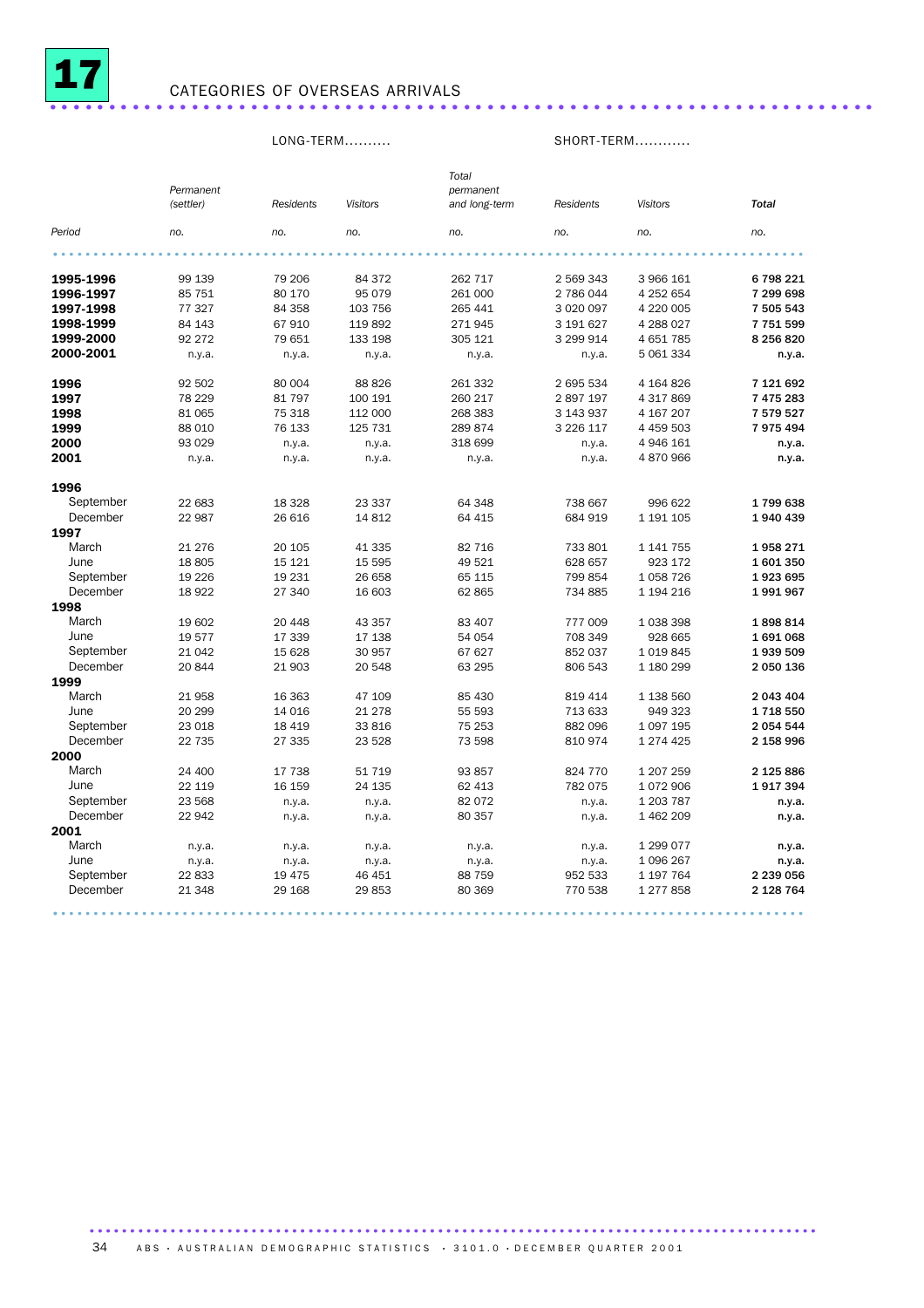

## CATEGORIES OF OVERSEAS DEPARTURES ......................................................................

PERMANENT................. LONG-TERM...... SHORT-TERM.........

|           |          |           |         |                  |                 | Total         |               |                 |              |
|-----------|----------|-----------|---------|------------------|-----------------|---------------|---------------|-----------------|--------------|
|           | Former   | Other     |         |                  |                 | permanent     |               |                 |              |
|           | settlers | residents | Total   | <b>Residents</b> | <b>Visitors</b> | and long-term | Residents     | <b>Visitors</b> | <b>Total</b> |
| Period    | no.      | no.       | no.     | no.              | no.             | no.           | no.           | no.             | no.          |
|           |          |           |         |                  |                 |               |               |                 |              |
| 1995-1996 | 13 3 13  | 15 3 5 7  | 28 670  | 70 253           | 54 133          | 153 056       | 2 624 359     | 3 910 129       | 6 687 544    |
| 1996-1997 | 13 766   | 16 091    | 29857   | 73 777           | 62 971          | 166 605       | 2 837 207     | 4 217 015       | 7 220 827    |
| 1997-1998 | 14 5 98  | 17 387    | 31 985  | 79 422           | 74 872          | 186 279       | 3 0 3 1 8 9 7 | 4 198 321       | 7 416 497    |
| 1998-1999 | n.a.     | n.a.      | 35 181  | 82 861           | 57 4 20         | 175 462       | 3 188 692     | 4 279 093       | 7 643 247    |
| 1999-2000 | n.a.     | n.a.      | 41 0 78 | 84 918           | 71850           | 197 846       | 3 332 258     | 4 635 203       | 8 165 306    |
| 2000-2001 | n.a.     | n.a.      | n.y.a.  | n.y.a.           | n.y.a.          | n.y.a.        | n.y.a.        | n.y.a.          | n.y.a.       |
| 1996      | 13 152   | 15 3 27   | 28 479  | 70 964           | 58 820          | 158 263       | 2 731 963     | 4 110 846       | 7 001 072    |
| 1997      | 14 0 27  | 16 316    | 30 343  | 77 181           | 69 039          | 176 563       | 2 932 754     | 4 281 172       | 7 390 489    |
| 1998      | n.a.     | n.a.      | 33 433  | 81 057           | 65 112          | 179 602       | 3 161 060     | 4 150 242       | 7 490 904    |
| 1999      | n.a.     | n.a.      | 38 2 25 | 83 4 28          | 64 011          | 185 664       | 3 209 989     | 4 4 4 5 2 4     | 7845178      |
| 2000      | n.a.     | n.a.      | 40 884  | n.y.a.           | n.y.a.          | 203 403       | n.y.a.        | n.y.a.          | n.y.a.       |
| 2001      | n.a.     | n.a.      | n.y.a.  | n.y.a.           | n.y.a.          | n.y.a.        | n.y.a.        | n.y.a.          | n.y.a.       |
| 1996      |          |           |         |                  |                 |               |               |                 |              |
| September | 3 1 4 7  | 3687      | 6834    | 17 034           | 12823           | 36 691        | 740 771       | 982 888         | 1760350      |
| December  | 3 4 6 0  | 3 7 5 7   | 7 2 1 7 | 15 247           | 21881           | 44 345        | 727 235       | 1 0 69 5 81     | 1841161      |
| 1997      |          |           |         |                  |                 |               |               |                 |              |
| March     | 3635     | 4 6 1 2   | 8 2 4 7 | 24 040           | 14 3 5 1        | 46 638        | 625 072       | 1 190 552       | 1862 262     |
| June      | 3524     | 4 0 3 5   | 7 5 5 9 | 17 456           | 13916           | 38 931        | 744 129       | 973 994         | 1757054      |
| September | 3 3 2 9  | 4 0 0 9   | 7 3 3 8 | 19 002           | 15833           | 42 173        | 793 489       | 1 0 3 2 4 0 1   | 1868063      |
| December  | 3539     | 3 6 6 0   | 7 1 9 9 | 16 683           | 24 939          | 48 821        | 770 065       | 1 084 224       | 1903 109     |
| 1998      |          |           |         |                  |                 |               |               |                 |              |
| March     | 3627     | 4 9 0 6   | 8533    | 24 535           | 16 631          | 49 699        | 650 772       | 1 112 926       | 1813398      |
| June      | 4 1 0 3  | 4812      | 8915    | 19 20 2          | 17 469          | 45 586        | 817 572       | 968 770         | 1831928      |
| September | n.a.     | n.a.      | 7827    | 19 587           | 13677           | 41 091        | 850 164       | 991 263         | 1882 518     |
| December  | n.a.     | n.a.      | 8 1 5 8 | 17 733           | 17 335          | 43 2 26       | 842 552       | 1077283         | 1963061      |
| 1999      |          |           |         |                  |                 |               |               |                 |              |
| March     | n.a.     | n.a.      | 10 656  | 26 4 66          | 13 2 25         | 50 347        | 700 090       | 1 192 892       | 1943330      |
| June      | n.a.     | n.a.      | 8540    | 19 0 75          | 13 183          | 40 798        | 795 886       | 1 0 1 7 6 5 5   | 1854339      |
| September | n.a.     | n.a.      | 9685    | 20 335           | 15 5 19         | 45 539        | 898 403       | 1 069 125       | 2 013 068    |
| December  | n.a.     | n.a.      | 9344    | 17 552           | 22 084          | 48 980        | 815 610       | 1 169 851       | 2 034 442    |
| 2000      |          |           |         |                  |                 |               |               |                 |              |
| March     | n.a.     | n.a.      | 11895   | 27 121           | 17416           | 56 432        | 721 862       | 1 272 192       | 2 050 486    |
| June      | n.a.     | n.a.      | 10 154  | 19910            | 16831           | 46 895        | 896 382       | 1 124 033       | 2 067 311    |
| September | n.a.     | n.a.      | 9736    | n.y.a.           | n.y.a.          | 47 777        | n.y.a.        | n.y.a.          | n.y.a.       |
| December  | n.a.     | n.a.      | 9099    | n.y.a.           | n.y.a.          | 52 299        | n.y.a.        | n.y.a.          | n.y.a.       |
| 2001      |          |           |         |                  |                 |               |               |                 |              |
| March     | n.a.     | n.a.      | n.y.a.  | n.y.a.           | n.y.a.          | n.y.a.        | n.y.a.        | n.y.a.          | n.y.a.       |
| June      | n.a.     | n.a.      | n.y.a.  | n.y.a.           | n.y.a.          | n.y.a.        | n.y.a.        | n.y.a.          | n.y.a.       |
| September | n.a.     | n.a.      | 11 632  | 23 388           | 18 0 89         | 53 109        | 938 216       | 1 198 213       | 2 189 538    |
| December  | n.a.     | n.a.      | 11 2 22 | 18 180           | 23 5 15         | 52 917        | 806 992       | 1 179 272       | 2 039 181    |
|           |          |           |         |                  |                 |               |               |                 |              |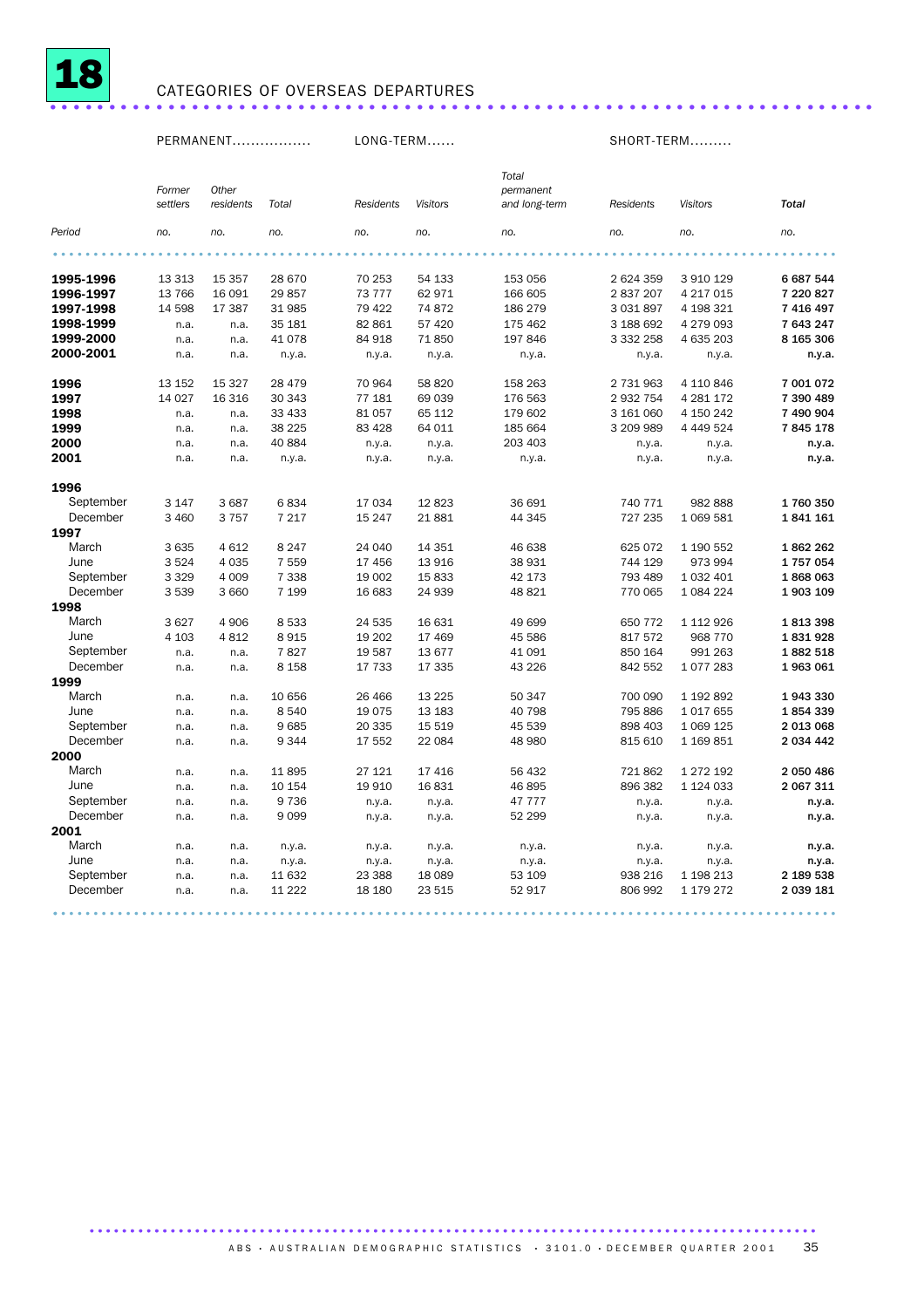

## PERMANENT (SETTLER) ARRIVALS, Country of Birth ..................................................................... ..

### QUARTER ENDED.....

|                                 | 1999-2000    | Sep 2001  | Dec 2001  |
|---------------------------------|--------------|-----------|-----------|
| Country of birth                | no.          | no.       | no.       |
|                                 |              |           |           |
|                                 | MAJOR GROUPS |           |           |
| Oceania and Antarctica          | 26 039       | 4 6 6 9   | 4 4 4 1   |
| Europe and the former USSR      | 18 796       | 4 3 6 6   | 4 4 6 9   |
| Middle East and North Africa    | 6031         | 1572      | 1421      |
| Southeast Asia                  | 11 269       | 3 7 7 4   | 3 6 6 9   |
| Northeast Asia                  | 11 341       | 2930      | 2 2 1 8   |
| Southern Asia                   | 8447         | 2 3 4 1   | 2 0 4 8   |
| The Americas                    | 2419         | 747       | 663       |
| Africa (excluding North Africa) | 7857         | 2 4 3 2   | 2 4 1 2   |
| Other and not stated            | 73           | 2         | 7         |
| Total                           | 92 272       | 22833     | 21 348    |
| SELECTED COUNTRIES OF BIRTH     |              |           |           |
|                                 |              |           |           |
| Australia                       | 375          | 115       | 97        |
| Canada                          | 673          | 189       | 145       |
| Chile                           | 135          | 32        | 43        |
| China                           | 6809         | 1693      | 1422      |
| Egypt                           | 360          | 97        | 119       |
| Fiji                            | 1856         | 490       | 408       |
| Former USSR and Baltic States   | 1 0 0 6      | 288       | 305       |
| Former Yugoslav Republics(a)    | 4 3 6 2      | 862       | 1 0 3 3   |
| Germany<br>Greece               | 781<br>101   | 167<br>25 | 184<br>25 |
| Hong Kong & Macao               | 1510         | 302       | 190       |
| India                           | 4631         | 1378      | 1 2 9 4   |
| Indonesia                       | 2943         | 1 3 9 6   | 1 3 0 4   |
| Malaysia                        | 1771         | 419       | 485       |
| Malta                           | 41           | 3         | 8         |
| Netherlands                     | 438          | 125       | 105       |
| New Zealand                     | 21889        | 3694      | 3 601     |
| Philippines                     | 3 1 8 6      | 689       | 524       |
| Poland                          | 222          | 67        | 59        |
| Singapore                       | 884          | 396       | 366       |
| South Africa                    | 5 6 9 1      | 1578      | 1 4 1 9   |
| Sri Lanka                       | 1 2 8 0      | 403       | 448       |
| Turkey                          | 513          | 180       | 127       |
| United Kingdom                  | 9 2 0 1      | 2090      | 2 1 3 8   |
| United States of America        | 1061         | 316       | 303       |
| Viet Nam                        | 1502         | 441       | 470       |
|                                 |              |           |           |

(a) See Former Yugoslav Republics in Glossary.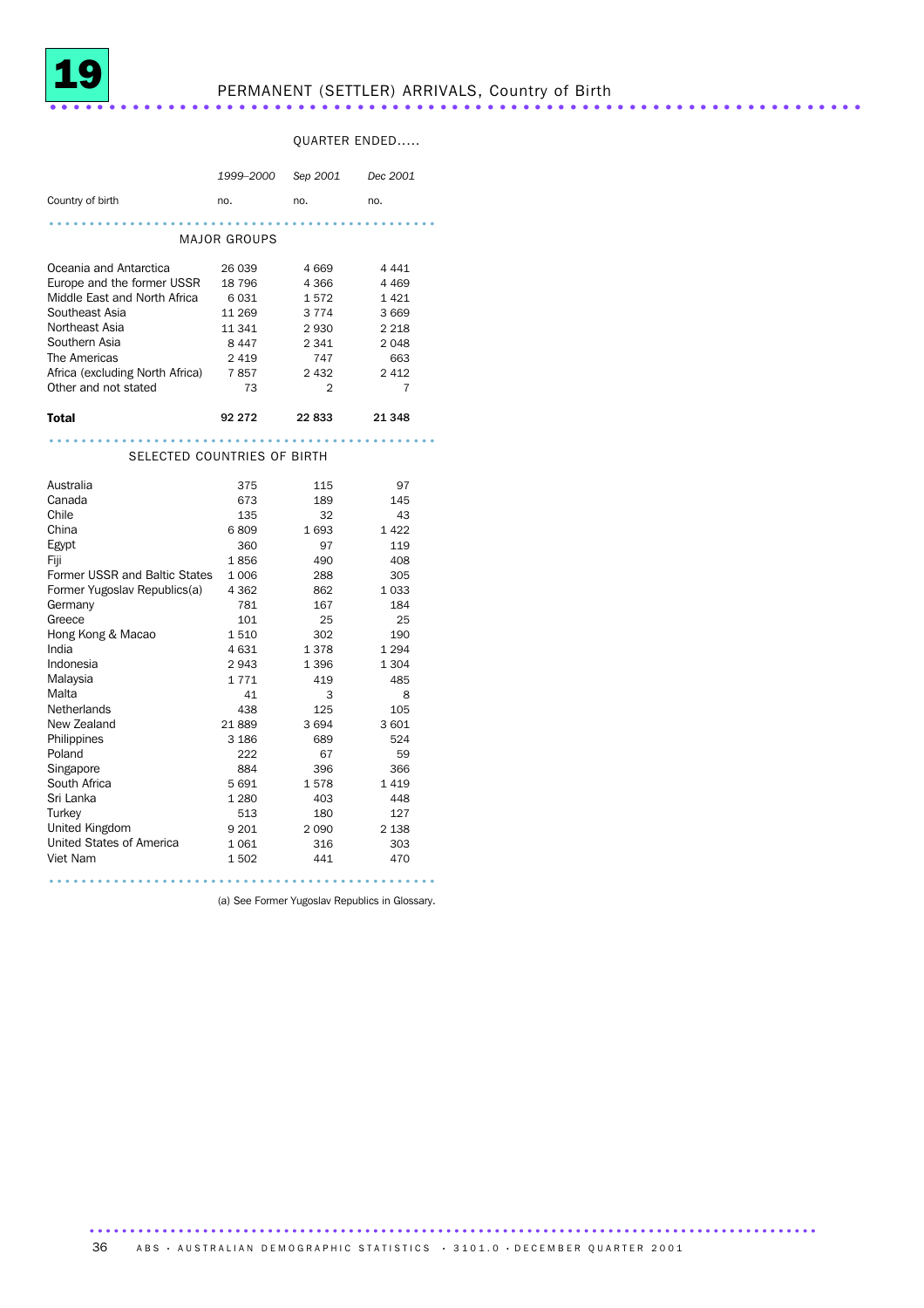

## PERMANENT DEPARTURES, Country of Birth ..................................................................... ..

### QUARTER ENDED.....

|                                 | 1999–2000           | Sep 2001       | Dec 2001     |
|---------------------------------|---------------------|----------------|--------------|
| Country of birth                | no.                 | no.            | no.          |
|                                 |                     |                |              |
|                                 | <b>MAJOR GROUPS</b> |                |              |
| Oceania and Antarctica          | 25 4 12             | 7 3 2 2        | 6960         |
| Europe and the former USSR      | 6770                | 1498           | 1389         |
| Middle East and North Africa    | 685                 | 205            | 147          |
| Southeast Asia                  | 1884                | 584            | 711          |
| Northeast Asia                  | 4 4 1 5             | 1458           | 1486         |
| Southern Asia                   | 368                 | 85             | 125          |
| The Americas                    | 1 1 7 2             | 365            | 283          |
| Africa (excluding North Africa) | 368                 | 113            | 120          |
| Other and not stated            | 4                   | $\mathfrak{D}$ | $\mathbf{1}$ |
| Total                           | 41 078              | 11 632         | 11 2 22      |
|                                 |                     |                |              |
| SELECTED COUNTRIES OF BIRTH     |                     |                |              |
| Australia                       | 20 234              | 5839           | 5 2 1 0      |
| Canada                          | 307                 | 84             | 73           |
| Chile                           | 79                  | 21             | 25           |
| China                           | 1802                | 637            | 692          |
| Egypt                           | 78                  | 17             | 18           |
| Fiji                            | 119                 | 38             | 34           |
| Former USSR and Baltic States   | 65                  | 15             | 14           |
| Former Yugoslav Republics(a)    | 358                 | 61             | 85           |
| Germany                         | 259                 | 63             | 48           |
| Greece                          | 247                 | 54             | 34           |
| Hong Kong & Macao               | 1620                | 512            | 431          |
| India                           | 229                 | 45             | 70           |
| Indonesia<br>Malaysia           | 445<br>315          | 165<br>112     | 219<br>94    |
| Malta                           | 76                  | 14             | 25           |
| <b>Netherlands</b>              | 163                 | 49             | 35           |
| New Zealand                     | 4526                | 1 3 4 2        | 1537         |
| Philippines                     | 220                 | 54             | 55           |
| Poland                          | 108                 | 15             | 28           |
| Singapore                       | 180                 | 53             | 55           |
| South Africa                    | 205                 | 64             | 76           |
| Sri Lanka                       | 99                  | 21             | 37           |
| Turkey                          | 83                  | 13             | 13           |
| United Kingdom                  | 3959                | 874            | 815          |
| United States of America        | 604                 | 215            | 133          |
| Viet Nam                        | 458                 | 134            | 198          |
|                                 |                     |                |              |

(a) See Former Yugoslav Republics in Glossary.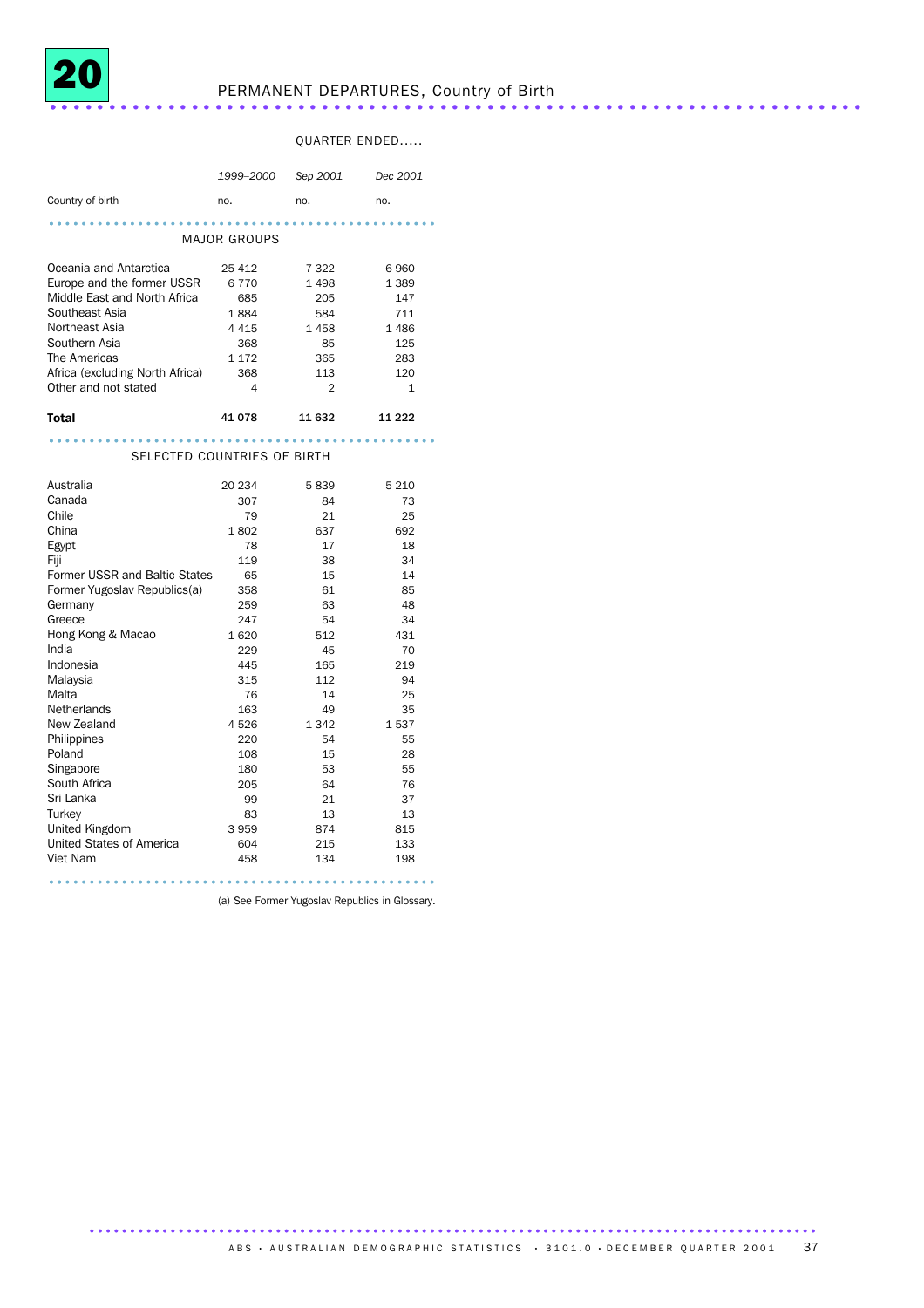

## NET PERMANENT AND LONG-TERM MOVEMENT(a) .....................................................................

|           | New<br>South<br>Wales | Victoria | <b>Queensland</b> | South<br>Australia | Western<br>Australia | Tasmania | Northern<br>Territory | Australian<br>Capital<br>Territory | Australia(b) |
|-----------|-----------------------|----------|-------------------|--------------------|----------------------|----------|-----------------------|------------------------------------|--------------|
| Period    | no.                   | no.      | no.               | no.                | no.                  | no.      | no.                   | no.                                | no.          |
|           |                       |          |                   |                    |                      |          |                       |                                    |              |
| 1995-1996 | 50 051                | 27 207   | 13823             | 3958               | 13 0 44              | 474      | 597                   | 550                                | 109 661      |
| 1996-1997 | 40 168                | 22 783   | 13 840            | 3 4 3 1            | 13 18 1              | 320      | 593                   | 101                                | 94 396       |
| 1997-1998 | 31843                 | 19 313   | 12 490            | 3 160              | 11 993               | 39       | 560                   | $-242$                             | 79 162       |
| 1998-1999 | 41 088                | 24 691   | 13 710            | 2682               | 13 3 8 1             | 171      | 1 0 0 6               | $-225$                             | 96 483       |
| 1999-2000 | 43 689                | 26 982   | 17 514            | 3829               | 13 993               | 435      | 942                   | $-99$                              | 107 275      |
| 2000-2001 | n.y.a.                | n.y.a.   | n.y.a.            | n.y.a.             | n.y.a.               | n.y.a.   | n.y.a.                | n.y.a.                             | n.y.a.       |
| 1996      | 46 446                | 24978    | 13 4 27           | 3790               | 13 0 37              | 535      | 594                   | 297                                | 103 070      |
| 1997      | 34 2 20               | 19832    | 13 661            | 3 3 3 3            | 12 153               | 91       | 501                   | $-124$                             | 83 654       |
| 1998      | 35 2 28               | 23 548   | 12 482            | 3 1 2 8            | 13078                | 513      | 841                   | $-33$                              | 88 781       |
| 1999      | 43 834                | 24 846   | 17 17 1           | 3689               | 13 992               | 115      | 1 0 6 7               | $-487$                             | 104 210      |
| 2000      | 47 942                | 29 7 1 7 | 17 186            | 3867               | 14 804               | 381      | 954                   | 452                                | 115 296      |
| 2001      | n.y.a.                | n.y.a.   | n.y.a.            | n.y.a.             | n.y.a.               | n.y.a.   | n.y.a.                | n.y.a.                             | n.y.a.       |
| 1996      |                       |          |                   |                    |                      |          |                       |                                    |              |
| September | 12 058                | 6729     | 4 0 7 8           | 880                | 3 4 3 2              | 130      | 280                   | 74                                 | 27 658       |
| December  | 9780                  | 4 4 9 8  | 2 0 4 8           | 789                | 2972                 | 88       | 72                    | $-175$                             | 20 070       |
| 1997      |                       |          |                   |                    |                      |          |                       |                                    |              |
| March     | 13 7 64               | 9629     | 5 5 8 1           | 1450               | 5 1 2 0              | 90       | 168                   | 285                                | 36 078       |
| June      | 4566                  | 1927     | 2 1 3 3           | 312                | 1657                 | 12       | 73                    | $-83$                              | 10 590       |
| September | 9 2 2 2               | 5 5 9 3  | 4 1 1 6           | 813                | 3 0 2 1              | $-20$    | 262                   | $-79$                              | 22 942       |
| December  | 6668                  | 2 6 8 3  | 1831              | 758                | 2 3 5 5              | 9        | $-2$                  | $-247$                             | 14 044       |
| 1998      |                       |          |                   |                    |                      |          |                       |                                    |              |
| March     | 12 292                | 9 4 6 4  | 4 9 0 1           | 1 3 8 2            | 5019                 | 88       | 191                   | 360                                | 33 708       |
| June      | 3 6 6 1               | 1573     | 1642              | 207                | 1598                 | $-38$    | 109                   | $-276$                             | 8 4 6 8      |
| September | 11 7 7 7              | 6753     | 3 4 7 9           | 209                | 4 1 9 0              | 120      | 167                   | $-161$                             | 26 536       |
| December  | 7498                  | 5758     | 2 4 6 0           | 1 3 3 0            | 2 2 7 1              | 343      | 374                   | 44                                 | 20 069       |
| 1999      |                       |          |                   |                    |                      |          |                       |                                    |              |
| March     | 13 7 7 1              | 9803     | 5 5 3 5           | 1 0 0 0            | 4634                 | $-98$    | 218                   | 239                                | 35 083       |
| June      | 8 0 4 2               | 2 3 7 7  | 2 2 3 6           | 143                | 2 2 8 6              | $-194$   | 247                   | $-347$                             | 14 795       |
| September | 11 258                | 7 5 4 4  | 3 9 0 3           | 1018               | 5 5 0 2              | 179      | 429                   | $-115$                             | 29 7 14      |
| December  | 10 763                | 5 1 2 2  | 5 4 9 7           | 1528               | 1570                 | 228      | 173                   | $-264$                             | 24 618       |
| 2000      |                       |          |                   |                    |                      |          |                       |                                    |              |
| March     | 14 0 23               | 11 255   | 5 2 5 8           | 1 2 1 3            | 5 1 1 3              | 84       | 178                   | 304                                | 37 4 25      |
| June      | 7645                  | 3 0 6 1  | 2856              | 70                 | 1808                 | $-56$    | 162                   | $-24$                              | 15 518       |
| September | 14 3 27               | 8974     | 4555              | 924                | 4930                 | 67       | 348                   | 170                                | 34 295       |
| December  | 11947                 | 6427     | 4517              | 1660               | 2953                 | 286      | 266                   | $\overline{2}$                     | 28 058       |
| 2001      |                       |          |                   |                    |                      |          |                       |                                    |              |
| March     | n.y.a.                | n.y.a.   | n.y.a.            | n.y.a.             | n.y.a.               | n.y.a.   | n.y.a.                | n.y.a.                             | n.y.a.       |
| June      | n.y.a.                | n.y.a.   | n.y.a.            | n.y.a.             | n.y.a.               | n.y.a.   | n.y.a.                | n.y.a.                             | n.y.a.       |
| September | 14 077                | 8895     | 6 5 9 3           | 1 1 3 0            | 4 4 2 8              | 75       | 109                   | 349                                | 35 650       |
| December  | 10885                 | 6395     | 4 7 2 5           | 1 1 8 5            | 4 1 8 5              | 273      | $-137$                | $-49$                              | 27 452       |

(a) Excludes category jumping. (b) Includes Other Territories from September 1993—see paragraph 2 of the Explanatory Notes.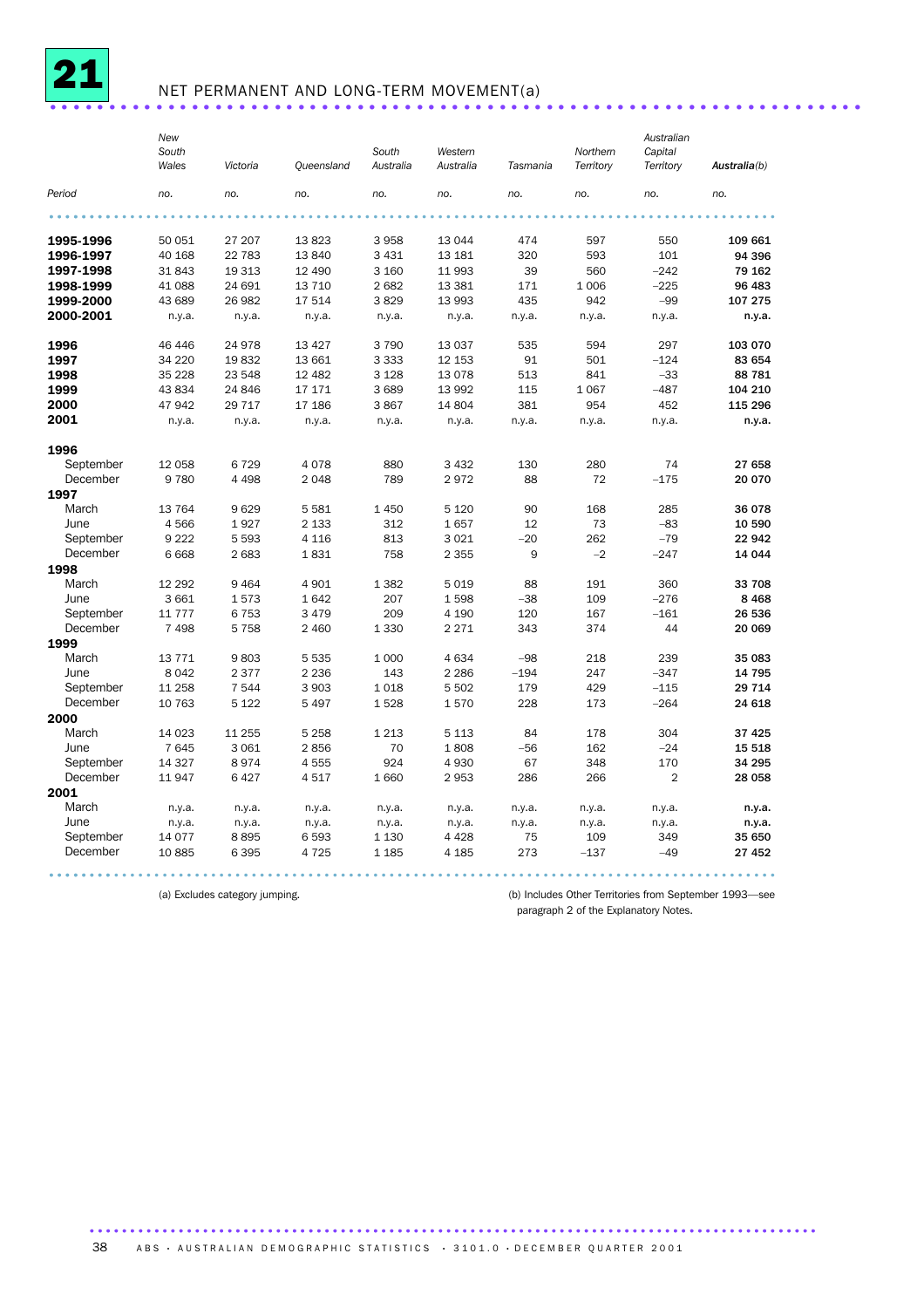

## CATEGORY JUMPING ......................................................................

|           | Australian | Overseas |          |
|-----------|------------|----------|----------|
|           | residents  | visitors | Net      |
| Period    | no.        | no.      | no.      |
|           |            |          |          |
| 1995-1996 | 19820      | 14 29 6  | $-5524$  |
| 1996-1997 | 23 985     | 16 668   | $-7317$  |
| 1997-1998 | 18878      | 26 0 70  | 7 1 9 2  |
| 1998-1999 | 38         | $-11325$ | $-11363$ |
| 1999-2000 | 1735       | $-6484$  | $-8219$  |
| 2000-2001 | n.y.a.     | n.y.a.   | n.y.a.   |
| 1996      | 10 459     | 4833     | $-5626$  |
| 1997      | 36 750     | 25 4 61  | -11 289  |
| 1998      | 5 1 2 6    | 19 4 45  | 14 319   |
| 1999      | 6 60 6     | $-9252$  | $-15858$ |
| 2000      | n.y.a.     | n.y.a.   | n.y.a.   |
| 2001      | n.y.a.     | n.y.a.   | n.y.a.   |
| 1996      |            |          |          |
| September | 2 4 9 5    | 7 1 2 4  | 4629     |
| December  | $-991$     | $-1685$  | -694     |
| 1997      |            |          |          |
| March     | 17887      | 11 163   | $-6724$  |
| June      | 4594       | 66       | $-4528$  |
| September | 6891       | 11973    | 5 0 8 2  |
| December  | 7378       | 2 2 5 9  | $-5119$  |
| 1998      |            |          |          |
| March     | 2 5 2 3    | 535      | $-1988$  |
| June      | 2086       | 11 303   | 9 2 1 7  |
| September | 2618       | 7711     | 5093     |
| December  | $-2101$    | $-104$   | 1997     |
| 1999      |            |          |          |
| March     | 5 3 1 5    | $-15669$ | $-20984$ |
| June      | $-5794$    | $-3263$  | 2531     |
| September | 7905       | 7 1 3 0  | -775     |
| December  | $-820$     | 2550     | 3370     |
| 2000      |            |          |          |
| March     | 1 2 1 8    | $-12508$ | $-13726$ |
| June      | $-6568$    | $-3656$  | 2912     |
| September | n.y.a.     | n.y.a.   | n.y.a.   |
| December  | n.y.a.     | n.y.a.   | n.y.a.   |
| 2001      |            |          |          |
| March     | n.y.a.     | n.y.a.   | n.y.a.   |
| June      | n.y.a.     | n.y.a.   | n.y.a.   |
| September | n.y.a.     | n.y.a.   | n.y.a.   |
| December  | n.y.a.     | n.y.a.   | n.y.a.   |
|           |            |          |          |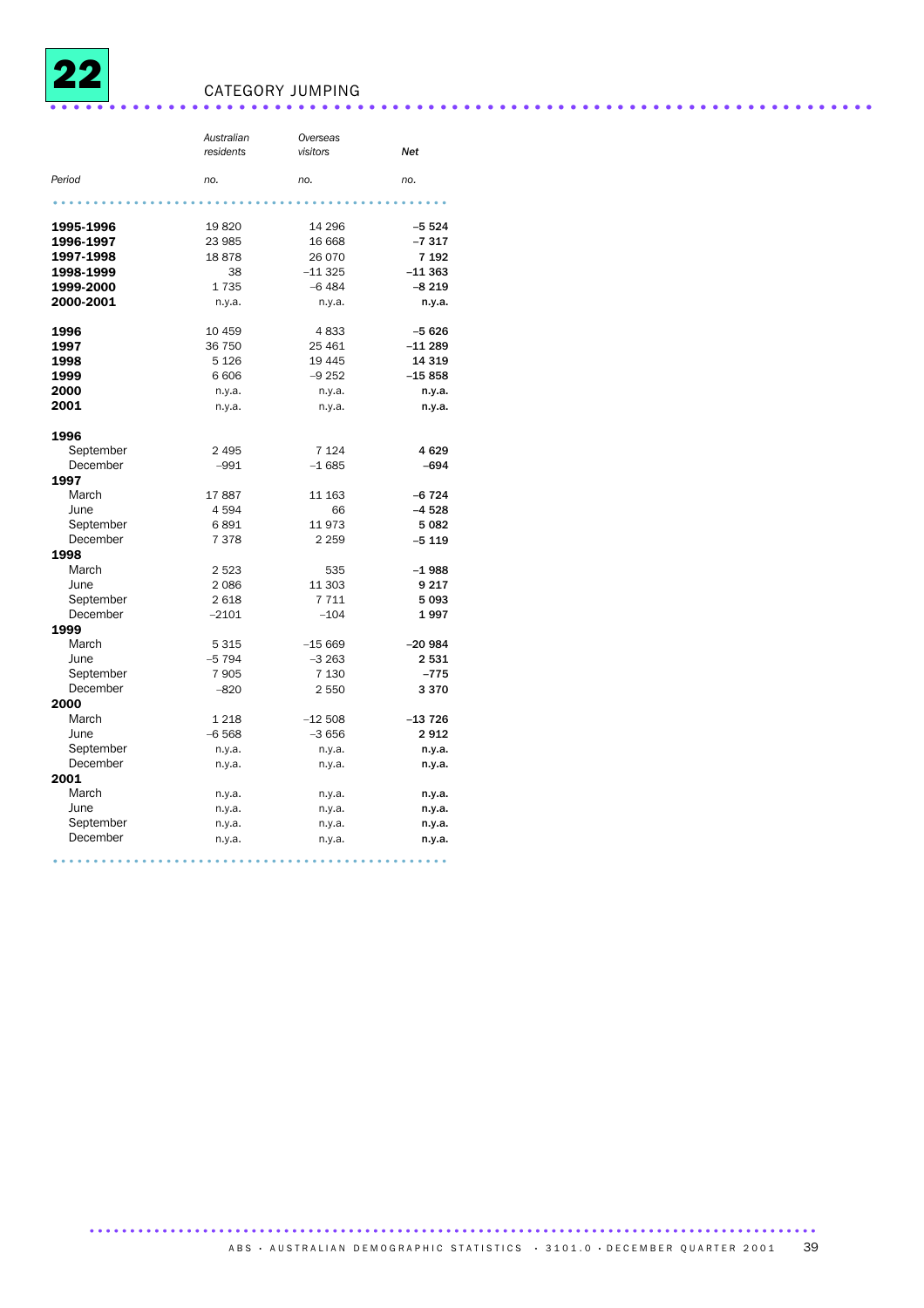

## INTERSTATE MIGRATION ......................................................................

## STATE OR TERRITORY OF DEPARTURE................................................................................

|           | New<br>South<br>Wales | Victoria | Queensland | South<br>Australia          | Western<br>Australia | Tasmania | Northern<br>Territory | Australian<br>Capital<br>Territory | <b>Total</b> |
|-----------|-----------------------|----------|------------|-----------------------------|----------------------|----------|-----------------------|------------------------------------|--------------|
|           |                       |          |            |                             |                      |          |                       |                                    |              |
| Period    | no.                   | no.      | no.        | no.                         | no.                  | no.      | no.                   | no.                                | no.          |
|           |                       |          |            |                             |                      |          |                       |                                    |              |
|           |                       |          |            | ARRIVALS IN NEW SOUTH WALES |                      |          |                       |                                    |              |
| 1995-1996 | $\ddot{\phantom{0}}$  | 20 847   | 33 754     | 6 3 1 0                     | 7 0 5 7              | 2 6 3 0  | 2512                  | 9759                               | 82 869       |
| 1996-1997 | $\ddotsc$             | 23 7 7 4 | 38 303     | 7 3 8 2                     | 7476                 | 3 0 1 7  | 2589                  | 11974                              | 94 515       |
| 1997-1998 | $\ddot{\phantom{0}}$  | 22 932   | 37 177     | 6919                        | 7 2 4 4              | 2802     | 2876                  | 11 439                             | 91 389       |
| 1998-1999 | $\ddot{\phantom{0}}$  | 22 3 84  | 36 710     | 6727                        | 7685                 | 2 9 6 0  | 2625                  | 10 951                             | 90 042       |
| 1999-2000 | $\ddot{\phantom{0}}$  | 23 144   | 37 349     | 7 1 9 7                     | 8 1 3 0              | 2951     | 2 7 0 5               | 11 537                             | 93 013       |
| 2000-2001 | $\ddot{\phantom{0}}$  | 23 967   | 39 308     | 7 5 5 2                     | 8839                 | 2929     | 2891                  | 11 4 64                            | 96 950       |
| 1996      | $\ddot{\phantom{0}}$  | 22 7 19  | 38 0 24    | 7 1 1 9                     | 7885                 | 2941     | 2895                  | 11 0 45                            | 92 628       |
| 1997      | $\ddot{\phantom{0}}$  | 23 408   | 37 964     | 7 2 7 5                     | 7 1 5 3              | 2 9 8 3  | 2 7 8 2               | 12 087                             | 93 652       |
| 1998      | $\ddot{\phantom{0}}$  | 22 685   | 37 150     | 6744                        | 7520                 | 2 8 1 4  | 2789                  | 11076                              | 90 778       |
| 1999      | $\ddot{\phantom{0}}$  | 22 742   | 36 715     | 6894                        | 7811                 | 2 9 9 6  | 2 5 4 0               | 11 0 53                            | 90 751       |
| 2000      | $\ddot{\phantom{0}}$  | 23 677   | 38 818     | 7613                        | 8775                 | 2 9 6 5  | 2858                  | 11 637                             | 96 343       |
| 2001      | $\ddotsc$             | 23826    | 38 619     | 7 1 2 9                     | 8561                 | 2815     | 2852                  | 11 665                             | 95 467       |
| 1996      |                       |          |            |                             |                      |          |                       |                                    |              |
| September | $\ddotsc$             | 5 3 8 0  | 8695       | 1586                        | 1743                 | 635      | 543                   | 2 609                              | 21 191       |
| December  | $\ddot{\phantom{1}}$  | 6433     | 10 299     | 2 0 8 3                     | 2 1 1 5              | 831      | 815                   | 3 2 5 2                            | 25828        |
| 1997      |                       |          |            |                             |                      |          |                       |                                    |              |
| March     | $\ddotsc$             | 6041     | 9 7 7 4    | 1864                        | 1755                 | 783      | 598                   | 3 0 9 1                            | 23 906       |
| June      | $\ddot{\phantom{0}}$  | 5920     | 9 5 3 5    | 1849                        | 1863                 | 768      | 633                   | 3022                               | 23 590       |
| September | $\sim$                | 4997     | 8 1 4 8    | 1589                        | 1500                 | 562      | 678                   | 2 7 2 9                            | 20 20 3      |
| December  | $\ddotsc$             | 6 4 5 0  | 10 507     | 1973                        | 2 0 3 5              | 870      | 873                   | 3 2 4 5                            | 25 953       |
| 1998      |                       |          |            |                             |                      |          |                       |                                    |              |
| March     | $\ddot{\phantom{0}}$  | 5763     | 9 3 6 3    | 1662                        | 1840                 | 656      | 722                   | 2 7 3 3                            | 22 739       |
| June      | $\ddot{\phantom{0}}$  | 5 7 2 2  | 9 1 5 9    | 1695                        | 1869                 | 714      | 603                   | 2 7 3 2                            | 22 4 94      |
| September | $\ddotsc$             | 4916     | 8 2 5 5    | 1534                        | 1 6 6 1              | 659      | 656                   | 2 4 7 6                            | 20 157       |
| December  | $\ddotsc$             | 6 2 8 4  | 10 373     | 1853                        | 2 1 5 0              | 785      | 808                   | 3 1 3 5                            | 25 388       |
| 1999      |                       |          |            |                             |                      |          |                       |                                    |              |
| March     | $\ddot{\phantom{0}}$  | 5 6 1 4  | 9 0 0 9    | 1647                        | 1845                 | 760      | 576                   | 2 6 9 3                            | 22 144       |
| June      | $\ddot{\phantom{0}}$  | 5570     | 9073       | 1693                        | 2 0 2 9              | 756      | 585                   | 2647                               | 22 353       |
| September | $\ddot{\phantom{0}}$  | 5 1 6 8  | 8 1 7 5    | 1527                        | 1777                 | 646      | 607                   | 2 4 9 3                            | 20 393       |
| December  | $\ddot{\phantom{0}}$  | 6 3 9 0  | 10 458     | 2 0 2 7                     | 2 160                | 834      | 772                   | 3 2 2 0                            | 25 861       |
| 2000      |                       |          |            |                             |                      |          |                       |                                    |              |
| March     | $\ddot{\phantom{0}}$  | 5970     | 9 2 3 8    | 1904                        | 2074                 | 764      | 677                   | 2757                               | 23 384       |
| June      | $\ddotsc$             | 5 6 1 6  | 9478       | 1739                        | 2 1 1 9              | 707      | 649                   | 3 0 6 7                            | 23 375       |
| September | $\ddot{\phantom{0}}$  | 5 2 4 1  | 8 5 5 4    | 1784                        | 1964                 | 645      | 647                   | 2 4 5 9                            | 21 294       |
| December  | $\ddot{\phantom{0}}$  | 6850     | 11 548     | 2 1 8 6                     | 2 6 18               | 849      | 885                   | 3 3 5 4                            | 28 290       |
| 2001      |                       |          |            |                             |                      |          |                       |                                    |              |
| March     | $\ddot{\phantom{0}}$  | 5984     | 9574       | 1893                        | 2 1 5 8              | 686      | 625                   | 2815                               | 23 7 35      |
| June      | $\ddot{\phantom{0}}$  | 5892     | 9632       | 1689                        | 2 0 9 9              | 749      | 734                   | 2836                               | 23 631       |
| September | $\ddot{\phantom{0}}$  | 5 5 9 0  | 9 1 1 0    | 1698                        | 1907                 | 639      | 687                   | 2 7 5 4                            | 22 385       |
| December  | $\ddot{\phantom{0}}$  | 6 3 6 0  | 10 303     | 1849                        | 2 3 9 7              | 741      | 806                   | 3 2 6 0                            | 25 7 16      |
|           |                       |          |            |                             |                      |          |                       |                                    |              |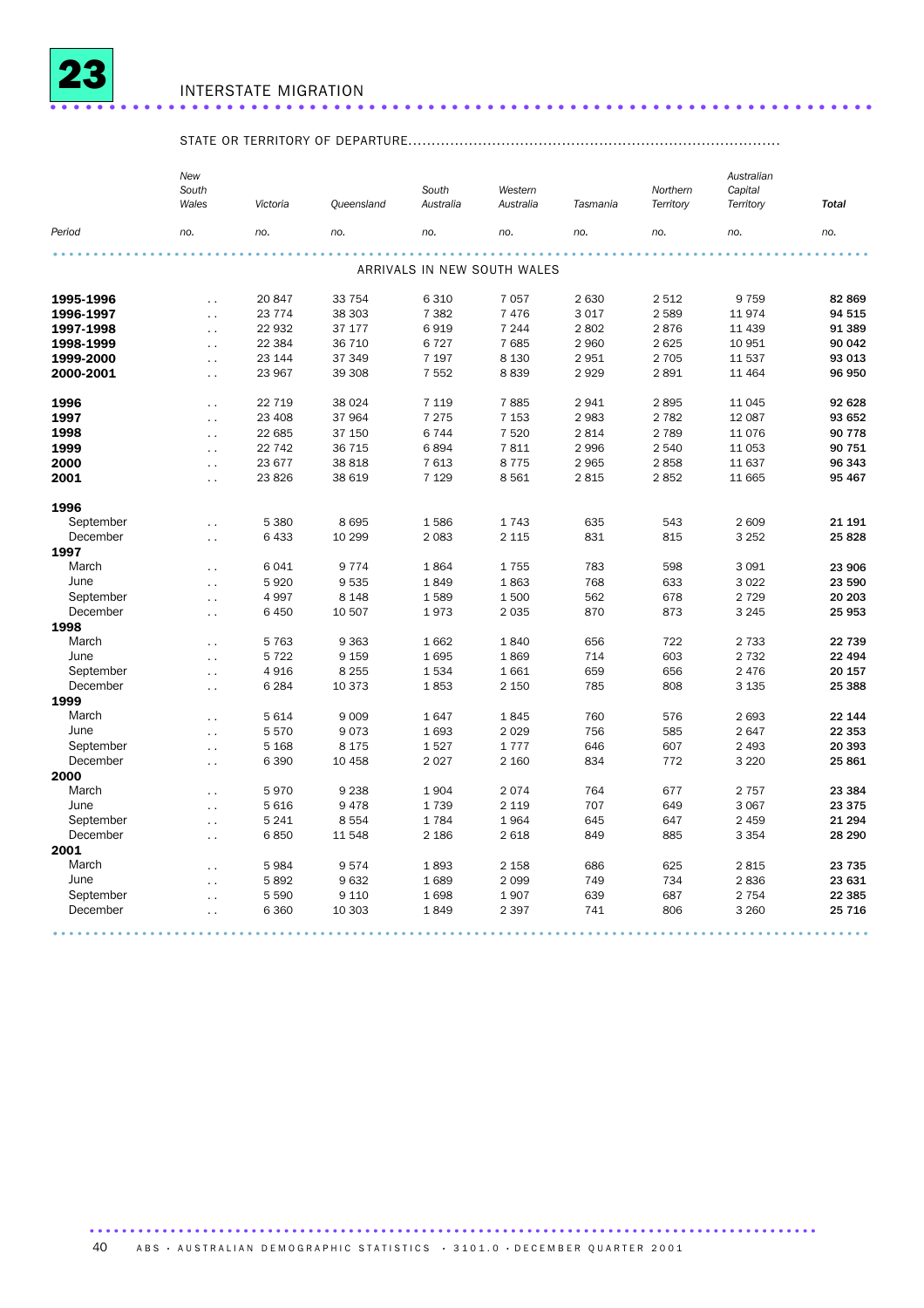

### INTERSTATE MIGRATION *continued* ......................................................................

## STATE OR TERRITORY OF DEPARTURE...................................................................................

|           | New<br>South<br>Wales | Victoria             | Queensland | South<br>Australia   | Western<br>Australia | Tasmania | Northern<br>Territory | Australian<br>Capital<br>Territory | <b>Total</b> |
|-----------|-----------------------|----------------------|------------|----------------------|----------------------|----------|-----------------------|------------------------------------|--------------|
| Period    | no.                   | no.                  | no.        | no.                  | no.                  | no.      | no.                   | no.                                | no.          |
|           |                       |                      |            |                      |                      |          |                       |                                    |              |
|           |                       |                      |            | ARRIVALS IN VICTORIA |                      |          |                       |                                    |              |
| 1995-1996 | 19 321                | $\ddot{\phantom{0}}$ | 16 149     | 7851                 | 5 5 6 0              | 3 3 2 3  | 2 0 5 0               | 2011                               | 56 265       |
| 1996-1997 | 23 7 28               | $\ddotsc$            | 18 104     | 9 0 65               | 6 7 8 5              | 3 9 0 6  | 2 2 9 3               | 2628                               | 66 509       |
| 1997-1998 | 24 487                | $\sim$ .             | 18 279     | 9 2 1 2              | 7 1 3 6              | 4 2 3 1  | 2 3 8 1               | 2 7 1 6                            | 68 442       |
| 1998-1999 | 24 3 22               | $\ddot{\phantom{0}}$ | 18 0 98    | 8925                 | 7 4 8 8              | 4 4 1 0  | 2 3 5 3               | 2 4 8 8                            | 68 084       |
| 1999-2000 | 25 844                | $\ddot{\phantom{0}}$ | 18 4 13    | 9 5 0 6              | 8 1 0 8              | 4 5 6 6  | 2 5 4 2               | 2 7 1 6                            | 71 695       |
| 2000-2001 | 26971                 | $\sim$ $\sim$        | 19 607     | 9878                 | 8557                 | 4671     | 2 6 6 3               | 2 6 18                             | 74 965       |
| 1996      | 21 933                | $\ddot{\phantom{0}}$ | 18 4 76    | 8 6 0 1              | 6 4 5 7              | 3 6 5 0  | 2 4 3 0               | 2 5 6 5                            | 64 112       |
| 1997      | 24 401                | $\ddot{\phantom{0}}$ | 18 006     | 9 2 2 7              | 7 0 2 1              | 4 0 0 8  | 2 3 9 3               | 2 7 2 5                            | 67 781       |
| 1998      | 24 290                | $\sim$ $\sim$        | 18 2 3 3   | 8939                 | 7 4 3 3              | 4 4 1 0  | 2 3 2 5               | 2 5 5 4                            | 68 184       |
| 1999      | 24 954                | $\ddot{\phantom{0}}$ | 18 2 31    | 9 2 3 6              | 7812                 | 4 4 1 2  | 2 4 1 6               | 2 5 4 0                            | 69 601       |
| 2000      | 26 574                | $\ddot{\phantom{a}}$ | 18 841     | 9769                 | 8 2 5 3              | 4 7 7 0  | 2 7 8 0               | 2 7 4 3                            | 73 730       |
| 2001      | 27 235                | $\ddot{\phantom{0}}$ | 19824      | 9 6 0 8              | 8 6 9 0              | 4576     | 2 5 3 0               | 2579                               | 75 042       |
| 1996      |                       |                      |            |                      |                      |          |                       |                                    |              |
| September | 5 2 1 0               | $\ddot{\phantom{0}}$ | 4 2 4 1    | 1993                 | 1 4 6 6              | 839      | 449                   | 588                                | 14 786       |
| December  | 6 3 9 0               | $\sim$ $\sim$        | 5 1 9 0    | 2 5 3 2              | 1864                 | 1 1 3 1  | 723                   | 788                                | 18 618       |
| 1997      |                       |                      |            |                      |                      |          |                       |                                    |              |
| March     | 6 2 6 6               | $\ddot{\phantom{0}}$ | 4656       | 2 2 5 1              | 1737                 | 1 0 0 0  | 575                   | 639                                | 17 124       |
| June      | 5862                  | $\ddot{\phantom{a}}$ | 4 0 1 7    | 2 2 8 9              | 1718                 | 936      | 546                   | 613                                | 15 981       |
| September | 5 2 9 7               | $\ddot{\phantom{a}}$ | 4 1 4 2    | 2 0 8 2              | 1539                 | 874      | 539                   | 612                                | 15 085       |
| December  | 6976                  | $\sim$ $\sim$        | 5 1 9 1    | 2 605                | 2 0 2 7              | 1 1 9 8  | 733                   | 861                                | 19591        |
| 1998      |                       |                      |            |                      |                      |          |                       |                                    |              |
| March     | 6021                  | $\ddot{\phantom{0}}$ | 4540       | 2 2 8 6              | 1786                 | 1 0 4 2  | 515                   | 606                                | 16 796       |
| June      | 6 1 9 3               | $\ddot{\phantom{0}}$ | 4 4 0 6    | 2 2 3 9              | 1784                 | 1 1 1 7  | 594                   | 637                                | 16970        |
| September | 5 1 9 4               | $\ddot{\phantom{0}}$ | 3929       | 1878                 | 1647                 | 913      | 438                   | 525                                | 14 5 24      |
| December  | 6882                  | $\ddot{\phantom{0}}$ | 5 3 5 8    | 2 5 3 6              | 2 2 1 6              | 1 3 3 8  | 778                   | 786                                | 19894        |
| 1999      |                       |                      |            |                      |                      |          |                       |                                    |              |
| March     | 6 0 67                | $\ddot{\phantom{0}}$ | 4 3 9 1    | 2 2 1 2              | 1762                 | 1 1 6 9  | 595                   | 558                                | 16 754       |
| June      | 6 179                 | $\ddot{\phantom{0}}$ | 4 4 2 0    | 2 2 9 9              | 1863                 | 990      | 542                   | 619                                | 16912        |
| September | 5 4 8 5               | $\ddot{\phantom{0}}$ | 4 1 5 0    | 2 0 0 2              | 1885                 | 941      | 565                   | 565                                | 15 593       |
| December  | 7 2 2 3               | $\sim$ $\sim$        | 5 2 7 0    | 2 7 2 3              | 2 3 0 2              | 1 3 1 2  | 714                   | 798                                | 20 342       |
| 2000      |                       |                      |            |                      |                      |          |                       |                                    |              |
| March     | 6492                  | . .                  | 4505       | 2 4 2 7              | 2 0 8 4              | 1 2 1 2  | 654                   | 680                                | 18 054       |
| June      | 6644                  | $\sim$ .             | 4 4 8 8    | 2 3 5 4              | 1837                 | 1 1 0 1  | 609                   | 673                                | 17 706       |
| September | 5867                  | $\ddot{\phantom{0}}$ | 4 2 8 1    | 2 2 1 0              | 1 9 0 9              | 1 0 4 7  | 652                   | 598                                | 16 5 64      |
| December  | 7571                  | $\ddot{\phantom{0}}$ | 5 5 6 7    | 2 7 7 8              | 2 4 2 3              | 1 4 1 0  | 865                   | 792                                | 21 40 6      |
| 2001      |                       |                      |            |                      |                      |          |                       |                                    |              |
| March     | 6929                  | $\ddot{\phantom{0}}$ | 4895       | 2 5 2 6              | 2 1 2 4              | 1 0 4 5  | 576                   | 630                                | 18725        |
| June      | 6 604                 | $\ddot{\phantom{0}}$ | 4864       | 2 3 6 4              | 2 1 0 1              | 1 1 6 9  | 570                   | 598                                | 18 270       |
| September | 6 1 4 9               | $\ddot{\phantom{0}}$ | 4 6 6 0    | 2 2 1 5              | 2 0 1 4              | 1 0 4 8  | 530                   | 627                                | 17 243       |
| December  | 7 5 5 3               | $\ddot{\phantom{0}}$ | 5 4 0 5    | 2 5 0 3              | 2 4 5 1              | 1 3 1 4  | 854                   | 724                                | 20 804       |
|           |                       |                      |            |                      |                      |          |                       |                                    |              |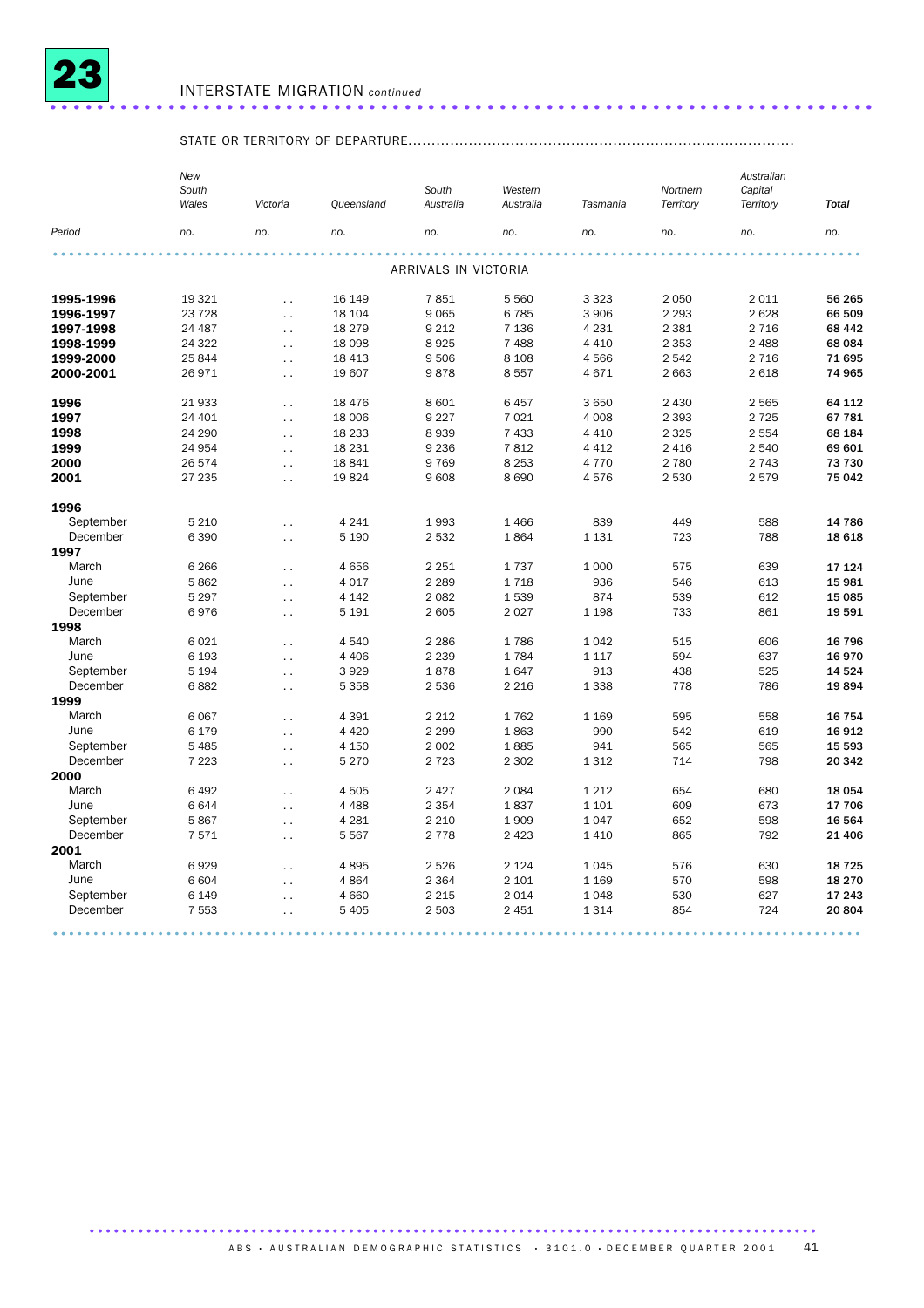

### INTERSTATE MIGRATION *continued* ..................................................................... .

### STATE OR TERRITORY OF DEPARTURE.................................................................................

|                       | New<br>South<br>Wales | Victoria | Queensland           | South<br>Australia     | Western<br>Australia | Tasmania | Northern<br>Territory | Australian<br>Capital<br>Territory | <b>Total</b>     |
|-----------------------|-----------------------|----------|----------------------|------------------------|----------------------|----------|-----------------------|------------------------------------|------------------|
| Period                | no.                   | no.      | no.                  | no.                    | no.                  | no.      | no.                   | no.                                | no.              |
|                       |                       |          |                      |                        |                      |          |                       |                                    |                  |
|                       |                       |          |                      | ARRIVALS IN QUEENSLAND |                      |          |                       |                                    |                  |
| 1995-1996             | 49 190                | 25 944   | $\ddotsc$            | 8684                   | 7916                 | 3971     | 5512                  | 4645                               | 105 862          |
| 1996-1997             | 49 931                | 23 401   | $\ddot{\phantom{0}}$ | 7 0 9 4                | 6865                 | 4 1 7 9  | 5 2 0 5               | 3827                               | 100 502          |
| 1997-1998             | 48 590                | 21 0 25  | $\ddotsc$            | 6 3 4 1                | 6931                 | 4 0 4 0  | 5 3 5 8               | 3536                               | 95 821           |
| 1998-1999             | 48 244                | 19 2 32  | $\ddotsc$            | 6544                   | 7 2 4 0              | 4 1 8 3  | 5 1 0 5               | 3 4 2 9                            | 93 977           |
| 1999-2000             | 50 809                | 19 0 34  | $\ddot{\phantom{0}}$ | 6657                   | 7 632                | 3671     | 5 4 1 4               | 3552                               | 96 769           |
| 2000-2001             | 53 383                | 20 475   | $\ddot{\phantom{0}}$ | 6837                   | 7 5 6 3              | 3926     | 5 3 8 8               | 3529                               | 101 101          |
|                       |                       |          |                      |                        |                      |          |                       |                                    |                  |
| 1996                  | 52 909                | 26 182   | $\ddot{\phantom{0}}$ | 8 2 8 7                | 7686                 | 4 1 3 5  | 5790                  | 4548                               | 109 537          |
| 1997                  | 49 087                | 21 798   | $\ddot{\phantom{0}}$ | 6632                   | 6 900                | 4 0 3 0  | 5 2 9 1               | 3769                               | 97 507           |
| 1998                  | 47 685                | 19850    | $\ddotsc$            | 6 2 9 4                | 6943                 | 4 2 3 4  | 5 2 0 5               | 3 4 7 7                            | 93 688           |
| 1999                  | 49 259                | 18 7 83  | $\ddot{\phantom{0}}$ | 6 4 4 0                | 7617                 | 3 9 0 5  | 5 0 8 2               | 3 3 8 9                            | 94 475           |
| 2000                  | 52 464                | 20 193   | $\ddotsc$            | 6992                   | 7689                 | 3820     | 5576                  | 3718                               | 100 452          |
| 2001                  | 54 780                | 20 60 6  | $\ddot{\phantom{0}}$ | 6 7 3 0                | 7 7 1 0              | 3881     | 5 300                 | 3 4 9 2                            | 102 499          |
| 1996                  |                       |          |                      |                        |                      |          |                       |                                    |                  |
| September             | 12 3 34               | 6 2 9 8  | $\ddotsc$            | 1768                   | 1714                 | 936      | 1347                  | 887                                | 25 284           |
| December              | 13 707                | 6 3 5 6  | $\sim$ $\sim$        | 2 0 8 0                | 1821                 | 1 1 5 3  | 1417                  | 1 0 9 2                            | 27 626           |
| 1997                  |                       |          |                      |                        |                      |          |                       |                                    |                  |
| March                 | 12 084                | 5 3 9 8  | $\ddot{\phantom{1}}$ | 1653                   | 1623                 | 1034     | 1 2 3 1               | 906                                | 23 9 29          |
| June                  | 11806                 | 5 3 4 9  | $\ddot{\phantom{0}}$ | 1593                   | 1707                 | 1056     | 1 2 1 0               | 942                                | 23 663           |
| September             | 11 371                | 5 1 0 4  | $\ddotsc$            | 1564                   | 1703                 | 905      | 1 2 9 0               | 804                                | 22 741           |
| December              | 13826                 | 5947     | $\ddotsc$            | 1822                   | 1867                 | 1035     | 1560                  | 1 1 1 7                            | 27 174           |
| 1998                  |                       |          |                      |                        |                      |          |                       |                                    |                  |
| March                 | 11511                 | 4 7 5 0  | $\ddotsc$            | 1 3 9 2                | 1626                 | 1061     | 1 2 5 5               | 884                                | 22 4 7 9         |
| June                  | 11882                 | 5 2 2 4  | $\ddot{\phantom{0}}$ | 1563                   | 1735                 | 1039     | 1 2 5 3               | 731                                | 23 4 27          |
| September             | 10 709                | 4546     | $\ddot{\phantom{0}}$ | 1 3 9 7                | 1563                 | 912      | 1 1 2 7               | 759                                | 21 013           |
| December              | 13 583                | 5 3 3 0  | $\ddotsc$            | 1942                   | 2 0 1 9              | 1 2 2 2  | 1570                  | 1 1 0 3                            | 26 769           |
| 1999                  |                       |          |                      |                        |                      |          |                       |                                    |                  |
| March                 | 11 610                | 4 7 1 9  | $\ddotsc$            | 1542                   | 1755                 | 1016     | 1 1 7 9               | 750                                | 22 571           |
| June                  | 12 342                | 4 6 3 7  | $\ddotsc$            | 1 6 6 3                | 1903                 | 1033     | 1 2 2 9               | 817                                | 23 6 24          |
| September             | 11 083                | 4 2 7 9  | $\ddotsc$            | 1 3 9 6                | 1726                 | 862      | 1 300                 | 760                                | 21 40 6          |
| December              | 14 2 24               | 5 1 4 8  | $\ddot{\phantom{0}}$ | 1839                   | 2 2 3 3              | 994      | 1374                  | 1 0 6 2                            | 26 874           |
| 2000                  |                       |          |                      |                        |                      |          |                       |                                    |                  |
| March                 | 12 805                | 4 7 7 1  |                      | 1741                   | 1838                 | 930      | 1426                  | 829                                | 24 340           |
| June                  | 12 697                | 4836     | $\ddotsc$            | 1681                   | 1835                 | 885      | 1 3 1 4               | 901                                | 24 149           |
|                       |                       |          | $\ddotsc$            | 1629                   |                      |          |                       |                                    |                  |
| September<br>December | 11 7 16               | 4 4 6 2  | $\ddot{\phantom{1}}$ |                        | 1841                 | 919      | 1 2 3 3               | 797                                | 22 597<br>29 366 |
|                       | 15 246                | 6 1 2 4  | $\ddot{\phantom{0}}$ | 1941                   | 2 1 7 5              | 1086     | 1 603                 | 1 1 9 1                            |                  |
| 2001                  |                       |          |                      |                        |                      |          |                       |                                    |                  |
| March                 | 13 0 30               | 4808     | $\ddot{\phantom{0}}$ | 1582                   | 1755                 | 963      | 1 2 2 9               | 787                                | 24 154           |
| June                  | 13 3 9 1              | 5 0 8 1  | $\ddot{\phantom{0}}$ | 1685                   | 1792                 | 958      | 1 3 2 3               | 754                                | 24 984           |
| September             | 12 768                | 4795     | $\ddotsc$            | 1576                   | 1846                 | 871      | 1 2 4 2               | 815                                | 23 913           |
| December              | 15 591                | 5922     | $\ddot{\phantom{0}}$ | 1887                   | 2 3 1 7              | 1089     | 1506                  | 1 1 3 6                            | 29 4 48          |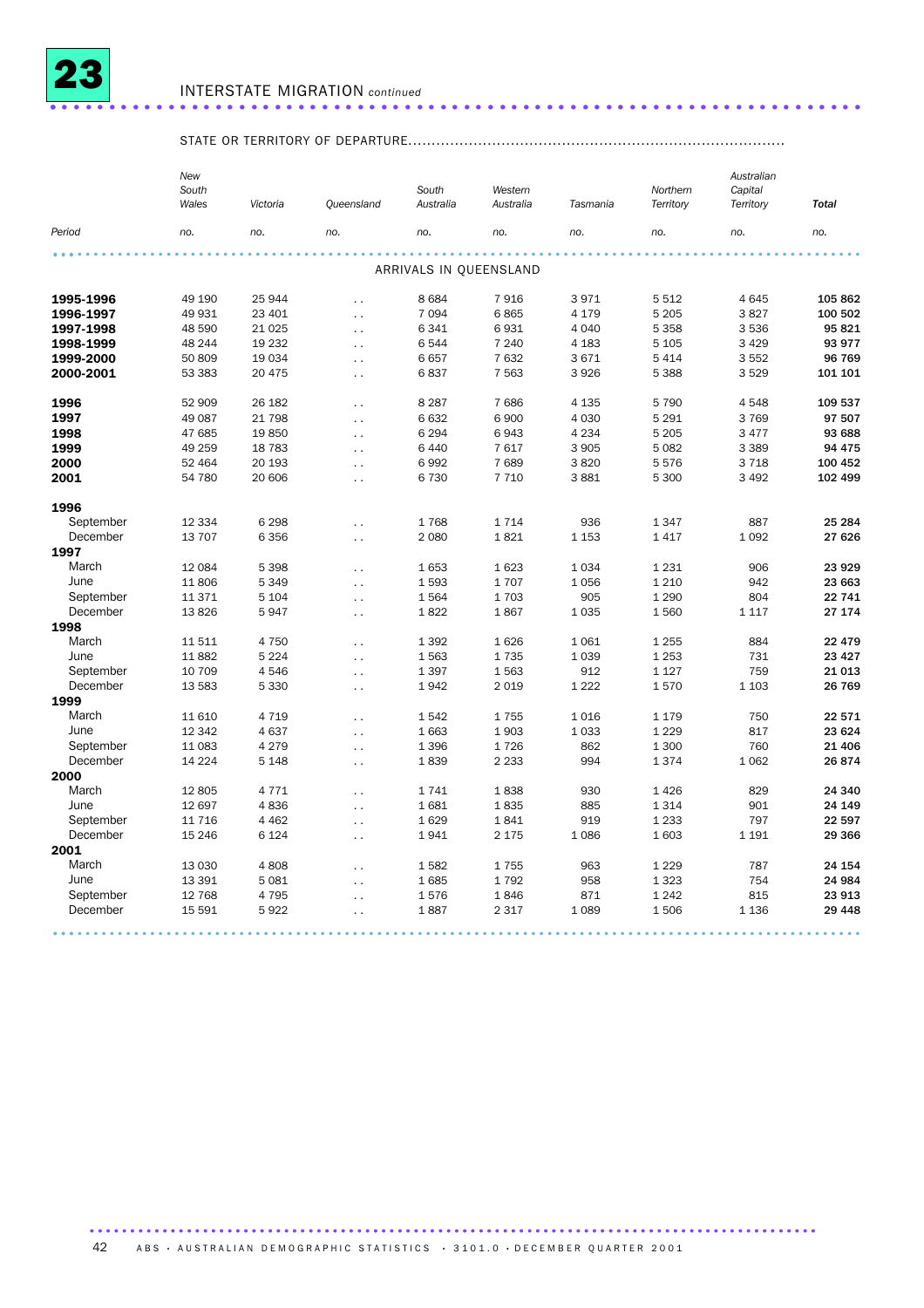

### INTERSTATE MIGRATION *continued* .................................................................... ..

## STATE OR TERRITORY OF DEPARTURE.............................................................................

|           | New<br>South<br>Wales | Victoria | Queensland | South<br>Australia   | Western<br>Australia        | Tasmania | Northern<br>Territory | Australian<br>Capital<br>Territory | <b>Total</b> |
|-----------|-----------------------|----------|------------|----------------------|-----------------------------|----------|-----------------------|------------------------------------|--------------|
| Period    | no.                   | no.      | no.        | no.                  | no.                         | no.      | no.                   | no.                                | no.          |
|           |                       |          |            |                      |                             |          |                       |                                    |              |
|           |                       |          |            |                      | ARRIVALS IN SOUTH AUSTRALIA |          |                       |                                    |              |
| 1995-1996 | 5947                  | 7015     | 5 4 1 4    | $\ddot{\phantom{0}}$ | 2957                        | 848      | 2898                  | 754                                | 25833        |
| 1996-1997 | 7 0 1 0               | 7811     | 5575       | $\ddot{\phantom{0}}$ | 3 1 8 0                     | 1 0 0 1  | 3 3 3 9               | 790                                | 28 706       |
| 1997-1998 | 6695                  | 7615     | 5 4 1 2    | $\ddot{\phantom{0}}$ | 3 1 7 5                     | 1 0 6 9  | 3 3 4 9               | 769                                | 28 084       |
| 1998-1999 | 6728                  | 7 4 6 2  | 5 3 1 5    | $\ddot{\phantom{a}}$ | 3 2 2 1                     | 1 0 2 4  | 3 4 3 3               | 733                                | 27916        |
| 1999-2000 | 6 3 9 0               | 7 4 1 9  | 5 1 1 7    | $\sim$               | 3 2 4 1                     | 1010     | 3 1 0 5               | 732                                | 27 014       |
| 2000-2001 | 6 9 0 2               | 7649     | 5 2 8 1    | $\ddot{\phantom{0}}$ | 3 2 8 4                     | 1066     | 3 2 1 7               | 747                                | 28 146       |
|           |                       |          |            |                      |                             |          |                       |                                    |              |
| 1996      | 6963                  | 7 609    | 5996       | $\ddot{\phantom{a}}$ | 3 1 6 4                     | 1033     | 3 4 6 8               | 793                                | 29 0 26      |
| 1997      | 6918                  | 7 7 6 6  | 5 4 7 8    | $\ddotsc$            | 3 2 9 5                     | 979      | 3 3 4 7               | 795                                | 28 578       |
| 1998      | 6766                  | 7 5 5 9  | 5 2 6 1    | $\ddot{\phantom{0}}$ | 3 1 9 6                     | 1076     | 3 3 4 6               | 808                                | 28 012       |
| 1999      | 6 4 8 6               | 7528     | 5 2 7 6    | $\ddot{\phantom{0}}$ | 3 2 0 4                     | 991      | 3 3 0 0               | 715                                | 27 500       |
| 2000      | 6 607                 | 7567     | 5 2 2 9    | $\ddotsc$            | 3 2 1 1                     | 1 0 6 5  | 3 2 0 2               | 713                                | 27 594       |
| 2001      | 7 1 6 1               | 7729     | 5 4 4 9    | $\ddot{\phantom{0}}$ | 3 3 3 0                     | 973      | 3 0 0 7               | 738                                | 28 387       |
|           |                       |          |            |                      |                             |          |                       |                                    |              |
| 1996      |                       |          |            |                      |                             |          |                       |                                    |              |
| September | 1511                  | 1666     | 1 2 8 1    | $\ddot{\phantom{0}}$ | 657                         | 212      | 787                   | 156                                | 6270         |
| December  | 1981                  | 2 1 3 5  | 1591       | $\ddot{\phantom{a}}$ | 879                         | 308      | 988                   | 241                                | 8 1 2 3      |
| 1997      |                       |          |            |                      |                             |          |                       |                                    |              |
| March     | 1768                  | 1950     | 1 3 8 0    | $\sim$               | 877                         | 211      | 822                   | 199                                | 7 207        |
| June      | 1750                  | 2 0 6 0  | 1 3 2 3    | $\ddot{\phantom{0}}$ | 767                         | 270      | 742                   | 194                                | 7 106        |
| September | 1541                  | 1666     | 1 2 5 4    | $\ddot{\phantom{0}}$ | 702                         | 251      | 808                   | 175                                | 6397         |
| December  | 1859                  | 2090     | 1521       | $\ddot{\phantom{0}}$ | 949                         | 247      | 975                   | 227                                | 7868         |
| 1998      |                       |          |            |                      |                             |          |                       |                                    |              |
| March     | 1692                  | 1905     | 1 3 5 1    | $\ddot{\phantom{0}}$ | 738                         | 283      | 755                   | 213                                | 6937         |
| June      | 1 603                 | 1954     | 1 2 8 6    | $\ddot{\phantom{a}}$ | 786                         | 288      | 811                   | 154                                | 6882         |
| September | 1558                  | 1671     | 1 1 9 8    | $\sim$               | 742                         | 231      | 761                   | 199                                | 6360         |
| December  | 1913                  | 2029     | 1 4 2 6    | $\ddot{\phantom{0}}$ | 930                         | 274      | 1019                  | 242                                | 7833         |
| 1999      |                       |          |            |                      |                             |          |                       |                                    |              |
| March     | 1623                  | 1900     | 1 2 9 3    | $\ddot{\phantom{a}}$ | 772                         | 263      | 810                   | 132                                | 6793         |
| June      | 1634                  | 1862     | 1 3 9 8    | $\ddot{\phantom{0}}$ | 777                         | 256      | 843                   | 160                                | 6930         |
| September | 1 3 4 6               | 1677     | 1 2 0 2    | $\ddot{\phantom{0}}$ | 784                         | 190      | 758                   | 193                                | 6 150        |
| December  | 1883                  | 2 0 8 9  | 1 3 8 3    | $\sim$               | 871                         | 282      | 889                   | 230                                | 7627         |
| 2000      |                       |          |            |                      |                             |          |                       |                                    |              |
| March     | 1 605                 | 1696     | 1 2 3 9    | $\ddot{\phantom{0}}$ | 754                         | 280      | 757                   | 146                                | 6477         |
| June      | 1556                  | 1957     | 1 2 9 3    |                      | 832                         | 258      | 701                   | 163                                | 6760         |
| September | 1501                  | 1749     | 1 2 2 8    | $\ddotsc$            | 736                         | 242      | 723                   | 173                                | 6352         |
| December  | 1945                  | 2 1 6 5  | 1 4 6 9    | $\ddot{\phantom{0}}$ | 889                         | 285      | 1 0 2 1               | 231                                | 8 0 0 5      |
| 2001      |                       |          |            | $\ddot{\phantom{0}}$ |                             |          |                       |                                    |              |
| March     |                       |          |            |                      |                             |          |                       |                                    |              |
| June      | 1 6 6 3               | 1731     | 1 2 6 0    | $\ddot{\phantom{0}}$ | 870                         | 263      | 770                   | 187                                | 6744         |
|           | 1793                  | 2004     | 1 3 2 4    | $\sim$               | 789                         | 276      | 703                   | 156                                | 7 0 4 5      |
| September | 1655                  | 1728     | 1 3 1 3    | $\ddot{\phantom{0}}$ | 785                         | 206      | 657                   | 172                                | 6516         |
| December  | 2 0 5 0               | 2 2 6 6  | 1552       | $\ddot{\phantom{0}}$ | 886                         | 228      | 877                   | 223                                | 8 0 8 2      |
|           |                       |          |            |                      |                             |          |                       |                                    |              |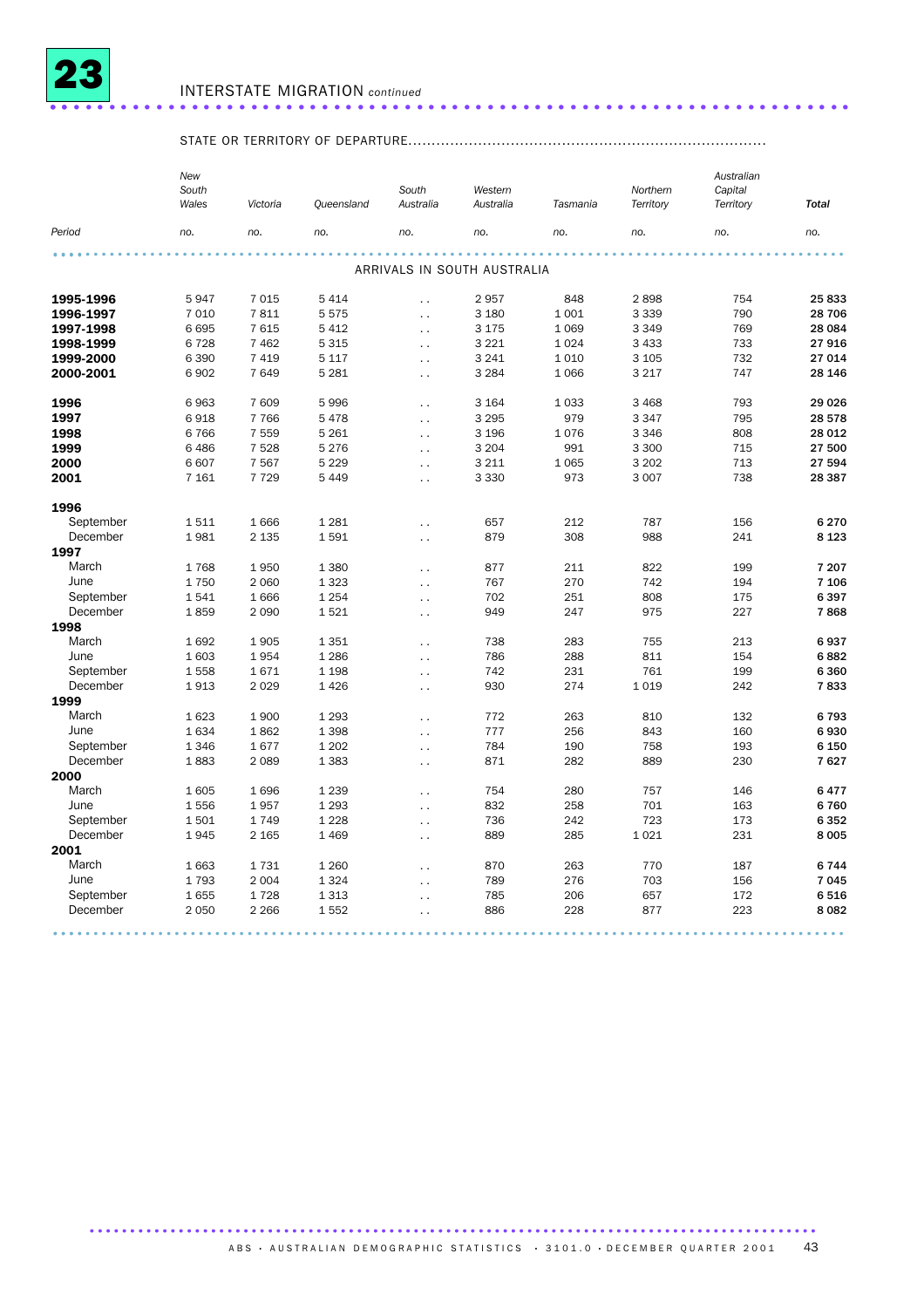

### INTERSTATE MIGRATION *continued* ......................................................................

## STATE OR TERRITORY OF DEPARTURE..................................................................................

|               | New<br>South<br>Wales | Victoria     | Queensland   | South<br>Australia | Western<br>Australia          | Tasmania | Northern<br>Territory | Australian<br>Capital<br>Territory | <b>Total</b>    |
|---------------|-----------------------|--------------|--------------|--------------------|-------------------------------|----------|-----------------------|------------------------------------|-----------------|
| Period        | no.                   | no.          | no.          | no.                | no.                           | no.      | no.                   | no.                                | no.             |
|               |                       |              |              |                    |                               |          |                       |                                    |                 |
|               |                       |              |              |                    | ARRIVALS IN WESTERN AUSTRALIA |          |                       |                                    |                 |
| 1995-1996     | 8517                  | 7 2 9 7      | 7610         | 4073               | $\ddotsc$                     | 1652     | 2 7 2 8               | 951                                | 32 828          |
| 1996-1997     | 9 2 6 3               | 8 3 6 6      | 7 7 7 4      | 4 1 3 3            | $\ddotsc$                     | 2014     | 2 9 0 7               | 1 1 4 5                            | 35 602          |
| 1997-1998     | 9 1 4 9               | 7880         | 7 4 1 1      | 3 9 0 4            | $\ddotsc$                     | 1922     | 2959                  | 1 0 2 4                            | 34 249          |
| 1998-1999     | 8 3 5 5               | 7 2 5 8      | 6842         | 3702               | $\ddotsc$                     | 2075     | 2892                  | 1 0 3 5                            | 32 159          |
| 1999-2000     | 8 3 4 1               | 7 4 5 8      | 6765         | 3710               | $\sim$ .                      | 1776     | 2 4 8 6               | 933                                | 31 469          |
| 2000-2001     | 8542                  | 6807         | 6713         | 3 4 4 3            | $\ddotsc$                     | 1694     | 2 7 0 5               | 787                                | 30 691          |
| 1996          | 9345                  | 8 3 1 2      | 8 3 3 8      | 4 2 9 9            | $\ddot{\phantom{0}}$          | 1944     | 3 0 5 9               | 1 1 0 3                            | 36 400          |
| 1997          | 9 1 9 2               | 8 1 6 0      | 7 4 4 3      | 4 0 0 0            | $\ddotsc$                     | 1893     | 2937                  | 1 1 5 5                            | 34 780          |
| 1998          | 8870                  | 7581         | 7 3 0 9      | 3877               | $\ddotsc$                     | 2044     | 3 0 0 6               | 969                                | 33 656          |
| 1999          | 8 2 7 5               | 7 2 7 1      | 6719         | 3679               | $\ddotsc$                     | 1874     | 2 6 2 9               | 1 0 0 6                            | 31 4 53         |
| 2000          | 8548                  | 7 2 2 7      | 6765         | 3627               | $\ddot{\phantom{1}}$ .        | 1777     | 2 6 4 0               | 881                                | 31 465          |
| 2001          | 8 2 7 4               | 6940         | 6474         | 3 2 6 6            | $\ddotsc$                     | 1598     | 2 5 0 3               | 753                                | 29808           |
| 1996          |                       |              |              |                    |                               |          |                       |                                    |                 |
| September     | 2 1 4 7               | 1909         | 1894         | 988                | $\ddotsc$                     | 522      | 735                   | 220                                | 8 4 1 5         |
| December      | 2 4 6 9               | 2 2 9 9      | 2095         | 1064               | $\ddotsc$                     | 536      | 731                   | 350                                | 9544            |
| 1997          |                       |              |              |                    |                               |          |                       |                                    |                 |
| March         | 2 5 8 3               | 2 1 9 5      | 1985         | 1 1 4 2            | $\ddotsc$                     | 454      | 736                   | 328                                | 9423            |
| June          | 2 0 6 4               | 1963         | 1800         | 939                | $\ddotsc$                     | 502      | 705                   | 247                                | 8 2 2 0         |
| September     | 1966                  | 1807         | 1636         | 770                | $\ddot{\phantom{1}}$ .        | 427      | 697                   | 233                                | 7536            |
| December      | 2579                  | 2 1 9 5      | 2022         | 1 1 4 9            | $\ddotsc$                     | 510      | 799                   | 347                                | 9601            |
| 1998          |                       |              |              |                    |                               |          |                       |                                    |                 |
| March         | 2 3 9 5               | 2 0 5 0      | 1918         | 1044               |                               | 489      | 700                   | 244                                | 8840            |
| June          | 2 2 0 9               | 1828         | 1835         | 941                | $\ddotsc$                     | 496      | 763                   | 200                                | 8 2 7 2         |
| September     | 1915                  | 1767         | 1689         | 844                | $\ddot{\phantom{0}}$          | 560      | 742                   | 243                                | 7760            |
| December      | 2 3 5 1               | 1936         | 1867         | 1048               | $\sim$ .                      | 499      | 801                   | 282                                | 8784            |
| 1999          |                       |              |              |                    | $\ddot{\phantom{1}}$ .        |          |                       |                                    |                 |
| March         | 2047                  | 1752         | 1649         | 847                |                               | 505      | 685                   | 225                                | 7710            |
| June          | 2042                  | 1803         | 1637         | 963                | $\ddotsc$                     | 511      | 664                   | 285                                | 7905            |
| September     | 1909                  | 1703         |              | 785                | $\ddotsc$                     | 407      | 629                   | 223                                | 7 207           |
| December      |                       |              | 1551         | 1084               | $\sim$                        |          |                       |                                    | 8631            |
|               | 2 2 7 7               | 2013         | 1882         |                    | $\ddotsc$                     | 451      | 651                   | 273                                |                 |
| 2000          |                       |              |              |                    |                               |          |                       |                                    |                 |
| March<br>June | 2 107<br>2048         | 1773<br>1969 | 1657<br>1675 | 901<br>940         | $\ddot{\phantom{0}}$          | 478      | 599                   | 230<br>207                         | 7 7 4 5<br>7886 |
|               |                       |              |              |                    | $\ddot{\phantom{1}}$ .        | 440      | 607                   |                                    |                 |
| September     | 1941                  | 1555         | 1565         | 739                | $\ddot{\phantom{1}}$ .        | 422      | 647                   | 202                                | 7071            |
| December      | 2 4 5 2               | 1930         | 1868         | 1047               | $\ddotsc$                     | 437      | 787                   | 242                                | 8763            |
| 2001          |                       |              |              |                    |                               |          |                       |                                    |                 |
| March         | 2 101                 | 1636         | 1650         | 844                | $\ddot{\phantom{0}}$          | 443      | 697                   | 171                                | 7542            |
| June          | 2048                  | 1686         | 1630         | 813                | $\sim$ .                      | 392      | 574                   | 172                                | 7315            |
| September     | 1908                  | 1657         | 1488         | 758                | $\ddot{\phantom{0}}$          | 365      | 586                   | 180                                | 6942            |
| December      | 2 2 1 7               | 1961         | 1706         | 851                | $\ddotsc$                     | 398      | 646                   | 230                                | 8 0 0 9         |
|               |                       |              |              |                    |                               |          |                       |                                    |                 |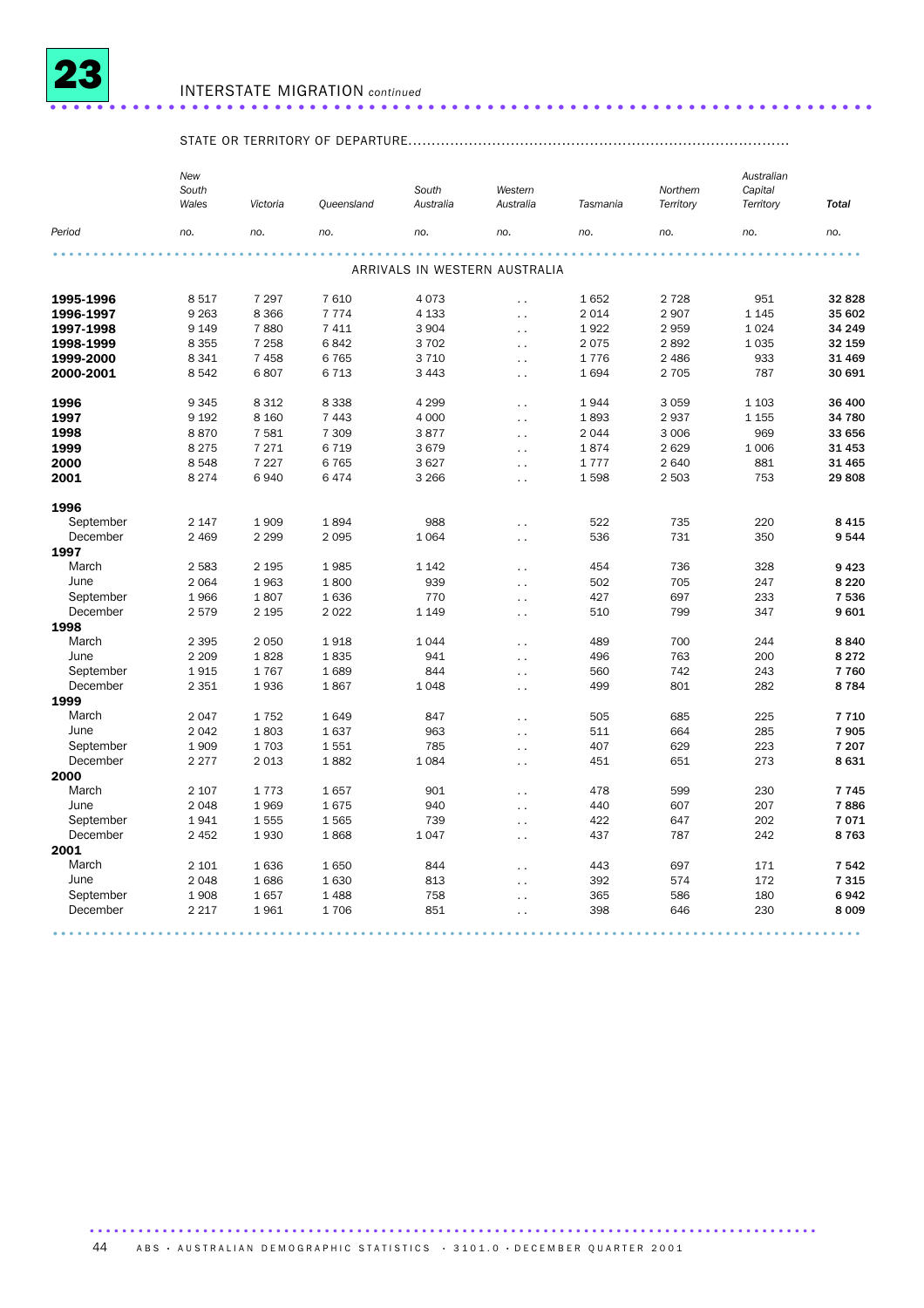

### INTERSTATE MIGRATION *continued* ..................................................................... .

## STATE OR TERRITORY OF DEPARTURE...................................................................................

|                       | New<br>South<br>Wales | Victoria   | Queensland | South<br>Australia   | Western<br>Australia | Tasmania                                     | Northern<br>Territory | Australian<br>Capital<br>Territory | <b>Total</b>    |
|-----------------------|-----------------------|------------|------------|----------------------|----------------------|----------------------------------------------|-----------------------|------------------------------------|-----------------|
| Period                | no.                   | no.        | no.        | no.                  | no.                  | no.                                          | no.                   | no.                                | no.             |
|                       |                       |            |            |                      |                      |                                              |                       |                                    |                 |
|                       |                       |            |            | ARRIVALS IN TASMANIA |                      |                                              |                       |                                    |                 |
| 1995-1996             | 2 0 9 0               | 2828       | 2 6 2 4    | 967                  | 1 4 6 0              | $\ddotsc$                                    | 327                   | 235                                | 10 531          |
| 1996-1997             | 2 5 9 5               | 2844       | 2852       | 947                  | 1 4 1 5              | $\ddotsc$                                    | 324                   | 271                                | 11 248          |
| 1997-1998             | 2 3 9 2               | 2913       | 2 5 6 8    | 868                  | 1530                 | $\ddots$                                     | 350                   | 269                                | 10890           |
| 1998-1999             | 2811                  | 3 0 8 5    | 2867       | 880                  | 1644                 | $\ddot{\phantom{a}}$                         | 260                   | 286                                | 11833           |
| 1999-2000             | 2 7 4 5               | 3 0 4 5    | 2 6 9 1    | 925                  | 1707                 | $\ddot{\phantom{0}}$                         | 377                   | 307                                | 11 797          |
| 2000-2001             | 2994                  | 3 2 7 5    | 2914       | 966                  | 1687                 | $\ddot{\phantom{1}}$                         | 367                   | 328                                | 12 531          |
| 1996                  | 2 3 6 4               | 2928       | 2919       | 1 1 4 6              | 1453                 | $\ddotsc$                                    | 378                   | 258                                | 11 4 46         |
| 1997                  | 2 4 4 9               | 2830       | 2 6 2 3    | 910                  | 1 4 8 8              | $\ddot{\phantom{0}}$                         | 310                   | 268                                | 10878           |
| 1998                  | 2 5 4 5               | 3 0 3 3    | 2851       | 835                  | 1 4 7 0              | $\ddot{\phantom{0}}$                         | 335                   | 254                                | 11 323          |
| 1999                  | 2 7 8 7               | 3 0 5 7    | 2 7 1 3    | 887                  | 1772                 | $\ddotsc$                                    | 296                   | 320                                | 11832           |
| 2000                  | 2878                  | 3 1 3 6    | 2 7 9 9    | 969                  | 1750                 | $\ddot{\phantom{a}}$                         | 406                   | 305                                | 12 243          |
| 2001                  | 3 0 4 0               | 3 3 2 2    | 2 9 3 0    | 993                  | 1 5 6 3              | $\ddot{\phantom{0}}$                         | 356                   | 312                                | 12 516          |
| 1996                  |                       |            |            |                      |                      |                                              |                       |                                    |                 |
| September             | 577                   | 596        | 697        | 248                  | 325                  | $\ddot{\phantom{0}}$                         | 95                    | 67                                 | 2 605           |
| December              | 760                   | 872        | 789        | 231                  | 398                  | $\ddot{\phantom{0}}$                         | 77                    | 86                                 | 3 2 1 3         |
| 1997                  |                       |            |            |                      |                      |                                              |                       |                                    |                 |
| March                 | 617                   | 728        | 710        | 238                  | 374                  | $\ddot{\phantom{0}}$                         | 77                    | 67                                 | 2811            |
| June                  | 641                   | 648        | 656        | 230                  | 318                  |                                              | 75                    | 51                                 | 2619            |
| September             | 521                   | 599        | 512        | 196                  | 344                  | $\ddot{\phantom{0}}$<br>$\ddot{\phantom{0}}$ | 67                    | 63                                 | 2 3 0 2         |
| December              | 670                   | 855        | 745        | 246                  | 452                  |                                              | 91                    | 87                                 | 3 1 4 6         |
| 1998                  |                       |            |            |                      |                      | $\ddot{\phantom{0}}$                         |                       |                                    |                 |
| March                 | 581                   | 724        | 626        | 225                  | 387                  |                                              | 106                   | 57                                 | 2 7 0 6         |
| June                  | 620                   | 735        | 685        | 201                  | 347                  | $\sim$                                       | 86                    | 62                                 | 2 7 3 6         |
|                       |                       |            |            |                      | 297                  | $\ddot{\phantom{0}}$                         |                       | 52                                 |                 |
| September<br>December | 649<br>695            | 747<br>827 | 662<br>878 | 182<br>227           | 439                  | $\ddot{\phantom{0}}$                         | 53<br>90              | 83                                 | 2642<br>3 2 3 9 |
|                       |                       |            |            |                      |                      | $\ddot{\phantom{0}}$                         |                       |                                    |                 |
| 1999<br>March         |                       |            |            |                      |                      |                                              |                       |                                    |                 |
|                       | 704                   | 758        | 705        | 241                  | 441                  | $\ddot{\phantom{0}}$                         | 51                    | 73                                 | 2973            |
| June                  | 763                   | 753        | 622        | 230                  | 467                  | $\ddot{\phantom{a}}$                         | 66                    | 78                                 | 2979            |
| September             | 590                   | 674        | 574        | 177                  | 391                  | $\ddot{\phantom{0}}$                         | 66                    | 93                                 | 2565            |
| December              | 730                   | 872        | 812        | 239                  | 473                  | $\sim$                                       | 113                   | 76                                 | 3 3 1 5         |
| 2000                  |                       |            |            |                      |                      |                                              |                       |                                    |                 |
| March                 | 736                   | 735        | 719        | 256                  | 486                  | $\ddot{\phantom{0}}$                         | 97                    | 54                                 | 3 0 8 3         |
| June                  | 689                   | 764        | 586        | 253                  | 357                  | $\ddot{\phantom{0}}$                         | 101                   | 84                                 | 2834            |
| September             | 555                   | 706        | 699        | 195                  | 387                  | $\sim$ $\sim$                                | 71                    | 78                                 | 2691            |
| December              | 898                   | 931        | 795        | 265                  | 520                  | $\ddot{\phantom{0}}$                         | 137                   | 89                                 | 3635            |
| 2001                  |                       |            |            |                      |                      |                                              |                       |                                    |                 |
| March                 | 792                   | 827        | 754        | 270                  | 361                  | $\ddot{\phantom{0}}$                         | 69                    | 70                                 | 3 1 4 3         |
| June                  | 749                   | 811        | 666        | 236                  | 419                  | $\ddot{\phantom{0}}$                         | 90                    | 91                                 | 3 0 6 2         |
| September             | 645                   | 792        | 679        | 211                  | 365                  | $\ddot{\phantom{1}}$                         | 81                    | 58                                 | 2831            |
| December              | 854                   | 892        | 831        | 276                  | 418                  | $\ddot{\phantom{0}}$                         | 116                   | 93                                 | 3 4 8 0         |
|                       |                       |            |            |                      |                      |                                              |                       |                                    |                 |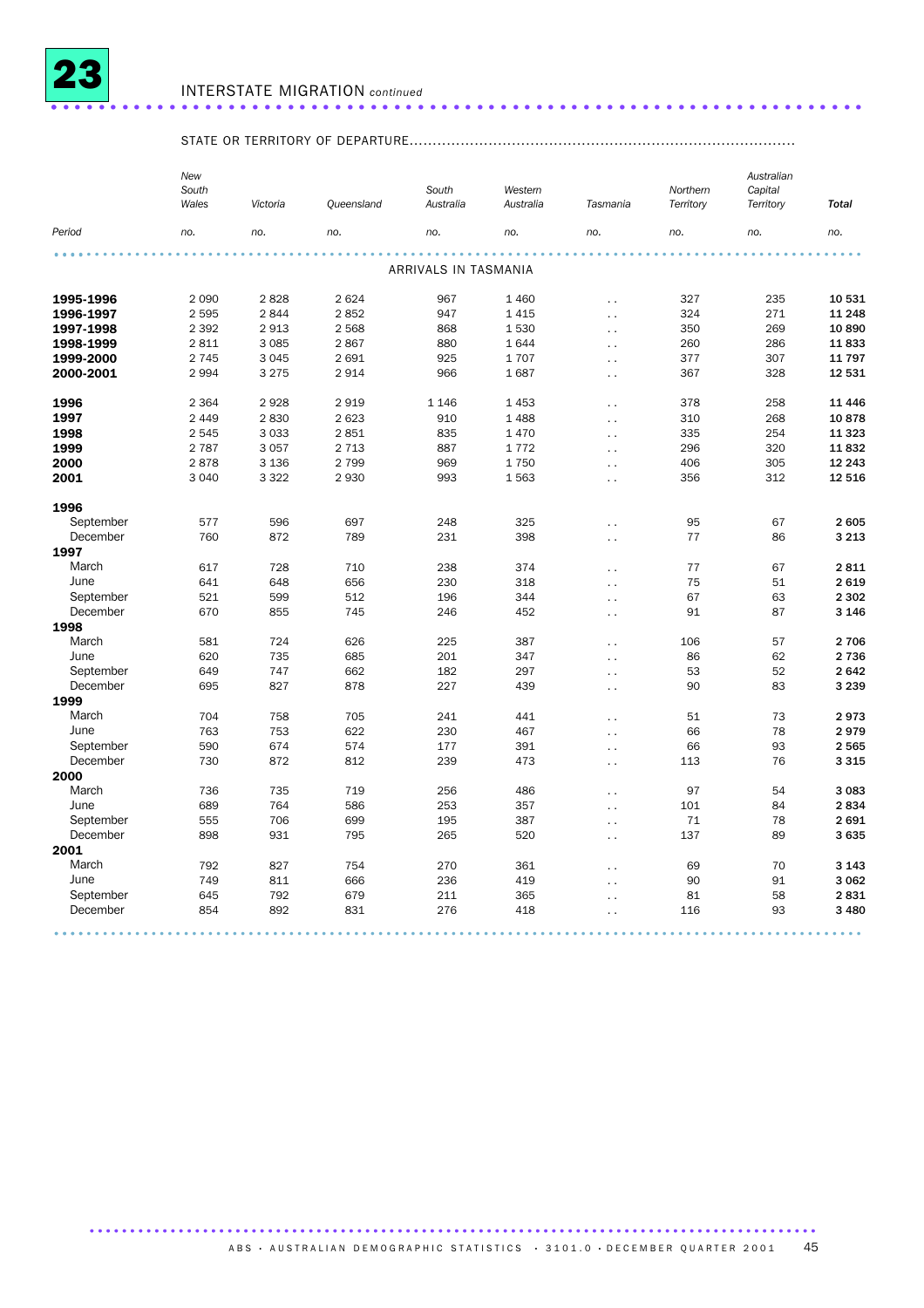

### INTERSTATE MIGRATION *continued* ......................................................................

### STATE OR TERRITORY OF DEPARTURE...................................................................................

|                       | New<br>South<br>Wales | Victoria | Queensland         | South<br>Australia | Western<br>Australia           | Tasmania | Northern<br>Territory                        | Australian<br>Capital<br>Territory | <b>Total</b> |
|-----------------------|-----------------------|----------|--------------------|--------------------|--------------------------------|----------|----------------------------------------------|------------------------------------|--------------|
| Period                | no.                   | no.      | no.                | no.                | no.                            | no.      | no.                                          | no.                                | no.          |
|                       |                       |          |                    |                    |                                |          |                                              |                                    |              |
|                       |                       |          |                    |                    | ARRIVALS IN NORTHERN TERRITORY |          |                                              |                                    |              |
| 1995-1996             | 2896                  | 2846     | 4546               | 3 1 1 6            | 2692                           | 296      | $\ddot{\phantom{0}}$                         | 558                                | 16 950       |
| 1996-1997             | 3 2 2 5               | 2864     | 5 1 8 7            | 3836               | 2890                           | 381      | $\ddotsc$                                    | 513                                | 18896        |
| 1997-1998             | 3 0 8 9               | 2 7 1 5  | 4549               | 3 2 4 4            | 2 7 4 3                        | 423      | $\ddot{\phantom{a}}$                         | 510                                | 17 273       |
| 1998-1999             | 3 2 2 4               | 2 3 7 9  | 4 3 5 8            | 3 0 8 6            | 2 300                          | 439      | $\ddotsc$                                    | 458                                | 16 244       |
| 1999-2000             | 3 0 0 8               | 2 4 1 3  | 4 7 4 0            | 2846               | 2 4 1 2                        | 434      | $\ddot{\phantom{0}}$                         | 421                                | 16 274       |
| 2000-2001             | 3 0 3 9               | 2 5 1 9  | 4677               | 2672               | 2 4 3 3                        | 380      | . .                                          | 362                                | 16 082       |
| 1996                  | 3 2 2 4               | 2983     | 5 2 2 1            | 3 7 4 2            | 3 0 2 9                        | 368      | $\ddot{\phantom{0}}$                         | 523                                | 19 090       |
| 1997                  | 3 0 9 4               | 2812     | 4 9 5 5            | 3 4 7 0            | 2820                           | 388      | $\ddot{\phantom{0}}$                         | 547                                | 18 0 86      |
| 1998                  | 3 3 6 3               | 2526     | 4 4 3 2            | 3 2 1 1            | 2 4 2 5                        | 395      | $\ddotsc$                                    | 469                                | 16821        |
| 1999                  | 2 9 6 0               | 2 3 8 1  | 4523               | 2 8 1 6            | 2 3 9 3                        | 489      | $\ddot{\phantom{0}}$                         | 426                                | 15 988       |
| 2000                  | 3 1 1 3               | 2 4 9 1  | 4766               | 2865               | 2 3 9 5                        | 381      | $\ddotsc$                                    | 385                                | 16 396       |
| 2001                  | 2678                  | 2 4 1 7  | 4 2 5 8            | 2 3 9 8            | 2 4 1 3                        | 368      | $\ddot{\phantom{0}}$                         | 376                                | 14 908       |
| 1996                  |                       |          |                    |                    |                                |          |                                              |                                    |              |
| September             | 773                   | 741      | 1 2 8 7            | 983                | 698                            | 95       | $\ddotsc$                                    | 123                                | 4700         |
| December              | 931                   | 776      | 1377               | 1 0 6 2            | 845                            | 116      | $\ddot{\phantom{0}}$                         | 155                                | 5 2 6 2      |
| 1997                  |                       |          |                    |                    |                                |          |                                              |                                    |              |
| March                 | 712                   | 624      | 1 1 4 7            | 860                | 650                            | 76       | $\ddot{\phantom{0}}$                         | 108                                | 4 1 7 7      |
| June                  | 809                   | 723      | 1376               | 931                | 697                            | 94       | $\ddot{\phantom{0}}$                         | 127                                | 4757         |
| September             | 729                   | 666      | 1 1 6 3            | 790                | 599                            | 89       | $\ddotsc$                                    | 104                                | 4 1 4 0      |
| December              | 844                   | 799      | 1 2 6 9            | 889                | 874                            | 129      | $\ddot{\phantom{0}}$                         | 208                                | 5012         |
| 1998                  |                       |          |                    |                    |                                |          |                                              |                                    |              |
| March                 | 790                   | 618      | 1 0 2 9            | 761                | 581                            | 99       | $\ddotsc$                                    | 73                                 | 3951         |
| June                  | 726                   | 632      | 1 0 8 8            | 804                | 689                            | 106      | $\ddot{\phantom{0}}$                         | 125                                | 4 170        |
| September             | 809                   | 534      | 986                | 768                | 519                            | 93       | $\ddot{\phantom{0}}$                         | 115                                | 3824         |
| December              | 1038                  | 742      | 1 3 2 9            | 878                | 636                            | 97       | $\ddot{\phantom{0}}$                         | 156                                | 4876         |
| 1999                  |                       |          |                    |                    |                                |          |                                              |                                    |              |
| March                 | 693                   | 577      | 1 0 8 3            | 768                | 521                            | 103      | $\ddot{\phantom{0}}$                         | 87                                 | 3832         |
| June                  | 684                   | 526      | 960                | 672                | 624                            | 146      | $\ddot{\phantom{0}}$                         | 100                                | 3712         |
| September<br>December | 709<br>874            | 548      | 1 0 0 5            | 632                | 583                            | 123      | $\ddot{\phantom{0}}$                         | 102                                | 3702         |
|                       |                       | 730      | 1 4 7 5            | 744                | 665                            | 117      | $\ddot{\phantom{0}}$                         | 137                                | 4 7 4 2      |
| 2000<br>March         | 678                   | 580      |                    | 759                | 572                            | 104      |                                              | 100                                | 3894         |
| June                  | 747                   | 555      | 1 1 0 1<br>1 1 5 9 | 711                | 592                            | 90       | $\ddot{\phantom{0}}$                         | 82                                 | 3936         |
| September             | 695                   | 562      | 1 0 4 8            | 621                | 626                            | 79       | $\ddot{\phantom{1}}$                         | 76                                 | 3707         |
| December              | 993                   | 794      | 1458               | 774                | 605                            | 108      | $\ddot{\phantom{0}}$                         | 127                                | 4859         |
| 2001                  |                       |          |                    |                    |                                |          | $\ddot{\phantom{0}}$                         |                                    |              |
| March                 | 702                   | 520      | 1 0 9 7            | 613                | 570                            | 106      |                                              | 84                                 | 3692         |
| June                  | 649                   | 643      | 1074               | 664                | 632                            | 87       | $\ddot{\phantom{0}}$<br>$\ddot{\phantom{0}}$ | 75                                 | 3824         |
| September             | 587                   | 523      | 968                | 508                | 573                            | 73       | $\ddot{\phantom{0}}$                         | 113                                | 3 3 4 5      |
| December              | 740                   | 731      | 1 1 1 9            | 613                | 638                            | 102      | $\ddot{\phantom{0}}$                         | 104                                | 4 0 4 7      |
|                       |                       |          |                    |                    |                                |          |                                              |                                    |              |

46 ABS · AUSTRALIAN DEMOGRAPHIC STATISTICS · 3101.0 · DECEMBER QUARTER 2001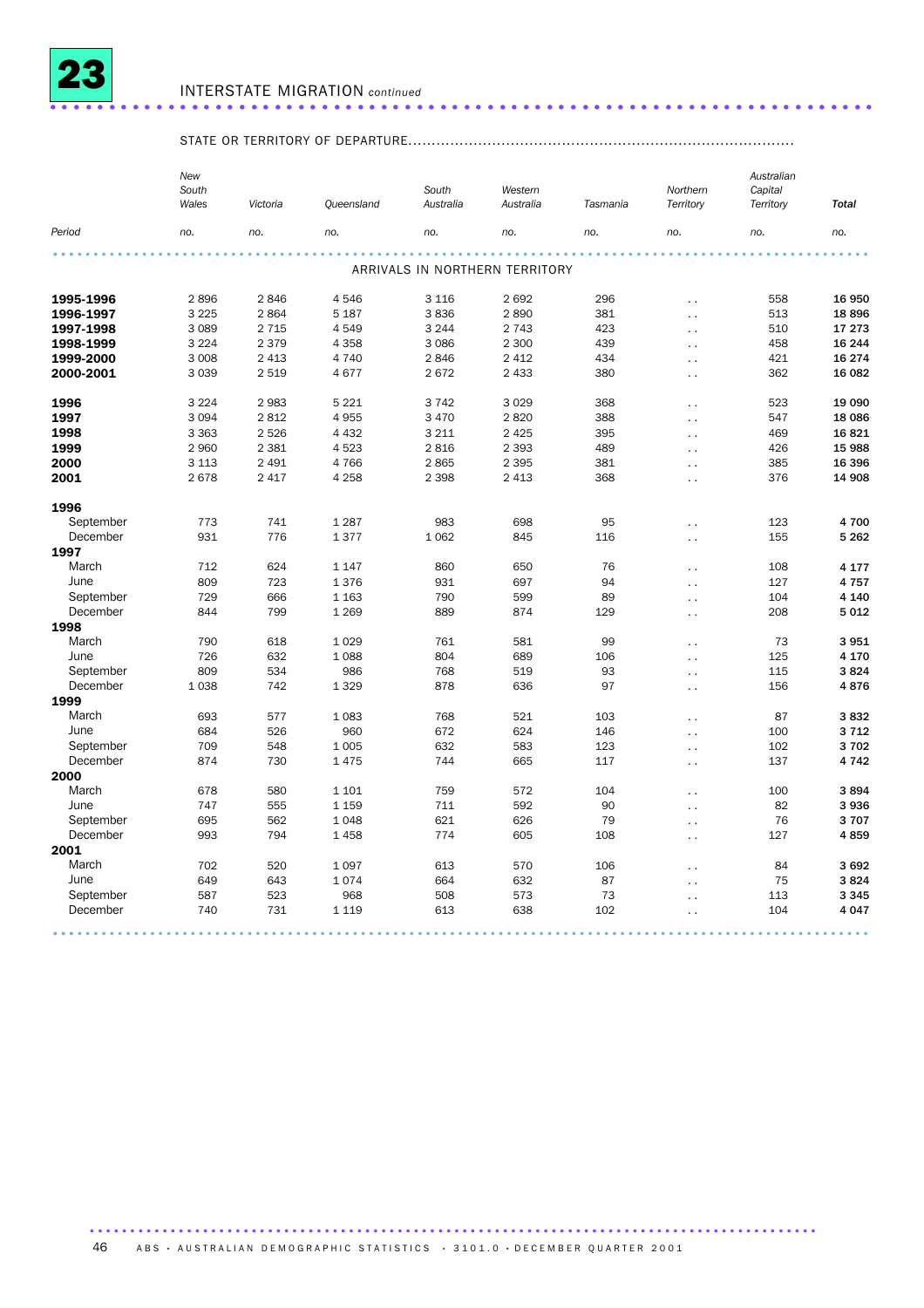

### INTERSTATE MIGRATION *continued* ..................................................................... .

## STATE OR TERRITORY OF DEPARTURE...................................................................................

|           | New<br>South<br>Wales | Victoria | Queensland                               | South<br>Australia | Western<br>Australia | Tasmania | Northern<br>Territory | Australian<br>Capital<br>Territory | <b>Total</b> |
|-----------|-----------------------|----------|------------------------------------------|--------------------|----------------------|----------|-----------------------|------------------------------------|--------------|
| Period    | no.                   | no.      | no.                                      | no.                | no.                  | no.      | no.                   | no.                                | no.          |
|           |                       |          |                                          |                    |                      |          |                       |                                    |              |
|           |                       |          | ARRIVALS IN AUSTRALIAN CAPITAL TERRITORY |                    |                      |          |                       |                                    |              |
| 1995-1996 | 9678                  | 2 2 8 9  | 3 1 5 0                                  | 1 0 2 4            | 1 1 2 0              | 401      | 595                   | $\ddotsc$                          | 18 25 7      |
| 1996-1997 | 10 738                | 2 1 3 6  | 2528                                     | 877                | 802                  | 411      | 449                   | $\ddot{\phantom{1}}$               | 17941        |
| 1997-1998 | 10 530                | 2 1 5 6  | 2 4 5 8                                  | 850                | 764                  | 369      | 439                   | $\ddot{\phantom{a}}$               | 17 566       |
| 1998-1999 | 10 673                | 2 3 0 9  | 2 5 5 4                                  | 921                | 806                  | 411      | 493                   | $\ddotsc$                          | 18 167       |
| 1999-2000 | 11 462                | 2 4 6 9  | 2682                                     | 946                | 923                  | 361      | 516                   | $\ddot{\phantom{0}}$               | 19 359       |
| 2000-2001 | 11856                 | 2 3 4 8  | 2947                                     | 1 0 3 2            | 1039                 | 424      | 515                   | $\sim$                             | 20 16 1      |
| 1996      | 10 931                | 2 5 9 3  | 3 4 6 5                                  | 1 1 1 6            | 1043                 | 469      | 592                   | $\ddot{\phantom{0}}$               | 20 20 9      |
| 1997      | 10 535                | 2 1 5 4  | 2 3 3 4                                  | 816                | 811                  | 336      | 449                   | $\ddot{\phantom{1}}$               | 17 435       |
| 1998      | 10 502                | 2 1 0 2  | 2 4 7 8                                  | 836                | 795                  | 430      | 468                   | $\ddotsc$                          | 17611        |
| 1999      | 11 212                | 2 4 9 1  | 2 7 1 3                                  | 985                | 834                  | 356      | 508                   | $\ddot{\phantom{a}}$               | 19 099       |
| 2000      | 11 736                | 2 3 6 6  | 2 7 7 5                                  | 979                | 942                  | 384      | 575                   | $\ddot{\phantom{a}}$               | 19 757       |
| 2001      | 11 331                | 2 4 8 4  | 2950                                     | 962                | 1096                 | 484      | 526                   | $\ddotsc$                          | 19833        |
| 1996      |                       |          |                                          |                    |                      |          |                       |                                    |              |
| September | 2 3 4 8               | 458      | 649                                      | 212                | 168                  | 93       | 90                    | $\ddot{\phantom{0}}$               | 4 0 18       |
| December  | 3 1 8 5               | 685      | 800                                      | 292                | 209                  | 152      | 135                   | $\ddotsc$                          | 5458         |
| 1997      |                       |          |                                          |                    |                      |          |                       |                                    |              |
| March     | 2 7 2 8               | 495      | 576                                      | 236                | 222                  | 76       | 132                   | $\ddotsc$                          | 4 4 6 5      |
| June      | 2 4 7 7               | 498      | 503                                      | 137                | 203                  | 90       | 92                    | $\ddotsc$                          | 4 000        |
| September | 2 2 1 2               | 455      | 488                                      | 161                | 142                  | 56       | 115                   | $\ddotsc$                          | 3629         |
| December  | 3 1 1 8               | 706      | 767                                      | 282                | 244                  | 114      | 110                   | $\ddotsc$                          | 5341         |
| 1998      |                       |          |                                          |                    |                      |          |                       |                                    |              |
| March     | 2 4 9 5               | 510      | 598                                      | 158                | 196                  | 112      | 94                    | $\ddot{\phantom{0}}$               | 4 1 6 3      |
| June      | 2 7 0 5               | 485      | 605                                      | 249                | 182                  | 87       | 120                   | $\ddot{\phantom{0}}$               | 4 4 3 3      |
| September | 2 2 7 1               | 452      | 535                                      | 179                | 155                  | 103      | 93                    | $\ddot{\phantom{0}}$               | 3788         |
| December  | 3 0 3 1               | 655      | 740                                      | 250                | 262                  | 128      | 161                   | $\ddotsc$                          | 5 2 2 7      |
| 1999      |                       |          |                                          |                    |                      |          |                       |                                    |              |
| March     | 2 6 18                | 550      | 625                                      | 218                | 183                  | 108      | 102                   | $\ddotsc$                          | 4 4 0 4      |
| June      | 2 7 5 3               | 652      | 654                                      | 274                | 206                  | 72       | 137                   | $\ddot{\phantom{0}}$               | 4748         |
| September | 2 5 3 3               | 529      | 572                                      | 231                | 168                  | 71       | 134                   | $\sim$ $\sim$                      | 4 2 3 8      |
| December  | 3 3 0 8               | 760      | 862                                      | 262                | 277                  | 105      | 135                   | $\ddotsc$                          | 5709         |
| 2000      |                       |          |                                          |                    |                      |          |                       |                                    |              |
| March     | 2870                  | 626      | 609                                      | 224                | 237                  | 91       | 147                   | $\ddot{\phantom{1}}$               | 4804         |
| June      | 2 7 5 1               | 554      | 639                                      | 229                | 241                  | 94       | 100                   |                                    | 4608         |
| September | 2 5 3 6               | 453      | 649                                      | 204                | 176                  | 79       | 124                   | $\ddotsc$<br>$\ddot{\phantom{0}}$  | 4 2 2 1      |
| December  | 3579                  | 733      | 878                                      | 322                | 288                  | 120      | 204                   |                                    | 6 1 2 4      |
| 2001      |                       |          |                                          |                    |                      |          |                       | $\ddotsc$                          |              |
| March     | 2804                  | 558      | 714                                      | 280                | 276                  | 134      | 117                   |                                    | 4883         |
| June      | 2937                  | 604      | 706                                      | 226                | 299                  | 91       | 70                    | $\ddotsc$                          | 4933         |
| September | 2 4 4 5               | 549      | 592                                      | 182                | 211                  | 81       | 139                   | $\ddot{\phantom{0}}$               | 4 1 9 9      |
| December  |                       |          | 938                                      |                    |                      |          |                       | $\ddot{\phantom{0}}$               |              |
|           | 3 1 4 5               | 773      |                                          | 274                | 310                  | 178      | 200                   | $\ddot{\phantom{0}}$               | 5818         |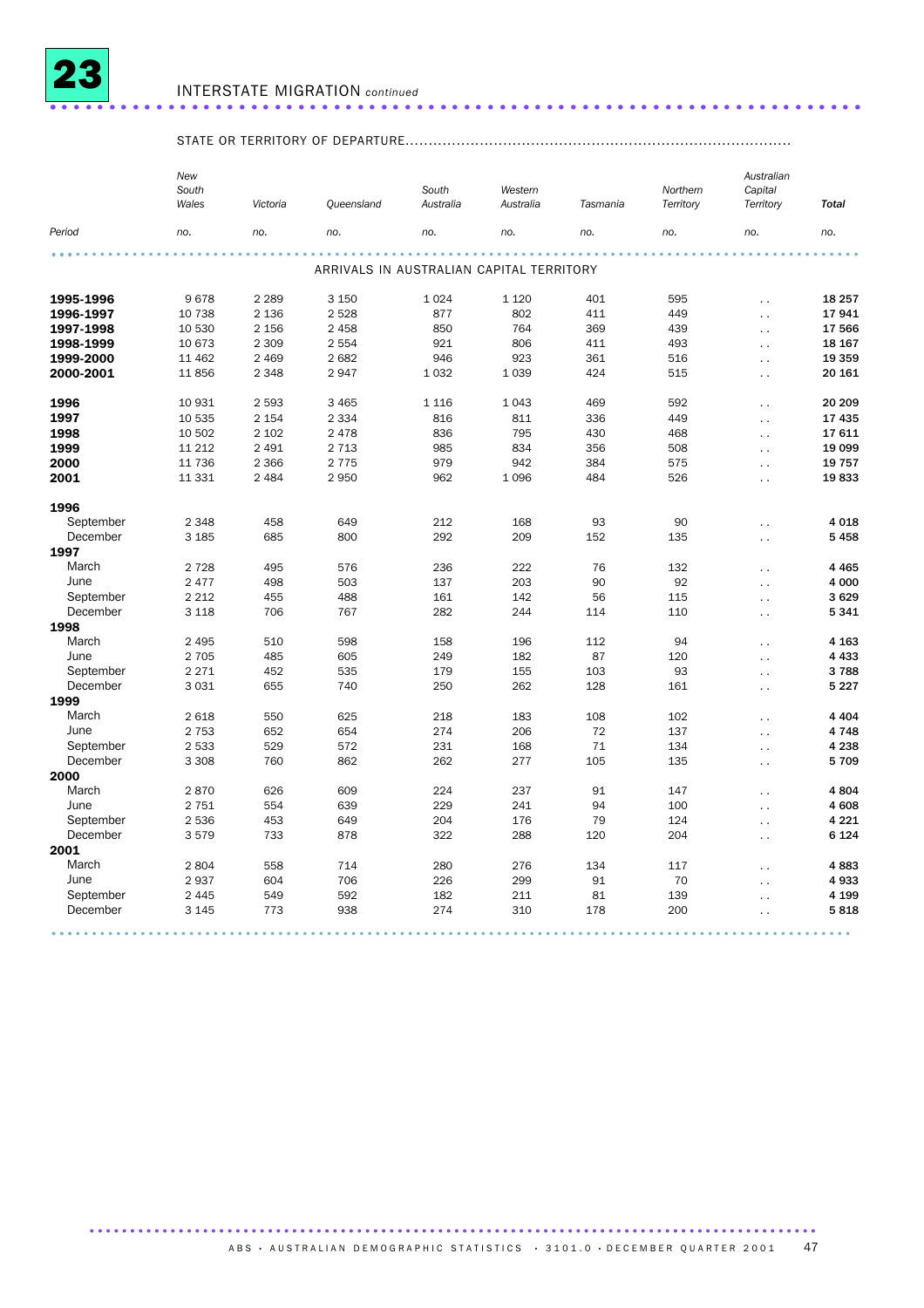

### INTERSTATE MIGRATION *continued* ..................................................................... .

## STATE OR TERRITORY OF DEPARTURE...................................................................................

|           | New<br>South<br>Wales | Victoria | Queensland | South<br>Australia | Western<br>Australia | Tasmania | Northern<br>Territory | Australian<br>Capital<br>Territory | <b>Total</b> |
|-----------|-----------------------|----------|------------|--------------------|----------------------|----------|-----------------------|------------------------------------|--------------|
|           |                       |          |            |                    |                      |          |                       |                                    |              |
| Period    | no.                   | no.      | no.        | no.                | no.                  | no.      | no.                   | no.                                | no.          |
|           |                       |          |            |                    |                      |          |                       |                                    |              |
|           |                       |          |            | <b>TOTAL</b>       |                      |          |                       |                                    |              |
| 1995-1996 | 97 639                | 69 066   | 73 247     | 32 0 25            | 28 7 62              | 13 121   | 16 622                | 18913                              | 349 395      |
| 1996-1997 | 106 490               | 71 196   | 80 323     | 33 334             | 29 4 13              | 14 909   | 17 106                | 21 148                             | 373 919      |
| 1997-1998 | 104 932               | 67 236   | 77854      | 31 338             | 29 5 23              | 14 8 56  | 17 712                | 20 26 3                            | 363 714      |
| 1998-1999 | 104 357               | 64 109   | 76 744     | 30 785             | 30 384               | 15 502   | 17 161                | 19 380                             | 358 422      |
| 1999-2000 | 108 599               | 64 982   | 77 757     | 31 787             | 32 153               | 14 769   | 17 145                | 20 198                             | 367 390      |
| 2000-2001 | 113 687               | 67 040   | 81 447     | 32 380             | 33 402               | 15 0 90  | 17 746                | 19835                              | 380 627      |
| 1996      | 107 669               | 73 326   | 82 439     | 34 310             | 30 717               | 14 540   | 18 612                | 20 835                             | 382 448      |
| 1997      | 105 676               | 68 928   | 78 803     | 32 330             | 29 4 88              | 14 617   | 17 509                | 21 346                             | 368 697      |
| 1998      | 104 021               | 65 336   | 77 714     | 30 736             | 29 7 82              | 15 403   | 17 474                | 19 607                             | 360 073      |
| 1999      | 105 933               | 64 253   | 76890      | 30 937             | 31 4 4 3             | 15 0 23  | 16 771                | 19 4 49                            | 360 699      |
| 2000      | 111 920               | 66 657   | 79 993     | 32 814             | 33 015               | 15 162   | 18 037                | 20 382                             | 377980       |
| 2001      | 114 499               | 67 324   | 80 504     | 31 086             | 33 363               | 14 695   | 17 074                | 19915                              | 378 460      |
| 1996      |                       |          |            |                    |                      |          |                       |                                    |              |
| September | 24 900                | 17 048   | 18744      | 7778               | 6771                 | 3 3 3 2  | 4 0 4 6               | 4 6 5 0                            | 87 269       |
| December  | 29 4 23               | 19 556   | 22 141     | 9 3 4 4            | 8 1 3 1              | 4 2 2 7  | 4886                  | 5964                               | 103 672      |
| 1997      |                       |          |            |                    |                      |          |                       |                                    |              |
| March     | 26 758                | 17 431   | 20 228     | 8 2 4 4            | 7 2 3 8              | 3634     | 4 171                 | 5 3 3 8                            | 93 042       |
| June      | 25 409                | 17 161   | 19 210     | 7968               | 7 2 7 3              | 3716     | 4 0 0 3               | 5 1 9 6                            | 89 936       |
| September | 23 637                | 15 2 94  | 17 343     | 7 1 5 2            | 6529                 | 3 1 6 4  | 4 1 9 4               | 4720                               | 82 033       |
| December  | 29872                 | 19 042   | 22 0 22    | 8 9 6 6            | 8 4 4 8              | 4 1 0 3  | 5 1 4 1               | 6092                               | 103 686      |
| 1998      |                       |          |            |                    |                      |          |                       |                                    |              |
| March     | 25 4 85               | 16 3 20  | 19 4 25    | 7 5 28             | 7 1 5 4              | 3742     | 4 1 4 7               | 4810                               | 88 611       |
| June      | 25 938                | 16 580   | 19 064     | 7 6 9 2            | 7 3 9 2              | 3847     | 4 2 3 0               | 4641                               | 89 384       |
| September | 23 105                | 14 633   | 17 254     | 6782               | 6584                 | 3 4 7 1  | 3870                  | 4 3 6 9                            | 80 068       |
| December  | 29 4 93               | 17803    | 21971      | 8 7 3 4            | 8652                 | 4 3 4 3  | 5 2 2 7               | 5787                               | 102 010      |
| 1999      |                       |          |            |                    |                      |          |                       |                                    |              |
| March     | 25 362                | 15870    | 18 7 55    | 7475               | 7 2 7 9              | 3924     | 3 9 9 8               | 4518                               | 87 181       |
| June      | 26 397                | 15 803   | 18 7 64    | 7 7 9 4            | 7869                 | 3764     | 4 0 6 6               | 4706                               | 89 163       |
| September | 23 655                | 14 578   | 17 229     | 6750               | 7 3 1 4              | 3 2 4 0  | 4 0 5 9               | 4 4 2 9                            | 81 254       |
| December  | 30 519                | 18 002   | 22 142     | 8918               | 8981                 | 4 0 9 5  | 4 6 4 8               | 5796                               | 103 101      |
| 2000      |                       |          |            |                    |                      |          |                       |                                    |              |
| March     | 27 293                | 16 151   | 19 068     | 8 2 1 2            | 8045                 | 3859     | 4 3 5 7               | 4796                               | 91 781       |
| June      | 27 132                | 16 25 1  | 19 318     | 7 9 0 7            | 7813                 | 3575     | 4 0 8 1               | 5 1 7 7                            | 91 254       |
| September | 24 811                | 14 7 28  | 18 0 24    | 7 3 8 2            | 7639                 | 3 4 3 3  | 4 0 9 7               | 4 3 8 3                            | 84 497       |
| December  | 32 684                | 19 5 27  | 23 583     | 9 3 1 3            | 9518                 | 4 2 9 5  | 5 5 0 2               | 6026                               | 110 448      |
| 2001      |                       |          |            |                    |                      |          |                       |                                    |              |
| March     | 28 0 21               | 16 064   | 19944      | 8 0 0 8            | 8 1 1 4              | 3 6 4 0  | 4 0 8 3               | 4744                               | 92 618       |
| June      | 28 171                | 16 721   | 19896      | 7677               | 8 1 3 1              | 3722     | 4 0 64                | 4682                               | 93 064       |
| September | 26 157                | 15 634   | 18810      | 7 1 4 8            | 7701                 | 3 2 8 3  | 3 9 2 2               | 4 7 1 9                            | 87374        |
| December  | 32 150                | 18 905   | 21854      | 8 2 5 3            | 9 4 1 7              | 4 0 5 0  | 5 0 0 5               | 5770                               | 105 404      |
|           |                       |          |            |                    |                      |          |                       |                                    |              |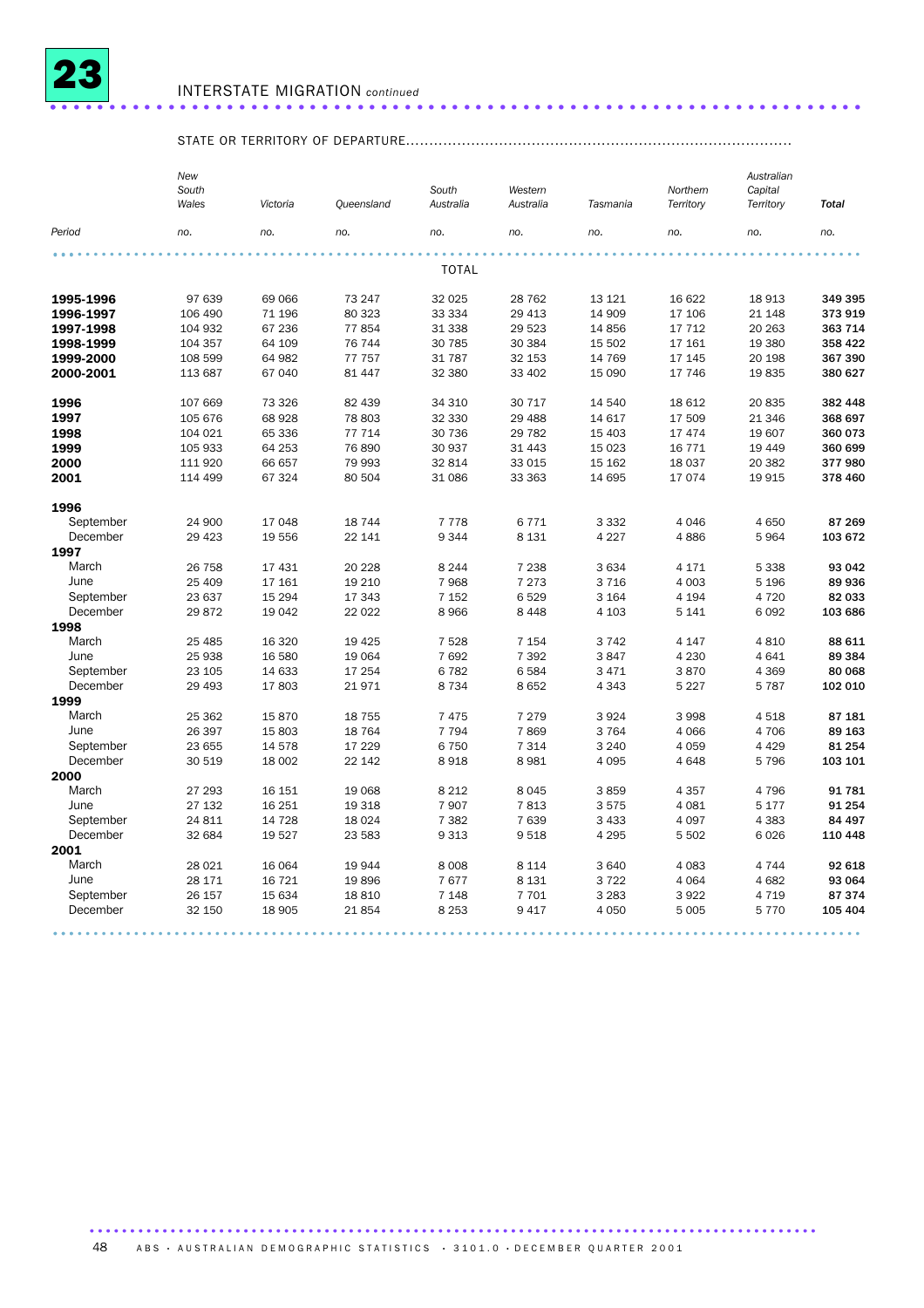

### NUMBER OF PERSONS AGED 0–14 YEARS IN HOUSEHOLD

|                                  |                   |                   | Two or                    |           |
|----------------------------------|-------------------|-------------------|---------------------------|-----------|
|                                  | None              | <b>One</b>        | more                      | Total     |
|                                  |                   |                   |                           |           |
| Persons aged 15 and              |                   |                   |                           |           |
| older in household<br>$\sim$ no. |                   | no.               | no.                       | no.       |
|                                  |                   |                   |                           |           |
|                                  |                   |                   |                           |           |
|                                  |                   | 1996              |                           |           |
|                                  |                   |                   |                           |           |
| One                              | 1 556 514         | 119 678           | 132 190 1 808 382         |           |
|                                  |                   |                   |                           |           |
| Two                              | 2 079 536         | 432 581           | 920 165                   | 3 432 282 |
| Three or more                    | 1 003 487         | 306 602           | 211 362                   | 1521451   |
|                                  |                   |                   |                           |           |
| Total                            | 4 639 537         | 858 861 1 263 717 |                           | 6 762 115 |
|                                  |                   |                   |                           |           |
|                                  |                   |                   |                           |           |
|                                  |                   | 1997              |                           |           |
|                                  |                   |                   |                           |           |
| One                              | 1628 507          | 129 471           | 144 314                   | 1 902 292 |
|                                  |                   |                   |                           |           |
| Two                              | 2 124 941         | 443 706           | 917 263                   | 3 485 910 |
| Three or more                    | 1 010 069         | 310 621           | 201 251                   | 1521941   |
|                                  |                   |                   |                           |           |
| Total                            | 4 763 517         | 883 798           | 1 262 828                 | 6 910 143 |
|                                  |                   |                   |                           |           |
|                                  |                   |                   |                           |           |
|                                  |                   | 1998              |                           |           |
|                                  |                   |                   |                           |           |
| One                              | 1665809           | 142 470           | 151 956                   | 1 960 235 |
|                                  |                   |                   |                           |           |
| Two                              | 2 175 006 442 732 |                   | 903 470                   | 3 521 208 |
| Three or more                    | 1014285           | 304 934           | 214 551                   | 1 533 770 |
|                                  |                   |                   |                           |           |
| Total                            | 4 855 100         | 890 136           | 1 269 977 7 015 213       |           |
|                                  |                   |                   |                           |           |
|                                  |                   |                   |                           |           |
|                                  |                   | 1999              |                           |           |
|                                  |                   |                   |                           |           |
| One                              | 1 714 631         |                   | 143 774 147 223 2 005 628 |           |
|                                  |                   |                   |                           |           |
| Two                              | 2 200 019         | 442 437           | 915 140                   | 3 557 596 |
| Three or more                    | 1 047 936         | 303 527           | 211 842                   | 1 563 305 |
|                                  |                   |                   |                           |           |
| Total                            | 4 962 586         | 889 738           | 1 274 205                 | 7 126 529 |
|                                  |                   |                   |                           |           |
|                                  |                   |                   |                           |           |
|                                  |                   | 2000              |                           |           |
|                                  |                   |                   |                           |           |
| One                              | 1 780 859         | 141 667           |                           | 2 063 089 |
|                                  |                   |                   | 140 563                   |           |
| Two                              | 2 245 312         | 447 184           | 930 978                   | 3 623 474 |
| Three or more                    | 1 051 000         | 317 755           | 194 593                   | 1 563 348 |
|                                  |                   |                   |                           |           |
| Total                            | 5 077 171         | 906 606           | 1 266 134                 | 7 249 911 |
|                                  |                   |                   |                           |           |
|                                  |                   |                   |                           |           |
|                                  |                   | 2001              |                           |           |
|                                  |                   |                   |                           |           |
| One                              | 1 821 432         | 147 936           | 150 675                   | 2 120 043 |
|                                  |                   |                   |                           |           |
| Two                              | 2 363 135         | 443 014           | 904 714                   | 3 710 863 |
| Three or more                    | 1 032 677         | 313 918           | 215 541 1 562 136         |           |
|                                  |                   |                   |                           |           |
| Total                            | 5 217 244         | 904 868           | 1 270 930                 | 7 393 042 |
|                                  |                   |                   |                           |           |
|                                  |                   |                   |                           |           |

(a) Based on 1996 Census data.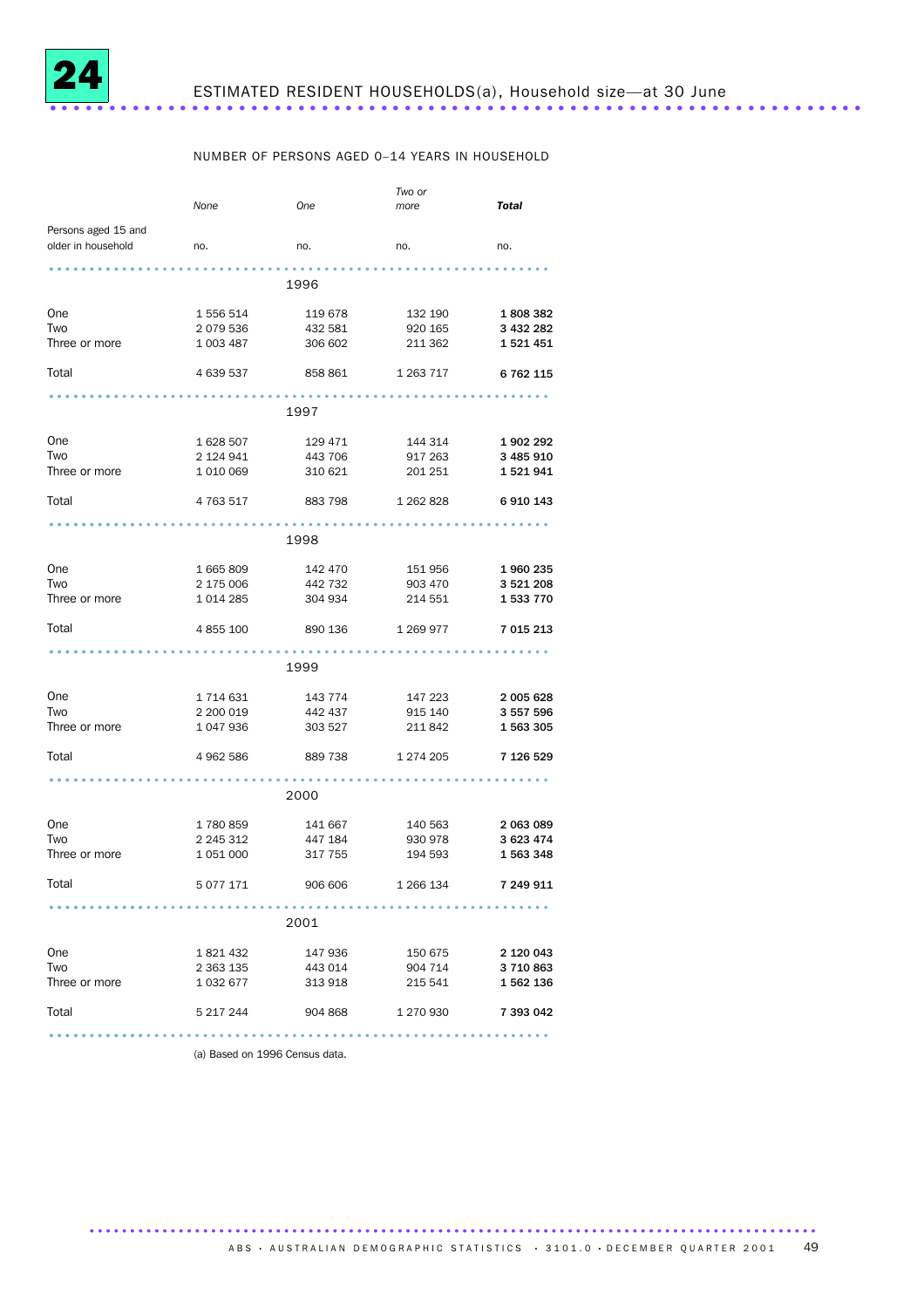

## ESTIMATED RESIDENT HOUSEHOLDS(a)—at 30 June ..................................................................... .

|                                                                                                                                                                   | 1996                                                                                          | 1997                                                                                          | 1998                                                                                     | 1999                                                                                    | 2000                                                                                        | 2001                                                                                    |
|-------------------------------------------------------------------------------------------------------------------------------------------------------------------|-----------------------------------------------------------------------------------------------|-----------------------------------------------------------------------------------------------|------------------------------------------------------------------------------------------|-----------------------------------------------------------------------------------------|---------------------------------------------------------------------------------------------|-----------------------------------------------------------------------------------------|
|                                                                                                                                                                   | no.                                                                                           | no.                                                                                           | no.                                                                                      | no.                                                                                     | no.                                                                                         | no.                                                                                     |
|                                                                                                                                                                   |                                                                                               |                                                                                               | <b>CAPITAL CITIES</b>                                                                    |                                                                                         |                                                                                             |                                                                                         |
| Sydney<br>Melbourne<br><b>Brisbane</b><br>Adelaide<br>Perth<br>Hobart                                                                                             | 1 395 131<br>1 199 271<br>558 210<br>427 632<br>486 458<br>75 843                             | 1 423 522<br>1 217 703<br>575 533<br>438 184<br>500 578<br>77 116                             | 1 433 382<br>1 236 170<br>601983<br>445 314<br>510 280<br>77896                          | 1 461 193<br>1 247 677<br>611 634<br>449 453<br>526 541<br>77 581                       | 1 484 163<br>1 274 784<br>621 696<br>455 437<br>530 855<br>77805                            | 1503663<br>1 316 935<br>642 212<br>454 467<br>549 211<br>79 916                         |
|                                                                                                                                                                   |                                                                                               |                                                                                               |                                                                                          |                                                                                         |                                                                                             |                                                                                         |
|                                                                                                                                                                   |                                                                                               |                                                                                               | <b>BALANCE OF STATE</b>                                                                  |                                                                                         |                                                                                             |                                                                                         |
| <b>New South Wales</b><br>Victoria<br>Queensland<br>South Australia<br>Western Australia<br>Tasmania                                                              | 873 501<br>477 922<br>673 907<br>152 233<br>166 528<br>106 857                                | 894 280<br>481 661<br>690 238<br>153 477<br>172 792<br>108 851                                | 896 950<br>482 998<br>710 792<br>156 500<br>176 007<br>107 553                           | 915 579<br>487 698<br>722 775<br>155 900<br>181 033<br>109 115                          | 929 835<br>496 308<br>736 053<br>157 709<br>186899<br>111 008                               | 930 045<br>501 321<br>763 590<br>159 532<br>189 349<br>111 001                          |
| <b>TOTAL</b>                                                                                                                                                      |                                                                                               |                                                                                               |                                                                                          |                                                                                         |                                                                                             |                                                                                         |
| <b>New South Wales</b><br>Victoria<br>Queensland<br>South Australia<br>Western Australia<br>Tasmania<br>Northern Territory<br><b>Australian Capital Territory</b> | 2 2 68 6 32<br>1677193<br>1 2 3 2 1 1 7<br>579 865<br>652 986<br>182 700<br>56 798<br>111 824 | 2 3 1 7 8 0 2<br>1699364<br>1 2 6 7 7 1<br>591 661<br>673 370<br>185 967<br>61 017<br>115 191 | 2 330 332<br>1719168<br>1 3 1 7 7 5<br>601814<br>686 287<br>185 449<br>61 104<br>118 284 | 2 376 772<br>1735375<br>1 334 409<br>605 353<br>707 574<br>186 696<br>62 148<br>118 202 | 2 413 998<br>1771092<br>1 3 5 7 7 4 9<br>613 146<br>717 754<br>188 813<br>66 402<br>120 957 | 2 433 708<br>1818256<br>1 405 802<br>613 999<br>738 560<br>190 917<br>69 211<br>122 589 |
| Australia                                                                                                                                                         | 6 762 115                                                                                     | 6910143                                                                                       | 7 015 213                                                                                | 7 126 529                                                                               | 7 249 911                                                                                   | 7 393 042                                                                               |
|                                                                                                                                                                   |                                                                                               |                                                                                               |                                                                                          |                                                                                         |                                                                                             |                                                                                         |

(a) Based on 1996 Census data.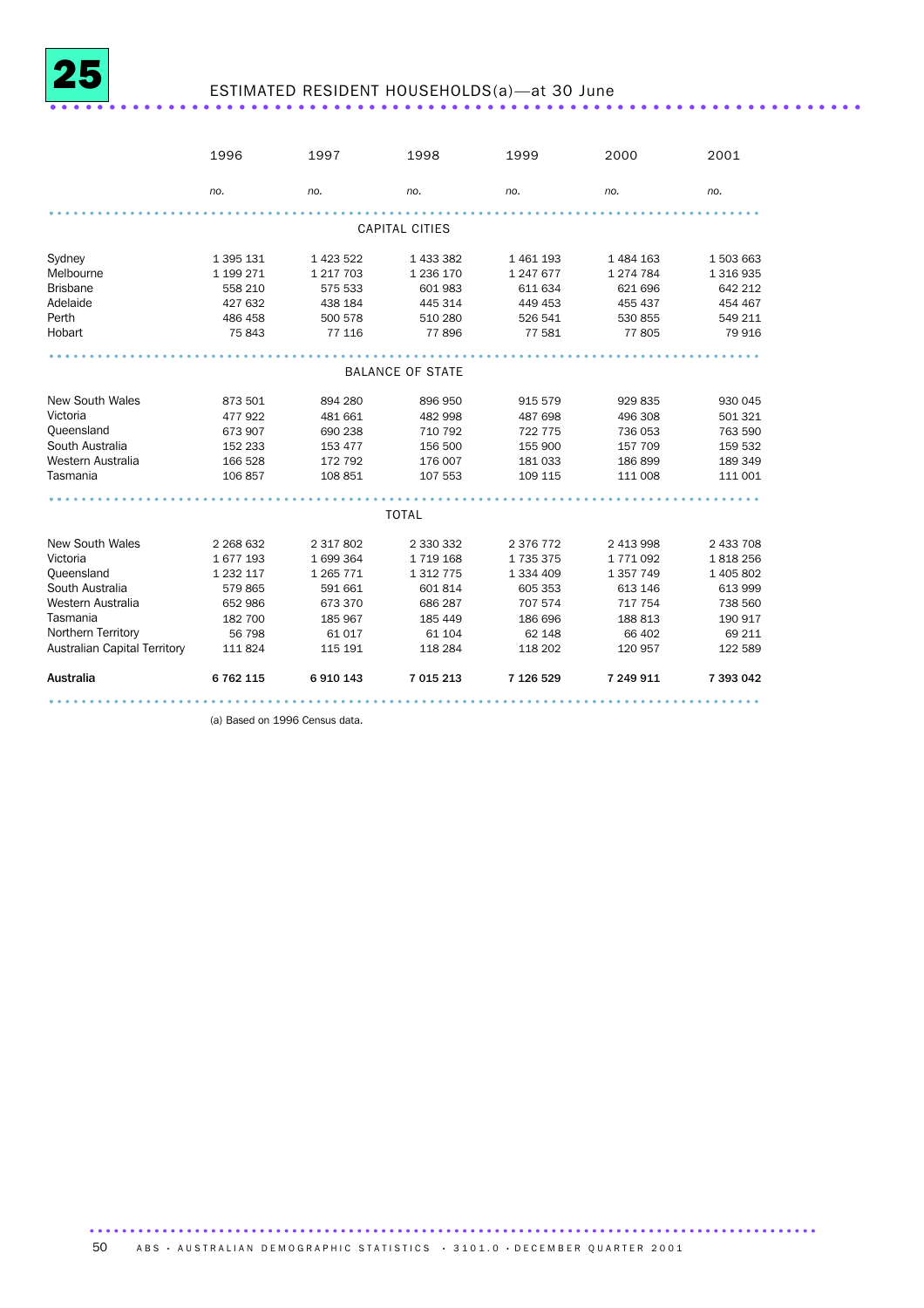

COMPONENTS OF ESTIMATED RESIDENT POPULATION (ERP), 30 JUNE 2001(a) PRELIMINARY

|                                                                  | New<br>South<br>Wales | Victoria          | Queensland     | South<br>Australia | Western<br>Australia | Tasmania                 | Northern<br>Territory           | Australian<br>Capital<br>Territory | Australia(b)    |
|------------------------------------------------------------------|-----------------------|-------------------|----------------|--------------------|----------------------|--------------------------|---------------------------------|------------------------------------|-----------------|
| Period                                                           | '000                  | '000              | '000           | '000               | '000                 | '000                     | '000                            | '000                               | '000            |
|                                                                  |                       |                   |                |                    |                      |                          |                                 |                                    |                 |
| Components as at 7 August 2001-                                  |                       |                   | <b>MALES</b>   |                    |                      |                          |                                 |                                    |                 |
| Census count, actual location                                    | 3 1 4 5 . 4           | 2 2 7 9 . 1       | 1803.8         | 722.3              | 922.3                | 224.0                    | 110.2                           | 153.4                              | 9 3 6 2.0       |
| plus Residents absent interstate                                 | 36.1                  | 41.2              | 17.1           | 12.8               | 8.9                  | 4.9                      | 2.1                             | 5.2                                | 128.5           |
| less Interstate visitors                                         | 29.1                  | 16.8              | 47.3           | 7.1                | 10.5                 | 2.2                      | 10.4                            | 4.9                                | 128.5           |
| less Overseas visitors                                           | 28.7                  | 15.6              | 32.2           | 3.8                | 9.0                  | 0.9                      | 4.0                             | 1.3                                | 95.5            |
|                                                                  |                       |                   |                |                    |                      |                          |                                 |                                    |                 |
| equals Census count, place of usual residence                    | 3 1 2 3 . 7           | 2 2 8 7 . 9       | 1 741.5        | 724.1              | 911.7                | 225.9                    | 97.9                            | 152.5                              | 9 2 66.5        |
| plus Adjustments for under-enumeration(c)                        | 91.5                  | 45.8              | 47.1           | 15.3               | 23.2                 | 5.0                      | 4.9                             | 2.8                                | 235.8           |
| plus Residents temporarily overseas                              | 68.5                  | 42.1              | 23.0           | 10.1               | 20.8                 | 2.3                      | 1.6                             | 3.5                                | 171.8           |
| equals ERP as at 7 August 2001                                   | 3 283.6               | 2 3 7 5 . 9       | 1811.6         | 749.6              | 955.7                | 233.2                    | 104.4                           | 158.8                              | 9674.2          |
| Components from 1 July to 7 August 2001-                         |                       |                   |                |                    |                      |                          |                                 |                                    |                 |
| less Births                                                      | 4.3                   | 3.1               | 2.4            | 0.9                | 1.3                  | 0.3                      | 0.2                             | 0.2                                | 12.7            |
| plus Deaths                                                      | 2.7                   | 1.8               | 1.4            | 0.7                | 0.7                  | 0.2                      | 0.1                             | 0.1                                | 7.7             |
| less Net interstate migration                                    | $-0.6$                | 0.4               | 0.9            | $-0.1$             | $-0.2$               | $-0.1$                   | $-0.1$                          | $-0.1$                             | $\sim$ $\sim$   |
| less Net permanent and long-term overseas                        |                       |                   |                |                    |                      |                          |                                 |                                    |                 |
| movement                                                         | 4.0                   | 3.2               | 1.7            | 0.3                | 1.1                  | 0.1                      | $\overbrace{\phantom{1232211}}$ | 0.2                                | 10.6            |
| less Category jumping                                            | n.y.a.                | n.y.a.            | n.y.a.         | n.y.a.             | n.y.a.               | n.y.a.                   | n.y.a.                          | n.y.a.                             | n.y.a.          |
| equals ERP as at 30 June 2001                                    | 3 2 7 8.6             | 2 3 7 1.0         | 1808.0         | 749.2              | 954.2                | 233.2                    | 104.3                           | 158.6                              | 9658.6          |
|                                                                  |                       |                   |                |                    |                      |                          |                                 |                                    |                 |
| Components as at 7 August 2001-                                  |                       |                   | <b>FEMALES</b> |                    |                      |                          |                                 |                                    |                 |
| Census count, actual location                                    | 3 2 2 6 . 3           | 2 3 6 5.9         | 1851.3         | 744.9              | 929.0                | 232.6                    | 100.5                           | 158.6                              | 9 6 10.3        |
| plus Residents absent interstate                                 | 31.7                  | 37.9              | 13.5           | 11.2               | 6.9                  | 5.0                      | 1.7                             | 4.6                                | 112.5           |
| less Interstate visitors                                         | 23.2                  | 13.4              | 47.0           | 5.7                | 9.0                  | 1.9                      | 8.1                             | 4.2                                | 112.5           |
| less Overseas visitors                                           | 31.9                  | 17.3              | 37.3           | 4.5                | 10.3                 | 1.0                      | 3.9                             | 1.4                                | 107.6           |
| equals Census count, place of usual residence                    | 3 202.9               | 2 373.0           | 1780.6         | 745.9              | 916.6                | 234.8                    | 90.2                            | 157.5                              | 9 502.7         |
| plus Adjustments for under-enumeration(c)                        |                       |                   |                |                    |                      |                          |                                 |                                    |                 |
| plus Residents temporarily overseas                              | 70.8                  | 38.7              | 30.3           | 11.1               | 20.5                 | 3.3                      | 4.2                             | 2.3                                | 181.2           |
| equals ERP as at 7 August 2001                                   | 61.8<br>3 3 3 5 . 5   | 44.5<br>2 4 5 6.3 | 20.7<br>1831.6 | 9.1<br>766.2       | 16.5<br>953.6        | 1.8<br>239.8             | 1.3<br>95.7                     | 3.4<br>163.2                       | 159.1<br>9843.0 |
|                                                                  |                       |                   |                |                    |                      |                          |                                 |                                    |                 |
| Components from 1 July to 7 August 2001-                         |                       |                   |                |                    |                      |                          |                                 |                                    |                 |
| less Births                                                      | 4.1                   | 3.0               | 2.3            | 0.9                | 1.2                  | 0.3                      | 0.2                             | 0.2                                | 12.1            |
| plus Deaths                                                      | 2.6                   | 1.8               | 1.2            | 0.7                | 0.6                  | 0.2                      | $\overline{\phantom{0}}$        | 0.1                                | 7.1             |
| less Net interstate migration                                    | $-0.9$                | 0.3               | 1.2            | $-0.2$             | $-0.1$               | $-0.1$                   | $-0.2$                          | $-0.1$                             | $\sim$ $\sim$   |
| less Net permanent and long-term overseas                        |                       |                   |                |                    |                      |                          |                                 |                                    |                 |
| movement                                                         | 4.2                   | 3.1               | 2.1            | 0.4                | 1.3                  | $\overline{\phantom{0}}$ | $\overbrace{\phantom{12332}}$   | 0.1                                | 11.3            |
| less Category jumping                                            | n.y.a.                | n.y.a.            | n.y.a.         | n.y.a.             | n.y.a.               | n.y.a.                   | n.y.a.                          | n.y.a.                             | n.y.a.          |
| equals ERP as at 30 June 2001                                    | 3 3 3 0 . 7           | 2 4 5 1.6         | 1827.1         | 765.7              | 951.9                | 239.8                    | 95.7                            | 163.1                              | 9826.7          |
|                                                                  |                       |                   |                |                    |                      |                          |                                 |                                    |                 |
|                                                                  |                       |                   | <b>PERSONS</b> |                    |                      |                          |                                 |                                    |                 |
| Components as at 7 August 2001-<br>Census count, actual location | 6371.7                | 4 645.0           | 3 655.1        | 1 4 6 7 . 3        | 1851.3               | 456.7                    | 210.7                           | 311.9                              | 18 972.4        |
|                                                                  |                       |                   |                |                    |                      |                          |                                 |                                    |                 |
| plus Residents absent interstate                                 | 67.8                  | 79.1              | 30.7           | 24.0               | 15.8                 | 9.9                      | 3.9                             | 9.8                                | 241.0           |
| less Interstate visitors                                         | 52.4                  | 30.2              | 94.3           | 12.9               | 19.5                 | 4.1                      | 18.5                            | 9.0                                | 241.0           |
| less Overseas visitors                                           | 60.6                  | 32.9              | 69.5           | 8.3                | 19.2                 | 1.8                      | 7.9                             | 2.8                                | 203.1           |
| equals Census count, place of usual residence                    | 6326.6                | 4 661.0           | 3 5 2 2.0      | 1470.1             | 1828.3               | 460.7                    | 188.1                           | 310.0                              | 18 769.2        |
| plus Adjustments for under-enumeration(c)                        | 162.2                 | 84.5              | 77.4           | 26.4               | 43.7                 | 8.3                      | 9.2                             | 5.2                                | 417.0           |
| plus Residents temporarily overseas                              | 130.3                 | 86.6              | 43.7           | 19.3               | 37.3                 | 4.0                      | 2.9                             | 6.8                                | 330.9           |
| equals ERP as at 7 August 2001                                   | 6 619.0               | 4 8 3 2.2         | 3 643.2        | 1515.8             | 1909.3               | 473.0                    | 200.1                           | 322.0                              | 19 517.2        |
| Components from 1 July to 7 August 2001-                         |                       |                   |                |                    |                      |                          |                                 |                                    |                 |
| less Births                                                      | 8.4                   | 6.1               | 4.8            | 1.8                | 2.4                  | 0.5                      | 0.4                             | 0.4                                | 24.8            |
| plus Deaths                                                      | 5.3                   | 3.6               | 2.6            | 1.4                | 1.3                  | 0.4                      | 0.1                             | 0.2                                | 14.7            |
| less Net interstate migration                                    | $-1.6$                | 0.7               | 2.1            | $-0.3$             | $-0.3$               | $-0.2$                   | $-0.2$                          | $-0.2$                             | $\sim$ $\sim$   |
| less Net permanent and long-term overseas                        |                       |                   |                |                    |                      |                          |                                 |                                    |                 |
| movement                                                         | 8.2                   | 6.4               | 3.7            | 0.7                | 2.4                  | 0.1                      | $\overline{\phantom{m}}$        | 0.3                                | 21.8            |
| less Category jumping                                            | n.y.a.                | n.y.a.            | n.y.a.         | n.y.a.             | n.y.a.               | n.y.a.                   | n.y.a.                          | n.y.a.                             | n.y.a.          |
| equals ERP as at 30 June 2001                                    | 6 609.3               | 4 8 22.7          | 3 635.1        | 1514.9             | 1906.1               | 472.9                    | 200.0                           | 321.7                              | 19 485.3        |

(a) Preliminary estimates. Estimates will be finalised in the September (b) Includes Other Territories from September 1993—see paragraph Quarter 2002 issue of Australian Demographic Statistics due to be published in March 2003.

2 of the Explanatory Notes.

(c) On a usual residence basis.

.....................................................................................................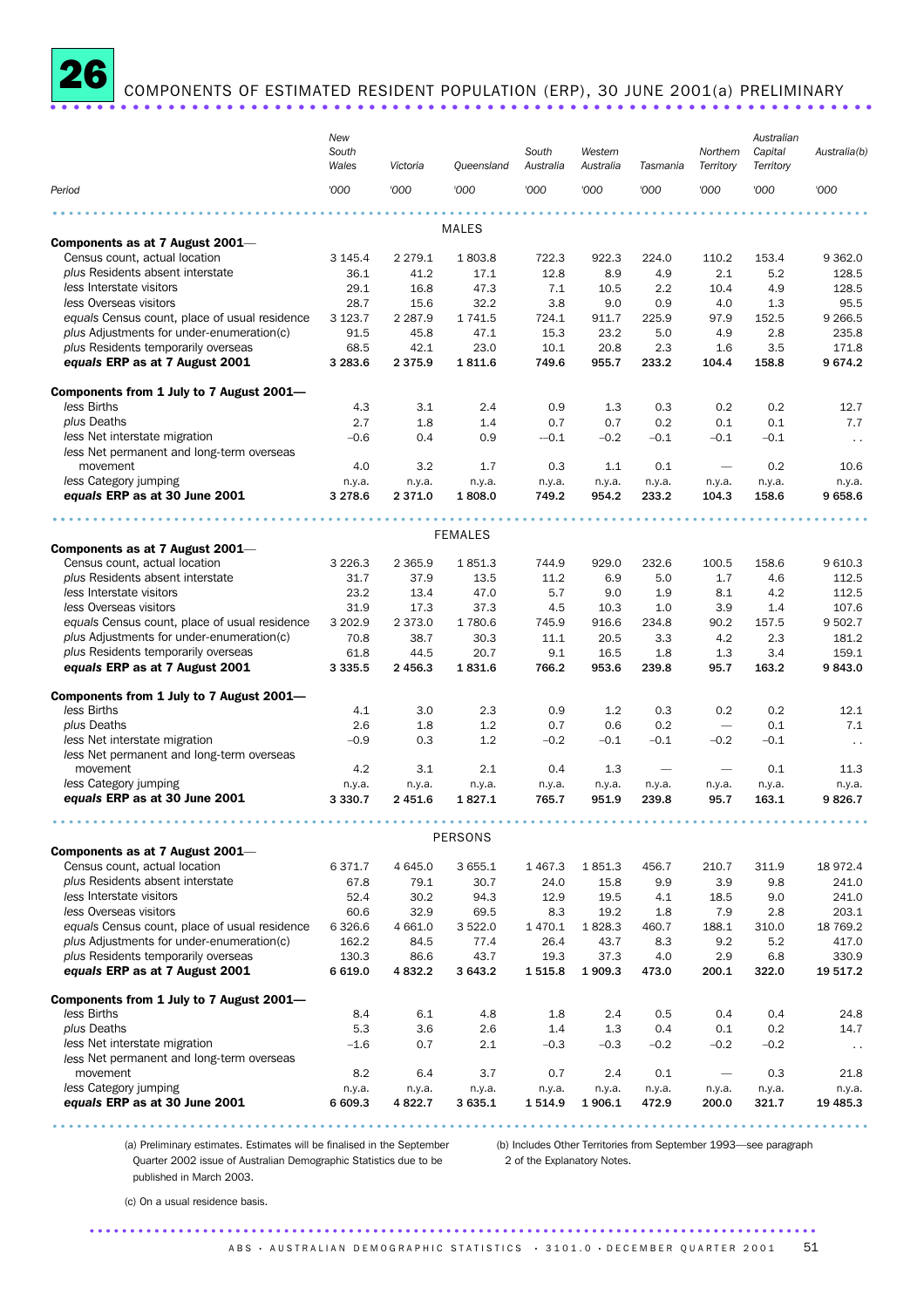### E X P L A N A T O R Y N O T E S

........................................................... .....

| <b>INTRODUCTION</b>                               | 1 This quarterly publication contains preliminary estimates of the resident<br>populations (ERP) of Australia and the States and Territories based on the results of<br>the Census of Population and Housing held on 7 August 2001. Resident population<br>estimates for the period 1996–2001 have been revised using the 2001 Census<br>results. Final estimates for the 1996-2001 period will be published in March 2003.<br>The publication also contains estimates of the number of households by household<br>size as well as the latest available statistics of births, deaths (including infant<br>deaths), marriages, divorces and overseas and interstate migration. In addition, the<br>publication includes estimates of the resident population by age, marital status and<br>country of birth as well as experimental estimates and projections of the Aboriginal<br>and Torres Strait Islander population. |
|---------------------------------------------------|--------------------------------------------------------------------------------------------------------------------------------------------------------------------------------------------------------------------------------------------------------------------------------------------------------------------------------------------------------------------------------------------------------------------------------------------------------------------------------------------------------------------------------------------------------------------------------------------------------------------------------------------------------------------------------------------------------------------------------------------------------------------------------------------------------------------------------------------------------------------------------------------------------------------------|
|                                                   | 2 Following the 1992 amendments to the Acts Interpretation Act to include the<br>Indian Ocean Territories of Christmas Island and the Cocos (Keeling) Islands as<br>part of geographic Australia, population estimates commencing from<br>September quarter 1993 include estimates for these two territories. To reflect this<br>change, another category of the State and Territory level has been created, known<br>as Other Territories. Other Territories include Jervis Bay Territory, previously<br>included with the Australian Capital Territory, as well as Christmas Island and the<br>Cocos (Keeling) Islands, previously excluded from population estimates for<br>Australia. Data for Other Territories, while not detailed separately, are included in<br>Australia totals commencing from September quarter 1993.                                                                                         |
| POPULATION AND COMPONENTS OF<br>POPULATION CHANGE | 3 Australia's population estimates for the period since 1971 are compiled<br>according to the place of usual residence of the population. An explanation of the<br>place of usual residence conceptual basis for population estimates is given in<br>Demographic Estimates and Projections: Concepts, Sources and Methods,<br>Statistical Concepts Library, ABS Website,<br>.                                                                                                                                                                                                                                                                                                                                                                                                                                                                                                                                            |
| METHOD OF ESTIMATION                              | 4 The estimated resident population is an estimate of the Australian population<br>obtained by adding to the estimated population at the beginning of each period<br>the components of natural increase (on a usual residence basis) and net overseas<br>migration. For the States and Territories, account is also taken of estimated<br>interstate movements involving a change of usual residence. Estimates of the<br>resident population are based on census counts by place of usual residence, to<br>which are added the estimated net census undercount and Australian residents<br>estimated to have been temporarily overseas at the time of the Census. Overseas<br>visitors in Australia are excluded from this calculation.                                                                                                                                                                                 |
|                                                   | 5 After each census, estimates for the preceding intercensal period are revised by<br>incorporating an additional adjustment (intercensal discrepancy) to ensure that the<br>total intercensal increase agrees with the difference between the estimated<br>resident populations at the two respective census dates.                                                                                                                                                                                                                                                                                                                                                                                                                                                                                                                                                                                                     |
| NATURAL INCREASE:<br>BIRTHS AND DEATHS            | 6 In this publication births and deaths data are presented by State and Territory of<br>usual residence. For preliminary estimates, births and deaths by quarter of<br>registration are used as a proxy for quarter of occurrence. For revised estimates a<br>factor has been applied to the number of occurrences to allow for those<br>occurrences which are yet to be registered. For final estimates after 30 June 1991<br>year/quarter of occurrence data are used. The births and deaths data detailed in the<br>Components of population section of this publication are shown by year of<br>occurrence for revised and final data and year/quarter of registration for<br>preliminary data which may affect analysis of relevant tables.                                                                                                                                                                         |

52 ABS · AUSTRALIAN DEMOGRAPHIC STATISTICS · 3101.0 · DECEMBER QUARTER 2001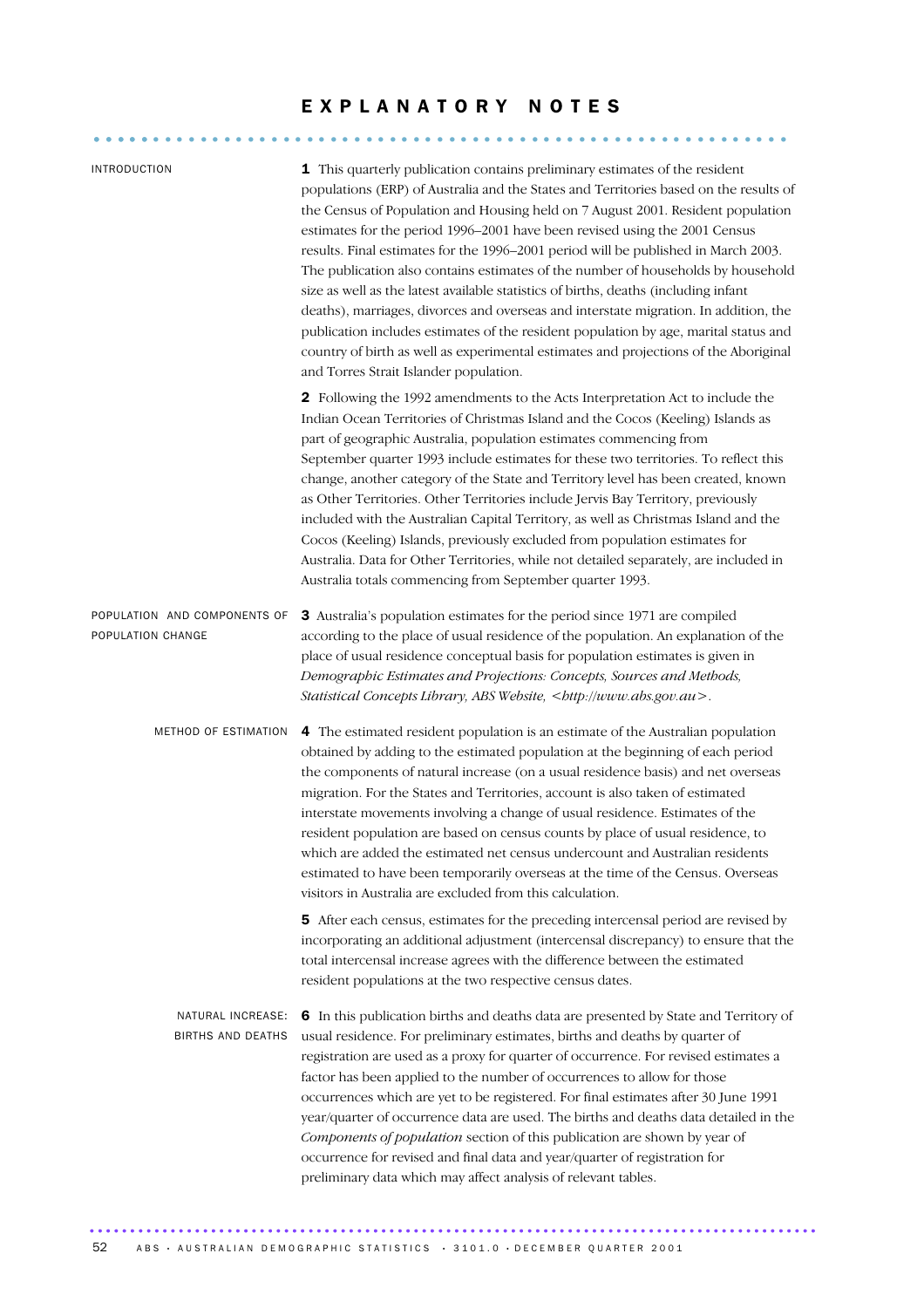## E X P L A N A T O R Y N O T E S

........................................................... .....

| NET OVERSEAS MIGRATION                                                                  | 7 Figures are based on net permanent and long-term overseas movements with<br>State and Territory not stated allocated pro rata. Short-term movements are<br>excluded. The estimates from July 1976 onwards include an adjustment for the net<br>effect of category jumping. This adjustment is necessary because net permanent<br>and long-term migration figures can be affected by changes in travel intentions<br>from short-term to permanent/long-term or vice versa. For example, an Australian<br>resident departing for a short-term visit overseas (stating that he/she intends to<br>stay abroad for less than 12 months) in fact stays 12 or more months, thereby<br>changing his/her travel category from short-term to long-term. Prior to December<br>quarter 1989, adjustments for category jumping were only made to revised<br>population estimates. These adjustments are now also included in preliminary<br>estimates. For further details see Demographic Estimates and Projections:<br>Concepts, Sources and Methods, Statistical Concepts Library, ABS Website,<br><http: www.abs.gov.au="">.</http:> |
|-----------------------------------------------------------------------------------------|-------------------------------------------------------------------------------------------------------------------------------------------------------------------------------------------------------------------------------------------------------------------------------------------------------------------------------------------------------------------------------------------------------------------------------------------------------------------------------------------------------------------------------------------------------------------------------------------------------------------------------------------------------------------------------------------------------------------------------------------------------------------------------------------------------------------------------------------------------------------------------------------------------------------------------------------------------------------------------------------------------------------------------------------------------------------------------------------------------------------------------|
| NET INTERSTATE MIGRATION                                                                | 8 Estimates of interstate migration since June 1986 have been derived from latest<br>census data on interstate movement in the preceding one year and unidentified<br>information on interstate changes of address advised to the Health Insurance<br>Commission in the process of administering Medicare.                                                                                                                                                                                                                                                                                                                                                                                                                                                                                                                                                                                                                                                                                                                                                                                                                    |
| RATES OF POPULATION GROWTH                                                              | <b>9</b> These express population change over a period as a proportion (%) of the<br>population at the beginning of the period.                                                                                                                                                                                                                                                                                                                                                                                                                                                                                                                                                                                                                                                                                                                                                                                                                                                                                                                                                                                               |
| EXPERIMENTAL ESTIMATES OF<br>ABORIGINAL AND TORRES STRAIT<br><b>ISLANDER POPULATION</b> | 10 Estimates of the Indigenous population are experimental in that the standard<br>approach to population estimation is not possible because satisfactory data on<br>births, deaths and internal migration are not generally available. Furthermore,<br>there is significant intercensal volatility in census counts of the Indigenous<br>population, thus adding to the problem of estimating the true Indigenous<br>population. This volatility can in part be attributed to changes in the propensity of<br>persons to identify as being of Indigenous origin. As a result, a method based on<br>the use of life tables is used to produce time series data. For further details see<br>Experimental Estimates of the Aboriginal and Torres Strait Islander Population<br>(Cat. no. 3230.0).                                                                                                                                                                                                                                                                                                                               |
| EXPERIMENTAL PROJECTIONS OF<br><b>ISLANDER POPULATION</b>                               | 11 Experimental estimates of the Indigenous population as at 30 June 1996 are<br>ABORIGINAL AND TORRES STRAIT used as the base population for projections of the Indigenous population to<br>30 June 2006. A low and a high projection series have been generated, and<br>respectively imply a low and high overall growth rate of the Indigenous population.<br>The low series uses a nil change in propensity to identify assumption based on the<br>premise that the Indigenous population (as recorded in the 1996 Census) will only<br>change as a result of natural increase. The high series uses a change in propensity<br>to identify assumption based on the increase in the Indigenous population<br>observed between the 1991 and 1996 Censuses which cannot be attributed to<br>natural increase. For further details see Experimental Projections of the Aboriginal<br>and Torres Strait Islander Population (Cat. no. 3231.0).                                                                                                                                                                                 |
| ESTIMATED RESIDENT<br>HOUSEHOLDS                                                        | 12 Estimates of households are based on the estimated resident population<br>series, to which propensities to form households are applied. These propensities<br>were estimated from the Census of Population and Housing, and updated using<br>the monthly Labour Force Survey. A detailed description of the method used to<br>produce household estimates is contained in Household Estimates 1986, 1991-94<br>(Cat. no. 3229.0).                                                                                                                                                                                                                                                                                                                                                                                                                                                                                                                                                                                                                                                                                          |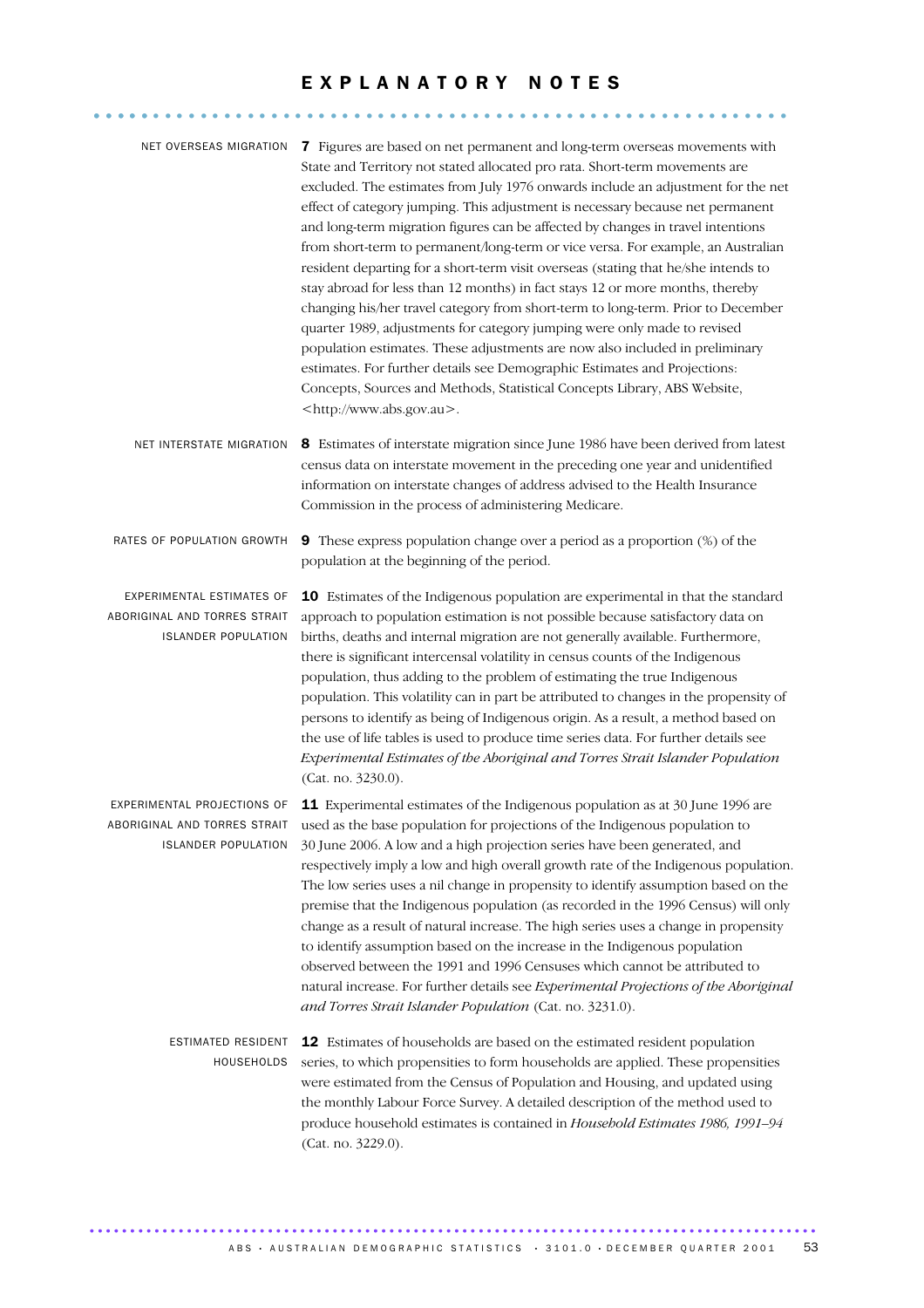## EXPLANATORY NOTES

........................................................... .....

| MARRIAGES AND DIVORCES                                | 13 All marriage and divorce data are shown by State or Territory of registration.<br>While divorce data are presented by year/quarter of occurrence, marriage data are<br>presented by year/quarter of registration.                                                                                                                                                                                                                                                                                                                                                                                                                                                                                                                                                    |
|-------------------------------------------------------|-------------------------------------------------------------------------------------------------------------------------------------------------------------------------------------------------------------------------------------------------------------------------------------------------------------------------------------------------------------------------------------------------------------------------------------------------------------------------------------------------------------------------------------------------------------------------------------------------------------------------------------------------------------------------------------------------------------------------------------------------------------------------|
|                                                       | 14 Divorce data for States and Territories are affected by persons applying to the<br>nearest Family Court rather than the court in their State or Territory of usual<br>residence. The Canberra registry of the Family Court of Australia is particularly<br>affected as it serves, in addition to the Australian Capital Territory, a large area of<br>south-eastern New South Wales and part of Victoria. Around 55% of divorces<br>granted in the Australian Capital Territory are to applicants who are not usual<br>residents of the Territory. The number of divorces granted and the crude divorce<br>rate for the Australian Capital Territory therefore does not accurately reflect the<br>incidence of divorce among Australian Capital Territory residents. |
| OVERSEAS ARRIVALS AND<br>DEPARTURES ESTIMATION METHOD | 15 Overseas arrival and departure statistics are derived from a combination of full<br>enumeration and sampling. All permanent movements and all movements with a<br>duration of stay of one year or more are fully enumerated and processed. All<br>movements with a duration of stay of less than one year are sampled. Statistics<br>relating to these movements are therefore estimates which may differ from<br>statistics which would have been obtained if details of all these movements had<br>been processed.                                                                                                                                                                                                                                                 |
|                                                       | 16 From July 1998 the Department of Immigration and Multicultural and<br>Indigenous Affairs (DIMIA) is able to determine the actual length of stay for<br>departing overseas visitors and arriving Australian residents which was previously<br>collected from information on intended length of stay supplied on the arrival or<br>departure card by the passenger. This new method has resulted in a change in data<br>distribution with the number of passengers staying for one year exactly declining<br>significantly.                                                                                                                                                                                                                                            |
| <b>COUNTRY OF BIRTH</b>                               | 17 The classification of countries in this publication is the Australian Standard<br>Classification of Countries for Social Statistics (ASCCSS). For more detailed<br>information refer to the ABS publication Australian Standard Classification of<br>Countries for Social Statistics (Cat. no. 1269.0).                                                                                                                                                                                                                                                                                                                                                                                                                                                              |
|                                                       | 18 Political developments in Europe and the former USSR have resulted in a<br>number of changes to the ASCCSS. These changes have affected some of the<br>categories in this publication and are detailed in Revisions 1.01, 1.02 and 1.03 of<br>the ASCCSS.                                                                                                                                                                                                                                                                                                                                                                                                                                                                                                            |
|                                                       | 19 Overseas migration statistics by country of birth have certain limitations. For<br>instance, it is not possible to separately identify England, Scotland and Wales<br>(United Kingdom).                                                                                                                                                                                                                                                                                                                                                                                                                                                                                                                                                                              |
| ROUNDING                                              | <b>20</b> In this publication population estimates and their components have<br>sometimes been rounded to the nearest hundred. Neither rounded figures nor<br>unrounded figures should be assumed to be accurate to the last digit shown.                                                                                                                                                                                                                                                                                                                                                                                                                                                                                                                               |
|                                                       | 21 Where figures have been rounded, discrepancies may occur between sums of<br>component items and totals.                                                                                                                                                                                                                                                                                                                                                                                                                                                                                                                                                                                                                                                              |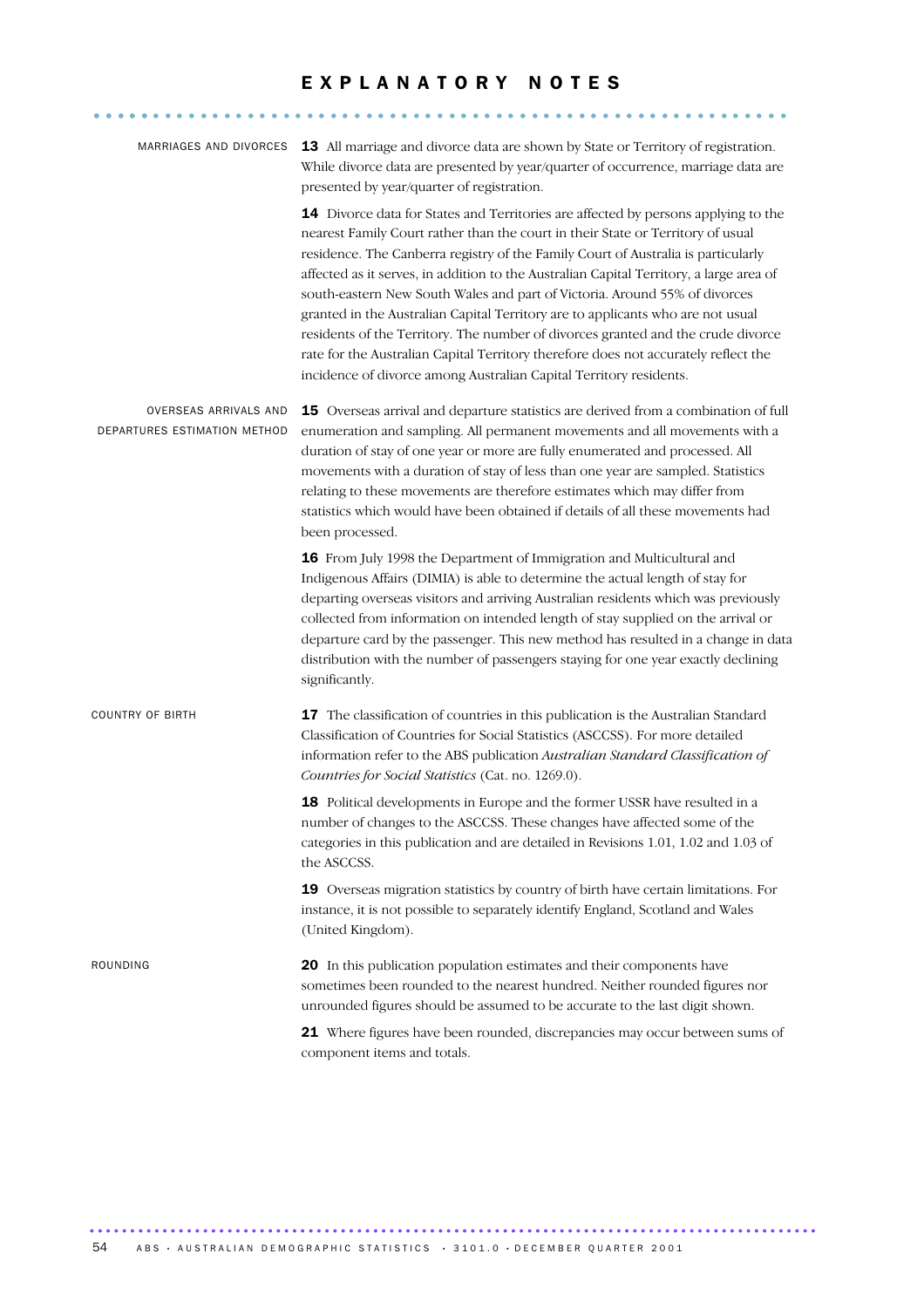## E X P L A N A T O R Y N O T E S ........................................................... .....

- RELATED PRODUCTS 22 Other ABS products which may be of interest to users include:
	- *AusStats electronic data <http://www.abs.gov.au/ausstats>*
	- *Australian Demographic Trends* (Cat. no. 3102.0)
	- Australian Historical Population Statistics (Cat. no. 3105.0.65.001), <http://www.abs.gov.au>. From the navigation bar select Themes; Demography; Australian Historical Population Statistics
	- *Births, Australia* (Cat. no. 3301.0)
	- *Deaths, Australia* (Cat. no. 3302.0)
	- *Demographic Estimates and Projections: Concepts, Sources and Methods,* <http://www.abs.gov.au>. From the navigation bar select Themes; Demography, Concepts, Sources and Methods
	- *Demography* (Cat. no. 3311.1–8)—State and Territory specific publications
	- *Estimated Resident Population by Country of Birth, Age and Sex*  (Cat. no. 3221.0)—issued annually to 1994
	- *Experimental Estimates of the Aboriginal and Torres Strait Islander Population* (Cat. no. 3230.0)
	- *Experimental Projections of the Aboriginal and Torres Strait Islander Population, 1996 to 2006* (Cat. no. 3231.0)
	- *Household Estimates, Australia* (Cat. no. 3229.0)
	- *Interstate Arrivals and Departures*—from September quarter 1986, Dataset, <http://www.abs.gov.au/ausstats>. From the navigation bar select Publications & Data; Companion Data; By Catalogue/Subject
	- *Marriages and Divorces, Australia* (Cat. no. 3310.0)—includes data on the marital status of the estimated resident population of Australia
	- *Migration, Australia* (Cat. no. 3412.0)—includes data on the country of birth of the estimated resident population of Australia
	- *Overseas Arrivals and Departures, Australia* (Cat. no. 3401.0)—issued monthly
	- *Population by Age and Sex: Australian States and Territories*  (Cat. no. 3201.0)
	- *Population Projections, Australia* (Cat. no. 3222.0)
	- *Underlying Cause of Death by Sex and Age at Death, State of Usual Residence* and ICD10—from 1999, Dataset, <http://www.abs.gov.au/ausstats>. From the navigation bar select Publications & Data; Companion data; By Catalogue/Subject.

ADDITIONAL STATISTICS AVAILABLE 23 As well as the statistics included in this and related publications, the ABS may have other relevant data available on request. Inquiries should be made to the National Information and Referral Service on 1300 135 070.

> 24 AusStats is a web based information service which provides ABS full standard product range on-line. It also includes companion data in multidimensional datasets in SuperTABLE format, and time series spreadsheets.

25 Current publications produced by the ABS are listed in the *Catalogue of Publications and Products, Australia* (Cat. no. 1101.0). The ABS also issues, on Tuesdays and Fridays, a *Release Advice* (Cat. no. 1105.0) which lists publications to be released in the next few days. Both are available from any ABS office.

26 Statistics of overseas arrivals and departures and related data are also published regularly by the Department of Immigration and Multicultural and Indigenous Affairs (see that Department's quarterly publication, *Immigration Update*) and by the Bureau of Tourism Research (on international travel and tourism).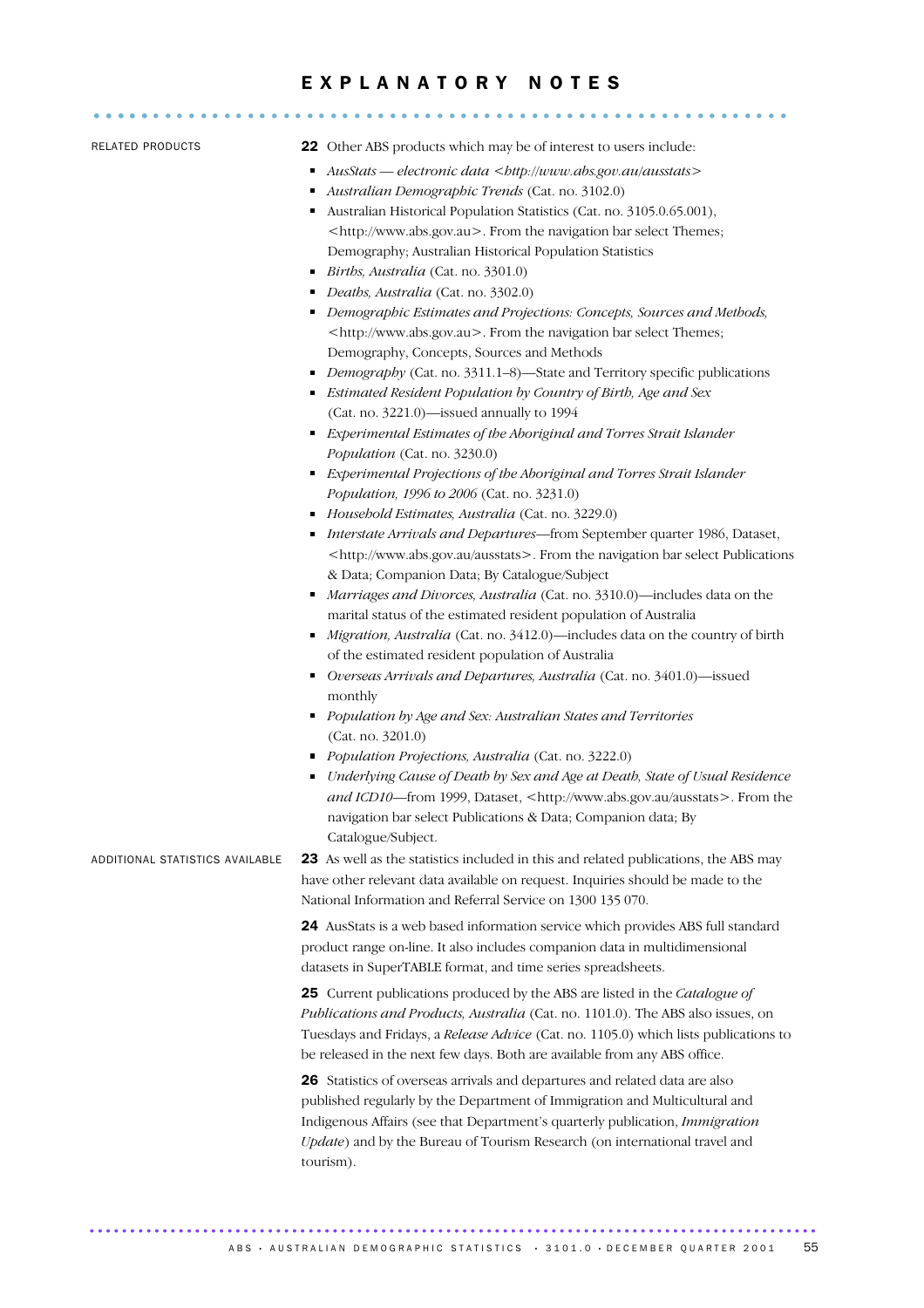## EXPLANATORY NOTES

........................................................... ..... SYMBOLS AND OTHER USAGES ABS Australian Bureau of Statistics

- ACT Australian Capital Territory
- n.a. not available
- n.f.d. not further defined
- n.y.a. not yet available
- p preliminary figure or series subject to revision
- r figures or series revised since previous issue
- . . not applicable
- nil or rounded to zero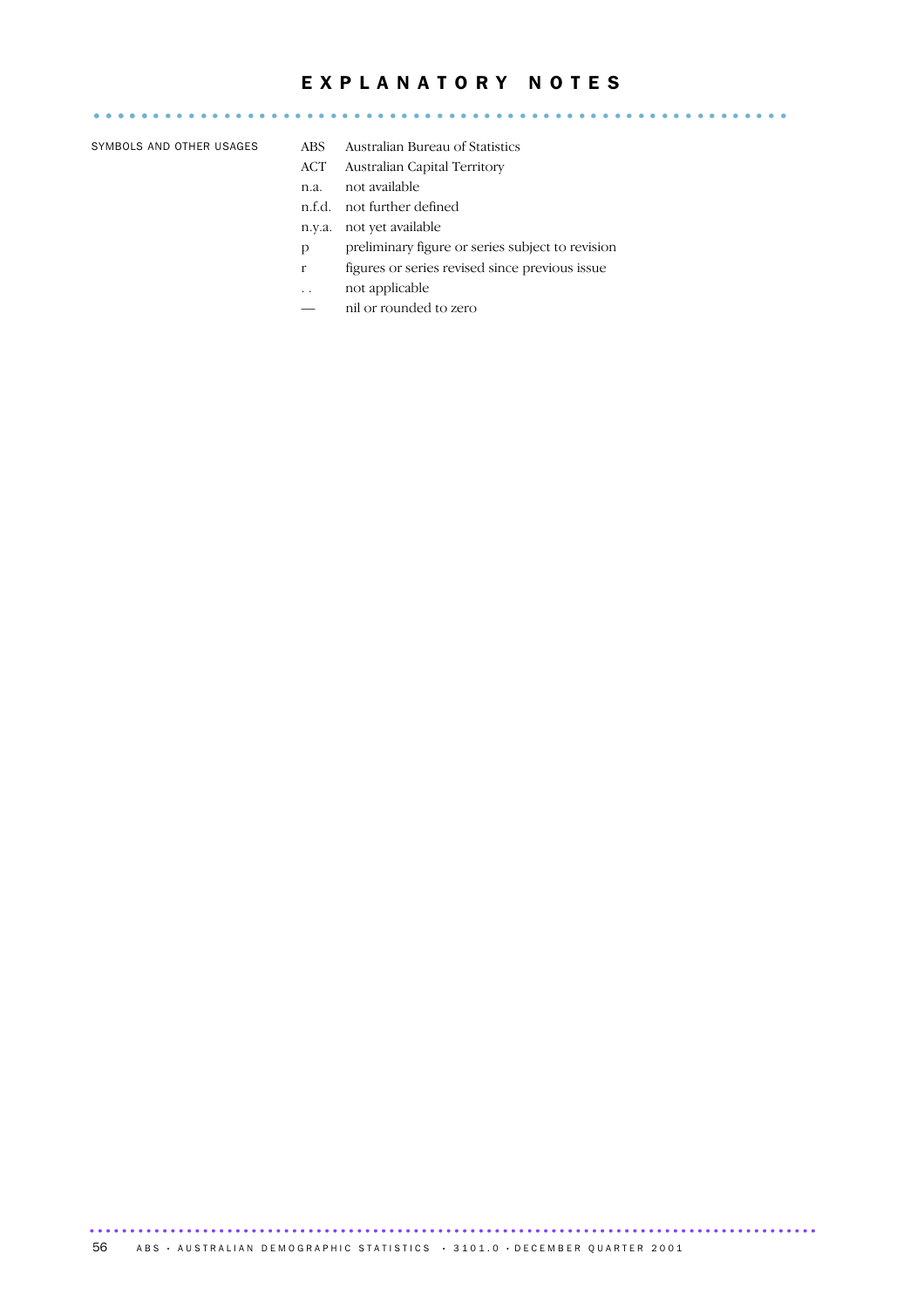........................................................... ......

| Age-specific fertility rates | Age-specific fertility rates are the number of live births (occurred or registered)<br>during the calendar year, according to age of mother, per 1,000 of the female<br>estimated resident population of the same age at 30 June. For calculating these<br>rates, births to mothers under 15 years are included in the 15-19 years age group,<br>and births to mothers aged 50 years and over are included in the 45-49 years age<br>group. Pro rata adjustment is made in respect of births for which age of mother is<br>not given.                                                                                                                                                                                                                                                                                                                                                                                                                                                                                                                                                                                                                                              |
|------------------------------|------------------------------------------------------------------------------------------------------------------------------------------------------------------------------------------------------------------------------------------------------------------------------------------------------------------------------------------------------------------------------------------------------------------------------------------------------------------------------------------------------------------------------------------------------------------------------------------------------------------------------------------------------------------------------------------------------------------------------------------------------------------------------------------------------------------------------------------------------------------------------------------------------------------------------------------------------------------------------------------------------------------------------------------------------------------------------------------------------------------------------------------------------------------------------------|
| Average household size       | Average household size refers to the number of persons per household in private<br>dwellings.                                                                                                                                                                                                                                                                                                                                                                                                                                                                                                                                                                                                                                                                                                                                                                                                                                                                                                                                                                                                                                                                                      |
| Birth                        | The delivery of a child, irrespective of the duration of pregnancy, who, after being<br>born, breathes or shows any other evidence of life such as heartbeat.                                                                                                                                                                                                                                                                                                                                                                                                                                                                                                                                                                                                                                                                                                                                                                                                                                                                                                                                                                                                                      |
| Category jumping             | Category jumping is the term used to describe changes between intended and<br>actual duration of stay of travellers to/from Australia, such that their classification<br>as short-term or as long-term/permanent movers is different at arrival/departure<br>from that after 12 months. Category jumping consists of two components-an<br>Australian resident component and an overseas visitor component. The<br>Australian resident component of category jumping for a reference quarter is<br>estimated by comparing the number of residents departing short-term in that<br>quarter with all residents who left in that quarter and return in the following 12<br>months, to obtain the net number of Australian residents who jump category.<br>Similarly, the number of overseas visitors arriving short-term in a quarter is<br>compared with all overseas visitors and permanent arrivals who arrived in that<br>quarter and depart in the following 12 months, to obtain the net number of<br>overseas visitors who jump category. Estimates of category jumping are derived<br>by subtracting the Australian resident component from the overseas visitor<br>component. |
| Category of movement         | Overseas arrivals and departures are classified according to length of stay (in<br>Australia or overseas), recorded in months and days by travellers on passenger<br>cards. There are three main categories of movement:<br>permanent movements;<br>long-term movements (one year or more); and<br>short-term movements (less than one year).<br>A significant number of travellers (i.e. overseas visitors to Australia on arrival and<br>Australian residents going abroad) state exactly 12 months or one year as their<br>intended period of stay. Many of them stay for less than that period and on their<br>departure from, or return to, Australia are therefore classified as short-term.<br>Accordingly, in an attempt to maintain consistency between arrivals and<br>departures, movements of travellers who report their actual or intended period of<br>stay as being one year exactly are randomly allocated to long-term or short-term<br>in proportion to the number of movements of travellers who report their actual<br>length of stay as up to one month more, or one month less, than one year.                                                              |
| Crude divorce rate           | The crude divorce rate is the number of decrees absolute granted during the<br>financial year, per 1,000 estimated resident population at 31 December. In the<br>interpretation of this rate, it must be kept in mind that a large and varying<br>proportion of the population used in the denominator is unmarried or is below<br>the minimum age of marriage.                                                                                                                                                                                                                                                                                                                                                                                                                                                                                                                                                                                                                                                                                                                                                                                                                    |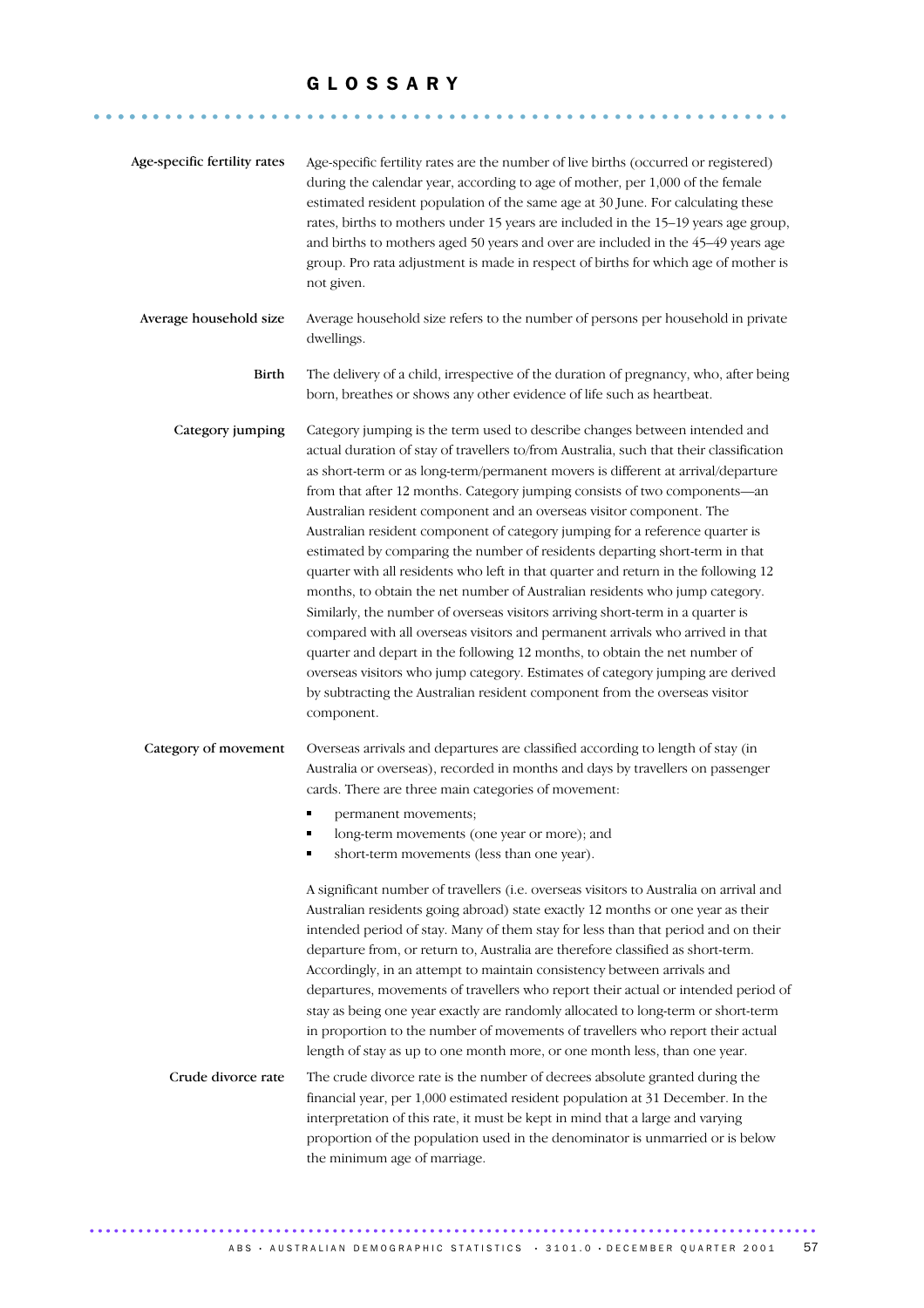........................................................... ......

| Crude marriage rate                           | The crude marriage rate is the number of marriages registered during the<br>financial year, per 1,000 estimated resident population at 31 December. In the<br>interpretation of this rate, it must be kept in mind that a large and varying<br>proportion of the population used in the denominator is below the minimum age<br>of marriage or is already married.                                                                                                                                                                               |
|-----------------------------------------------|--------------------------------------------------------------------------------------------------------------------------------------------------------------------------------------------------------------------------------------------------------------------------------------------------------------------------------------------------------------------------------------------------------------------------------------------------------------------------------------------------------------------------------------------------|
| Divorce                                       | Decrees absolute of dissolution of marriage.                                                                                                                                                                                                                                                                                                                                                                                                                                                                                                     |
| <b>Estimated resident</b><br>population (ERP) | The official measure of the population of Australia is based on the concept of<br>residence. It refers to all people, regardless of nationality or citizenship, who<br>usually live in Australia, with the exception of foreign diplomatic personnel and<br>their families. It includes usual residents who are overseas for less than 12<br>months. It excludes overseas visitors who are in Australia for less than 12 months.                                                                                                                 |
| Former Yugoslav Republics                     | Consists of Bosnia-Herzegovina, Croatia, the former Yugoslav Republic of<br>Macedonia, Slovenia, the former Yugoslav Republics of Serbia and Montenegro,<br>and Yugoslavia n.f.d.                                                                                                                                                                                                                                                                                                                                                                |
| Household                                     | A household is a group of two or more related or unrelated people who usually<br>reside in the same dwelling, who regard themselves as a household and who<br>make common provision for food or other essentials for living; or a person living<br>in a dwelling who makes provision for his or her own food and other essentials<br>for living, without combining with any other person. Households include group<br>households of unrelated persons, same-sex couple households, single-parent<br>households as well as one-person households. |
|                                               | A household usually resides in a private dwelling (including caravans etc. in<br>caravan parks). Persons usually resident in non-private dwellings, such as hotels,<br>motels, boarding houses, jails and hospitals, are not included in household<br>estimates.                                                                                                                                                                                                                                                                                 |
|                                               | This definition of a household is consistent with the definition used in the<br>Census. The number of households can be either based on count or estimated<br>resident population.                                                                                                                                                                                                                                                                                                                                                               |
| Household estimate                            | Household estimate is a measure of the number of households of the usually<br>resident population. It is based on the census count of households which is<br>adjusted for missed households, households of overseas visitors, households of<br>Australian residents where all members were temporarily overseas at the time of<br>the Census and households of Australian residents where all members were not<br>home on census night and spent census night in a non-private dwelling in<br>Australia.                                         |
| Household population                          | The household population is the estimated resident population (ERP) that<br>usually lives in private dwellings. It is the ERP less the population that usually lives<br>in non-private dwellings.                                                                                                                                                                                                                                                                                                                                                |
| Household size                                | Household size refers to the number of persons in a household.                                                                                                                                                                                                                                                                                                                                                                                                                                                                                   |
| Infant mortality rate                         | The number of deaths of children under one year of age in a financial year per<br>1,000 live births in the same financial year.                                                                                                                                                                                                                                                                                                                                                                                                                  |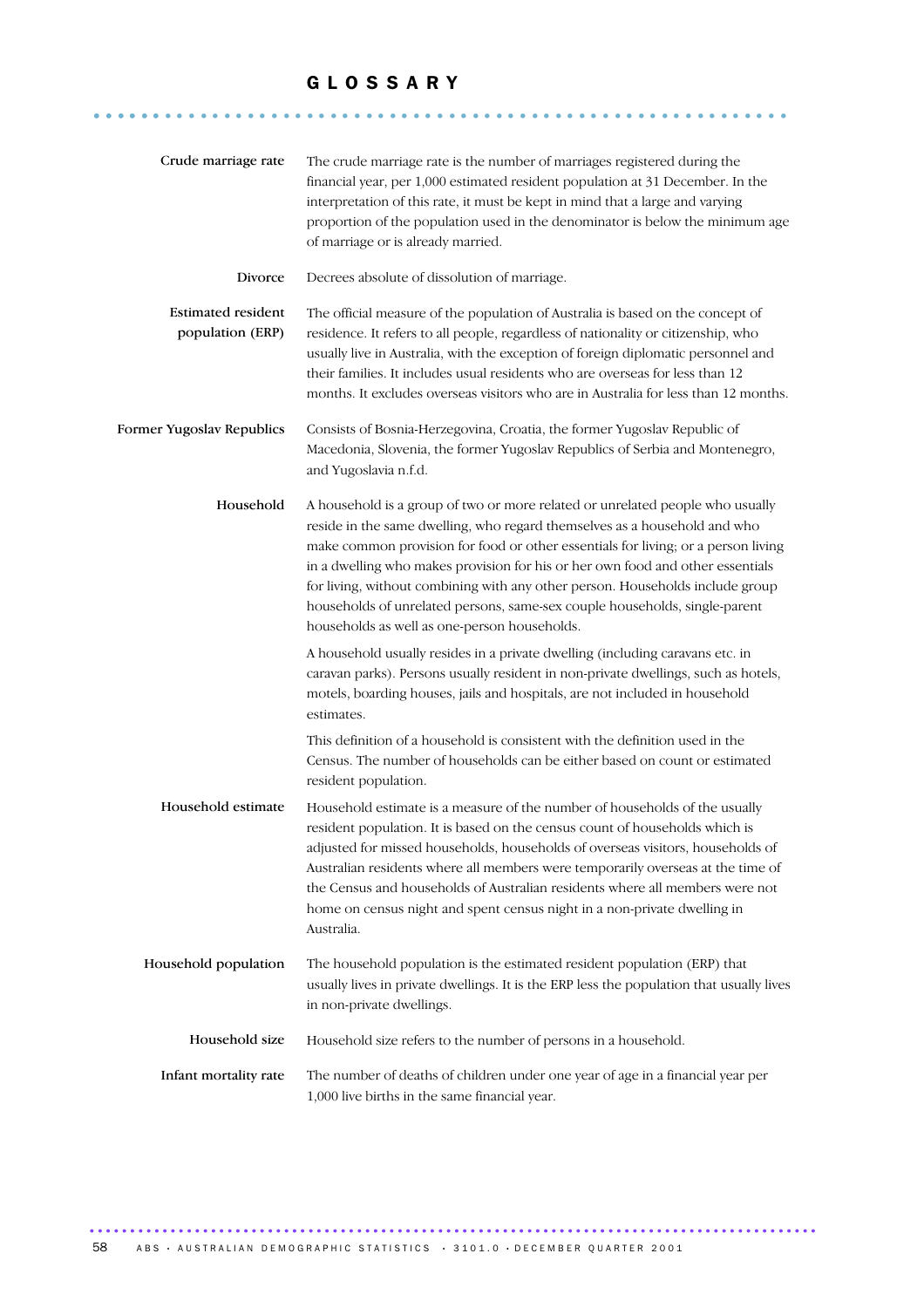........................................................... ......

| Intercensal discrepancy                 | Intercensal discrepancy is the difference between two estimates of a census year<br>population, the first based on the latest census and the second arrived at by<br>updating the previous census date estimate with intercensal components of<br>population change which take account of information available from the latest<br>census. It is caused by errors in the start and/or finish population estimates<br>and/or in estimates of births, deaths or migration in the intervening period which<br>cannot be attributed to a particular source.                            |
|-----------------------------------------|------------------------------------------------------------------------------------------------------------------------------------------------------------------------------------------------------------------------------------------------------------------------------------------------------------------------------------------------------------------------------------------------------------------------------------------------------------------------------------------------------------------------------------------------------------------------------------|
| Long-term arrivals                      | Long-term arrivals comprise:<br>overseas visitors who intend to stay in Australia for 12 months or more (but<br>not permanently); and<br>Australian residents returning after an absence of 12 months or more<br>٠<br>overseas.                                                                                                                                                                                                                                                                                                                                                    |
| Long-term departures                    | Long-term departures comprise:<br>Australian residents who intend to stay abroad for 12 months or more (but<br>٠<br>not permanently); and<br>overseas visitors departing who stayed 12 months or more in Australia.                                                                                                                                                                                                                                                                                                                                                                |
| Marital status                          | Two separate concepts are measured by the Australian Bureau of Statistics. These<br>are registered marital status and social marital status. They have different<br>personal characteristics and are independent variables with separate<br>classifications. Marital status relates to registered marital status which refers to<br>formally registered marriages or divorces for which the partners hold a certificate.<br>Four categories of marital status are identified: never married, married, widowed<br>and divorced.                                                     |
| Marriage                                | Refers to registered marriages only. Under the Australian Marriage Act 1961<br>(Cwlth), a marriage may be celebrated by a minister of religion registered as an<br>authorised celebrant, by a district registrar or by other persons authorised by the<br>Attorney-General. Notice of the intended marriage must be given to the celebrant<br>at least one calendar month but within six calendar months before the marriage.<br>A celebrant must transmit an official certificate of the marriage for registration in<br>the State or Territory in which the marriage took place. |
| Natural increase                        | Excess of births over deaths.                                                                                                                                                                                                                                                                                                                                                                                                                                                                                                                                                      |
| Net interstate migration                | The difference between the number of persons who have changed their place of<br>usual residence by moving into a given State or Territory and the number who<br>have changed their place of usual residence by moving out of that State or<br>Territory during a specified period. This difference can be either positive or<br>negative.                                                                                                                                                                                                                                          |
| Net overseas migration                  | Net overseas migration is net permanent and long-term overseas migration plus<br>an adjustment for the net effect of category jumping.                                                                                                                                                                                                                                                                                                                                                                                                                                             |
| Net permanent and<br>long-term movement | The difference between the number of permanent (settler) and long-term arrivals<br>and the number of permanent and long-term departures. Short-term movements<br>are excluded.                                                                                                                                                                                                                                                                                                                                                                                                     |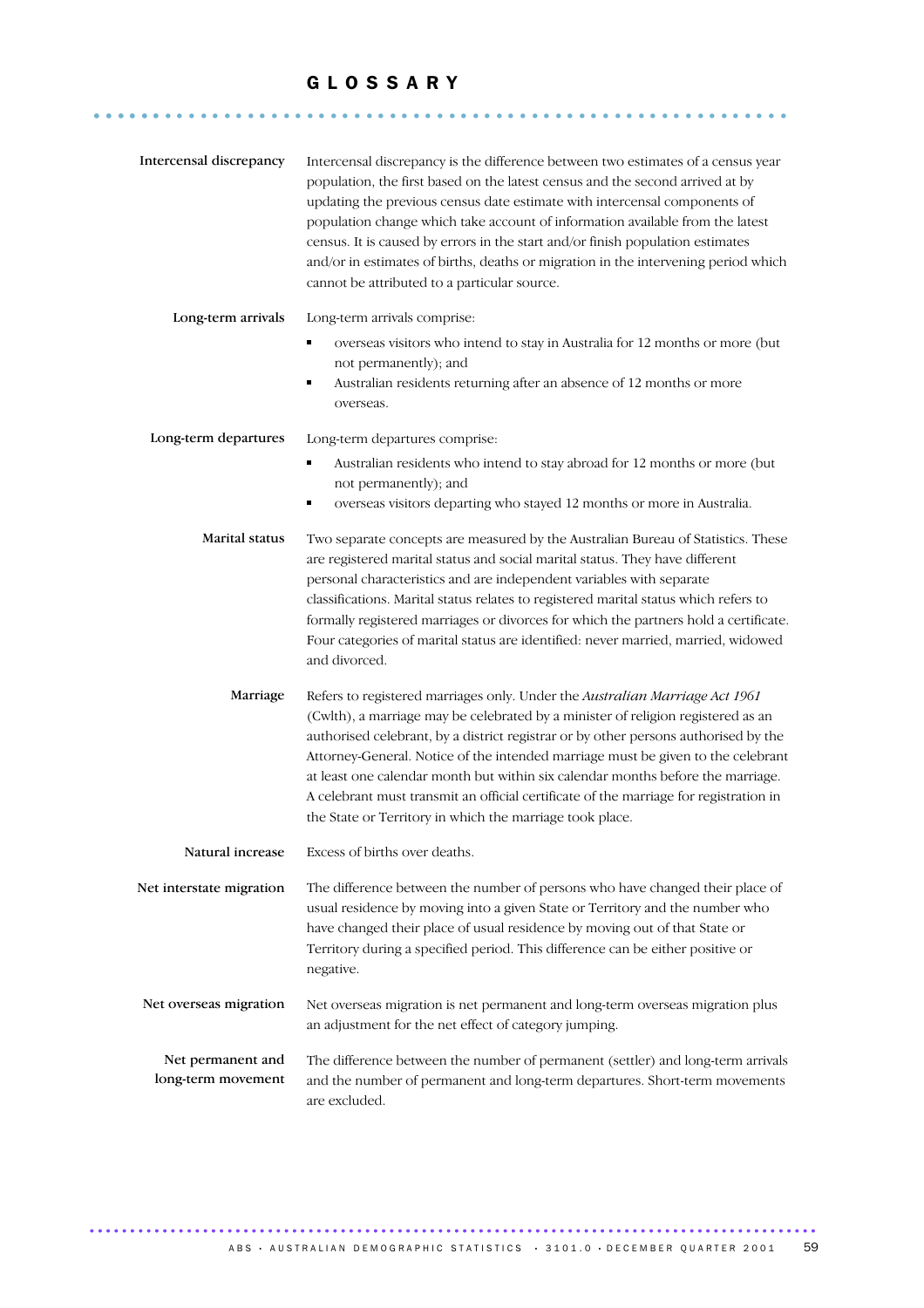........................................................... ......

| Overseas arrivals and         | Overseas arrivals and departures (OAD) refer to the arrival or departure of                                                                                                                                                                                                                         |
|-------------------------------|-----------------------------------------------------------------------------------------------------------------------------------------------------------------------------------------------------------------------------------------------------------------------------------------------------|
| departures (OAD)              | persons, through Australian airports (or sea ports), which have been recorded.<br>Statistics on OAD relate to the number of movements of travellers rather than the<br>number of travellers (i.e. the multiple movements of individual persons during a<br>given reference period are all counted). |
| Permanent arrivals (settlers) | Permanent arrivals (settlers) comprise:                                                                                                                                                                                                                                                             |
|                               | travellers who hold migrant visas (regardless of stated intended period of<br>stay);                                                                                                                                                                                                                |
|                               | New Zealand citizens who indicate an intention to settle; and<br>٠                                                                                                                                                                                                                                  |
|                               | those who are otherwise eligible to settle (e.g. overseas born children of<br>Australian citizens).                                                                                                                                                                                                 |
|                               | This definition of settlers is used by the Department of Immigration and                                                                                                                                                                                                                            |
|                               | Multicultural and Indigenous Affairs (DIMIA). Prior to 1985 the definition of                                                                                                                                                                                                                       |
|                               | settlers used by the Australian Bureau of Statistics (ABS) was the stated intention                                                                                                                                                                                                                 |
|                               | of the traveller only. Numerically the effect of the change in definition is<br>insignificant. The change was made to avoid the confusion caused by minor                                                                                                                                           |
|                               | differences between data on settlers published separately by the ABS and the<br>DIMIA.                                                                                                                                                                                                              |
| Permanent departures          | Permanent departures are Australian residents (including former settlers) who on                                                                                                                                                                                                                    |
|                               | departure state that they are departing permanently.                                                                                                                                                                                                                                                |
| Population growth             | For Australia, population growth is the sum of natural increase and net overseas                                                                                                                                                                                                                    |
|                               | migration. For States and Territories, population growth also includes net                                                                                                                                                                                                                          |
|                               | interstate migration. After the Census, intercensal population growth also                                                                                                                                                                                                                          |
|                               | includes an allowance for intercensal discrepancy.                                                                                                                                                                                                                                                  |
| Short-term arrivals           | Short-term arrivals comprise:                                                                                                                                                                                                                                                                       |
|                               | overseas visitors who intend to stay in Australia for less than 12 months; and<br>٠                                                                                                                                                                                                                 |
|                               | Australian residents returning after a stay of less than 12 months overseas.<br>٠                                                                                                                                                                                                                   |
| Short-term departures         | Short-term departures comprise:                                                                                                                                                                                                                                                                     |
|                               | Australian residents who intend to stay abroad for less than 12 months; and<br>٠                                                                                                                                                                                                                    |
|                               | $\blacksquare$<br>overseas visitors departing after a stay of less than 12 months in Australia.                                                                                                                                                                                                     |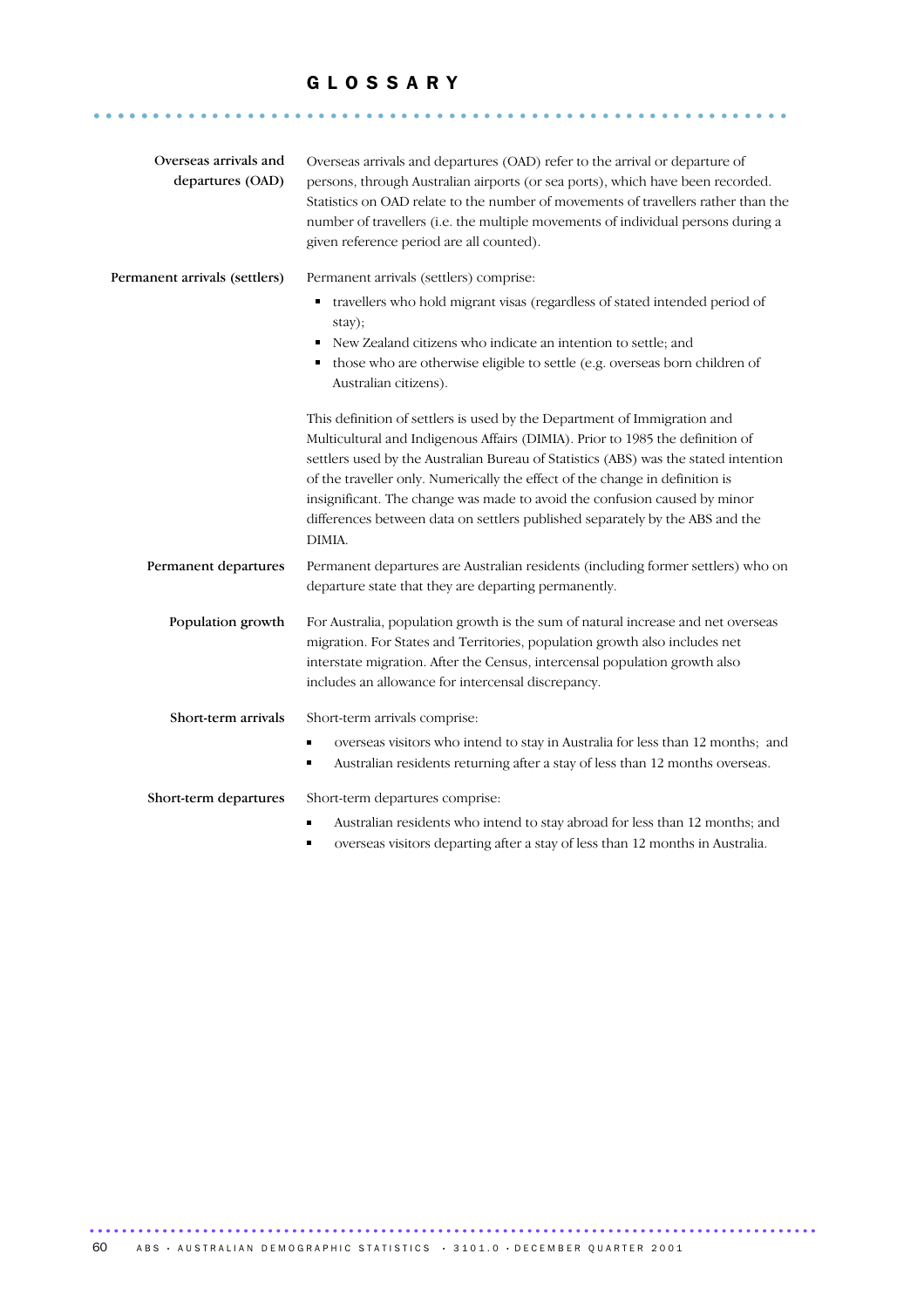........................................................... ......

| Standardised death rate                                                      | Standardised death rates enable the comparison of death rates between<br>populations with different age structures by relating them to a standard<br>population. The ABS standard populations relate to the years ending in 1 (eg<br>1991). The current standard population is all persons in the 1991 Australian<br>population. They are expressed per 1,000 or 100,000 persons. There are two<br>methods of calculating standardised death rates:<br>The direct method-this is used when the populations under study are large<br>and the age-specific death rates are reliable. It is the overall death rate that<br>would have prevailed in the standard population if it had experienced at<br>each age the death rates of the population under study.<br>The <i>indirect method</i> —this is used when the populations under study are<br>$\blacksquare$<br>small and the age-specific death rates are unreliable or not known. It is an<br>adjustment to the crude death rate of the standard population to account for<br>the variation between the actual number of deaths in the population under<br>study and the number of deaths which would have occurred if the<br>population under study had experienced the age-specific death rates of the<br>standard population. |
|------------------------------------------------------------------------------|--------------------------------------------------------------------------------------------------------------------------------------------------------------------------------------------------------------------------------------------------------------------------------------------------------------------------------------------------------------------------------------------------------------------------------------------------------------------------------------------------------------------------------------------------------------------------------------------------------------------------------------------------------------------------------------------------------------------------------------------------------------------------------------------------------------------------------------------------------------------------------------------------------------------------------------------------------------------------------------------------------------------------------------------------------------------------------------------------------------------------------------------------------------------------------------------------------------------------------------------------------------------------------------|
|                                                                              | Wherever used, the definition adopted is indicated.                                                                                                                                                                                                                                                                                                                                                                                                                                                                                                                                                                                                                                                                                                                                                                                                                                                                                                                                                                                                                                                                                                                                                                                                                                  |
| State or Territory of<br>registration                                        | State or Territory of registration refers to the State or Territory in which the<br>marriage was registered or the divorce was granted.                                                                                                                                                                                                                                                                                                                                                                                                                                                                                                                                                                                                                                                                                                                                                                                                                                                                                                                                                                                                                                                                                                                                              |
| State or Territory and<br>Statistical Local Area (SLA) of<br>usual residence | State or Territory and Statistical Local Area (SLA) of usual residence refers to the<br>State or Territory and SLA of usual residence of:<br>the population (estimated resident population);<br>the mother (birth collection); or<br>$\blacksquare$<br>the deceased (death collection).<br>$\blacksquare$                                                                                                                                                                                                                                                                                                                                                                                                                                                                                                                                                                                                                                                                                                                                                                                                                                                                                                                                                                            |
|                                                                              | In the case of overseas movements, State or Territory of usual residence refers to<br>the State or Territory regarded by the traveller as the one in which he/she lives or<br>has lived. State or Territory of intended residence is derived from the intended<br>address given by settlers, and by Australian residents returning after a journey<br>abroad. Particularly in the case of the former, this information does not<br>necessarily relate to the State or Territory in which the traveller will eventually<br>establish a permanent residence.                                                                                                                                                                                                                                                                                                                                                                                                                                                                                                                                                                                                                                                                                                                           |
| Total fertility rate                                                         | The sum of age-specific fertility rates (live births at each age of mother per female<br>population of that age). It represents the number of children a woman would<br>bear during her lifetime if she experienced current age-specific fertility rates at<br>each age of her reproductive life.                                                                                                                                                                                                                                                                                                                                                                                                                                                                                                                                                                                                                                                                                                                                                                                                                                                                                                                                                                                    |